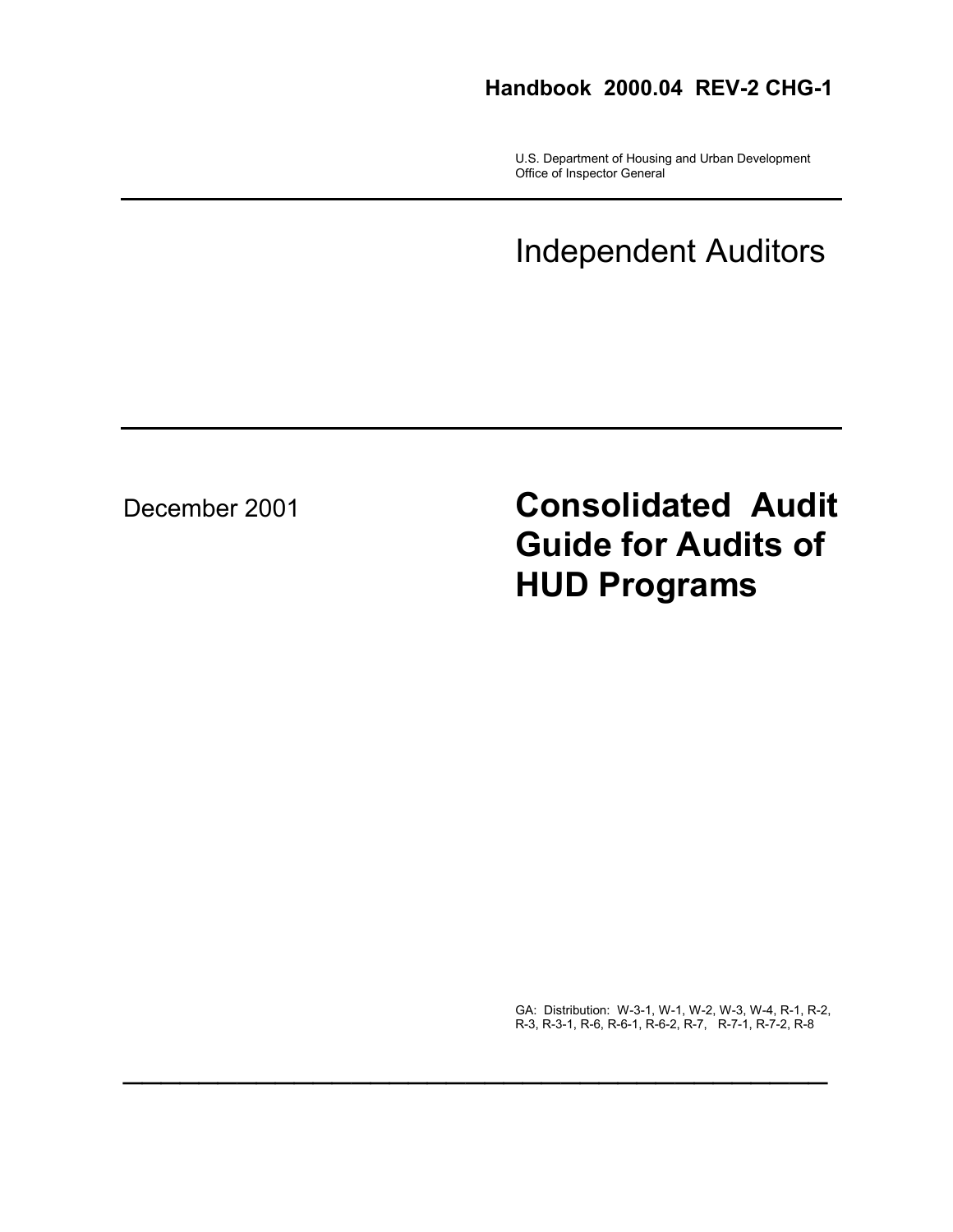**U.S. Department of Housing and Urban Development** Office of the Inspector General

SPECIAL ATTENTION OF: **TRANSMITTAL**<br>Title II and I Mortgagees, Lenders, Bandbook No: 2000.04 REV-2 CHG-1 Title II and I Mortgagees, Lenders, Handbook No: 2000.04 REV-2<br>Loan Correspondents, Loan Management Issued: December 31, 2001 Loan Correspondents, Loan Management Branch Chiefs, Ginnie Mae Issuers, Owners, Management Agents

- 1. This Transmits Handbook 2000.04 REV-2 CHG-1, Consolidated Audit Guide for Audits of HUD Programs.
- 2. Summary. This handbook is a change to Handbook IG 2000.04 REV-2 dated August 25, 1997. A change was necessary to reflect changes in financial reporting standards for HUD Housing programs. This Handbook serves as a reference to independent auditors of selected Housing and Ginnie Mae programs. The change affects chapters 1 through 4. The remaining chapters (5 through 8) are unaffected.
- 3. Significant Changes
	- a. Incorporates revised reporting standards and program compliance for Multifamily Housing.
	- b. Clarifies reporting requirements for Title II Nonsupervised Loan Correspondents.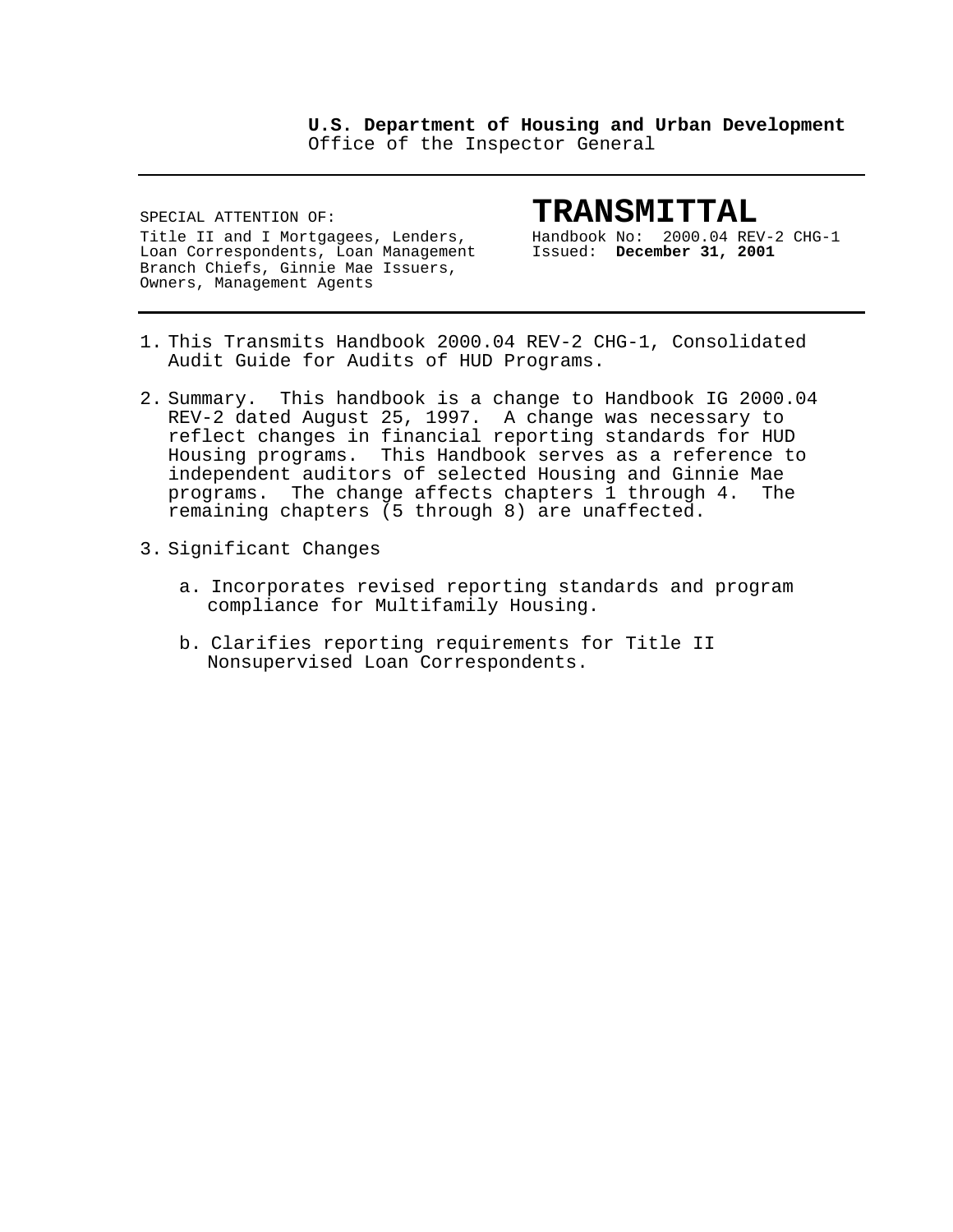\_\_\_\_\_\_\_\_\_\_\_\_\_\_\_\_\_\_\_\_\_\_\_\_\_\_\_\_\_\_\_\_\_\_\_\_\_\_\_\_\_\_\_\_\_\_\_\_\_\_\_\_\_\_\_\_\_\_\_\_

# Paragraph **Paragraph** Page 2014 **Page 2014**

# **Table of Contents**

|    | 1. GENERAL AUDIT GUIDANCE. 1-1                                                                    |
|----|---------------------------------------------------------------------------------------------------|
| 2. | REPORTING REQUIREMENTS AND SAMPLE REPORTS 2-1                                                     |
|    |                                                                                                   |
|    | 4. HUD MULTIFAMILY HOUSING PROGRAMS 4-1                                                           |
|    | 5. INSURED DEVELOPMENT COST CERTIFICATION AUDIT GUIDANCE . 5-1                                    |
|    | 6. GINNIE MAE ISSUERS OF MORTGAGED-BACKED SECURITIES                                              |
| 7. | HUD-APPROVED TITLE II NONSUPERVISED MORTGAGEES<br>AND LOAN CORRESPONDENTS AUDIT GUIDANCE 7-1      |
| 8. | HUD-APPROVED TITLE I NONSUPERVISED LENDERS AND<br>LOAN CORRESPONDENTS AUDIT GUIDANCE $\ldots$ 8-1 |

 $\overline{\phantom{a}}$  , and the contribution of the contribution of the contribution of the contribution of the contribution of the contribution of the contribution of the contribution of the contribution of the contribution of the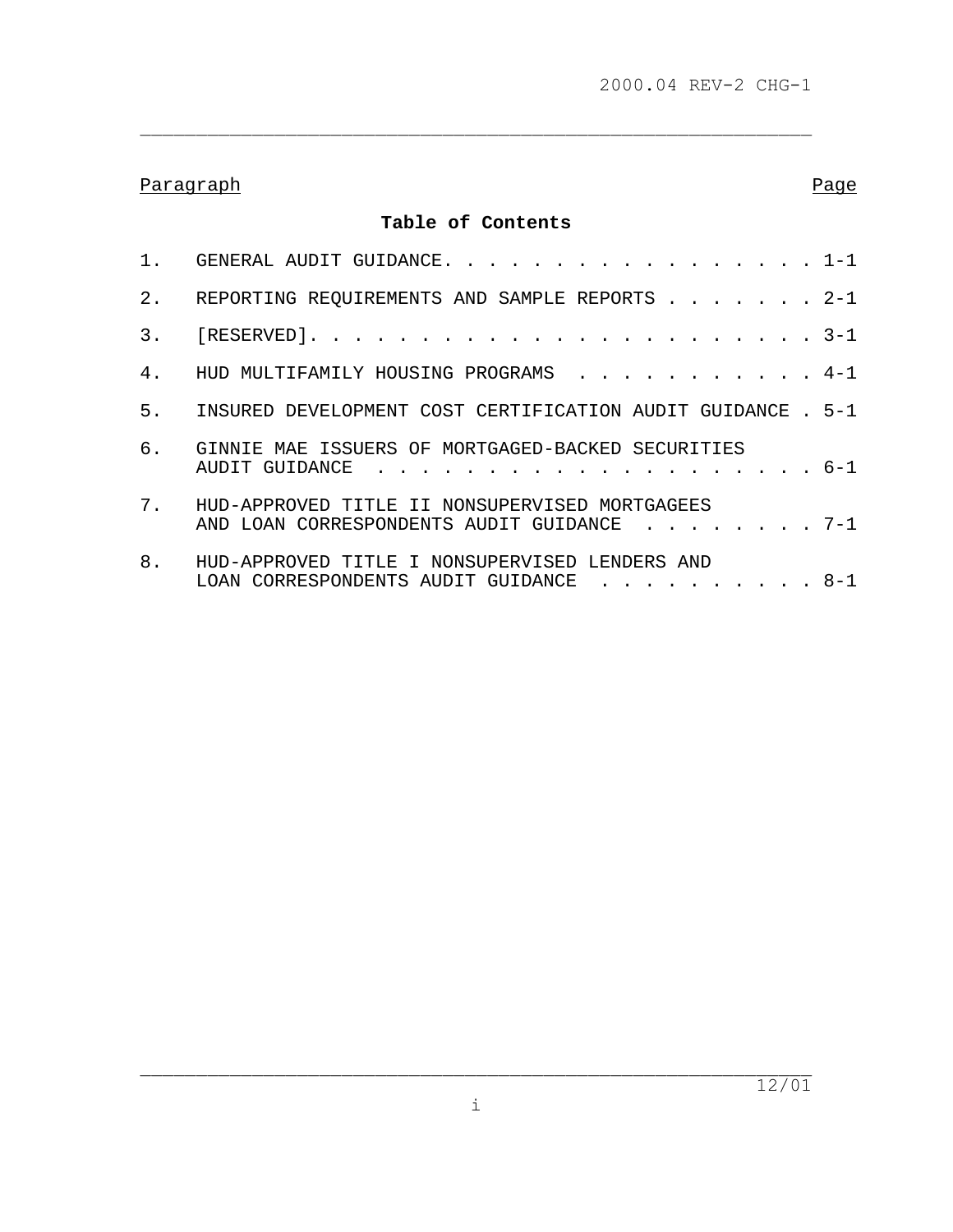# **Forms Required by this Handbook**

- 1. Statement of Profit and Loss, Form HUD-92410
- 2. Computation of Surplus Cash, Distributions and Residual Receipts, Form HUD-93486
- Note: These forms may be reproduced as necessary.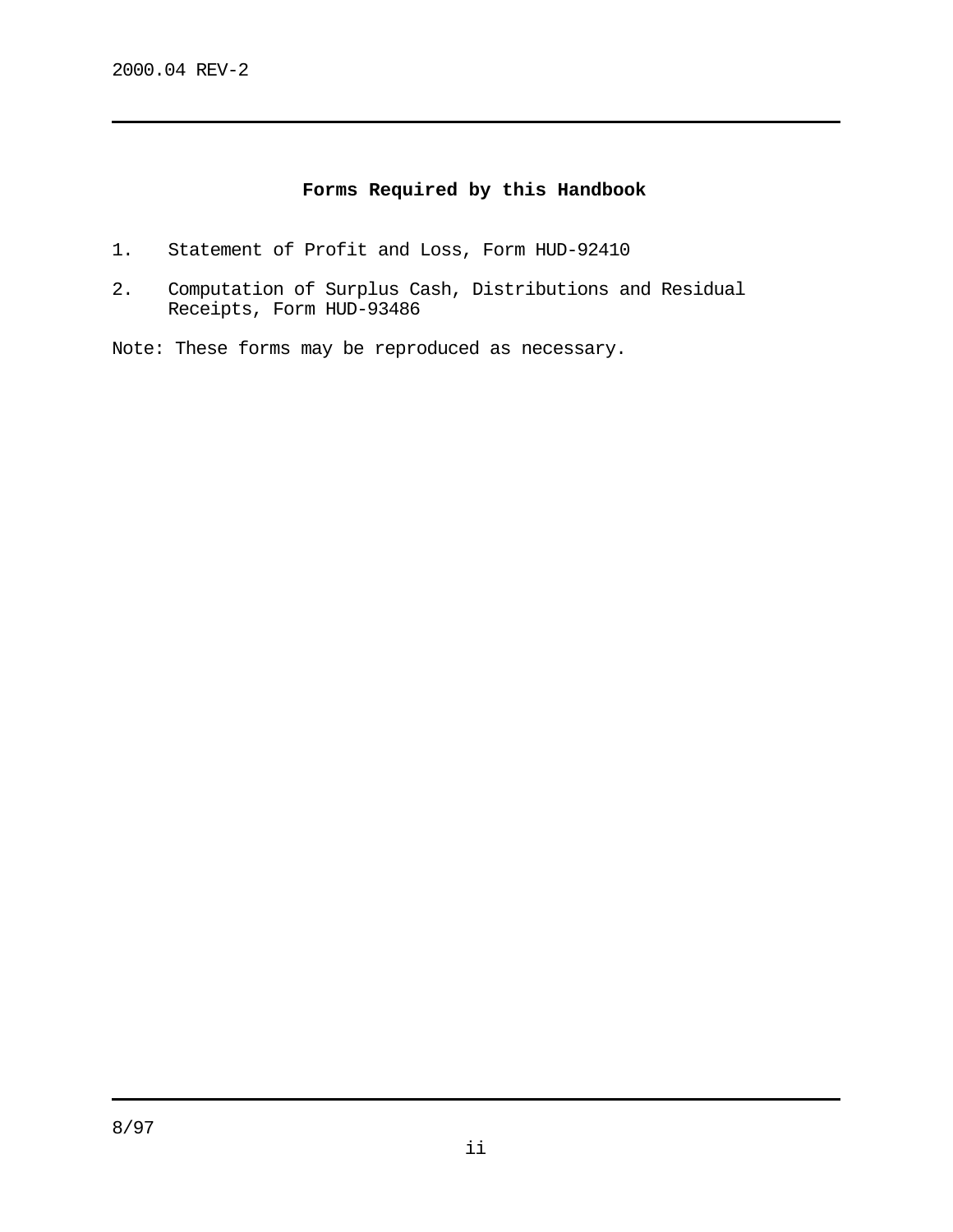#### **CHAPTER 1. GENERAL AUDIT GUIDANCE**

<span id="page-4-0"></span>**\_\_\_\_\_\_\_\_\_\_\_\_\_\_\_\_\_\_\_\_\_\_\_\_\_\_\_\_\_\_\_\_\_\_\_\_\_\_\_\_\_\_\_\_\_\_\_\_\_\_\_\_\_\_\_\_\_\_\_\_\_\_\_\_\_**

1-1 Purpose. This guide is to assist independent auditors (IAs) in performing program-specific audits of participants in selected Department of Housing and Urban Development (HUD) Housing and Ginnie Mae programs. These audits must be performed in accordance with the standards for financial audits of the U.S. General Accounting Office's (GAO) Government Auditing Standards, issued by the Comptroller General of the United States. The objectives of a HUD program-specific audit are to assist the program managers in HUD in determining whether the auditee has: (a) provided financial data and reports that can be relied upon; (b) internal control in place to provide reasonable assurance that it is managing HUD programs in compliance with applicable laws and regulations; and (c) complied with the terms and conditions of Federal awards and guarantees, and thus expended Federal funds properly and with supporting documentation. This guide is effective for audits of fiscal years ending March 31, 2002 and thereafter.

 HUD program audit reports are a primary tool used by program managers to meet their stewardship responsibilities in overseeing these HUD programs and assuring the integrity of the funds. Program managers must act upon the areas of noncompliance and internal control weaknesses noted in these reports. To be of value, these reports must contain adequate information to give reported matters perspective and to allow the managers to take necessary corrective action.

 Use of this guide is mandatory for audits by IAs of all for profit HUD program participants. Audits of non-profit participants are to be conducted in accordance with OMB Circular A-133 and related guidance.

 This guide is divided into chapters. The first chapter discusses purpose, background, audit planning and other considerations and establishes certain requirements for the performance of the audit. The second chapter contains the reporting requirements. The remaining chapters of the guide contain a compliance supplement for a particular HUD program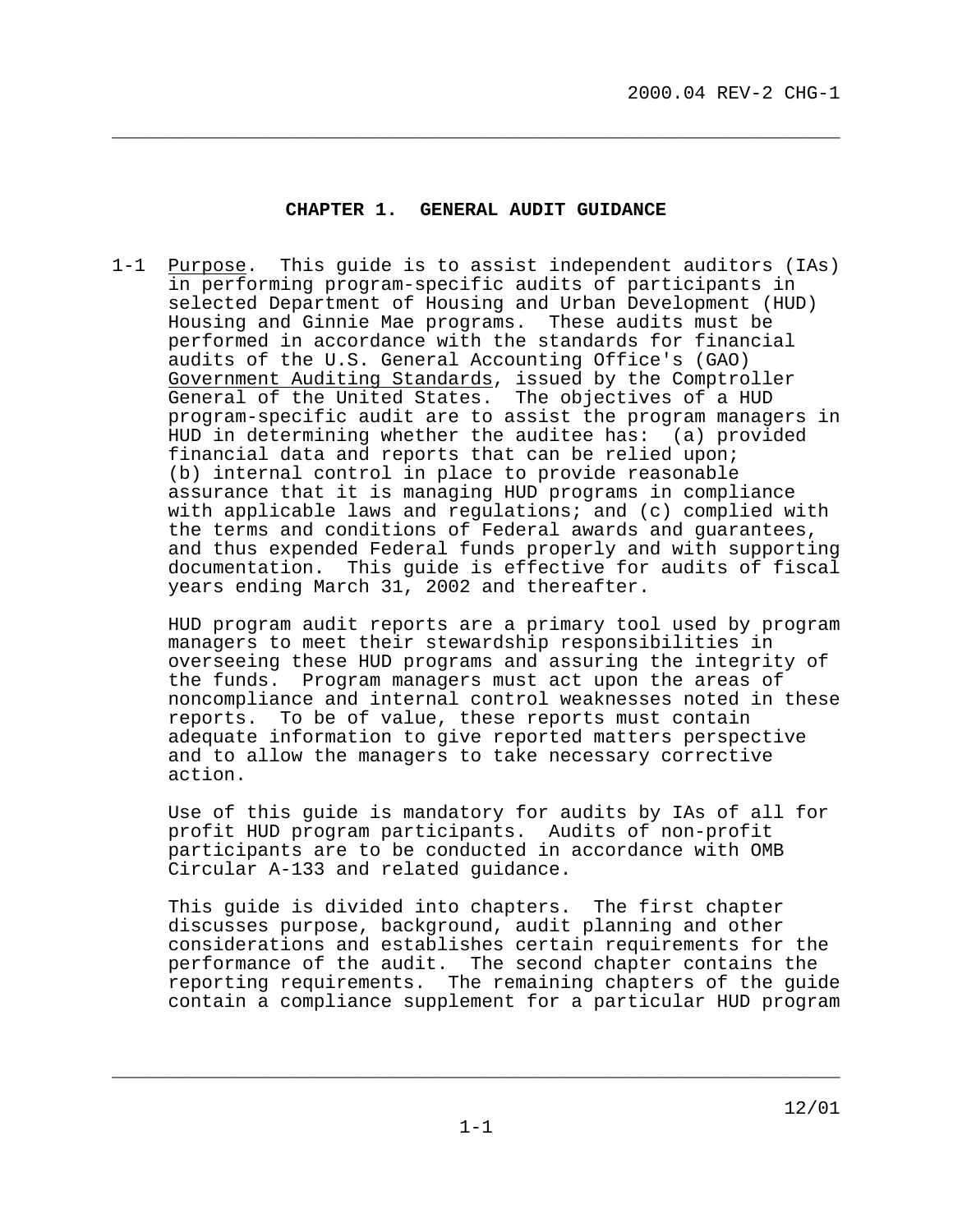(Chapter 3 has been reserved for future use). Each audit should be conducted in accordance with requirements of Chapters 1 and 2 and the applicable compliance supplement included in Chapters 4 through 8 of this guide.

**\_\_\_\_\_\_\_\_\_\_\_\_\_\_\_\_\_\_\_\_\_\_\_\_\_\_\_\_\_\_\_\_\_\_\_\_\_\_\_\_\_\_\_\_\_\_\_\_\_\_\_\_\_\_\_\_\_\_\_\_\_\_\_\_\_**

Chapter 4 of this guide is reproduced in its entirety in the Real Estate Assessment Center's (REAC) Summary of Financial Reporting and Audit Guidance for Multifamily Program Participants and Independent Auditors. This summary is available on HUD's website at <http://www.hud.gov/reac/products/prodmf.html>**.** Auditors should refer to that document for a detailed discussion on HUD's electronic submission reporting requirements for multifamily program participants (refer to 24 CFR Par 5,

 This guide is not intended to be a complete manual of procedures, nor is it intended to supplant the auditor's judgment of audit work required. Suggested audit procedures contained herein may not cover all circumstances or conditions encountered in a particular audit. The auditor should use professional judgment to tailor the procedures so that the audit objectives may be achieved. However, all applicable compliance requirements in this guide must be addressed by the auditor. If the auditor desires technical assistance pertaining to HUD programs, their regulations or operations, the auditor should contact the particular HUD Headquarters or Field program office listed in the applicable chapter. A list of local and state offices is available on the Internet at [http://www.hud.gov.](http://www.hud.gov)

1-2 Auditor Qualifications. An auditor must meet the auditor qualifications of Government Auditing Standards, including the qualifications relating to independence and continuing professional education. Additionally, the audit organization is to meet the quality control standards of Government Auditing Standards. While the Government Auditing Standards urge audit organizations to make their external quality control review reports available to appropriate oversight bodies, it is not necessary to submit the report to either the HUD Field Office or the HUD/OIG unless requested to do so.

Subpart H).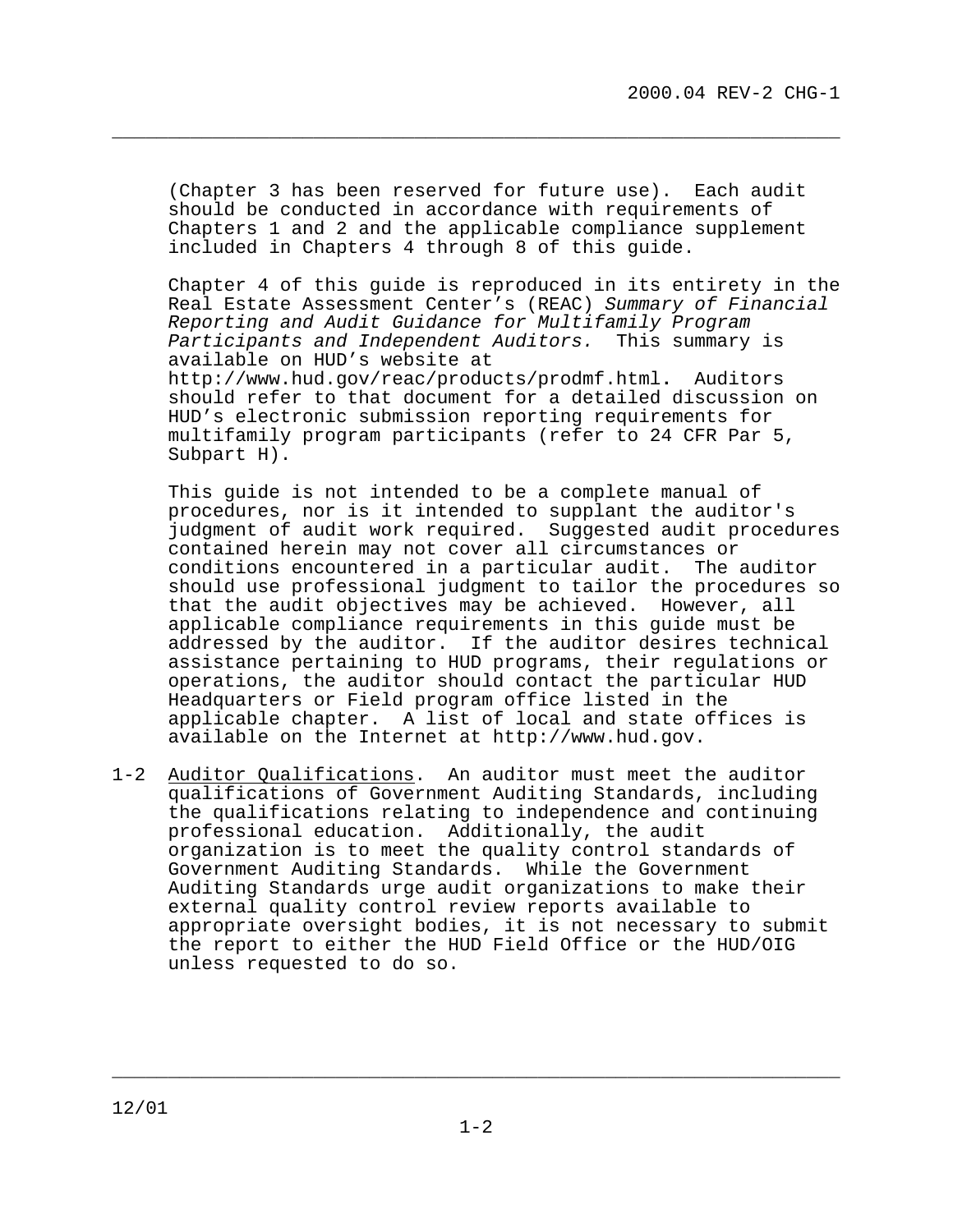The standards on auditor qualifications in the Government Auditing Standards require that accountants and accounting firms comply with the applicable provisions of the public accountancy laws and rules of the jurisdictions in which they are licensed and where the audit is being conducted. If the auditee is located in a State outside the home State of the auditor, and the auditor performs substantial fieldwork in the auditee's State, the auditor should document his/her compliance with public accountancy laws of that State regarding licensing, in the audit working papers. This guide does not impose additional licensing requirements beyond those established by the individual state board of accountancies (some states allow temporary practice without a license).

**\_\_\_\_\_\_\_\_\_\_\_\_\_\_\_\_\_\_\_\_\_\_\_\_\_\_\_\_\_\_\_\_\_\_\_\_\_\_\_\_\_\_\_\_\_\_\_\_\_\_\_\_\_\_\_\_\_\_\_\_\_\_\_\_\_**

 Refer to HUD Handbooks 4370.2 and 4470.1 regarding additional requirements placed on the IA's relationship with the mortgagor and/or general contractor.

1-3 Audit Scope and Approach. The audit should be sufficiently comprehensive in scope to permit an expression of an opinion on the financial statements and supplemental data of the HUD-assisted activity.

 The opinion should state whether the basic financial statements present fairly, in all material respects, the financial position of the auditee as of the date of the financial statements and the results of its operations and its cash flows for the period then ended in conformity with accounting principles generally accepted in the United States of America. In addition, the opinion should state that the supplemental data has been subjected to the audit procedures applied in the audit of the basic financial statements and whether it is fairly stated in all material respects in relation to the financial statements taken as a whole.

 The Government Auditing Standards require the IA to consider the auditee's internal control as part of planning and performing the audit and report on internal control. The auditor should report on internal control in accordance with Chapter 2 of the guide.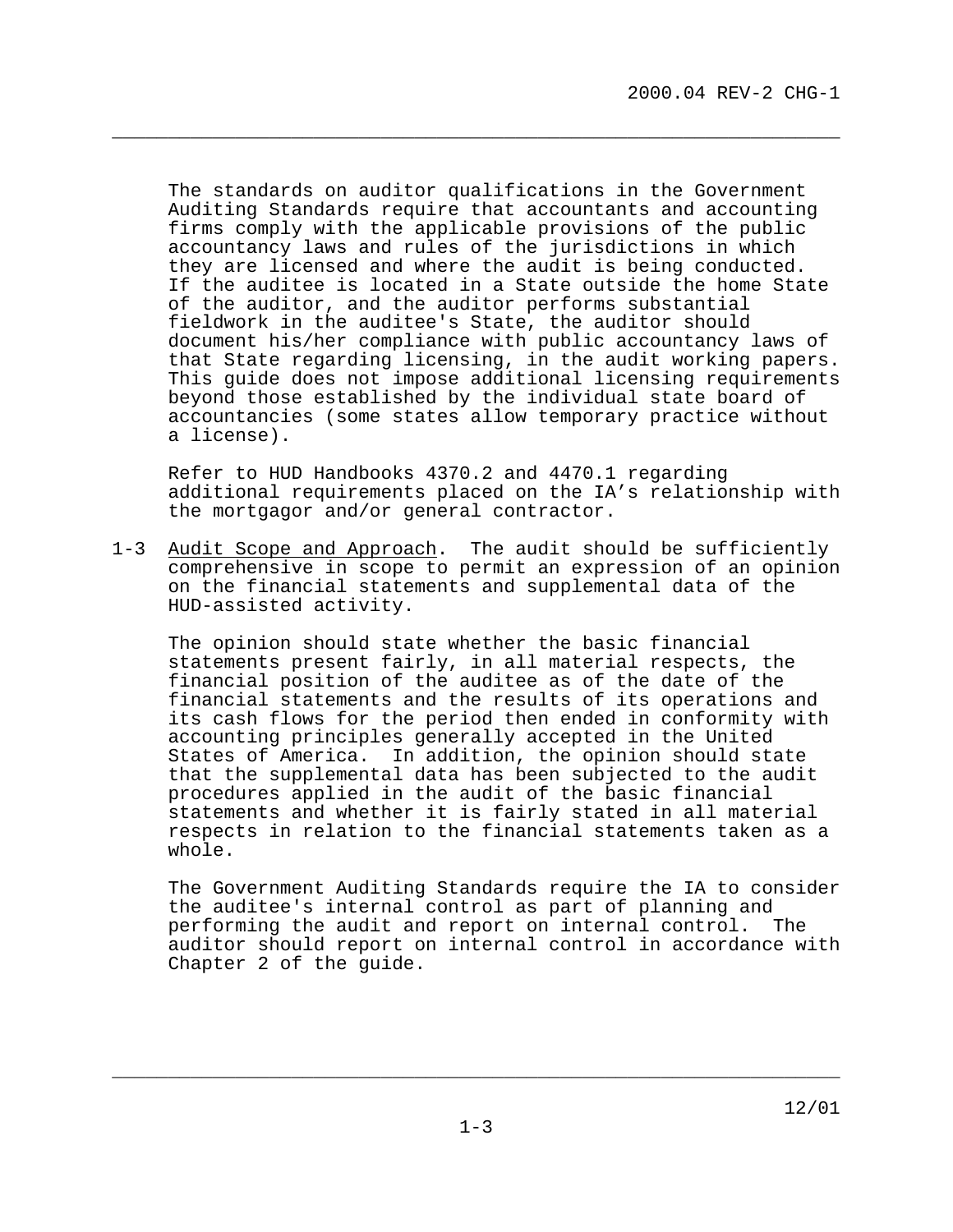Also, the IA is required to test and report on the auditee's compliance with applicable HUD laws and regulations regardless of the amount of Federal financial assistance. The auditor's report on compliance should include an opinion on the auditee's compliance with specific requirements applicable to each of its major programs. Reporting requirements are discussed further in Chapter 2. Major program means an individual assistance program or a group of programs in a category of Federal financial assistance, which exceeds \$300,000 during the applicable year. A project, which has an outstanding HUD-insured or guaranteed loan balance exceeding \$300,000 as of the reporting date, shall be considered a major program. A mortgagee or loan correspondent, which originates and/or services an aggregate of FHA-insured loans exceeding \$300,000 during the period under audit, is considered a major program. In addition, a Government National Mortgage Association (Ginnie Mae) Issuer with a remaining principal balance exceeding \$300,000 as of the reporting date is considered a major program.

**\_\_\_\_\_\_\_\_\_\_\_\_\_\_\_\_\_\_\_\_\_\_\_\_\_\_\_\_\_\_\_\_\_\_\_\_\_\_\_\_\_\_\_\_\_\_\_\_\_\_\_\_\_\_\_\_\_\_\_\_\_\_\_\_\_**

 For Projects/Lenders/Issuers with HUD-assisted activity of \$300,000 or less for the period under audit (a non-major program), the auditor must also test and report on the entity's compliance with specific requirements. The auditor's report on compliance is described in Chapter 2.

 Government Auditing Standards require the reporting of all material instances of noncompliance and quantification in terms of dollar value, if appropriate.

1-4 Matters Requiring Immediate Action. The auditor should specifically assess the risk of material misstatement of the financial statements due to fraud and should consider that assessment in designing the audit procedures to be performed. In making this assessment, the auditor should consider fraud risk factors contained in AICPA SAS No. 82, Consideration of Fraud in a Financial Statement Audit.

 Normally, an audit in accordance with generally accepted auditing standards does not include audit procedures specifically designed to detect illegal acts. However, procedures applied for the purpose of forming an opinion on the financial statements may bring possible illegal acts to the auditor's attention.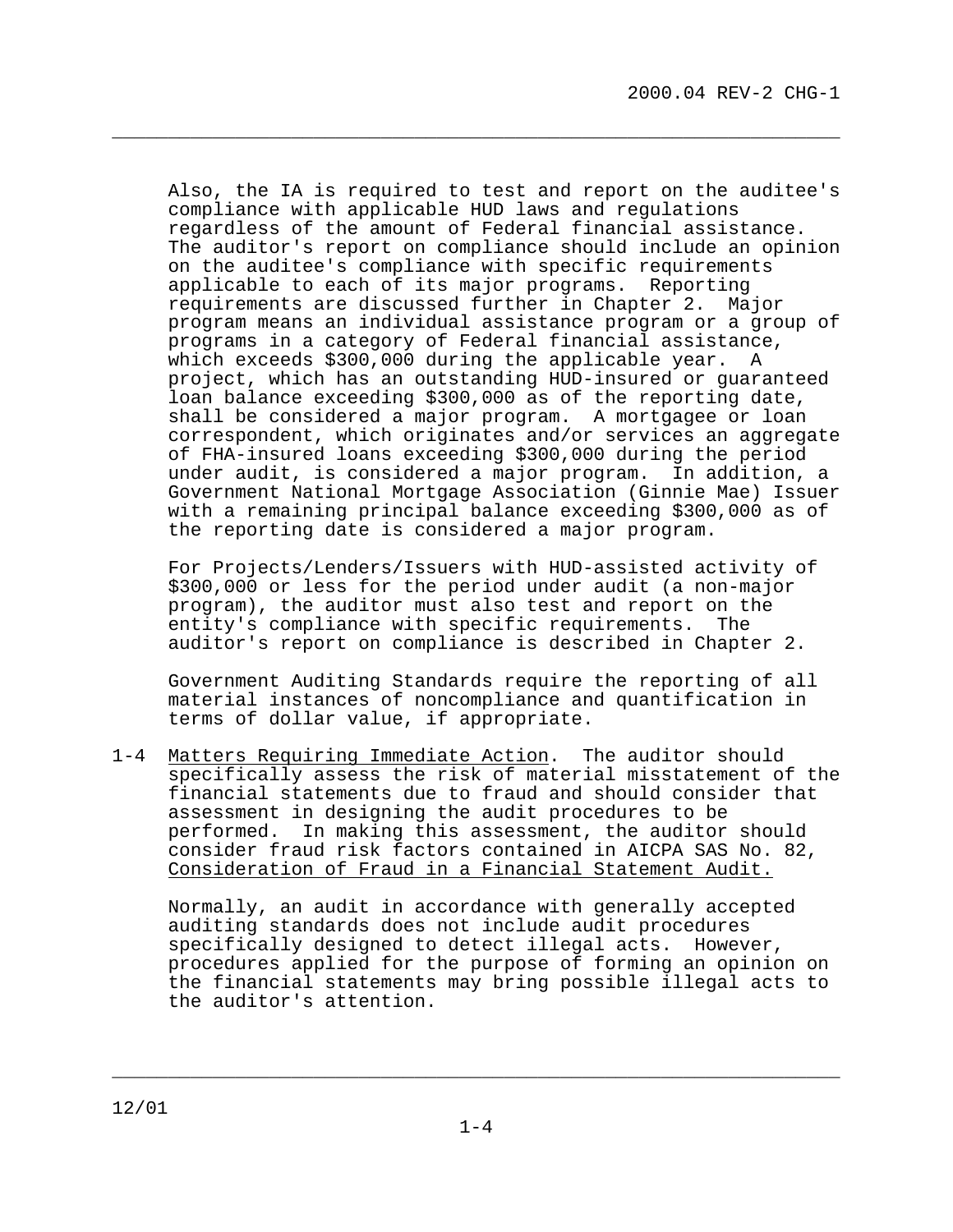If the auditor becomes aware of illegal acts or fraud that have occurred or are likely to have occurred, the auditor should promptly prepare a separate written report and include all questioned costs. The auditor should submit this report to the HUD District Inspector General for Audit (DIGA), as the designated oversight official. A current list of DIGAs is available on the Internet at <http://www.hud.gov/oig/oigindex.html>and in the Appendix.

**\_\_\_\_\_\_\_\_\_\_\_\_\_\_\_\_\_\_\_\_\_\_\_\_\_\_\_\_\_\_\_\_\_\_\_\_\_\_\_\_\_\_\_\_\_\_\_\_\_\_\_\_\_\_\_\_\_\_\_\_\_\_\_\_\_**

1-5 Planning the Audit. A letter of engagement between the auditee and the IA shall be prepared. The letter should state that the audit is to be performed in accordance with generally accepted auditing standards, the Government Auditing Standards, and this audit guide. It should specify that the scope of the audit and the contents of the financial report meet the requirements of this audit guide. It should also specify that the auditor is required to provide the Secretary of Housing and Urban Development, the HUD Inspector General and the GAO or their representatives access to working papers or other documents to review the audit. Access to working papers by HUD and GAO representatives includes making necessary photocopies.

 Generally, the auditor should use professional judgment to determine the extent of testing necessary to support his/her opinion on the auditee's financial statements and to report on the auditee's compliance with applicable laws and regulations. Each of the applicable compliance requirements contained in this guide must be tested regardless of the amount of Federal financial assistance. Where the auditor decides not to perform detailed testing of a particular compliance requirement, the reasons therefore must be appropriately explained and documented in the working papers.

 All material instances of noncompliance identified by the auditor must be reported as a finding, even in those cases where corrective action was taken by the auditee after the audit period. For guidance, consult the particular program chapter. The schedule of findings and questioned costs (Chapter 2, Example F) must include the following information for each finding, where applicable, as required by the Government Auditing Standards: (a) the number of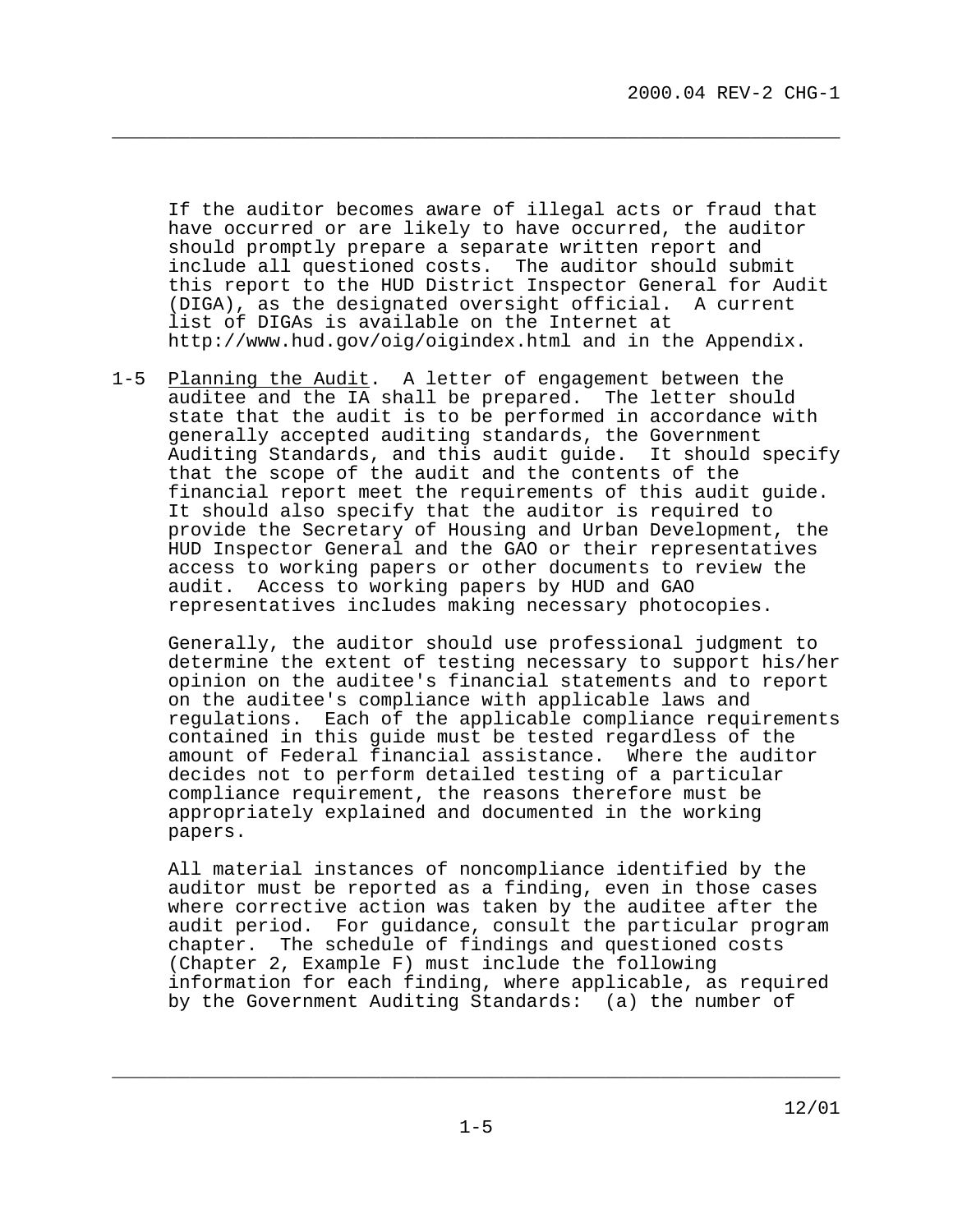items and dollar value of the population; (b) the number of items and the dollar value of the selected sample; and (c) the number of items and the dollar value of the instances of noncompliance.

**\_\_\_\_\_\_\_\_\_\_\_\_\_\_\_\_\_\_\_\_\_\_\_\_\_\_\_\_\_\_\_\_\_\_\_\_\_\_\_\_\_\_\_\_\_\_\_\_\_\_\_\_\_\_\_\_\_\_\_\_\_\_\_\_\_**

 The auditor is required to obtain written representation from management that includes matters concerning compliance with program laws and regulations that have a material effect on the financial statements and each HUD-assisted program.

 The auditor shall retain working papers and reports for a minimum of three years from the date of the audit report, unless the auditor is notified in writing by a HUD office or the GAO to extend the retention period. When auditors are aware that HUD or the auditee is contesting an audit finding, the auditor shall contact the parties contesting the audit finding for guidance prior to destruction of the working papers and report.

1-6 Consideration of Internal Control and Compliance. Overall guidance for the consideration of internal control, testing and reporting requirements for Federal financial assistance programs is provided in the Government Auditing Standards.

 The Government Auditing Standards require that a sufficient understanding of internal control be obtained to plan the audit and to determine the nature, timing, and extent of tests to be performed. In fulfilling the audit requirement relating to an understanding of internal control and assessing the level of control risk, the auditor should follow, at a minimum, the guidance contained in AICPA SAS No. 55, Consideration of the Internal Control Structure in a Financial Statement Audit and SAS No. 78, Consideration of Internal Control in a Financial Statement Audit: An Amendment to SAS No. 55. In addition, when auditing HUD programs, the auditor should perform tests of controls to evaluate the effectiveness of the design and operation of internal control in preventing or detecting material noncompliance with the requirements of the HUD-assisted programs. The auditor should perform these procedures regardless of whether the auditor assesses the internal control risk below the maximum. The steps performed and conclusions reached should be clearly evidenced in the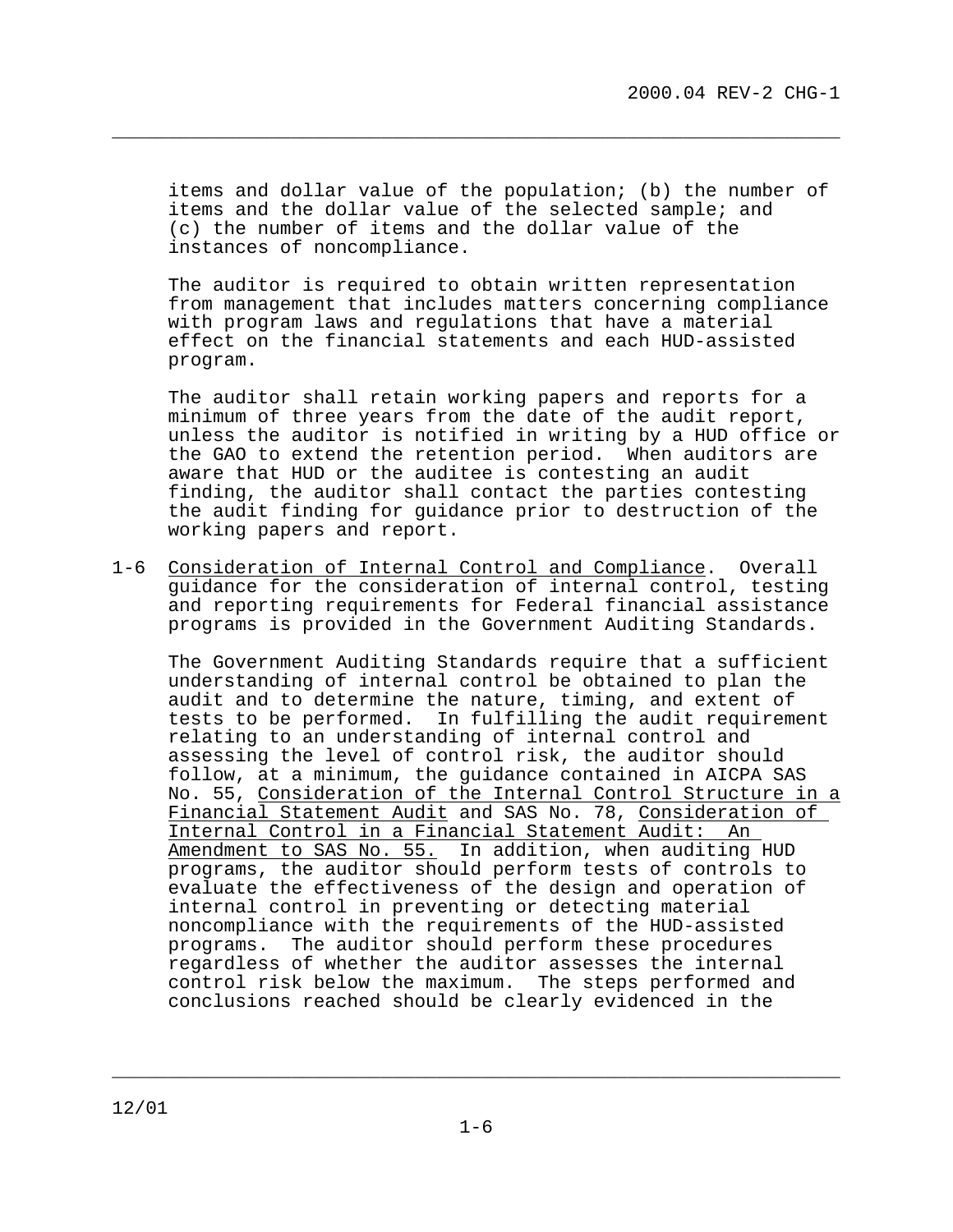auditor's working papers. The working papers should clearly demonstrate the auditor's understanding and assessment of control risk related to internal control established for HUD-assisted activities. Tests may be omitted only in areas when internal control is likely to be ineffective in preventing or detecting noncompliance, in which case a reportable condition or material weakness should be reported.

**\_\_\_\_\_\_\_\_\_\_\_\_\_\_\_\_\_\_\_\_\_\_\_\_\_\_\_\_\_\_\_\_\_\_\_\_\_\_\_\_\_\_\_\_\_\_\_\_\_\_\_\_\_\_\_\_\_\_\_\_\_\_\_\_\_**

1-7 Quality Control Review for Audit Reports. The HUD Office of Inspector General (OIG) and the REAC have implemented procedures for evaluating audits performed by non-Federal auditors. As part of this evaluation of completed audits, the supporting audit working papers shall be made available upon request by the OIG or the REAC. To facilitate these requests, the transmittal letter should include the name, firm address, and telephone number of the audit partner on the engagement and the IA's Federal employer ID number.

 Whenever an evaluation of an audit report or working papers discloses inadequacies, the IA may be asked to take corrective action. If HUD determines that the audit report and working papers are substandard or contain major inadequacies, it will consider filing complaints with the cognizant State Board of Accountancy and initiating action to debar the practitioner from further participation in Federal programs.

- 1-8 Corrective Action Plan. To assist the Department in resolving instances of noncompliance and material weaknesses in internal control identified by the auditor, the auditee is required to submit a corrective action plan with the auditor's report on HUD-assisted programs. In the corrective action plan, the auditee must describe the corrective action taken or planned in response to findings identified by the auditor. In addition, the auditee must comment on the status of corrective action taken on prior findings. The corrective action plan is considered a necessary part of the Project/Lender/Issuer's audit requirement. Additional guidance concerning the corrective action plan is contained in Chapter 2 of this guide.
- 1-9 Fair Housing and Non-Discrimination. When performing compliance work in the fair housing and non-discrimination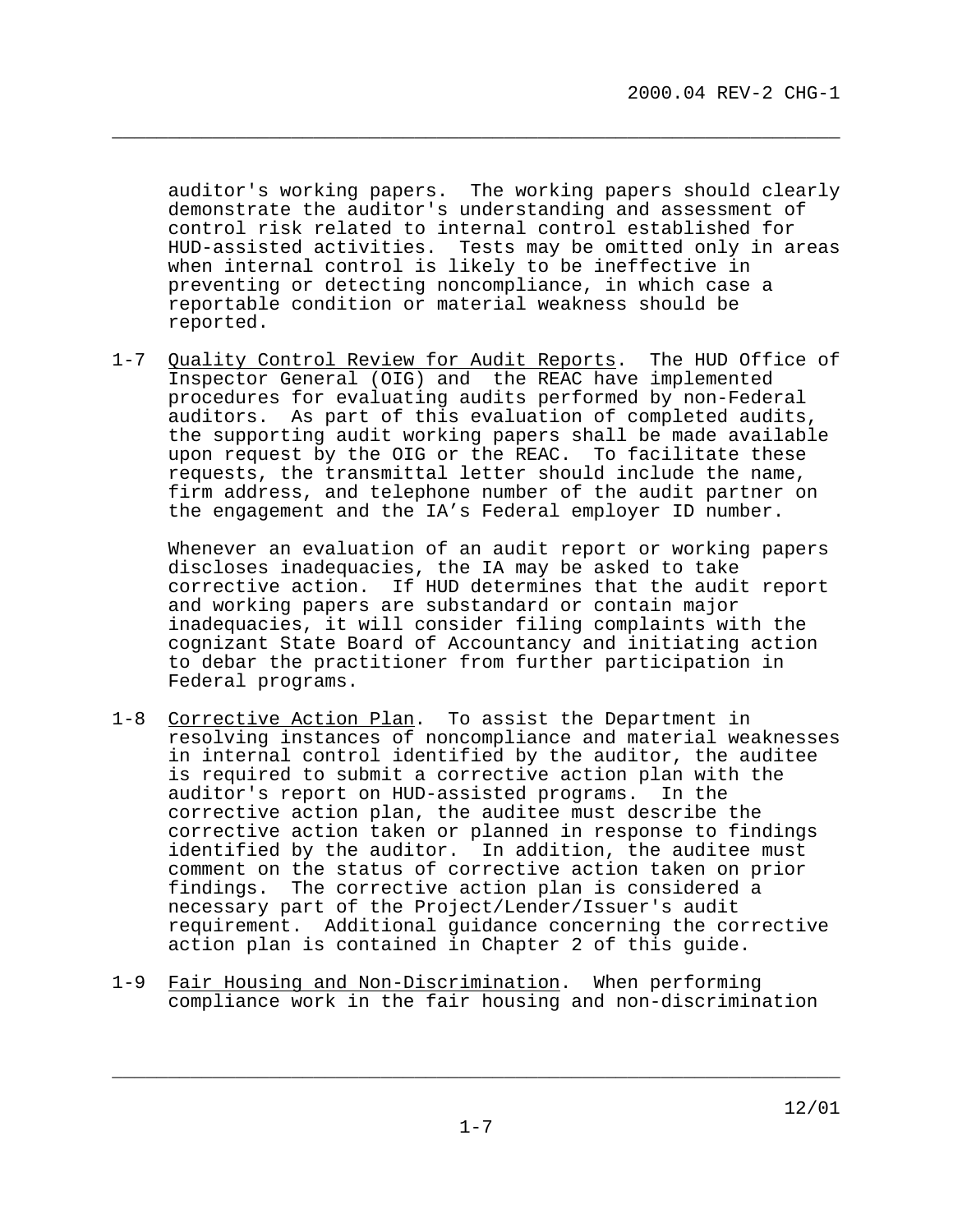area, the following references should be used: HUD Handbook 8004.1, Consolidated Civil Rights Monitoring Requirements for Section 8; 24 CFR Part 1 (Title VI of the Civil Rights Act, Americans with Disabilities Act, and others) and Part 8 (Section 504 of the Rehabilitation Act)(both of which are applicable to all HUD-assisted housing); and 24 CFR Part 100, The Fair Housing Act (applicable to all housing in the nation). The Fair Housing Act prohibits discrimination based on race, color, religion, national origin, sex, familial status or disability in all aspects of the sale or rental of a dwelling (familial status refers to family composition, such as number and ages of children). The prohibitions extend to actions, which have disparate impact because of any of the prohibited bases.

**\_\_\_\_\_\_\_\_\_\_\_\_\_\_\_\_\_\_\_\_\_\_\_\_\_\_\_\_\_\_\_\_\_\_\_\_\_\_\_\_\_\_\_\_\_\_\_\_\_\_\_\_\_\_\_\_\_\_\_\_\_\_\_\_\_**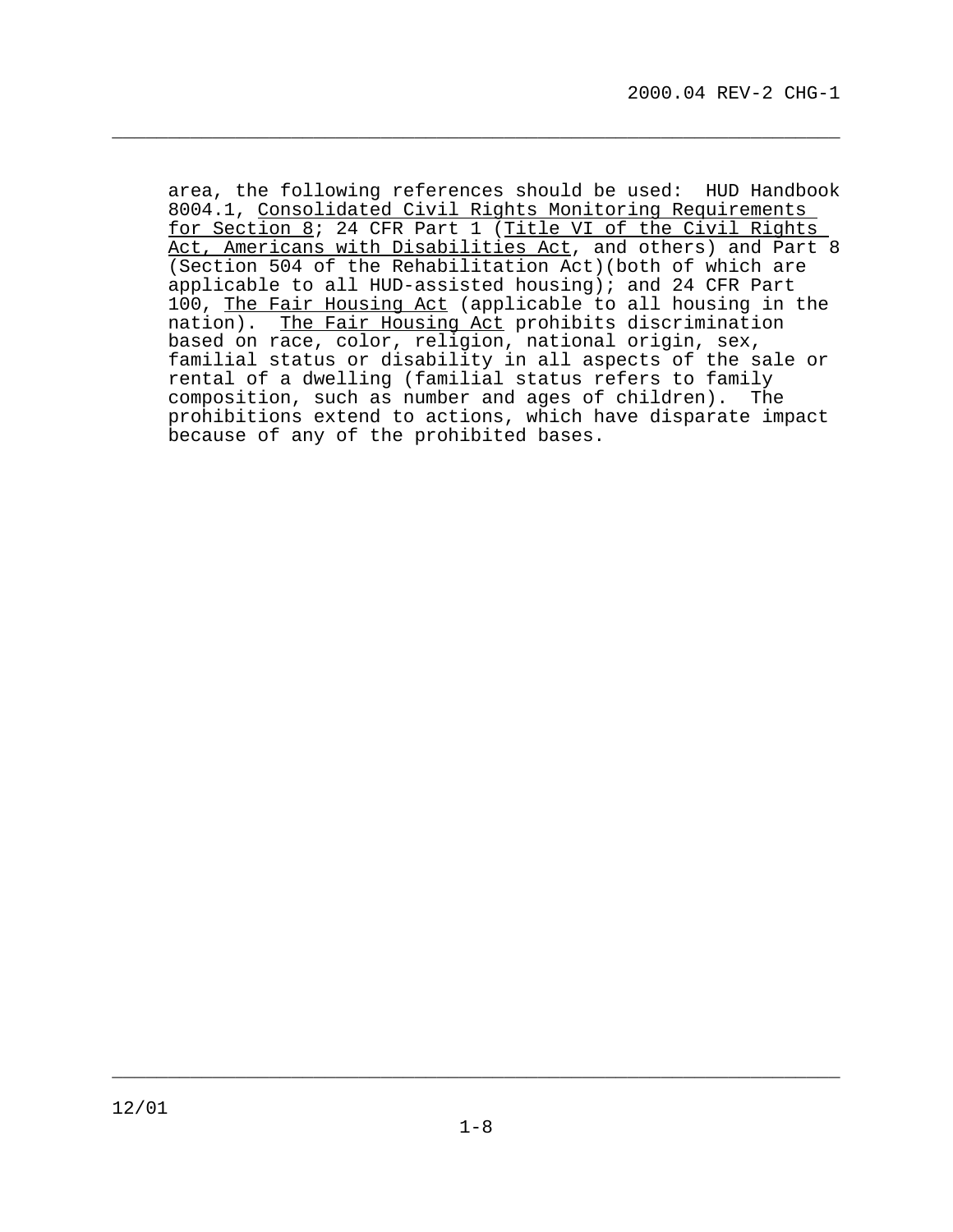### **CHAPTER 2. REPORTING REQUIREMENTS AND SAMPLE REPORTS**

<span id="page-12-0"></span>\_\_\_\_\_\_\_\_\_\_\_\_\_\_\_\_\_\_\_\_\_\_\_\_\_\_\_\_\_\_\_\_\_\_\_\_\_\_\_\_\_\_\_\_\_\_\_\_\_\_\_\_\_\_\_\_\_\_\_\_\_\_\_\_\_

2-1 Government Auditing Standards require that the auditor issue the following reports based on the audit of the financial statements: a report on the financial statements, a report on compliance with applicable laws and regulations, and a report on internal control. In addition, there are additional reports required to be issued in an audit conducted in accordance with this audit guide. The audit report should be issued to the auditee's governing body and/or top official, as appropriate. The report cover should clearly indicate the HUD-assisted activities and period(s) that were audited.

 It is expected that the specific compliance requirements identified in this guide will cover those laws and regulations that, if not complied with, could have a direct and material effect on the financial statements. In such cases, the compliance reports (in Section C below) and illustrated in this guide are the only reports necessary for reporting on the auditee's compliance with laws and regulations. However, if the IA, as part of the audit of the financial statements, considered laws and regulations in addition to those noted in this guide, for which noncompliance could have a direct and material effect on the financial statements, the auditor should also issue the compliance report in accordance with Government Auditing Standards.

 The following reports are required to be submitted by the auditee:

- A. The auditor's report on the basic financial statements together with the auditor's report on accompanying supplemental information required by HUD, stating whether that supplemental information is fairly stated in all material respects in relation to the basic financial statements taken as a whole (Example A).
- B. The auditor's combined report on internal control as it relates to both financial reporting and administering the HUD-assisted programs. It must identify any reportable conditions and material weaknesses noted (Example B).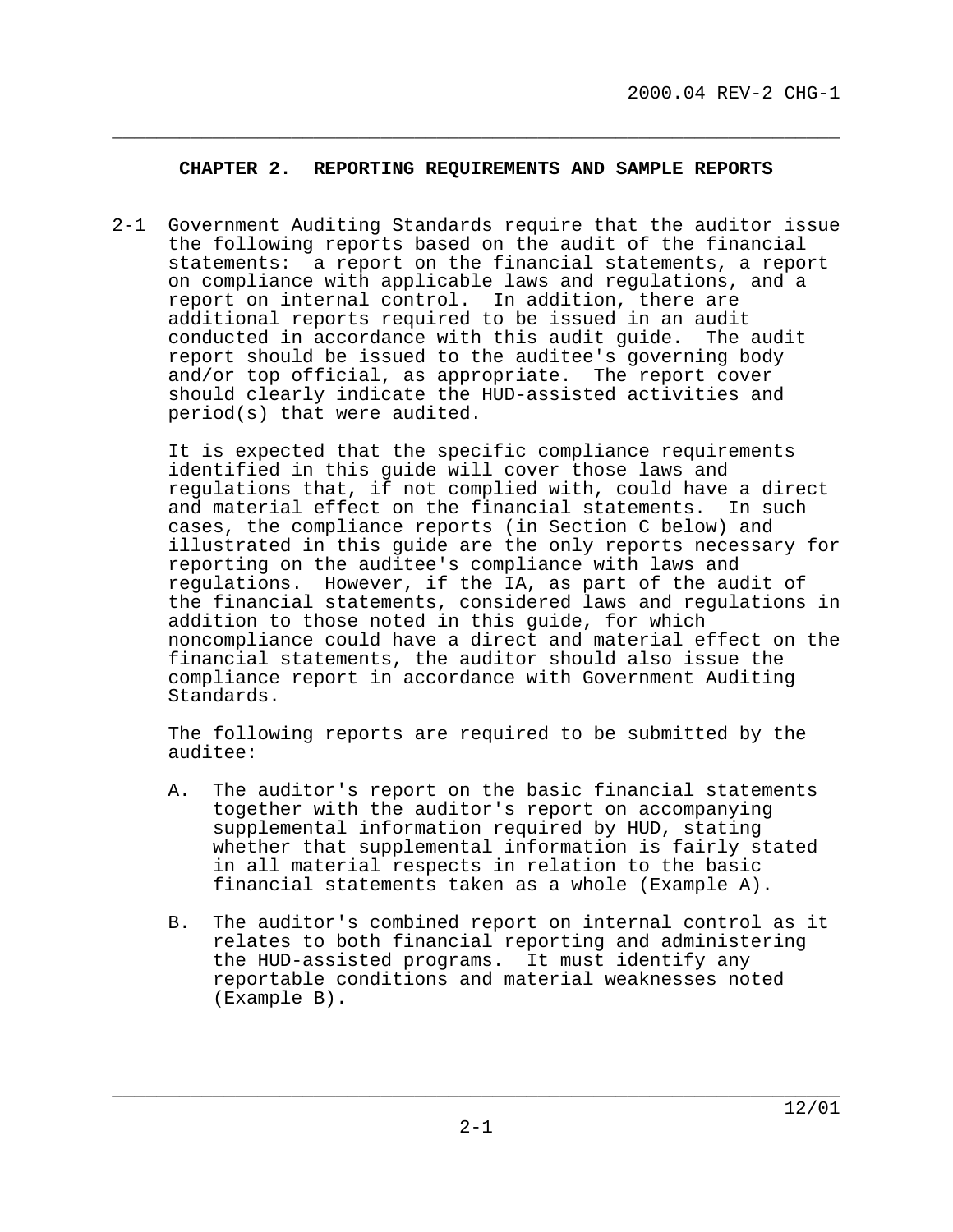C. A report on compliance with applicable laws and regulations that may have a direct and material effect on each HUD-assisted program including:

 $\overline{\phantom{a}}$  , and the contract of the contract of the contract of the contract of the contract of the contract of  $\overline{\phantom{a}}$ 

- -- an opinion on compliance with specific requirements applicable to major HUD-assisted programs (Example C)
- -- a report on compliance with specific requirements applicable to non-major HUD-assisted programs (Example D)

 When performing tests of compliance requirements contained in Chapter 4, the IA should report on fair housing and nondiscrimination. Where the HUD-assisted activity is nonmajor, fair housing reporting should be included in the auditor's report on non-major HUD-assisted programs. Where the HUD-assisted activity is major, the auditor's report on specific requirements applicable to fair housing should be separate (Example E) from the auditor's opinion on compliance with specific requirements applicable to major programs.

 The report on compliance should also identify and include all material instances of noncompliance. The findings should include an identification of all material questioned costs, as a result of noncompliance. In addition, the findings should contain adequate information necessary to facilitate the audit resolution process, i.e. the number of items and dollar value of the population, the number of items and the dollar value of the selected sample, and the number of items and the dollar value of the instances of noncompliance (Example F). Nonmaterial instances of noncompliance should be communicated to the auditee in accordance with the Government Auditing Standards.

 D. In the auditee's comments on audit resolution matters, the auditee should determine if significant findings from previous HUD required annual audits, HUD-OIG audits, HUD management reviews, or REAC physical inspections have been corrected and disclose those which remain uncorrected at the time of the review (Example G). The auditor is required to follow up on prior audit findings, perform procedures to assess the reasonableness of the comments on audit resolution matters relating to HUD programs prepared by the auditee, and report, as a current-year audit finding,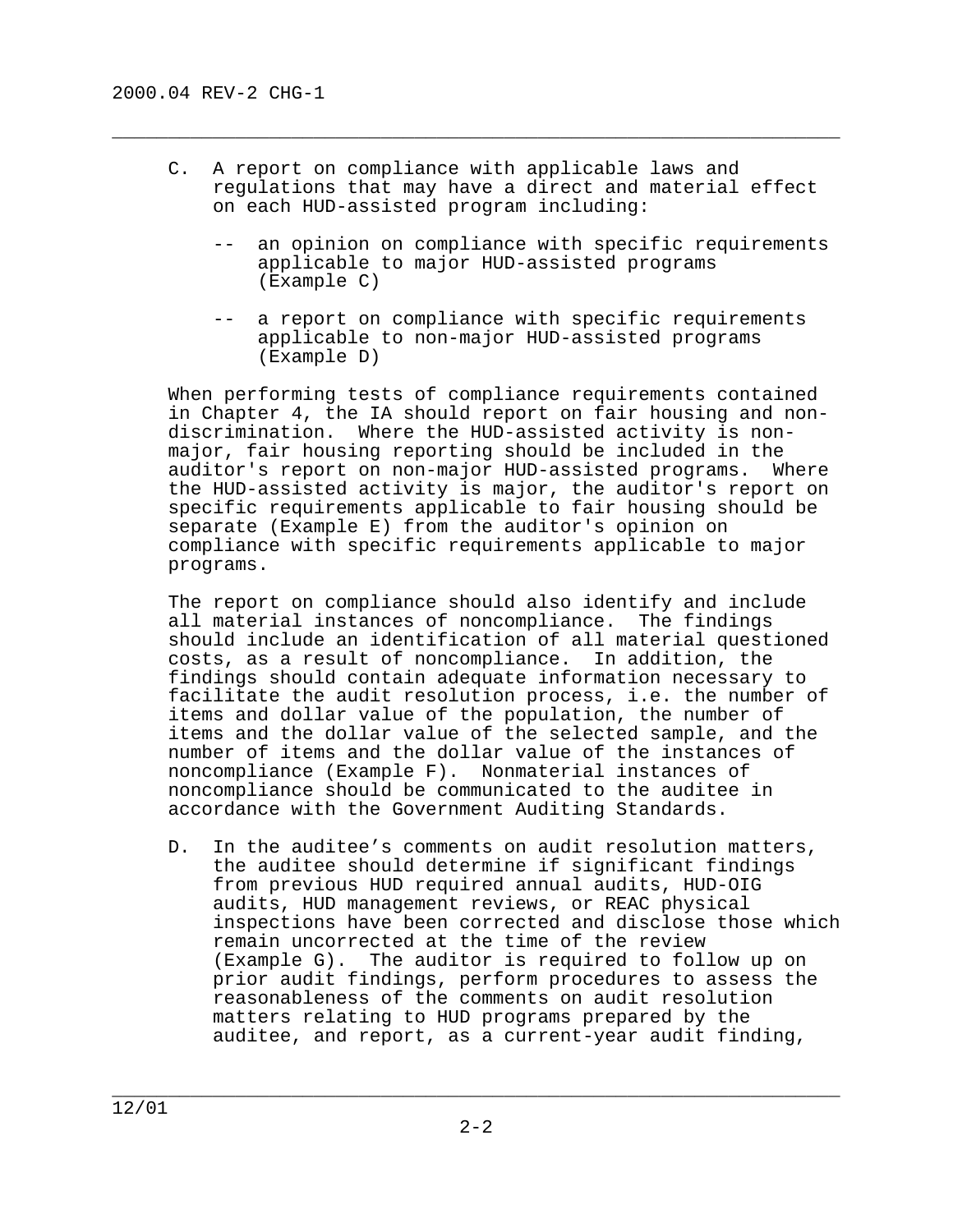when the auditor concludes that the comments materially misrepresent the status of any prior audit finding(s).

\_\_\_\_\_\_\_\_\_\_\_\_\_\_\_\_\_\_\_\_\_\_\_\_\_\_\_\_\_\_\_\_\_\_\_\_\_\_\_\_\_\_\_\_\_\_\_\_\_\_\_\_\_\_\_\_\_\_\_\_\_\_\_\_\_

- E. Any report from the auditors on illegal acts or fraud that have occurred or are likely to have occurred, including all questioned costs found as a result of these acts that the auditors become aware of, should be covered in a separate written report in accordance with the provisions of the Government Auditing Standards. This report should be sent to the cognizant District Inspector General for Audit(see Appendix for list of District Inspectors General for Audit). Illegal acts are to be reported on without regard to whether the condition giving rise to the questioned costs has been corrected or whether the auditee does or does not agree with the finding and questioned costs.
- F. A corrective action plan developed by the auditee, wherein the auditee officials describe the corrective action taken or planned in response to the findings identified by the auditor. The plan should also include comments on the corrective action taken on prior findings resulting from IA or relevant HUD-OIG audits and HUD program reviews (Example H).
- 2-2 Auditor's Reports. The following are illustrations of reports on financial statements, on internal control, on compliance with specific requirements and the auditee's corrective action plan that may be issued in an audit in accordance with this guide. These reports are not meant to be all-inclusive; auditors should exercise professional judgment in tailoring their reports to the circumstances of individual audits.

#### Examples:

- A. Report on Audited Financial Statements and Supplemental Information.
- B. Report on Internal Control.
- C. Opinion on Compliance with Specific Requirements Applicable to Major HUD Programs.
- D. Report on Compliance with Specific Requirements Applicable to Non-major HUD Program Transactions.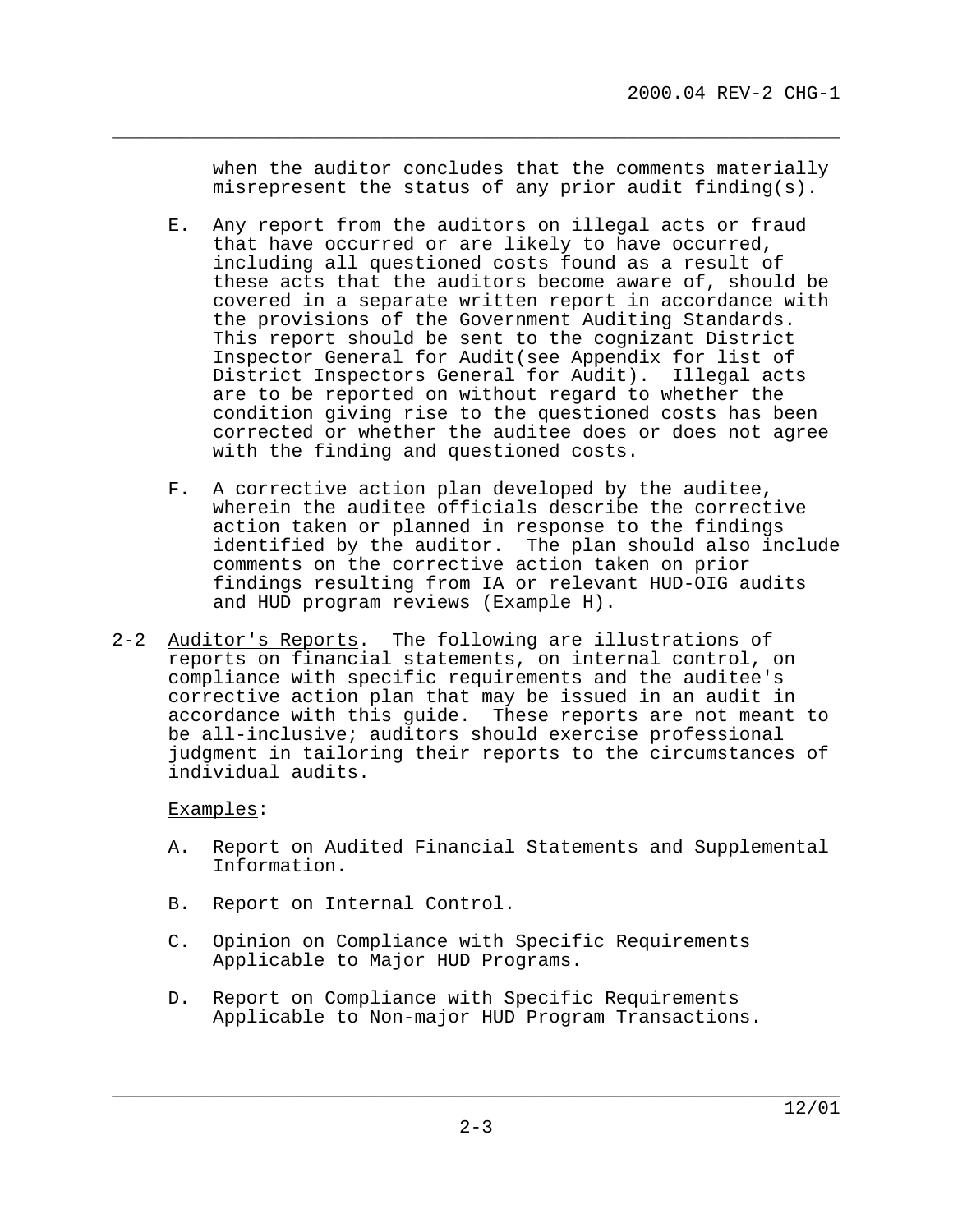E. Report on Compliance with Specific Requirements Applicable to Fair Housing and Non-Discrimination.

- F. Schedule of Findings and Questioned Costs.
- G. Auditee's Comments on Audit Resolution Matters Relating to HUD Programs.
- H. Corrective Action Plan (An Auditee Responsibility).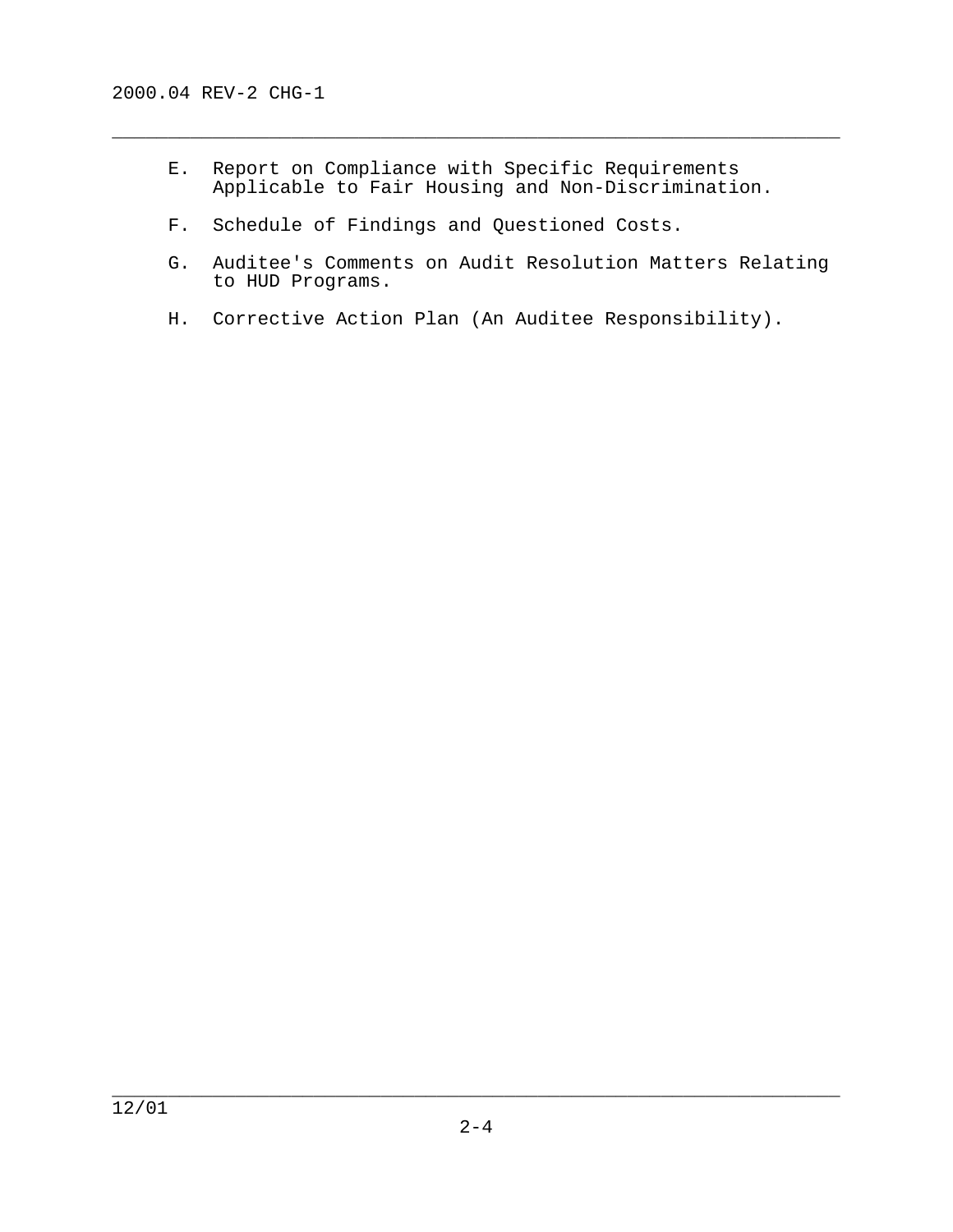#### \_\_\_\_\_\_\_\_\_\_\_\_\_\_\_\_\_\_\_\_\_\_\_\_\_\_\_\_\_\_\_\_\_\_\_\_\_\_\_\_\_\_\_\_\_\_\_\_\_\_\_\_\_\_\_\_\_\_\_\_\_\_\_\_\_ EXAMPLE A

REPORT ON AUDITED FINANCIAL STATEMENTS AND SUPPLEMENTAL INFORMATION

Independent Auditor's Report

To the Partners [the Entity] Anytown, U.S.A.:

We have audited the accompanying balance sheet of [the Entity] as of December 31, 20XX, and the related statements of income, changes in partners' capital and cash flows for the year then ended. These financial statements are the responsibility of the [the Entity's] management. Our responsibility is to express an opinion on these financial statements based on our audit.

We conducted our audit in accordance with auditing standards generally accepted in the United States of America and the standards applicable to financial audits contained in Government Auditing Standards, issued by the Comptroller General of the United States. Those standards require that we plan and perform the audit to obtain reasonable assurance about whether the financial statements are free of material misstatement. An audit includes examining, on a test basis, evidence supporting the amounts and disclosures in the financial statements. An audit also includes assessing the accounting principles used and significant estimates made by management, as well as evaluating the overall financial statement presentation. We believe that our audit provides a reasonable basis for our opinion.

In our opinion, the financial statements referred to above present fairly, in all material respects, the financial position of [the Entity] as of December 31, 20XX, and the results of its operations and its cash flows for the year then ended in conformity with accounting principles generally accepted in the United States of America.

In accordance with Government Auditing Standards, we have also issued our report(s) dated [date of report] on our consideration of [the Entity's] internal control and on our tests of its compliance with certain provisions of laws, regulations, contracts, and grants. Those reports are an integral part of the audit performed in accordance with Government Auditing Standards and should be read in conjunction with this report in considering the results of our audit.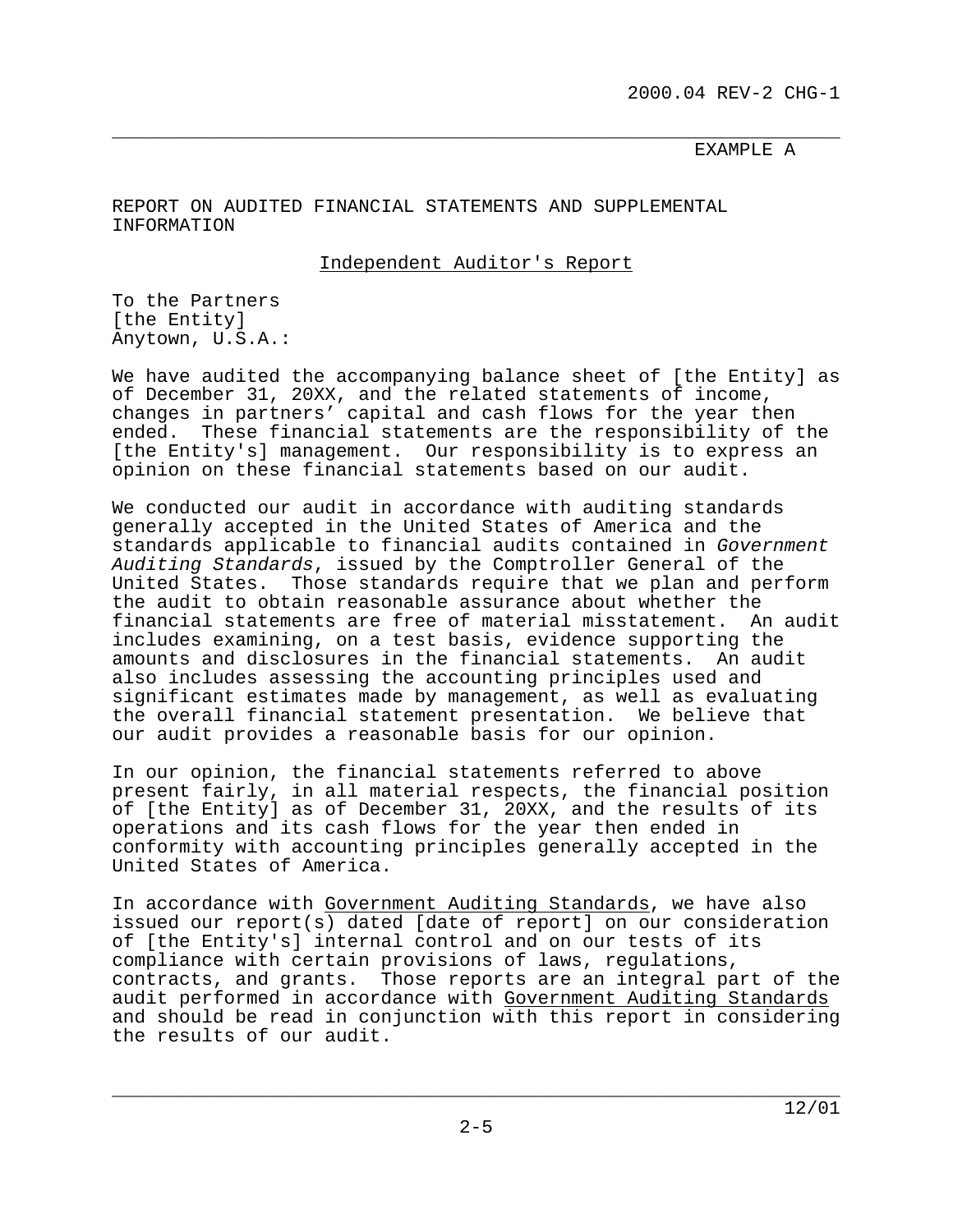The accompanying supplemental information (shown on pages XX-XX) is presented for the purposes of additional analysis and is not a required part of the basic financial statements of [the Entity]. Such information has been subjected to the auditing procedures applied in the audit of the basic financial statements and, in our opinion, is fairly stated, in all material respects, in relation to the financial statements taken as a whole.

 $\overline{\phantom{a}}$  , and the contract of the contract of the contract of the contract of the contract of the contract of  $\overline{\phantom{a}}$ 

 CPA and Company Certified Public Accountants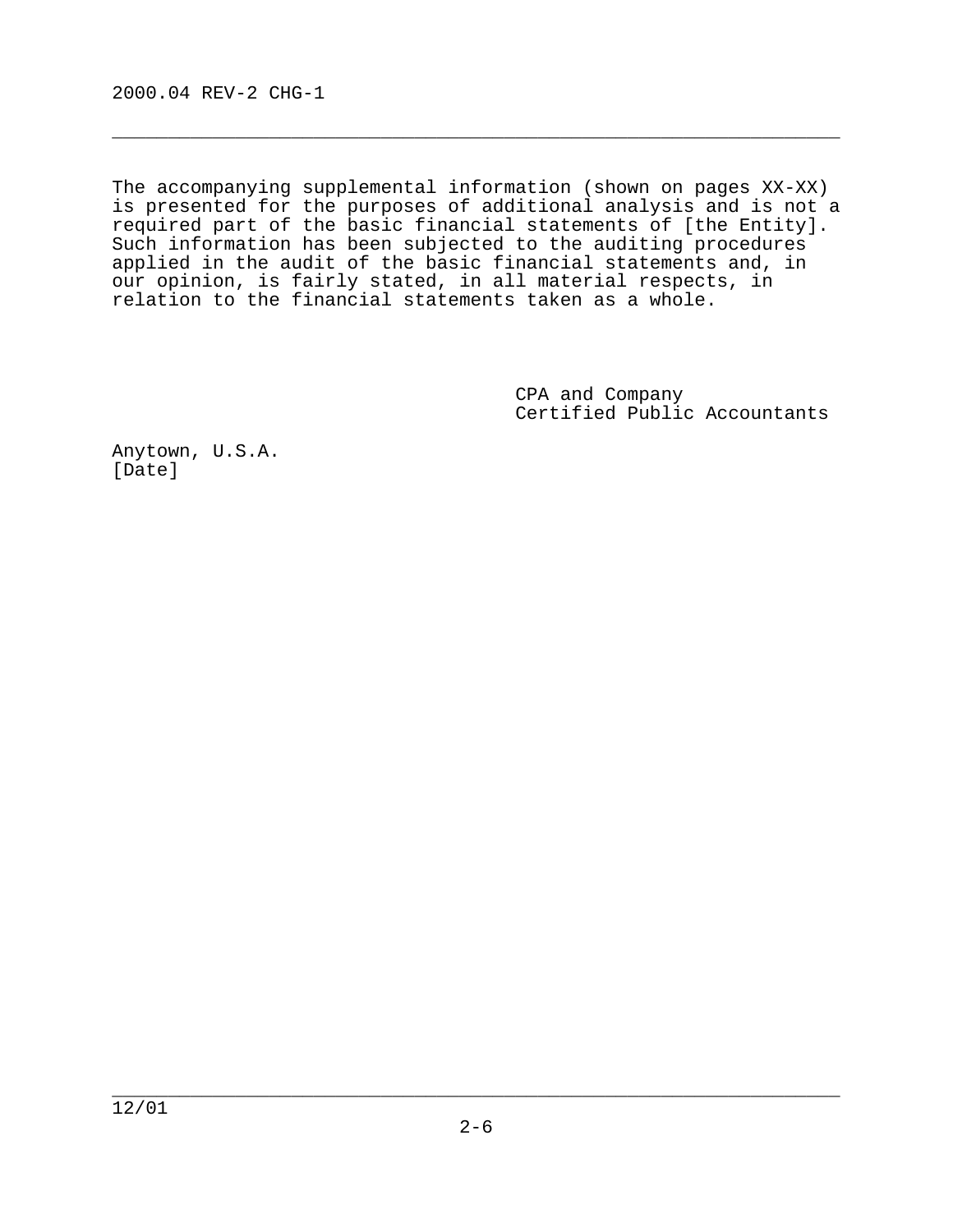#### \_\_\_\_\_\_\_\_\_\_\_\_\_\_\_\_\_\_\_\_\_\_\_\_\_\_\_\_\_\_\_\_\_\_\_\_\_\_\_\_\_\_\_\_\_\_\_\_\_\_\_\_\_\_\_\_\_\_\_\_\_\_\_\_\_ EXAMPLE B

INDEPENDENT AUDITOR'S REPORT ON INTERNAL CONTROL (COMBINED REPORT APPLICABLE TO INTERNAL CONTROL OVER FINANCIAL REPORTING BASED ON AN AUDIT OF FINANCIAL STATEMENTS AND INTERNAL CONTROL OVER COMPLIANCE FOR HUD-ASSISTED PROGRAMS--REPORTABLE CONDITIONS WERE NOTED--NO MATERIAL WEAKNESSES)

To the Partners [the Entity} Anytown, U.S.A.:

We have audited the financial statements of [the Entity] as of and for the year ended December 31, 20XX, and have issued our report thereon dated [Date]. We have also audited [the Entity's] compliance with requirements applicable to HUD-assisted programs and have issued our reports thereon dated [Date].

We conducted our audits in accordance with auditing standards generally accepted in the United States of America and the standards applicable to financial audits contained in Government Auditing Standards, issued by the Comptroller General of the United States and the Consolidated Audit Guide for Audits of HUD Programs (the "Guide"), issued by the U.S. Department of Housing and Urban Development, Office of the Inspector General. Those standards and the Guide require that we plan and perform the audits to obtain reasonable assurance about whether the financial statements are free of material misstatement and about whether [the Entity] complied with laws and regulations, noncompliance with which would be material to a HUD-assisted program.

The management of [the Entity] is responsible for establishing and maintaining effective internal control. In planning and performing our audit of the financial statements, we considered [the Entity's] internal control over financial reporting and its internal control over compliance with requirements that would have a direct and material effect on a HUD-assisted program in order to determine our auditing procedures for the purpose of expressing our opinions on the financial statements and on compliance and not to provide assurance on the internal control over financial reporting and the internal control over compliance.

We noted certain matters involving internal control and its operation that we consider to be reportable conditions. Reportable conditions involve matters coming to our attention relating to significant deficiencies in the design or operation of internal control that, in our judgment, could adversely affect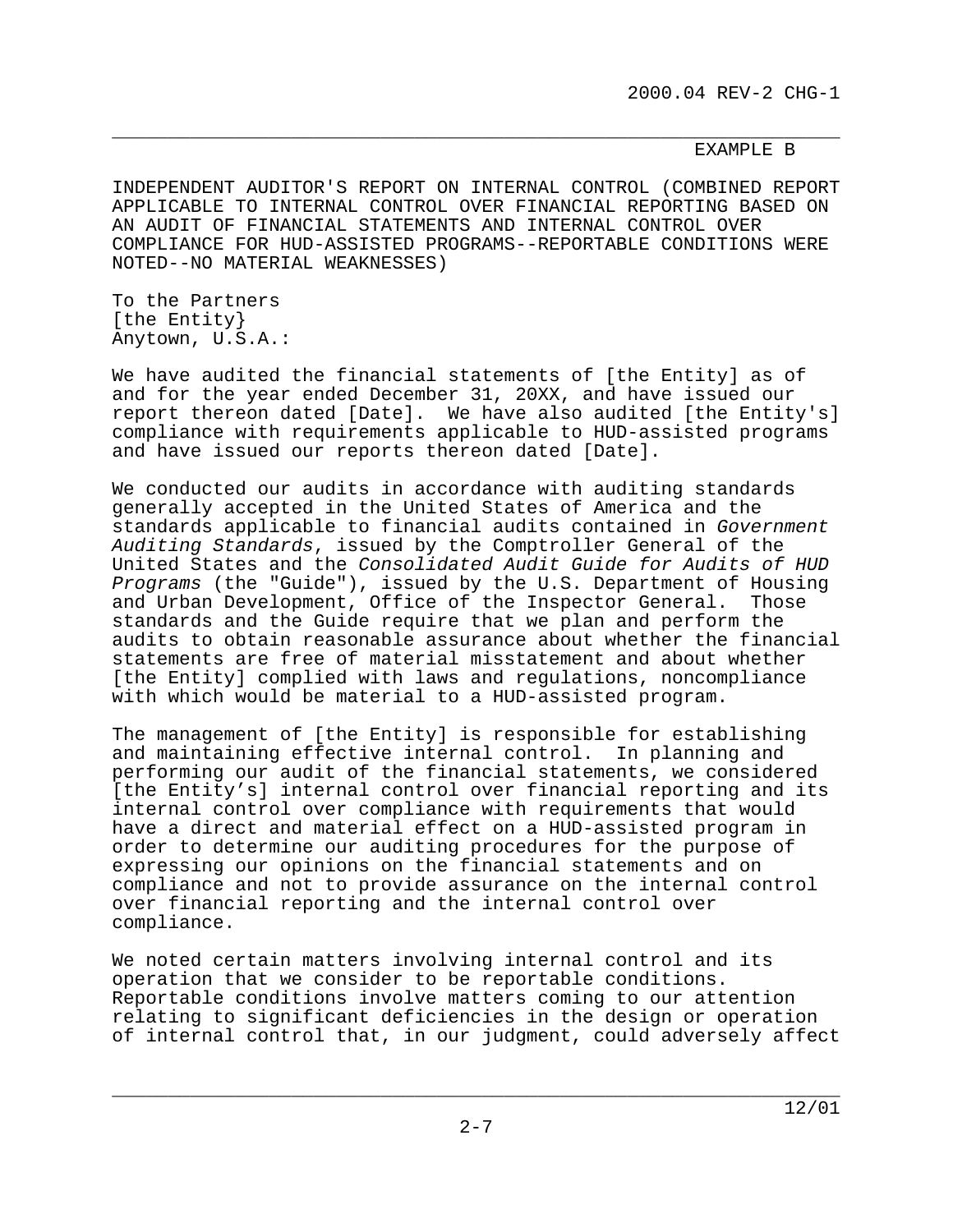[the Entity's] ability to record, process, summarize, and report financial data consistent with the assertions of management in the financial statements or its ability to administer HUDassisted programs in accordance with applicable laws and regulations.

 $\overline{\phantom{a}}$  , and the contract of the contract of the contract of the contract of the contract of the contract of  $\overline{\phantom{a}}$ 

[Include paragraphs to describe the reportable conditions noted.]

A material weakness is a condition in which the design or operation of one or more of the internal control components does not reduce to a relatively low level the risk that misstatements that would be material in relation to the financial statements being audited or that noncompliance with applicable requirements of laws and regulations that would be material in relation to a HUD-assisted program may occur and not be detected within a timely period by employees in the normal course of performing their assigned functions.

Our consideration of internal control would not necessarily disclose all matters in internal control that might be reportable conditions and, accordingly, would not necessarily disclose all reportable conditions that are also considered to be material weaknesses as defined above. However, we believe none of the reportable conditions described above is a material weakness.

This report is intended solely for the information and of the audit committee, management, and the Department of Housing and Urban Development and is not intended to be and should not be used by anyone other than these specified parties.

> CPA and Company Certified Public Accountants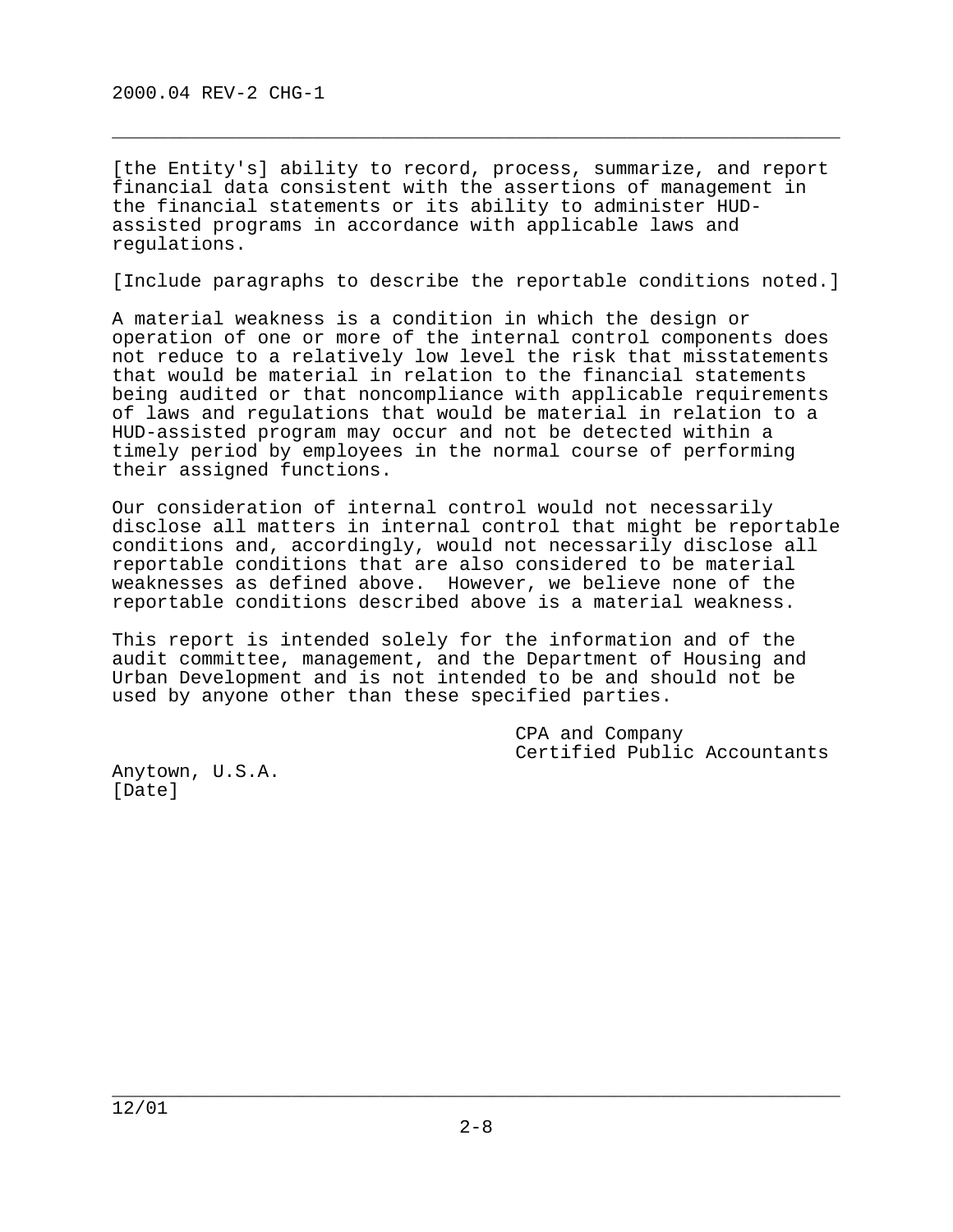#### \_\_\_\_\_\_\_\_\_\_\_\_\_\_\_\_\_\_\_\_\_\_\_\_\_\_\_\_\_\_\_\_\_\_\_\_\_\_\_\_\_\_\_\_\_\_\_\_\_\_\_\_\_\_\_\_\_\_\_\_\_\_\_\_\_ EXAMPLE C

INDEPENDENT AUDITOR'S REPORT ON COMPLIANCE WITH SPECIFIC REQUIREMENTS APPLICABLE TO MAJOR HUD PROGRAMS

To the Partners [the Entity] Anytown, U.S.A.:

We have audited the compliance of [the Entity] with the specific program requirements governing [list those requirements tested] that are applicable to each of its major HUD-assisted programs, for the year ended December 31, 20XX. Compliance with those requirements is the responsibility of [the Entity's] management. Our responsibility is to express an opinion on [the Entity's] compliance based on our audit.

We conducted our audit of compliance in accordance with auditing standards generally accepted in the United States of America, the standards applicable to financial audits contained in Government Auditing Standards, issued by the Comptroller General of the United States, and the Consolidated Audit Guide for Audits of HUD Programs (the "Guide") issued by the U.S. Department of Housing and Urban Development, Office of the Inspector General. Those standards and the Guide require that we plan and perform the audit to obtain reasonable assurance about whether noncompliance with the requirements referred to above that could have a direct and material effect on a major HUD-assisted program occurred. An audit includes examining, on a test basis, evidence about [the Entity's] compliance with those requirements and performing such other procedures as we considered necessary in the circumstances. We believe that our audit provides a reasonable basis for our opinion. Our audit does not provide a legal determination of [the Entity's] compliance with those requirements.

In our opinion, the [Entity] complied, in all material respects, with the requirements referred to above that are applicable to each of its major HUD-assisted programs for the year ended December 31, 20XX.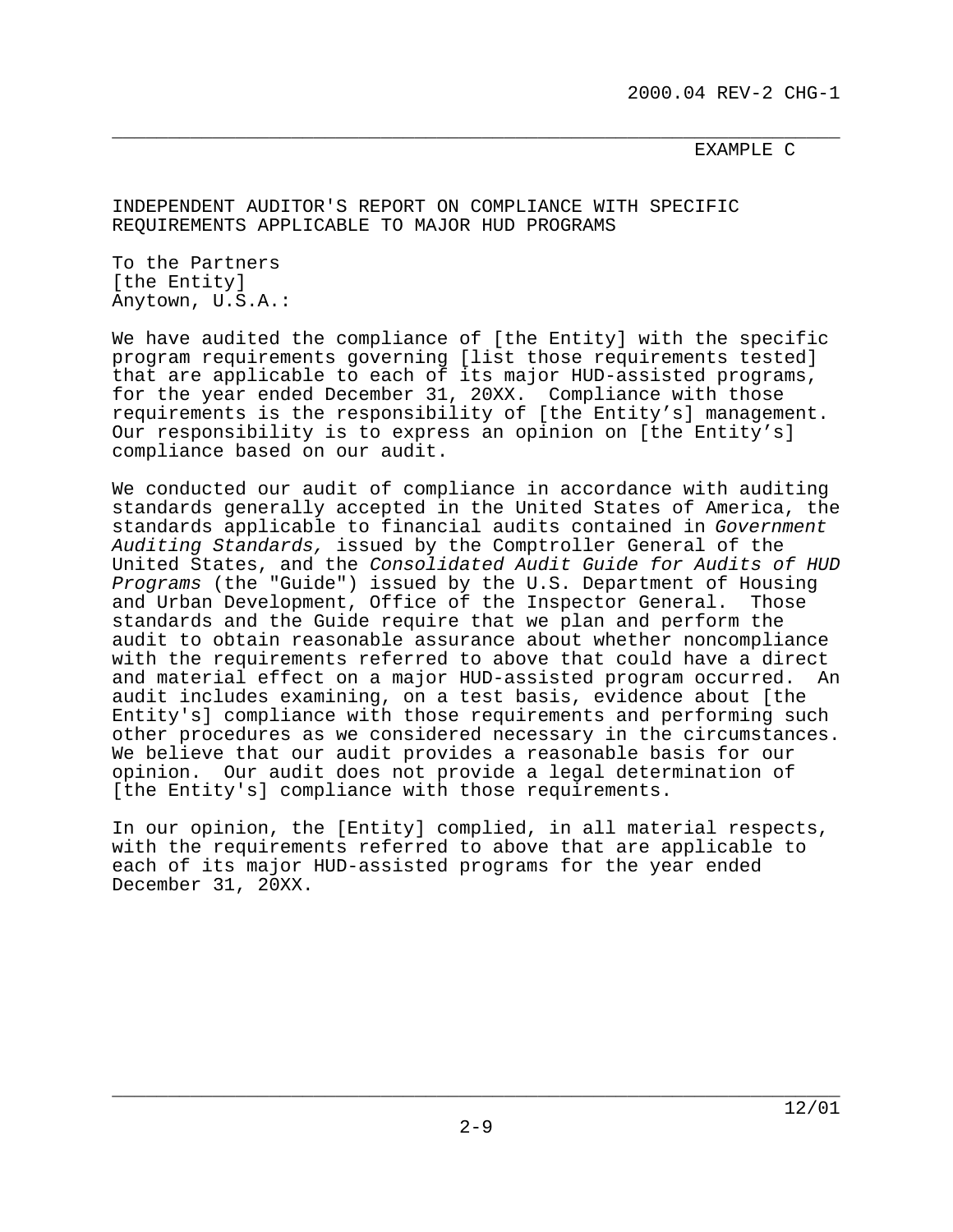2000.04 REV-2 CHG-1

This report is intended solely for the information of the audit committee, management, and the Department of Housing and Urban Development and is not intended to be and should not be used by anyone other than these specified parties.

 $\overline{\phantom{a}}$  , and the contract of the contract of the contract of the contract of the contract of the contract of  $\overline{\phantom{a}}$ 

 CPA and Company Certified Public Accountants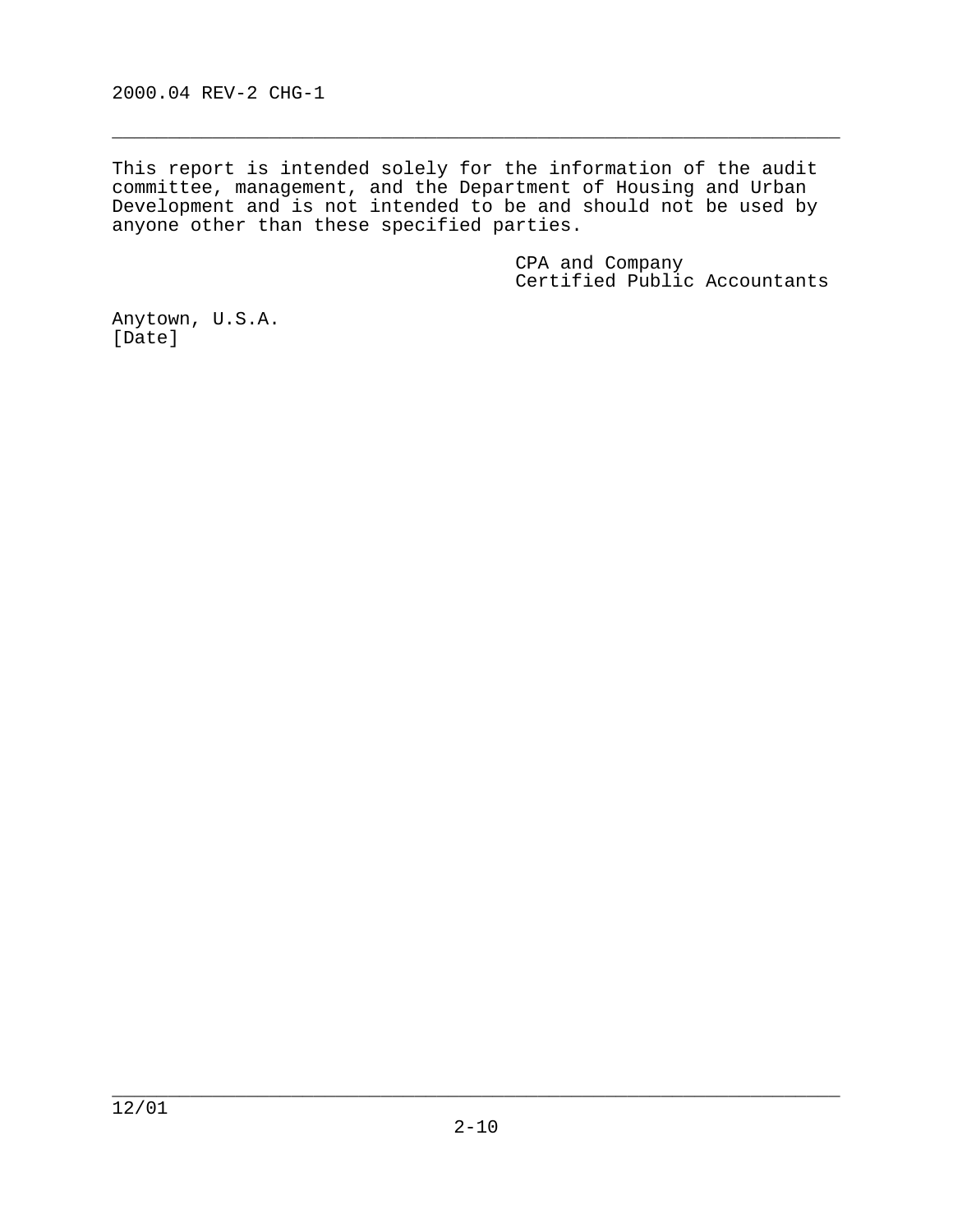#### \_\_\_\_\_\_\_\_\_\_\_\_\_\_\_\_\_\_\_\_\_\_\_\_\_\_\_\_\_\_\_\_\_\_\_\_\_\_\_\_\_\_\_\_\_\_\_\_\_\_\_\_\_\_\_\_\_\_\_\_\_\_\_\_\_ EXAMPLE D

INDEPENDENT AUDITOR'S REPORT ON COMPLIANCE WITH SPECIFIC REQUIRE-MENTS APPLICABLE TO NON-MAJOR HUD PROGRAM TRANSACTIONS

To the Partners [the Entity] Anytown, U.S.A.:

We have audited the financial statements of [the Entity] as of and for the year ended December 31, 20XX, and have issued our report thereon dated [Date of report].

In connection with that audit and with our consideration of [the Entity's] internal control used to administer HUD programs, as required by the Consolidated Audit Guide for Audits of HUD Programs (the "Guide") issued by the U.S. Department of Housing and Urban Development, Office of the Inspector General, we selected certain transactions applicable to certain non-major HUD-assisted programs for the year ended December 31, 20XX.

As required by the Guide, we performed auditing procedures to test compliance with the requirements governing [list those requirements tested] that are applicable to those transactions. Our procedures were substantially less in scope than an audit, the objective of which is the expression of an opinion on [the Entity's] compliance with these requirements. Accordingly, we do not express such an opinion.

The results of our tests disclosed no instances of noncompliance that are required to be reported herein under the Guide.

This report is intended solely for the information of the audit committee, management, and the Department of Housing and Urban Development and is not intended to be and should not be used by anyone other than these specified parties.

> CPA and Company Certified Public Accountants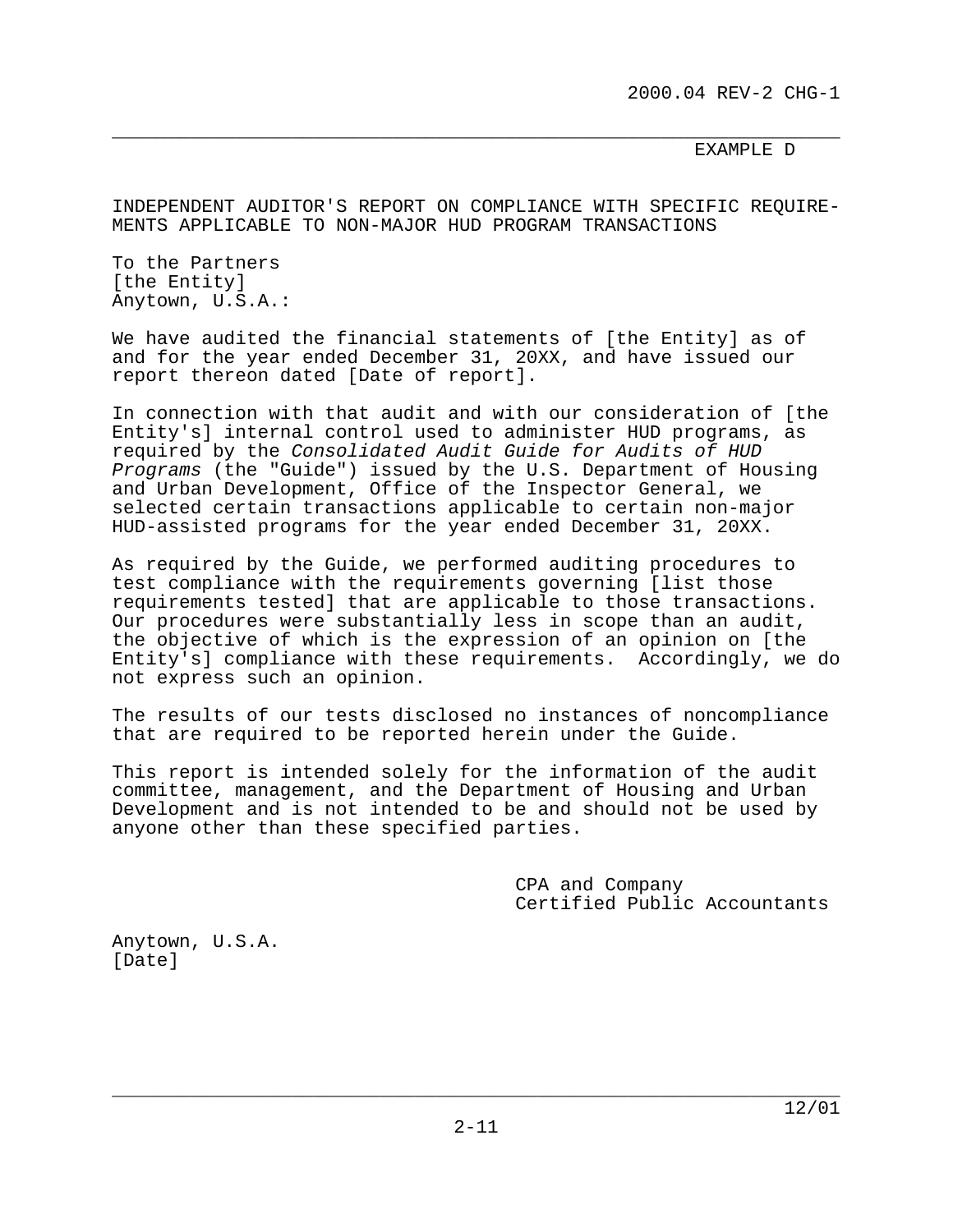#### EXAMPLE E

#### INDEPENDENT AUDITOR'S REPORT ON COMPLIANCE WITH SPECIFIC REQUIREMENTS APPLICABLE TO FAIR HOUSING AND NON-DISCRIMINATION

 $\overline{\phantom{a}}$  , and the contract of the contract of the contract of the contract of the contract of the contract of  $\overline{\phantom{a}}$ 

To the Partners [the Entity] Anytown, USA

We have applied procedures to test [the Entity's] compliance with Fair Housing and Non-Discrimination requirements applicable to its HUD-assisted programs, for the year ended December 31, 20XX.

Our procedures were limited to the applicable compliance requirement described in the Consolidated Audit Guide for Audits of HUD Programs issued by the U.S. Department of Housing and Urban Development, Office of the Inspector General. Our procedures were substantially less in scope than an audit, the objective of which would be the expression of an opinion on [the Entity's] compliance with the Fair Housing and Non-Discrimination requirements. Accordingly, we do not express such an opinion.

The results of our tests disclosed no instances of noncompliance that are required to be reported herein under the Guide.

This report is intended solely for the information and use of the audit committee, management, and the Department of Housing and Urban Development and is not intended to be and should not be used by anyone other than these specified parties.

> CPA and Company Certified Public Accountants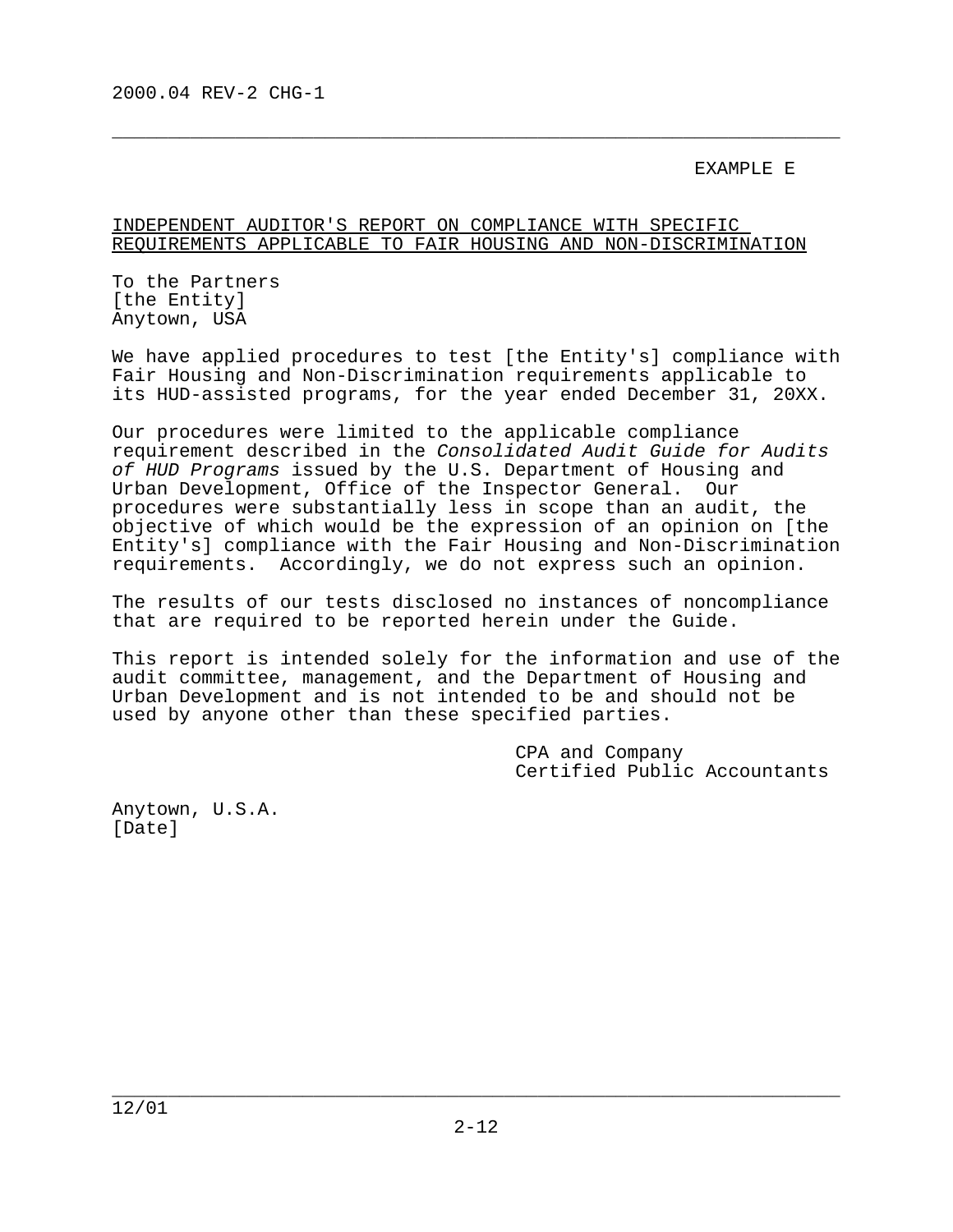#### \_\_\_\_\_\_\_\_\_\_\_\_\_\_\_\_\_\_\_\_\_\_\_\_\_\_\_\_\_\_\_\_\_\_\_\_\_\_\_\_\_\_\_\_\_\_\_\_\_\_\_\_\_\_\_\_\_\_\_\_\_\_\_\_\_ EXAMPLE F

SCHEDULE OF FINDINGS AND QUESTIONED COSTS (Should be Attached to Auditor's Report on Compliance)

When the auditor identifies a finding, this schedule must include the following information for each finding, where applicable: (a) the size and corresponding dollar value of the population, (b) the size and dollar value of the sample tested, and (c) the size and dollar value of the instances of noncompliance.

The Government Auditing Standards state that well-developed findings generally consist of the following attributes:

- -- **Statement of condition** the nature of the deficiencies, e.g., a regulation not being followed, a control procedure not followed or one which is inadequate.
- -- **Criteria** what the auditee should be doing, e.g. the specific regulation, a prudent management practice, or an internal control procedure.
- -- **Effect** what happened as a result of the condition; this should be monetized in all possible instances and described as thoroughly as possible.
- -- **Cause** why the condition exists, e.g. the auditee was unaware of the regulation or internal control was not a high priority of the auditee.
- -- **Recommendation** what the auditee should do to correct the condition, normally addresses the cause e.g. develop procedures to implement regulation or follow established procedures.

The auditor should attempt to identify the condition, criteria, effect, and cause to provide sufficient information to HUD officials to permit timely and proper corrective action. These findings may also serve as a basis for HUD to conduct additional work. In addition, as part of the finding, the auditor is required to make a recommendation for corrective action to the auditee. As part of this report, the auditor is required to include the auditee's summary comments on the findings and recommendations in the report. In addition, the auditee is responsible for developing a separate corrective action plan (see Example H) based on the auditor's findings and recommendations and including the plan when submitting the auditor's report. If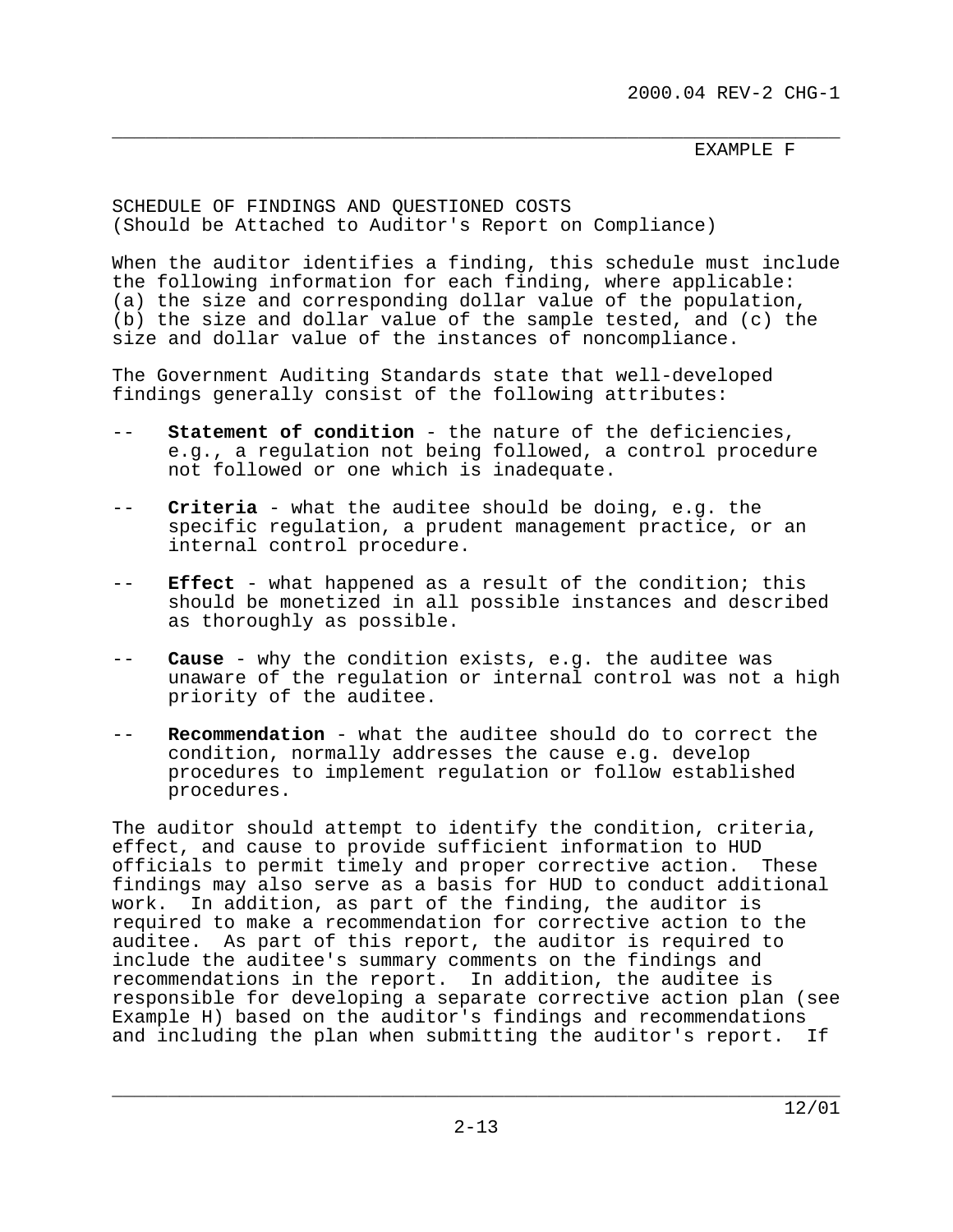corrective action is not necessary, a statement by the auditor describing the reason it is not should accompany the audit report.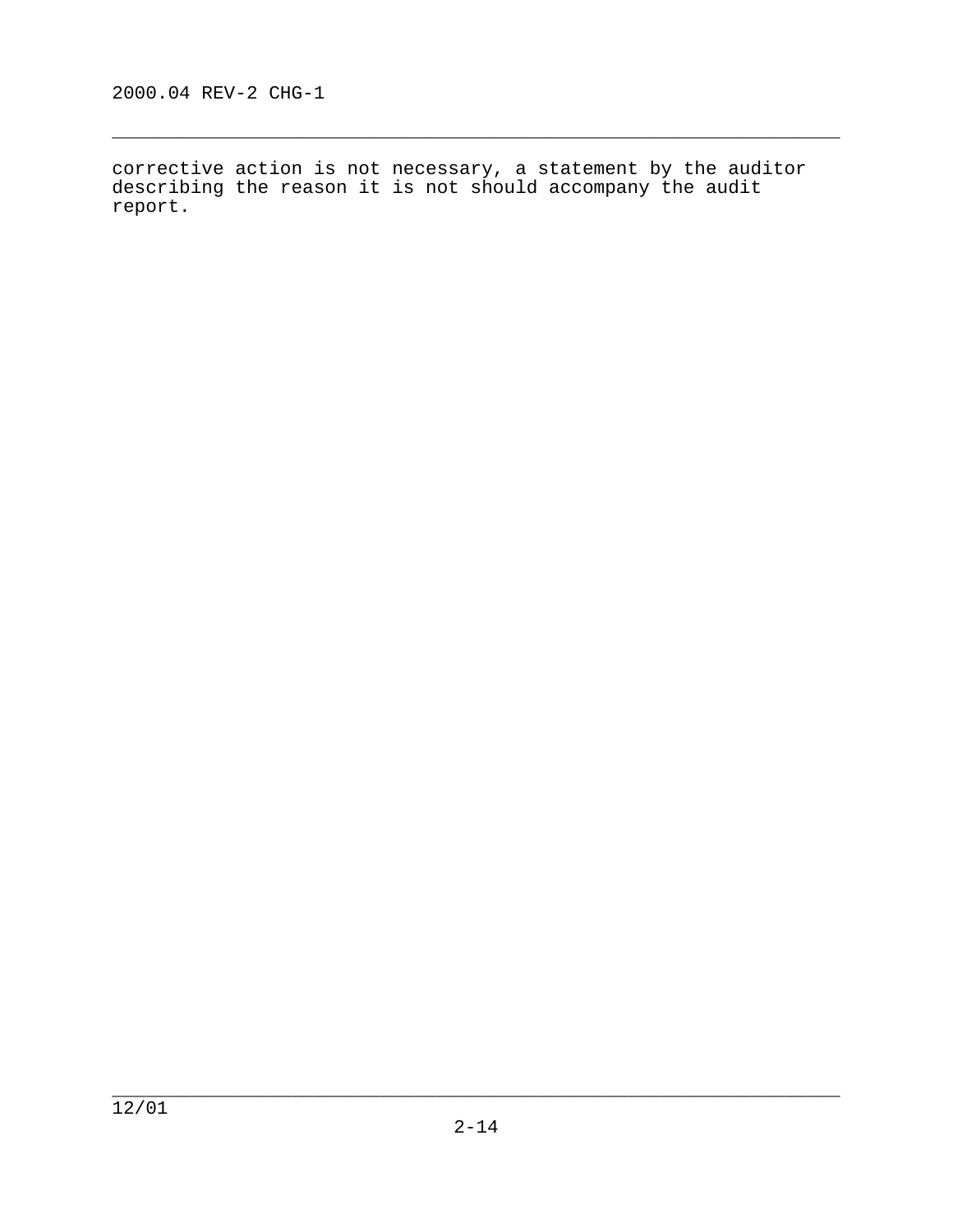2000.04 REV-2 CHG-1

\_\_\_\_\_\_\_\_\_\_\_\_\_\_\_\_\_\_\_\_\_\_\_\_\_\_\_\_\_\_\_\_\_\_\_\_\_\_\_\_\_\_\_\_\_\_\_\_\_\_\_\_\_\_\_\_\_\_\_\_\_\_\_\_\_ EXAMPLE G

AUDITEE'S COMMENTS ON AUDIT RESOLUTION MATTERS RELATING TO HUD PROGRAMS<sup>\*</sup>

The Owner has not taken corrective action on findings from prior audit report, number and title:

- Finding No.  $1 -$  The required documentation with regard to eligibility was not obtained for tenants receiving rent supplements.
- Status The owner has not obtained the required documentation from third-party sources nor has the owner reimbursed the appropriate programs. The amount of the rent supplements received for these tenants for the prior audit period was \$15,350.

Finding No. 2 -

Status -

- \* -- This includes all prior audits, program review reports and state agency reports.
- \* -- The auditor may rely on management's representation as to the completeness of reports submitted during the audit period. The auditor does not have to independently confirm the completeness of audit and other reports received by management.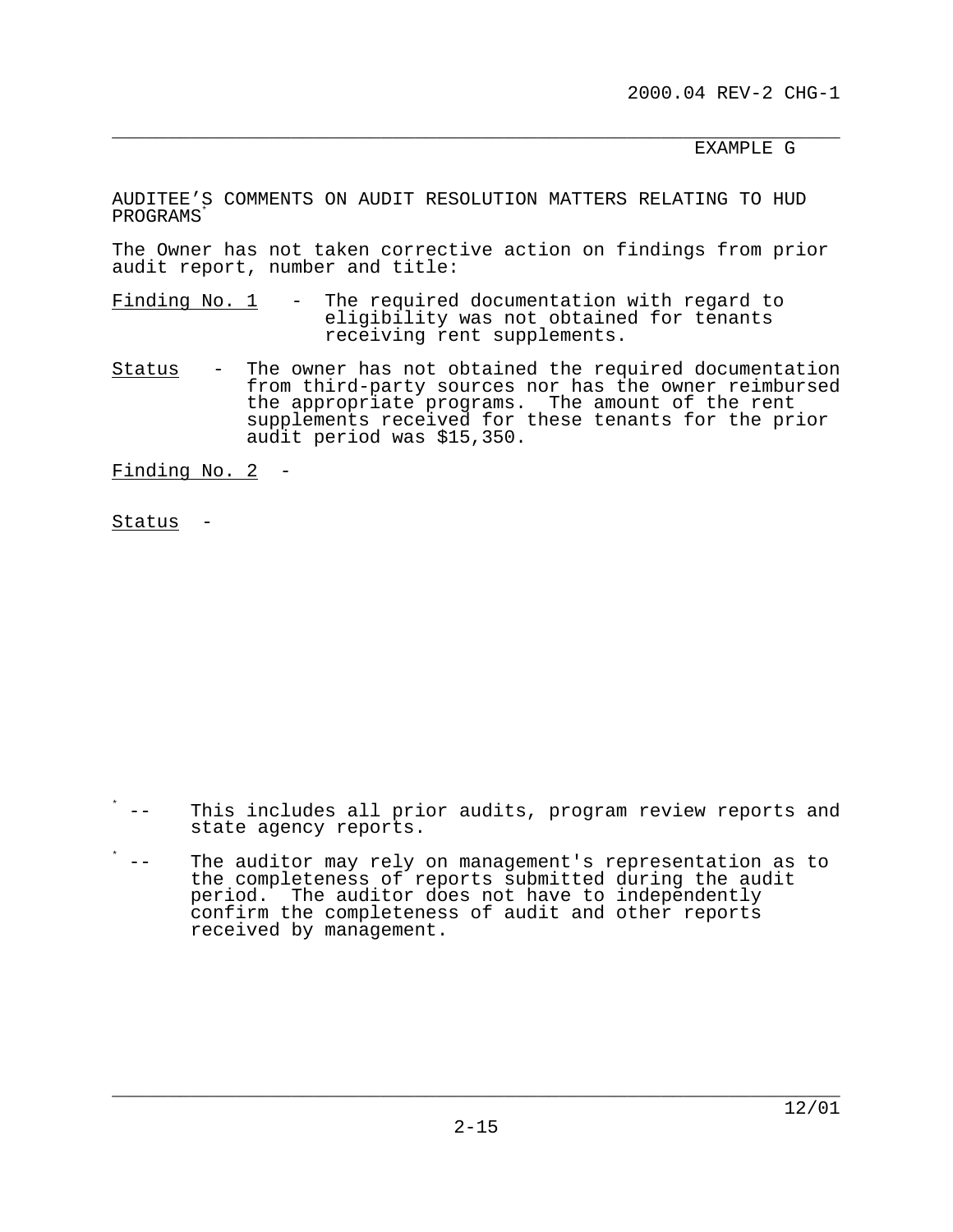EXAMPLE H

#### **CORRECTIVE ACTION PLAN**

Name and Number of Project \_\_\_\_\_\_\_\_\_\_\_\_\_\_\_\_\_\_\_\_\_\_\_\_\_\_ Auditor/Audit Firm \_\_\_\_\_\_\_\_\_\_\_\_\_\_\_\_\_\_\_\_\_\_\_\_\_\_\_\_\_\_\_\_\_\_ Audit Period

The following is a recommended format to be followed by auditees for submitting a corrective action plan:

 $\overline{\phantom{a}}$  , and the contract of the contract of the contract of the contract of the contract of the contract of  $\overline{\phantom{a}}$ 

Section I - Internal Control Review

#### A. Comments on Findings and Recommendations

 The auditee should provide a statement of concurrence or nonconcurrence with the findings and recommendations. If the auditee does not agree with a finding, specific information should be provided by the auditee to support its position. If the information is voluminous, an appendix may be attached to the submission.

#### B. Actions Taken or Planned

 The auditee should detail actions taken or planned to correct deficiencies identified in the report. Appropriate documentation should be submitted for actions taken. For planned actions, auditees should provide projected dates for completion of major tasks. Officials responsible for completing the proposed actions should also be identified. If the auditee believes a corrective action is not required, a statement describing the reasons should be included.

#### C. Status of Corrective Actions on Prior Findings

 The auditee must comment on all prior findings whether or not corrective action has been completed. The auditee should provide a report on the status of corrective actions taken on prior findings that remain open. An update should be included on dates for completion of major tasks and responsible officials for any actions not completed. In addition, documentation should be submitted for any actions the auditee considers completed.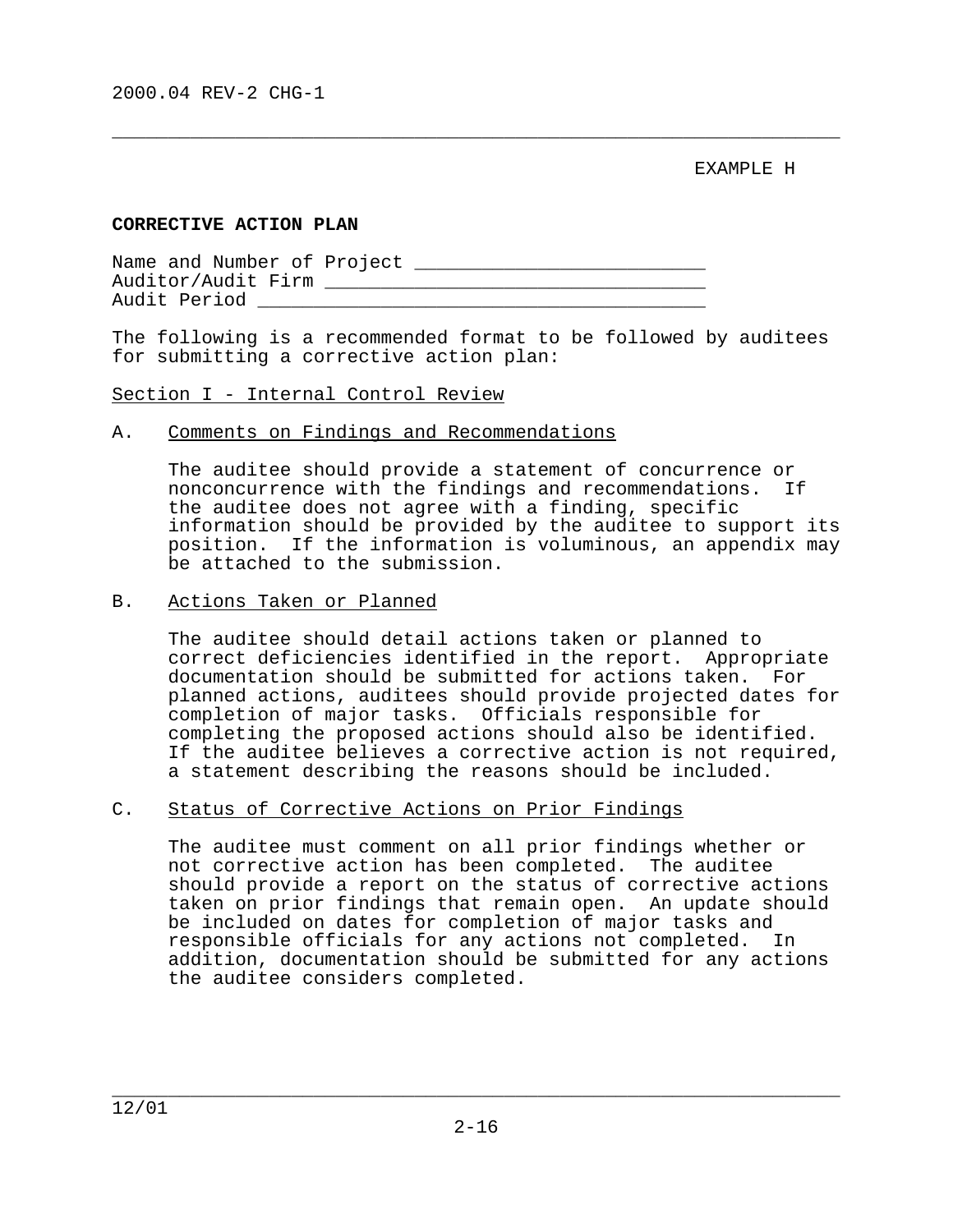Section II - Compliance Review

- A. Comments on Findings and Recommendations (See Section I. A. above.)
- B. Actions Taken or Planned (See Section I. B.)
- C. Status of Corrective Actions on Prior Findings

\_\_\_\_\_\_\_\_\_\_\_\_\_\_\_\_\_\_\_\_\_\_\_\_\_\_\_\_\_\_\_\_\_\_\_\_\_\_\_\_\_\_\_\_\_\_\_\_\_\_\_\_\_\_\_\_\_\_\_\_\_\_\_\_\_

(See Section I. C.)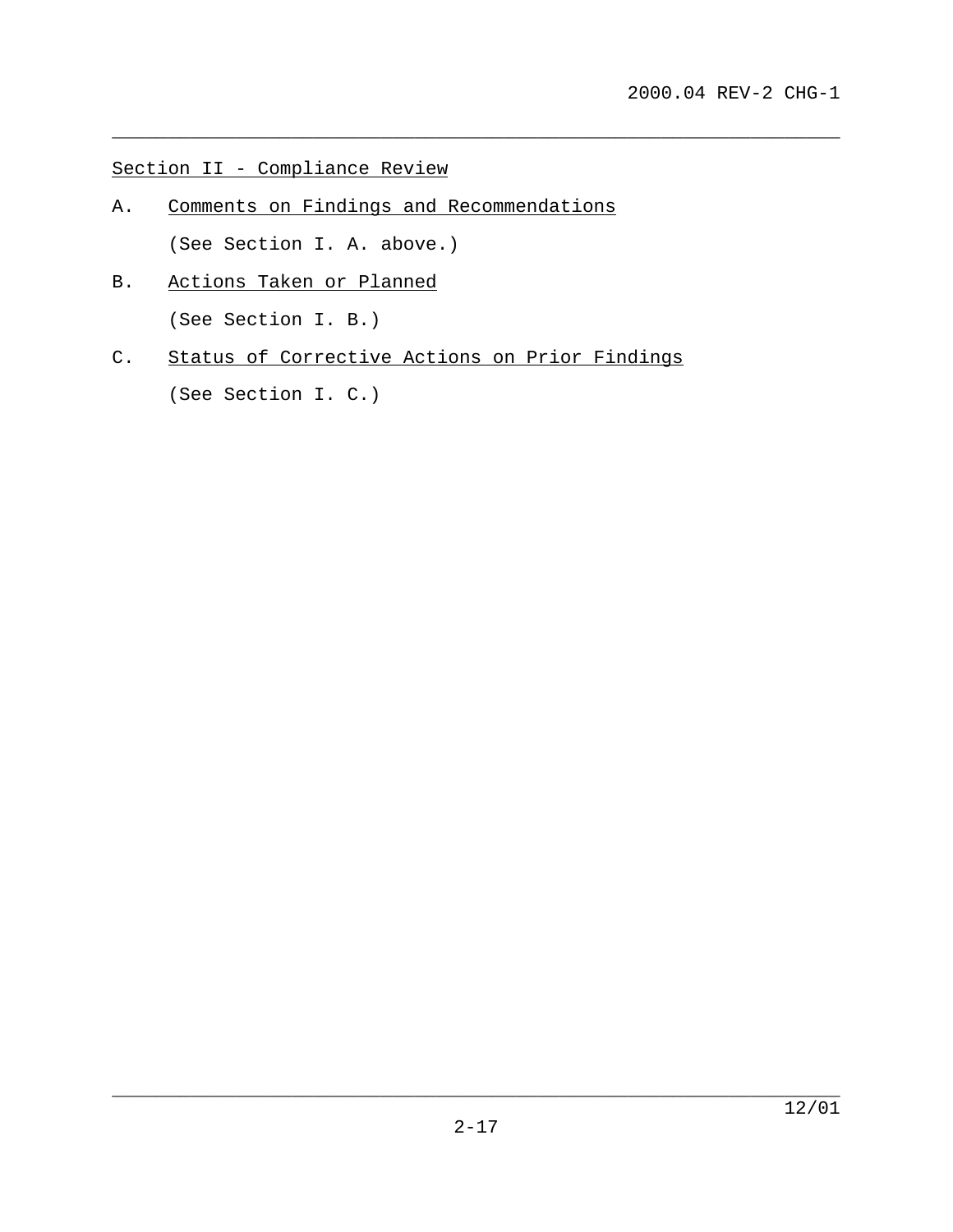<span id="page-29-0"></span>CHAPTER 3. [RESERVED]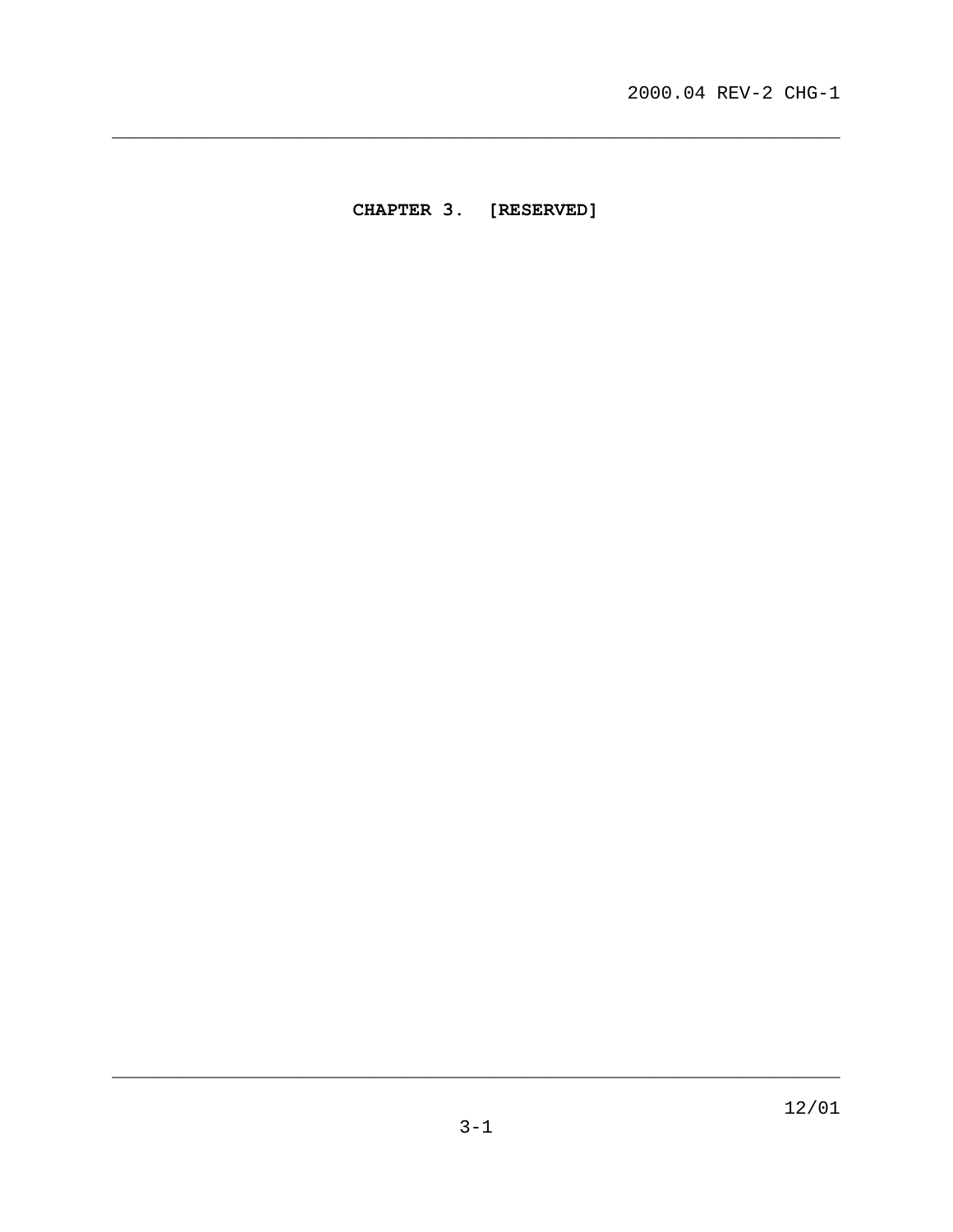#### **CHAPTER 4. HUD Multifamily Housing Programs**

<span id="page-30-0"></span> $\overline{\phantom{a}}$  , and the contract of the contract of the contract of the contract of the contract of the contract of  $\overline{\phantom{a}}$ 

4-1 Background. This chapter contains HUD's requirements for conducting annual financial audits of entities participating in profit motivated and limited distribution multifamily housing programs.

Separately, practitioners with non-profit clients who participate in FHA/HUD programs covered by the Single Audit Act should conduct financial audits in accordance with OMB Circular A-133 and the associated compliance supplement.

4-2 Reporting Requirements. The Regulatory Agreement incident to the insured mortgage requires the annual submission of audited financial statements prepared in accordance with the requirements of the Secretary, within 90 days after the end of the fiscal year. In addition to the basic financial statements of the housing project, the auditor is required to submit a report on the consideration of internal controls and a report on compliance with specific requirements as well as supplemental data reports. These statements must be certified to be accurate by the mortgagor, when the project is owned by an individual. It should be certified by two general partners, when the project is owned by a partnership or by two officers, when owned by a corporation. When circumstances prohibit the ideal number of partners' or officers' certifying signatures, explanatory information should be provided with the audit report. These statements must also be certified to by the CEO of the management agent, where applicable. The report shall include the Employer Identification Number assigned by the IRS. This number must be entered below the partner or corporate signatures. The report should include the following basic financial statements plus supplemental data prepared in accordance with REAC instructions.

The auditors' role is to conduct and report the results of their audit in accordance with generally accepted auditing standards (GAAS) and generally accepted government auditing standards (GAGAS). It is the owner's responsibility to file an accurate electronic submission with HUD's Real Estate Assessment Center. In that regard, the Independent Auditor shall:

A. Issue an Independent Auditors' Report (refer to Chapter 2, Example A) on the ownership entity's basic financial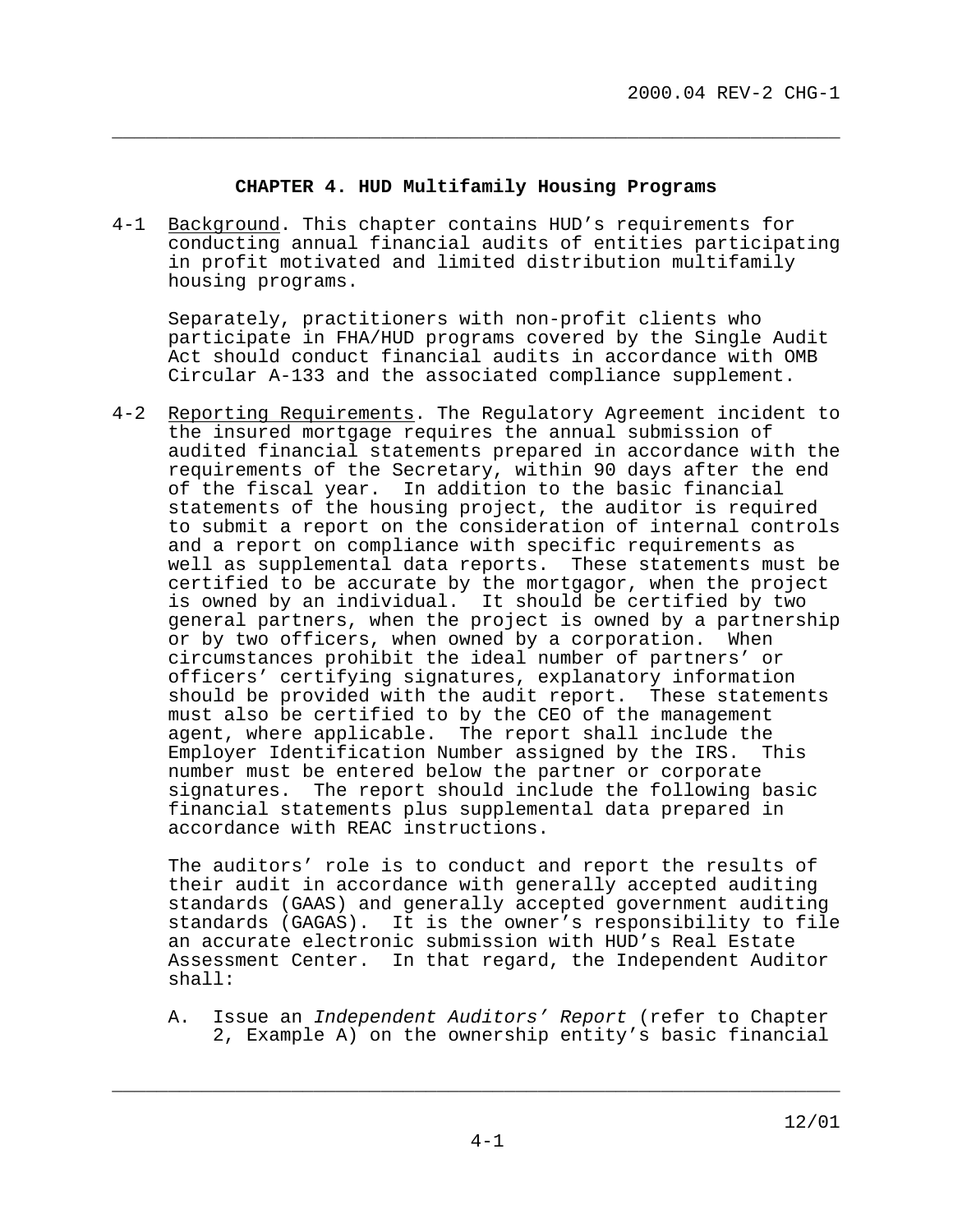statements. This report should cover the following items:

- Balance Sheet
- Statement of Income
- $\bullet$  Statement of Changes in Partner's Capital $^1$

 $\overline{\phantom{a}}$  , and the contract of the contract of the contract of the contract of the contract of the contract of  $\overline{\phantom{a}}$ 

- Statement of Cash Flows
- Footnotes to the basic financial statements, including descriptions of accounting policies.
- B. Issue an Independent Auditors' Report (refer to Chapter 2, Example A) on the supplemental information. This report may be added to the auditors' report on the basic financial statements or may appear separately in the auditor-submitted document $^{\bar{z}}.$
- C. Issue the additional reports described in Chapter 2.

#### 4-3 Compliance Requirements and Audit Areas

- A. Federal Financial Reports
	- 1. Compliance Requirement. Projects participating in HUD-assisted activities are required to ensure that financial status reports contain reliable financial data and are presented in accordance with the terms of applicable agreements between the entity and HUD. The individual agreements contain the specific reporting requirements that the entity is to follow.
	- 2. Suggested Audit Procedures
		- a. Identify all required financial reports by inquiry of the owner/manager.
		- b. Obtain an understanding of the auditee's procedures for preparing and reviewing the financial reports.

 $\overline{a}$ 

<sup>1</sup> Or similarly titled report based on the type of participating ownership entity. For example, if a Limited Liability Company owns the property, a *Statement of Changes in Members' Equity* should be opined upon.<br><sup>2</sup> Bofor to *AICPA* Profo

Refer to *AICPA Professional Standards, Volume 1, U.S. Auditing Standards*, AU §551.06 e.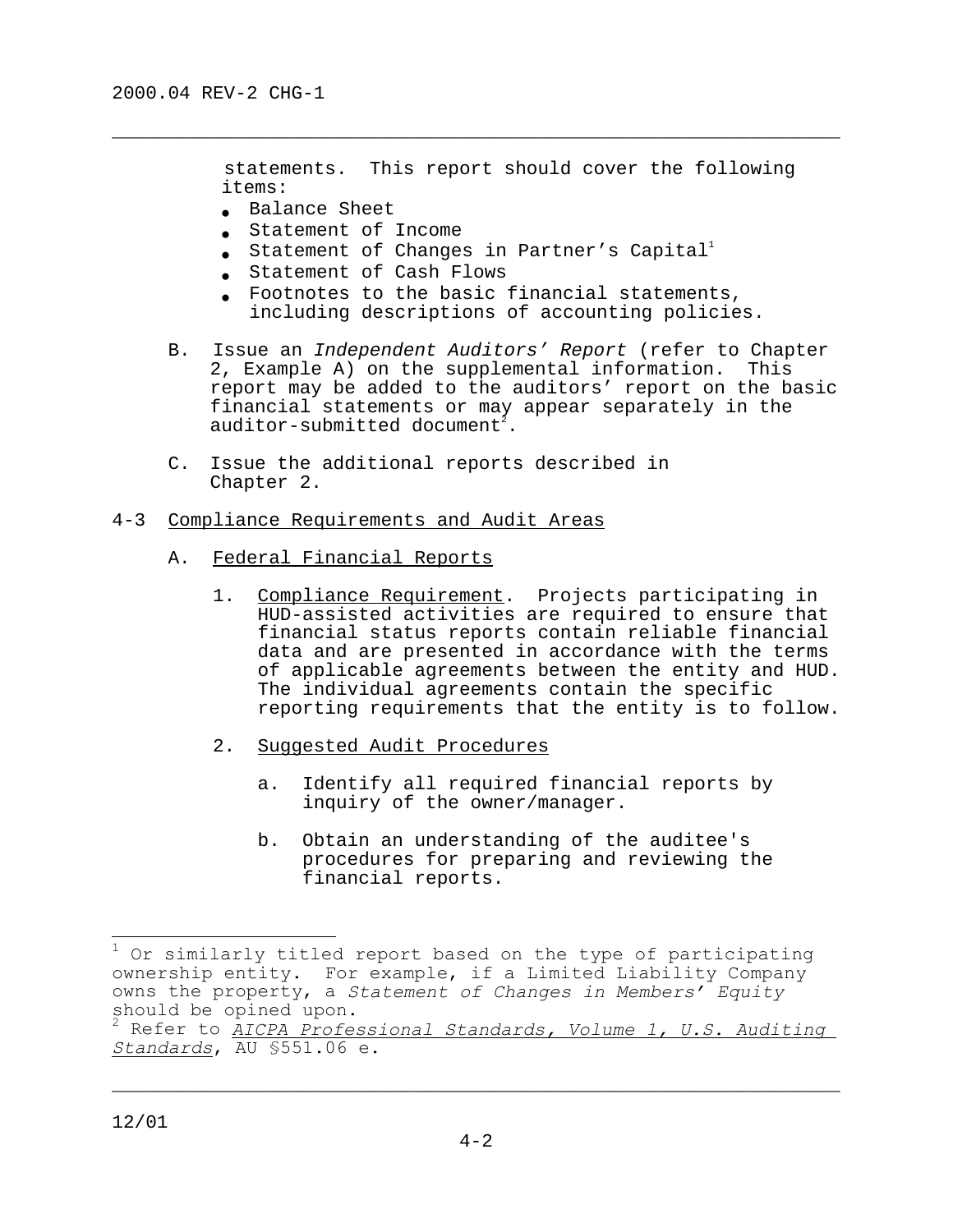c. Select a sample of financial reports, other than those which are included in the audited financial statements, and determine that the reports selected are prepared in accordance with HUD instructions.

 $\overline{\phantom{a}}$  , and the contract of the contract of the contract of the contract of the contract of the contract of  $\overline{\phantom{a}}$ 

- d. For the sample, trace significant data to supporting documentation, i.e. worksheets, ledgers, etc. Report all material differences between financial reports and project records.
- e. Review significant adjustments made to the general ledger accounts affecting HUD-assisted activity and evaluate for propriety.
- f. For a Section 236 Interest Reduction Payment Subsidy project, obtain a sample of the Monthly Reports of Excess Income for the period under audit and test the accuracy. Reconcile any differences. Report any delinquent unremitted excess income of the project as of the end of the period under audit as a finding. Determine if the owner has approval to retain excess income. If the owner is under a repayment plan for delinquent excess income, determine compliance with the plan.

#### B. Fair Housing and Non-Discrimination

- 1. Compliance Requirement. Management and owners are prohibited from discriminatory practices in accepting applications, renting units and designating units or sections of a project for renting to prohibited bases of the "Fair Housing Act" and according to the Regulatory Agreement.
- 2. Suggested Audit Procedures
	- a. Obtain a copy of the owner's approved Affirmative Fair Housing Marketing Plan, if applicable to the project.
	- b. Inquire of the owner/manager as to policies and procedures relating to: marketing of the units; processing, approving and rejecting applications, including determining that applicants are processed and selected in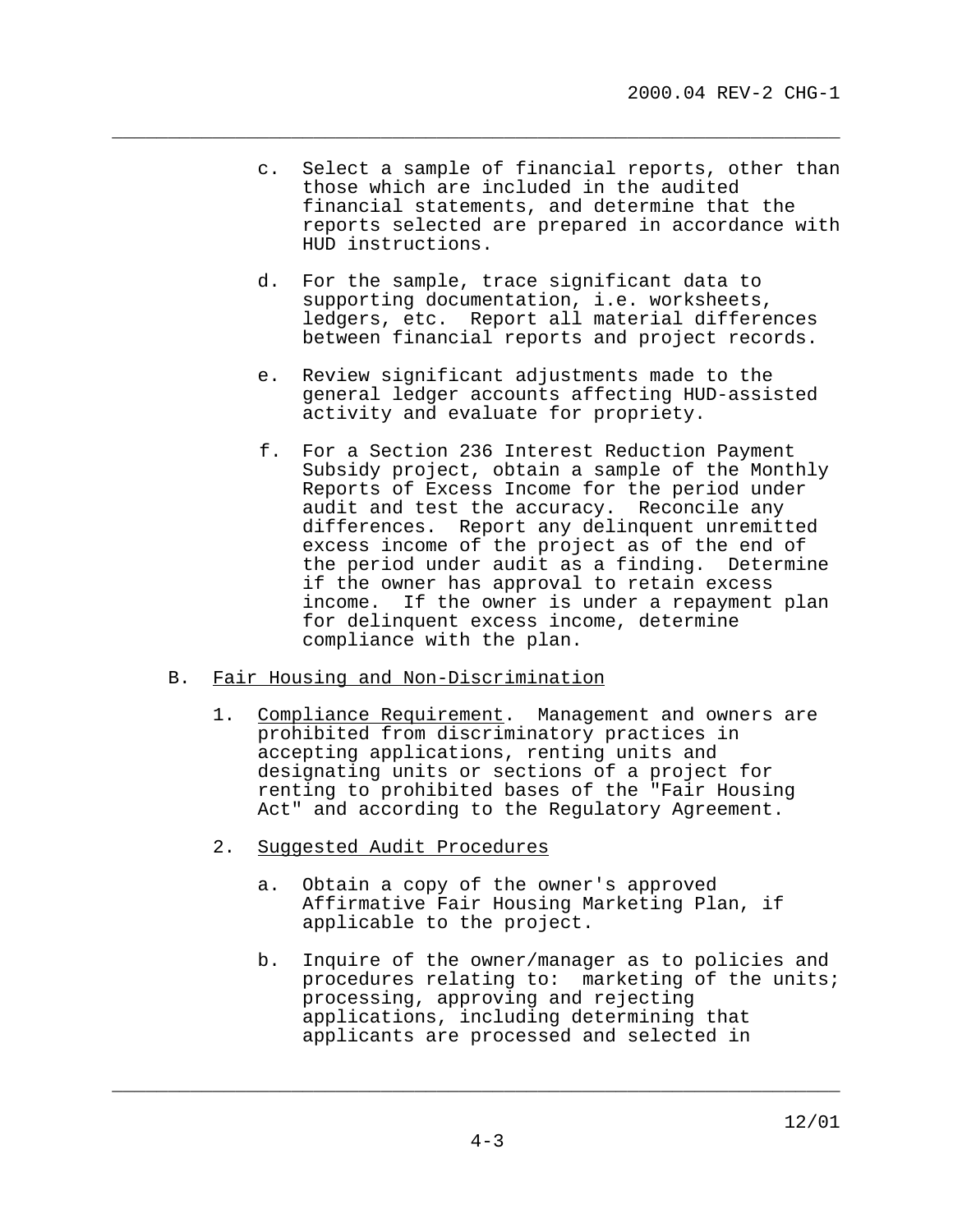appropriate order; and providing reasonable accommodation to applicants and tenants with disabilities in accordance with the requirements of applicable federal civil rights laws.

 c. Test whether procedures were placed in operation as established by management through inquiry and examination of documentary evidence.

 $\overline{\phantom{a}}$  , and the contract of the contract of the contract of the contract of the contract of the contract of  $\overline{\phantom{a}}$ 

- d. Review a sample of correspondence files for applications rejected, including documented reasons for valid rejections, or tenants evicted and legal invoices for any evidence of litigation or potential litigation related to discriminatory rental practices.
- e. Determine that the HUD-approved Equal Housing Opportunity logo, slogan or statement is displayed in marketing materials.
- C. Mortgage Status
	- 1. Compliance Requirement. Owners shall promptly make all payments due under the note and mortgage (Regulatory Agreement).
	- 2. Suggested Audit Procedures
		- a. Read the mortgage note, mortgage (or deed of trust), and associated loan amortization schedule to determine the terms and conditions of those agreements. Obtain an understanding of the owner's procedures for assuring prompt payment of the mortgage
		- b. Obtain or prepare a schedule of the client's mortgage and escrow payments and withdrawls for the reporting period. The schedule should include the amount, by escrow item, and date each item was paid or disbursed.
		- c. Verify that the monthly mortgage and escrow payments were made.
		- d. Confirm the outstanding loan balance and annual escrow account activity with the loan servicer as of the client's fiscal year end. Determine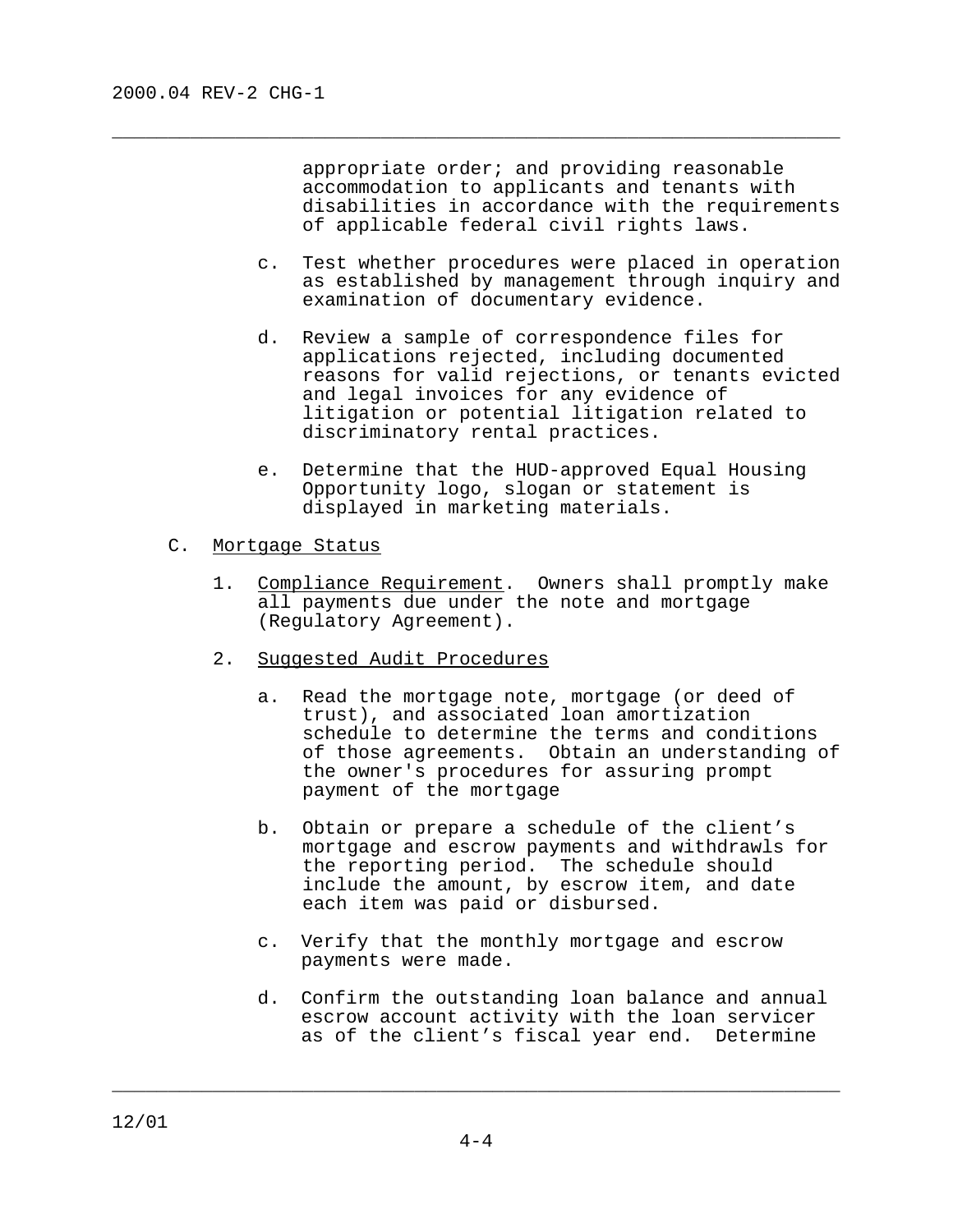if payment on the notes are current at the reporting entity's fiscal year end. (Note: the auditor should use alternative procedures to satisfy this requirement if the auditor considers the confirmation process unreliable or impractical.)

 $\overline{\phantom{a}}$  , and the contract of the contract of the contract of the contract of the contract of the contract of  $\overline{\phantom{a}}$ 

- e. If the project is operating under an agreement, (mortgage modification agreement, workout agreement, forbearance agreement, use agreement, etc.) test whether the owner is complying with the terms and conditions.
- D. Replacement Reserve
	- 1. Compliance Requirement. Owners of profit motivated and limited distribution properties shall establish a reserve for replacement account and make deposits in accordance with HUD requirements. Disbursements from such fund may be made only after receiving written consent from HUD. (Source – HUD Regulatory Agreeement)
	- 2. Suggested Audit Procedures
		- a. Obtain an understanding of the project owner's procedures, including the Regulatory Agreement (and any amendments or other written agreements with HUD) for establishment and maintenance of the fund and for making approved disbursements from the reserve fund.
		- b. Determine that the reserve fund has been established in a federally insured depository approved by the mortgagee, interest was retained in the account and test whether the conditions were met for the funds not federally insured for the period.
		- c. Using the schedule prepared for the mortgage status compliance requirement, verify the reserve for replacement account activity for the reporting period for compliance with the client's Regulatory Agreement.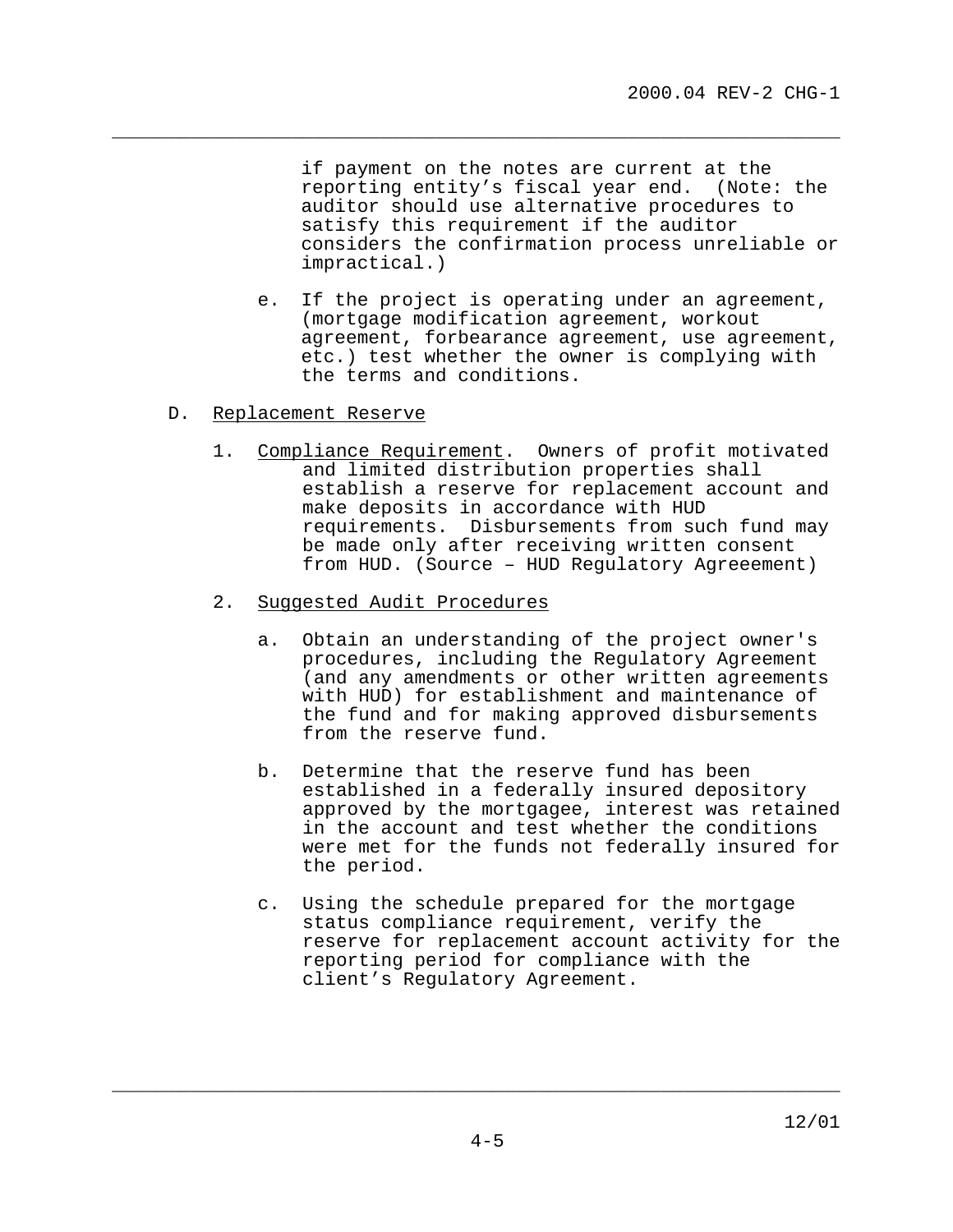d. Verify that deposits were made into the replacement reserve.

 $\overline{\phantom{a}}$  , and the contract of the contract of the contract of the contract of the contract of the contract of  $\overline{\phantom{a}}$ 

- e. Trace disbursements from the reserve for replacement to the associated HUD approval form and canceled invoices. Trace to the client's general ledger, monthly (or annual) mortgage statement(s) and the schedule prepared above. Determine if sampled disbursements were authorized by HUD and used for the purpose authorized by HUD.
- f. Confirm the account balance and annual reserve for replacement account activity with the loan servicer as of the client's fiscal year end. (Note: the auditor should use alternative procedures to satisfy this requirement if the auditor considers the confirmation process unreliable or impractical.)
- E. Residual Receipts
	- 1. Compliance Requirement. Owners of limited distribution properties shall establish a residual receipts account and make deposits into the account in accordance with HUD requirements. Disbursements from such fund may be made only after receiving written consent from HUD (source – HUD Regulatory Agreement).
	- 2. Suggested Audit Procedures
		- a. Read the client's Regulatory Agreement (and any amendments) to determine the client's requirements for making deposits into the residual receipts fund. Normally, program participants are required to deposit "surplus cash" into the account within 60 days after the end of each fiscal year.
		- b. Determine that the prior year's amount required to be deposited to the residual receipts fund was calculated correctly and deposited within 60 days of the close of the fiscal year.
		- c. Using the schedule prepared for the mortgage status compliance requirement, verify the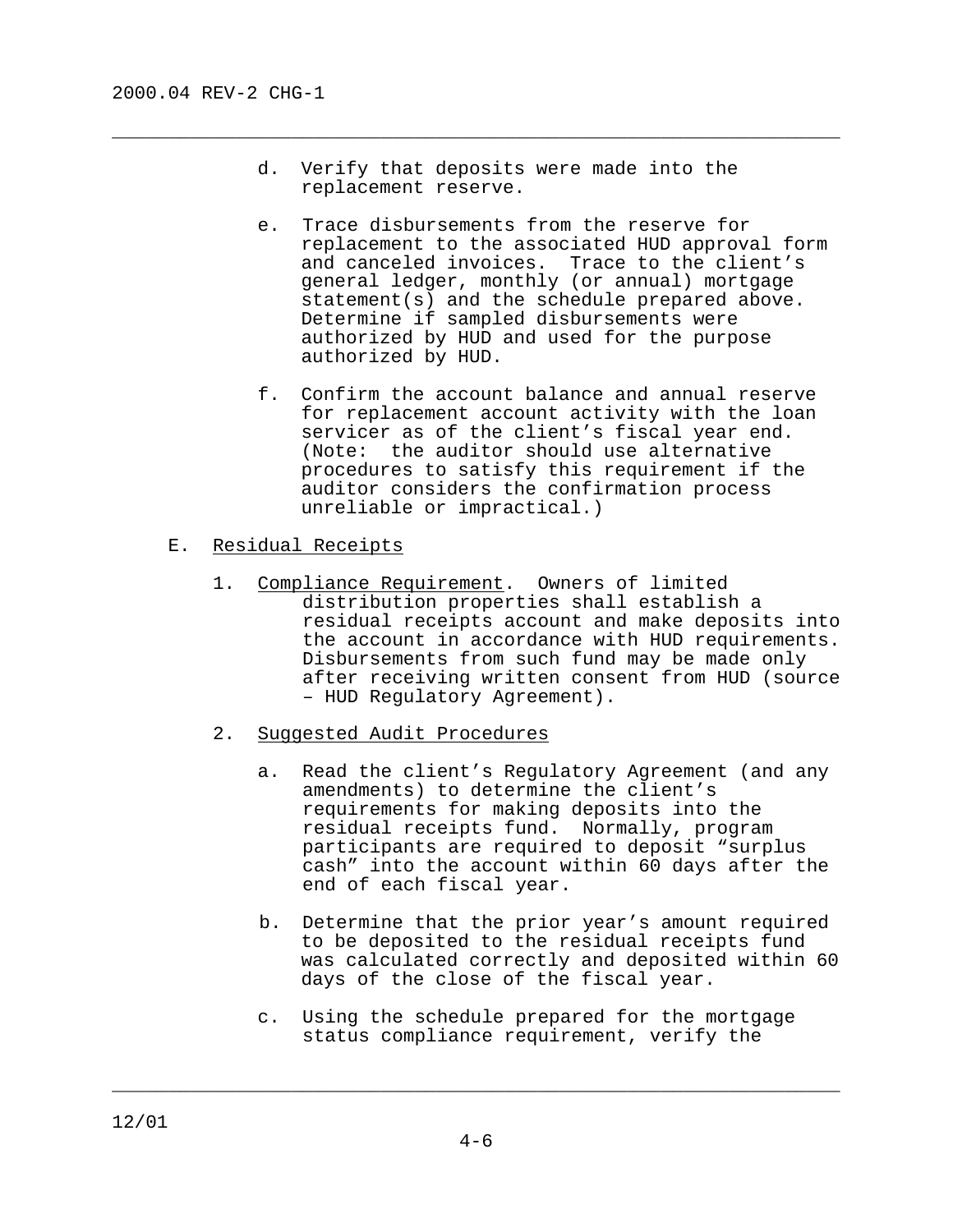residual receipts account activity for the reporting period for compliance with the client's Regulatory Agreement.

 $\overline{\phantom{a}}$  , and the contract of the contract of the contract of the contract of the contract of the contract of  $\overline{\phantom{a}}$ 

- d. Verify that deposits were made into the residual receipts account.
- e. Trace disbursements from the residual receipts account to the associated HUD approval form and canceled invoices. Trace to the client's general ledger, monthly (or annual) mortgage statement(s) and the schedule prepared above. Determine if disbursements were authorized by HUD and used for the purpose intended.
- f. Confirm the account balance and annual residual receipts account activity with the loan servicer as of the client's fiscal year end. (Note: the auditor should use alternative procedures to satisfy this requirement if the auditor considers the confirmation process unreliable or impractical.
- g. Test whether established procedures for deposit of cash receipts into a federally insured bank are being followed through inquiry and examination of documentary evidence.

# F. Distributions to Owners

 1. Compliance Requirement. Owners of profit motivated and limited distribution properties are not allowed to make, or receive and retain any distribution of assets or any income of any kind of the project except surplus cash. Surplus cash distributions can only be made as of and after the end of a semiannual or annual fiscal period. Surplus cash distribution cannot be made when the owner is in default under any of the terms of the Regulatory Agreement or under the note or mortgage. The allowable distribution for limited distribution owners is further restricted to a percentage of the owner's initial equity investment as described in the Regulatory Agreement or subsequent HUD approved agreements.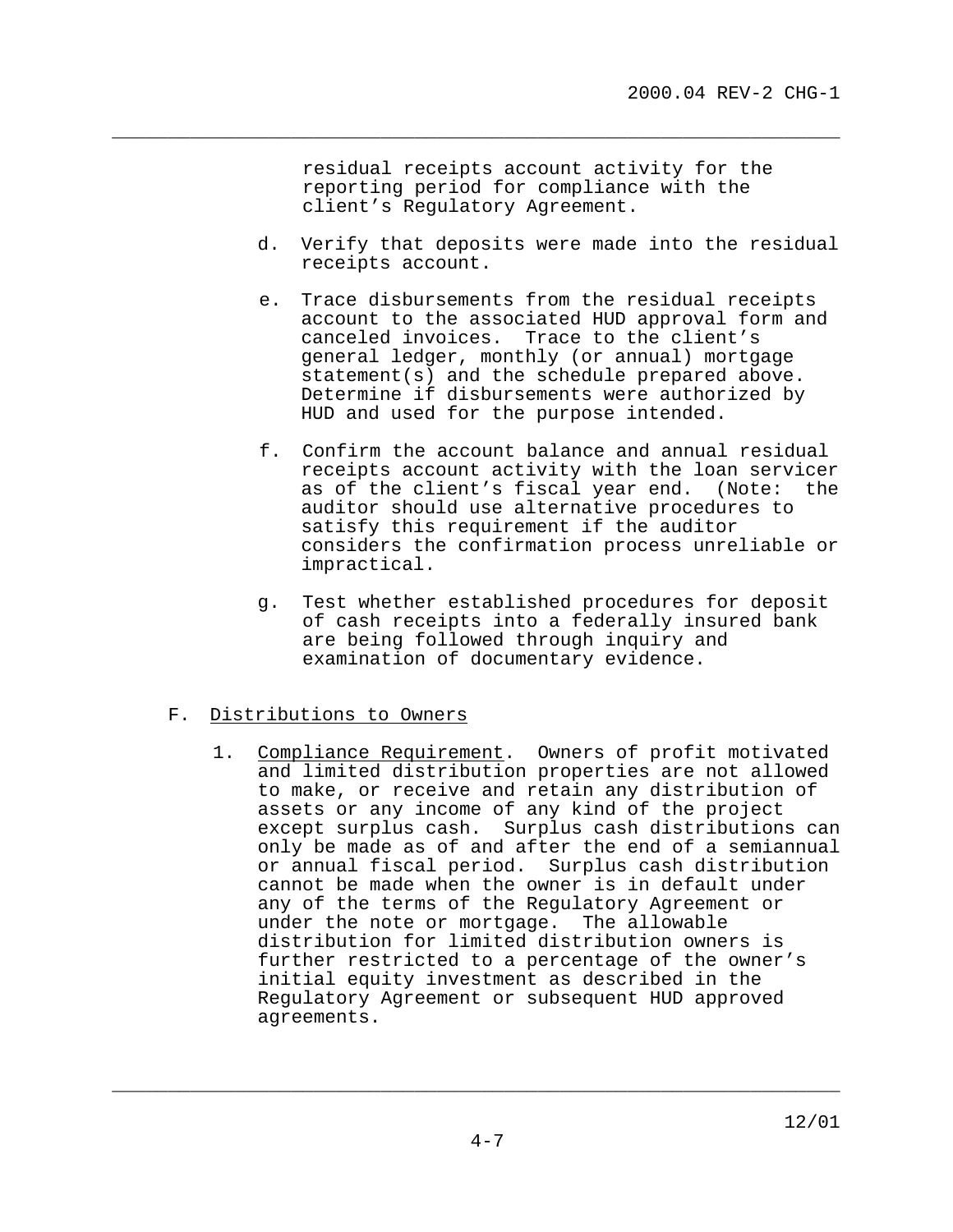- 2. Suggested Audit Procedures
	- a. Read the client's Regulatory Agreement (and any amendments or associated documents) to determine the client's requirements for receiving distributions.

 $\overline{\phantom{a}}$  , and the contract of the contract of the contract of the contract of the contract of the contract of  $\overline{\phantom{a}}$ 

- b. Inquire of management about the existence of any notices of default under any of the terms of the Regulatory Agreement and read any notices.
- c. Inquire of management about the payment of distributions during the reporting period. Conduct follow-up or corroboration of management's responses as considered necessary.
- d. Read the minutes of Partner meetings held during the reporting period for evidence of any discussions about distributions.
- e. Scan cash disbursements for evidence of payments made to the project owners. Trace payments and determine if they are allowable under the terms of the Regulatory Agreement.
- f. If applicable, determine that surplus cash computations were prepared in accordance with HUD criteria.

## G. Tenant Application, Eligibility, and Recertification

- 1. Compliance Requirement. Owners who participate in HUD's rent subsidy programs are responsible for accepting applications, correctly calculating the tenant's contribution toward rent and utilities and correctly calculating any subsidy. They are also responsible for determining initial tenant eligibility, annual recertification of tenant eligibility, and rectifying improper or inaccurate tenant information.
- 2. Suggested Audit Procedures
	- a. Compare the client's procedures for accepting applications, determining initial eligibility,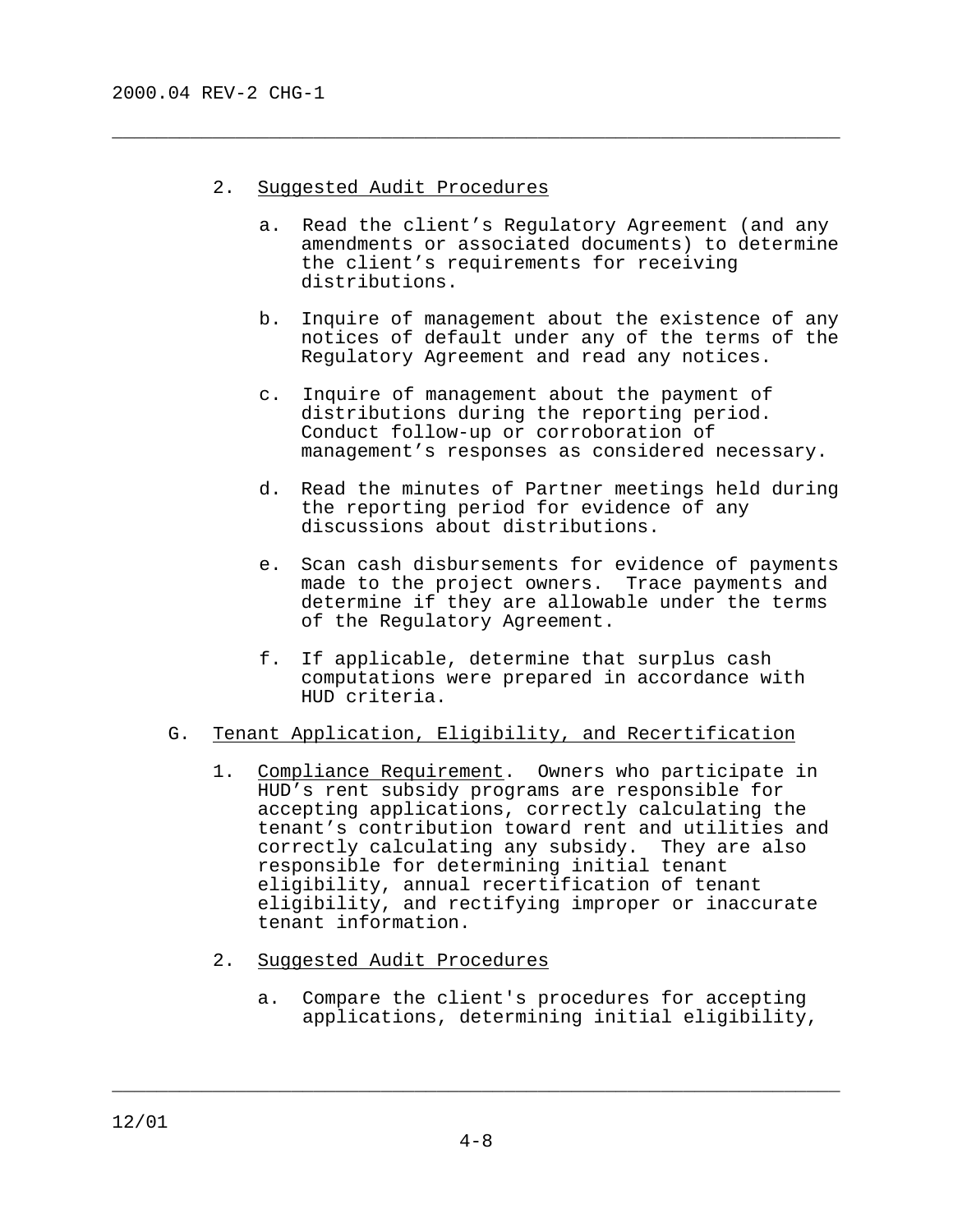total tenant payment, and reexamination of eligibility with the provisions in HUD Handbook 4350.3.

 $\overline{\phantom{a}}$  , and the contract of the contract of the contract of the contract of the contract of the contract of  $\overline{\phantom{a}}$ 

- b. Review a sample of tenant files to determine that applications are complete, signed by the applicant, that tenants met the eligibility requirements pertaining to their subsidized unit for annual income, and family composition, that the tenant payment was calculated correctly and that the family income was reexamined on an annual basis. Include in the sample some of the oldest and some of the most recently admitted tenants.
- c. Review a sample of tenant files for evidence of whether the owner noted any improper or inaccurate information while determining tenant eligibility or during tenant recertification. If so, determine that the owner followed the guidance in HUD Handbook 4350.3 pertaining to overpayment of a subsidy and follow-up to suspected fraud.
- d. Review a sample of tenant files to determine that the tenant file contains the following documents as follows:
	- (1) Application
	- (2) Required verifications of social security numbers, disability status, waiting list preferences, income and allowances for adjusted income
	- (3) Lease/Lease addenda in the form as required by HUD
	- (4) Certification and recertification forms (Form HUD-50059)
	- (5) Move-In and Move-Out inspections
	- (6) Computation of tenant's contribution toward rent and utilities and the subsidized portion of the tenant's monthly rent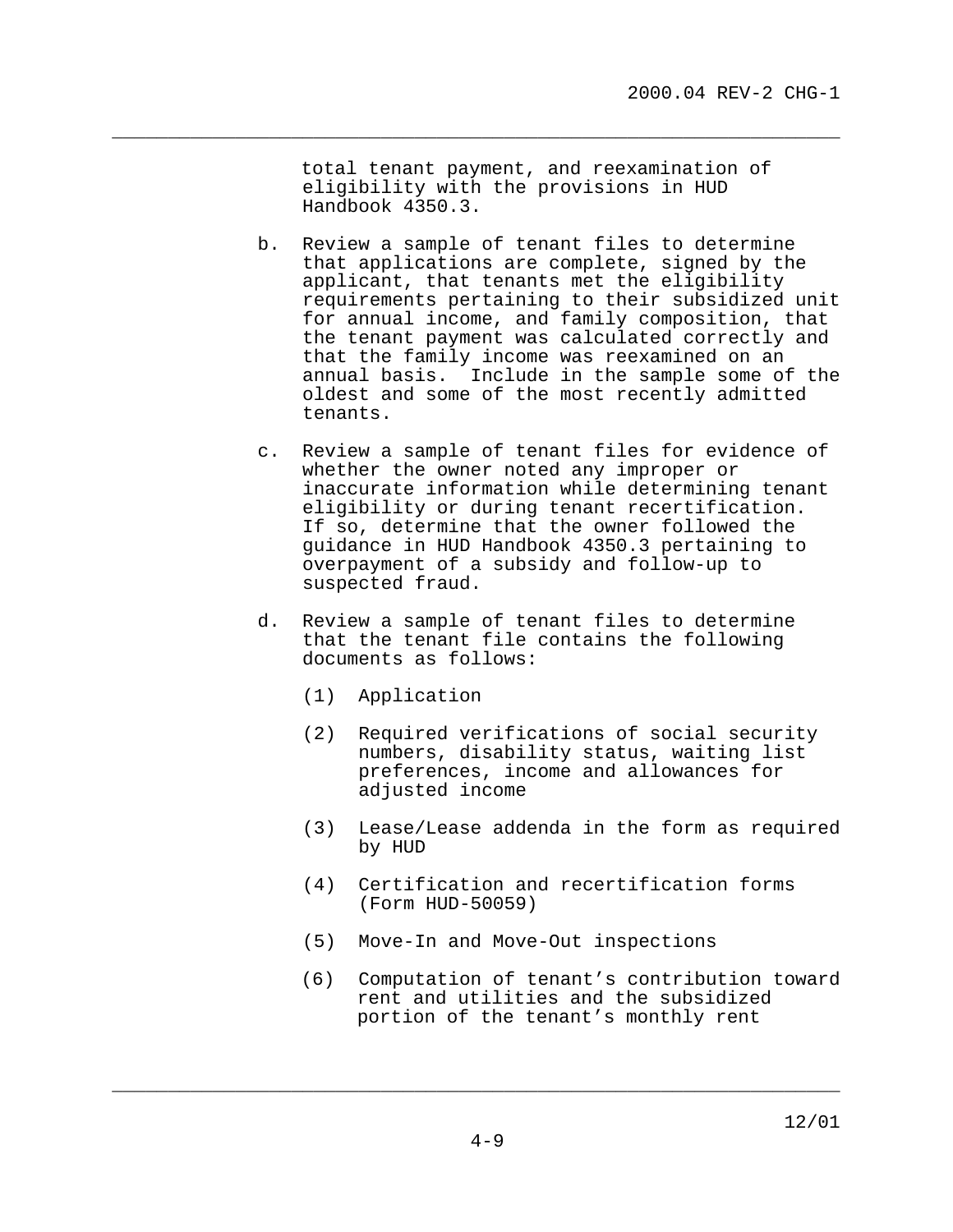e. Test Section 8 rents to ensure that those rents do not exceed the fair market rents.

 $\overline{\phantom{a}}$  , and the contract of the contract of the contract of the contract of the contract of the contract of  $\overline{\phantom{a}}$ 

- f. Compare the amount claimed per the HAP billing to the supporting documentation in the tenant files.
- g. Verify the mathematical accuracy of the billing, including the accuracy of the total number of units on the bill.
- H. Management Functions
	- 1. Compliance Requirement. The owner is responsible for performing management functions or contracting with a management agent to provide project management. The owner or the owner's agent must be approved by HUD to manage a project and must certify that they will adhere to HUD's project management regulations.
	- 2. Suggested Audit Procedures
		- a. Determine that the owner's designated management agent has obtained a fidelity bond in an amount at least equal to two months potential collections. Where an agent has multiple projects, the coverage must be at least equal to two months of the highest potential collections. All principals of the management entity and all persons who participate directly or indirectly in the management and maintenance of the project and its assets, accounts and records must be covered.
		- b. Test workorders and complaints for timely followup and adherence to management's procedures.
		- c. Test management's procedures for ensuring that units meet applicable housing quality standards.
		- d. Inquire whether management has conducted routine unit and general property inspections, and if findings were identified, whether corrective action was taken (HUD Form 9834 Part A.4).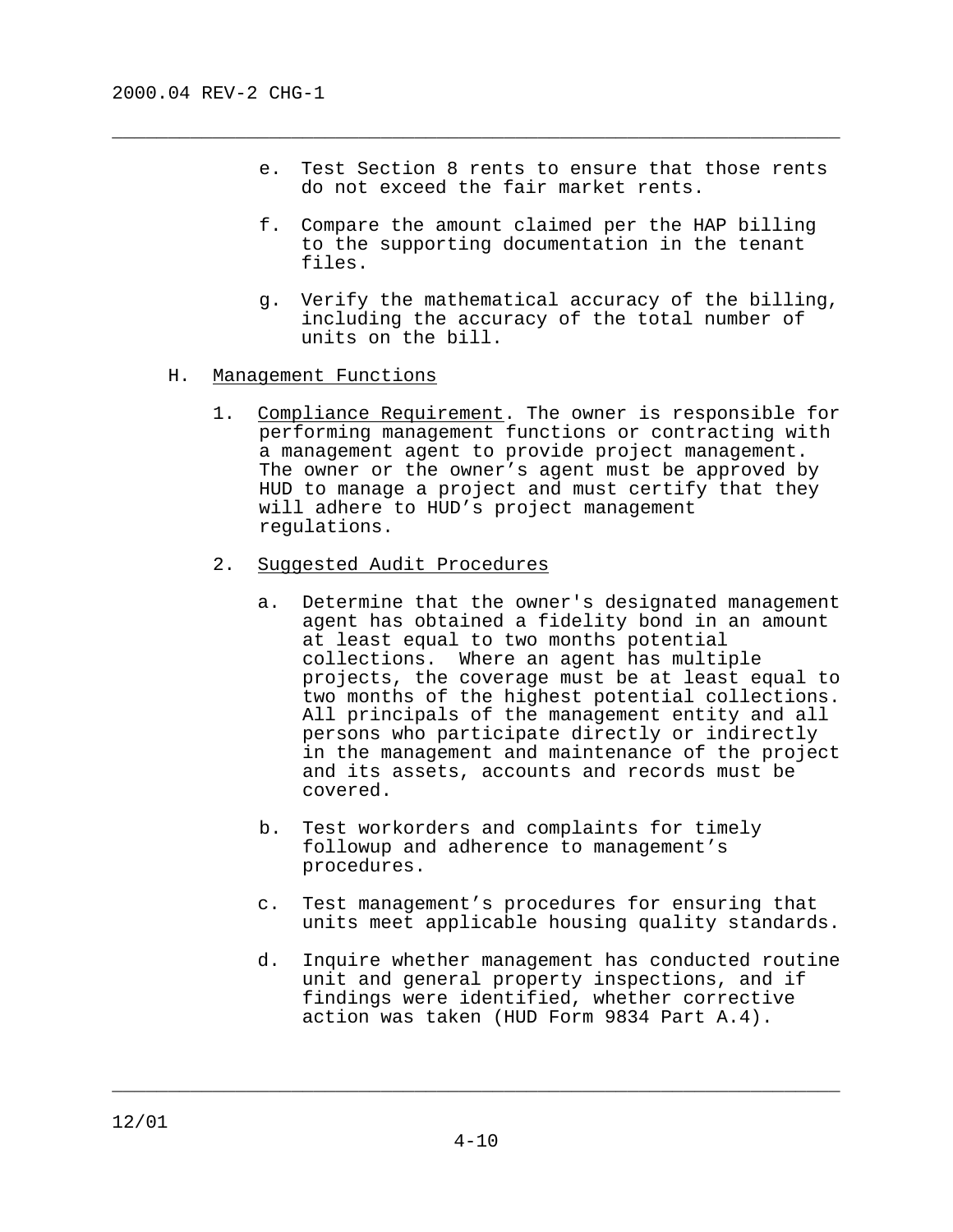e. Inquire of management about any fees charged to the project for property management services. Also inquire about whether there has been a change in the project's property management agent. Conduct follow-up or corroboration of management's responses as considered necessary.

 $\overline{\phantom{a}}$  , and the contract of the contract of the contract of the contract of the contract of the contract of  $\overline{\phantom{a}}$ 

- f. Read a copy of the owner's latest HUD approved management certification (form HUD-9839a, b, or c. as appropriate). Determine if HUD has approved the current management agent.
- g. Review the management certification to determine if the owner has disclosed the existence of an identity of interest (item 12).
- h. Review the Management Entity Profile for disclosure of identity of interest companies.
- i. Review the maintenance contracts and vendor invoices for identity of interest relationships with the owner/agent and agent/service contractor.
- j. Test a sample of payments, including those made to identity of interest relationship for services, supplies, etc., to determine that the amounts do not exceed the amounts ordinarily paid for such services and supplies.
- k. Obtain from client or prepare a schedule analyzing the fees charged to the project for management services. Trace the amounts on the schedule to the client's general ledger.
- l. Compare the schedule created above to form HUD-9839. Determine if the management fees charged exceeds the HUD approved amount.
- m. Determine there is comprehensive general liability coverage on industry standard form, in an amount required by the project's mortgage and HUD is named as an additional payee in the event of loss.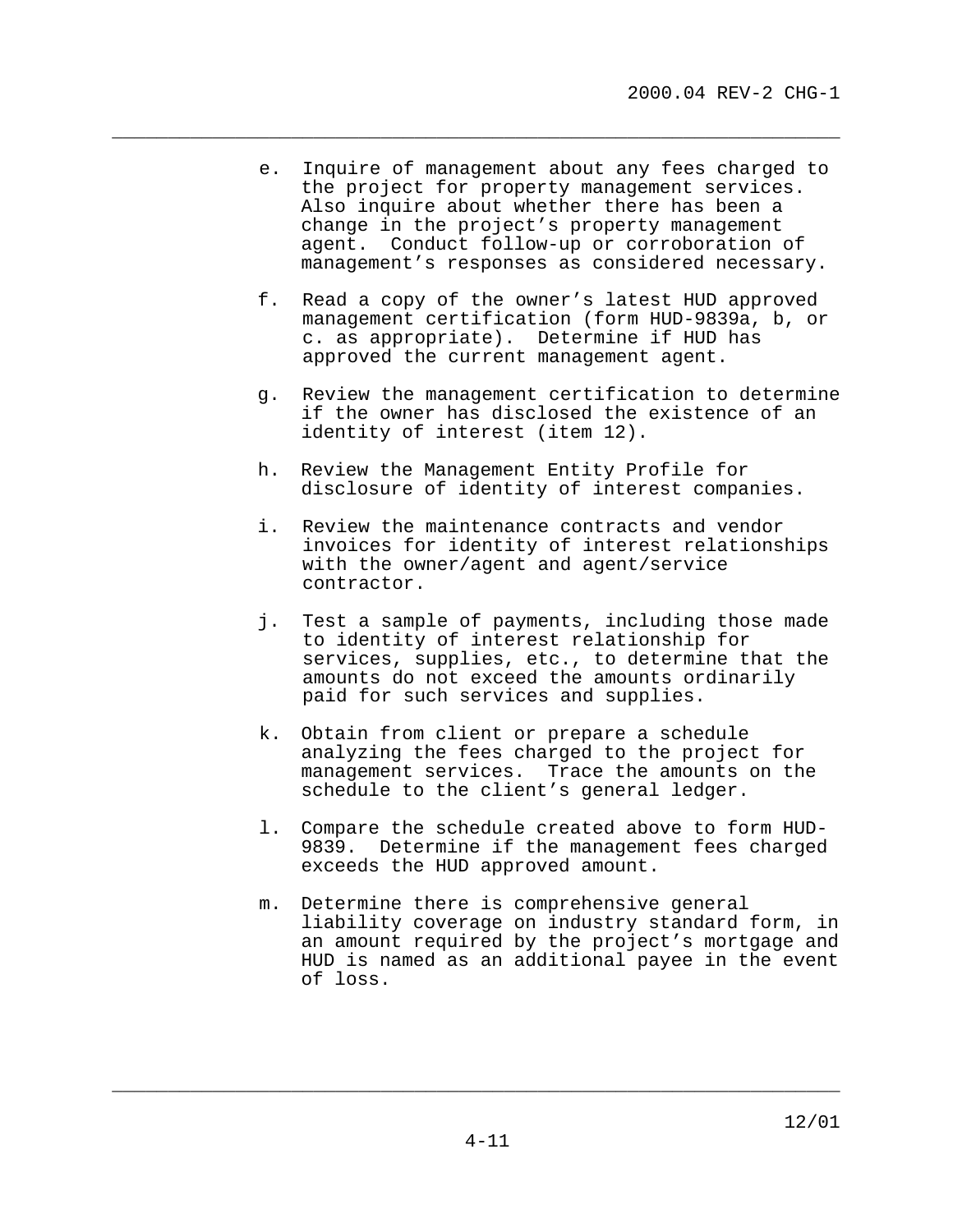# I. Unauthorized Change of Ownership/Acquisition of Liabilities

 $\overline{\phantom{a}}$  , and the contract of the contract of the contract of the contract of the contract of the contract of  $\overline{\phantom{a}}$ 

- 1. Compliance Requirements. Owners of profit motivated and limited distribution properties shall not, without the prior written consent of HUD, convey, transfer, or encumber any of the mortgaged property, or permit the conveyance, transfer of encumbrance of such property (Source – HUD Regulatory Agreement).
- 2. Suggested Audit Procedures
	- a. Inquire of management about the existence of any agreements to sell or encumber any of the mortgaged property and read any agreements.
	- b. Confirm all material debt agreements listed on the client's balance sheet. Review confirmations to determine if a change of ownership has occurred, or if any of the mortgaged property was encumbered without HUD approval.
	- c. Review the results of the audit procedures applied to specific accounts or other general procedures to identify the existence of any unauthorized conveyance, transfer, or encumbrance of any of the mortgaged property.
	- d. Read the minutes of Partner meetings held during the reporting period for evidence of any unauthorized conveyance, transfer, or encumbrance of any of the mortgaged property.
- J. Unauthorized Loans of Project Funds
	- 1. Compliance Requirements. Owners of profit motivated and limited distribution properties shall not, without the prior written consent of HUD, assign, transfer, dispose of, or encumber any personal property of the project, including rents, or pay out any funds except from surplus cash, except for reasonable operating expenses and necessary repairs (Source – HUD Regulatory Agreement.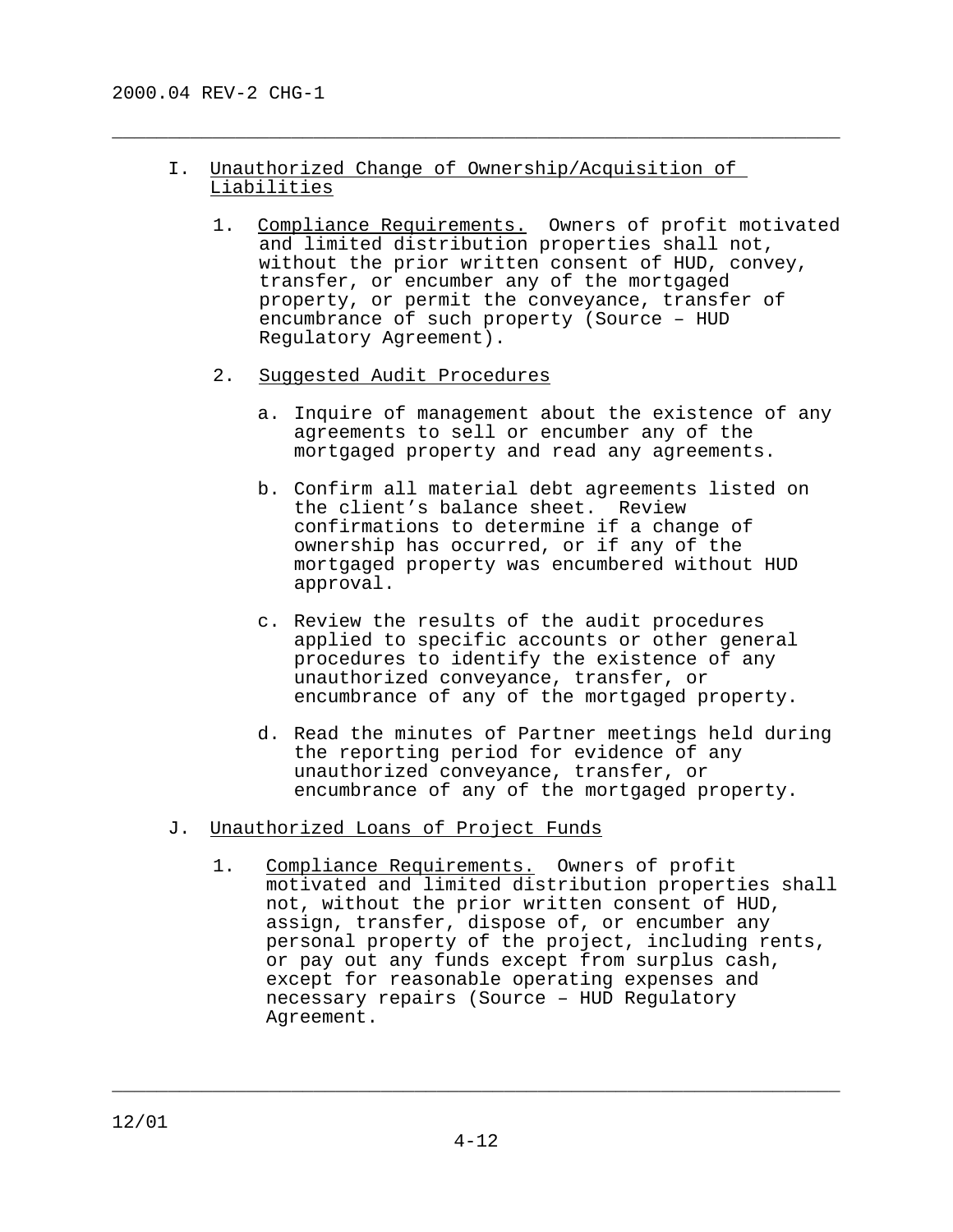## 2. Suggested Audit Procedures

a. Inquire of management about the existence of any agreements to assign, transfer, dispose of, or encumber any of the personal property of the project, including rents and read any agreements.

 $\overline{\phantom{a}}$  , and the contract of the contract of the contract of the contract of the contract of the contract of  $\overline{\phantom{a}}$ 

- b. Review the results of the audit procedures applied to specific accounts or other general procedures to identify the existence of any unauthorized transactions.
- c. Read the minutes of Partner meetings held during the reporting period. Highlight discussions of any unauthorized agreements to assign, transfer, dispose of, or encumber any of the personal property of the project.

## K. Unauthorized Transfer of Beneficial Interest

- 1. Compliance Requirements. Owners of profit motivatd and limited distribution properties shall not, without the prior written consent of HUD, convey, assign, or transfer any beneficial interest in any trust holding title to the property, or the interest of any general partner in a partnership owning the property, or any right to manage or receive the rents and profits from the mortgaged property (Source – HUD Regulatory Agreement).
- 2. Suggested Audit Procedures

Ļ.

- a. Inquire of management about the existence of any agreements to convey, assign, or transfer any beneficial interest.
- b. Review the results of the audit procedures applied to specific accounts or other general procedures to identify the existence of any unauthorized conveyance, assignment, or transfer of any beneficial interest of any of the owners.
- c. Read the minutes of Partner meetings held during the reporting period for evidence of discussions

<sup>3</sup> Beneficial interest is generally the right to profits from an estate or property, without owning the estate or property.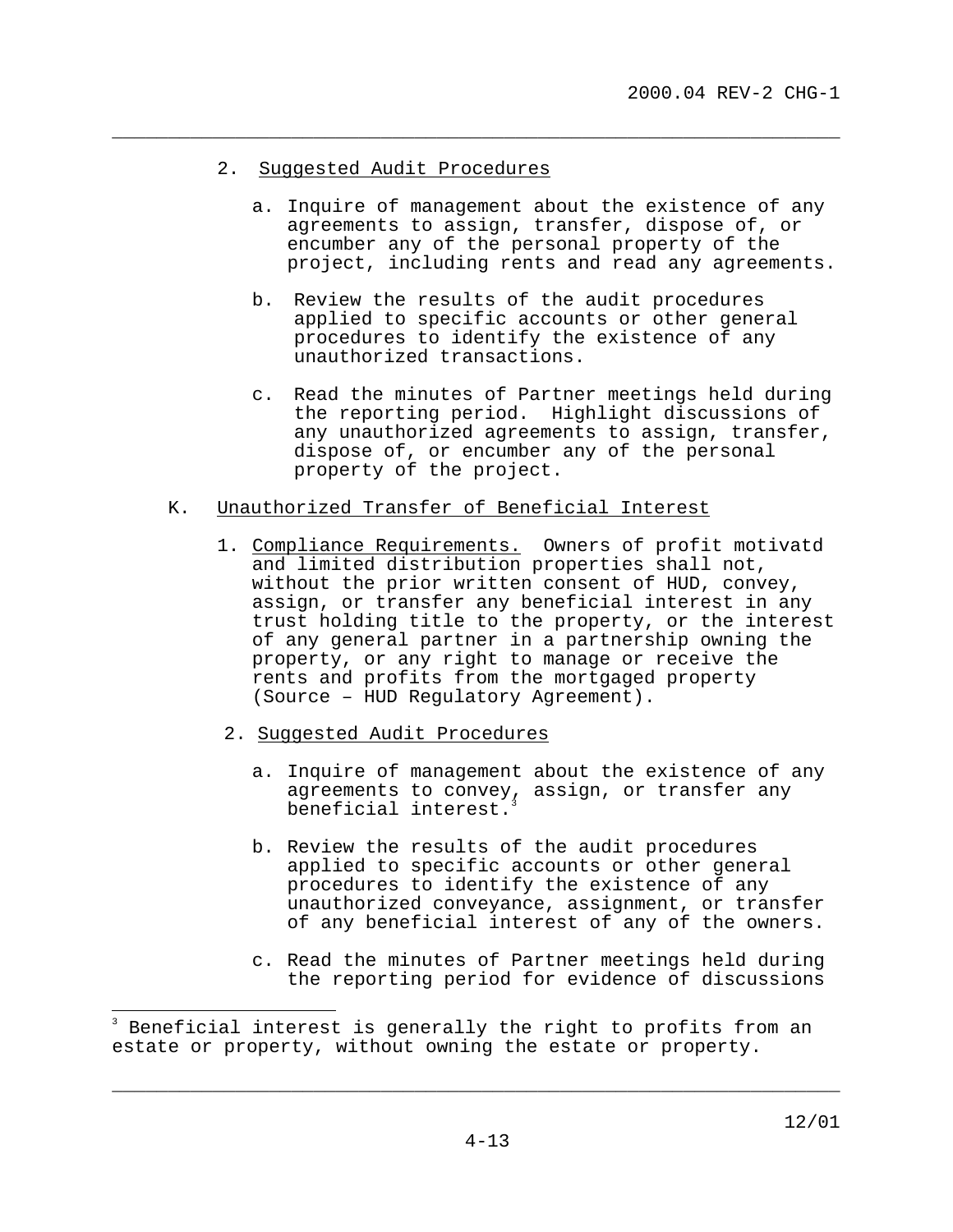of any unauthorized conveyance, assignment or transfer of any beneficial interest of any of the owners.

## L. Electronic Submission Verification

1. Compliance Requirements. Owners of profit motivated and limited distribution properties are required to submit electronically to HUD audited financial information in accordance with GAAP and HUD requirements (Source – HUD Regulatory Agreement and 24 CFR Part 5, Subpart H)

 $\overline{\phantom{a}}$  , and the contract of the contract of the contract of the contract of the contract of the contract of  $\overline{\phantom{a}}$ 

2. Suggested Audit Procedure

Compare the client's FASS submission from the last reporting period to the Annual Financial Report prepared for the same period. Identify any material misstatements or omission from the data electronically submitted to HUD's REAC.

- M. Excess Income
	- 1. Compliance Requirements. Owners of limited distribution properties with mortgages insured under Section 236 of the National Housing Act must obtain prior authorization from HUD before retaining Excess Income and use Excess Income only for HUD authorized purposes.
	- 2. Suggested Audit Procedures
		- a. Inquire of management about the existence of a letter of permission or denial from HUD with respect to Excess Income. If the owner has received a letter from HUD permitting or denying the retention of Excess Income, obtain and read a copy of that correspondence from the property's management.
		- b. Select a sample of the HUD forms HUD-93104, Monthly Report of Excess Income filed by the client, covering the period under audit. Determine if the reports selected were prepared in accordance with HUD instructions.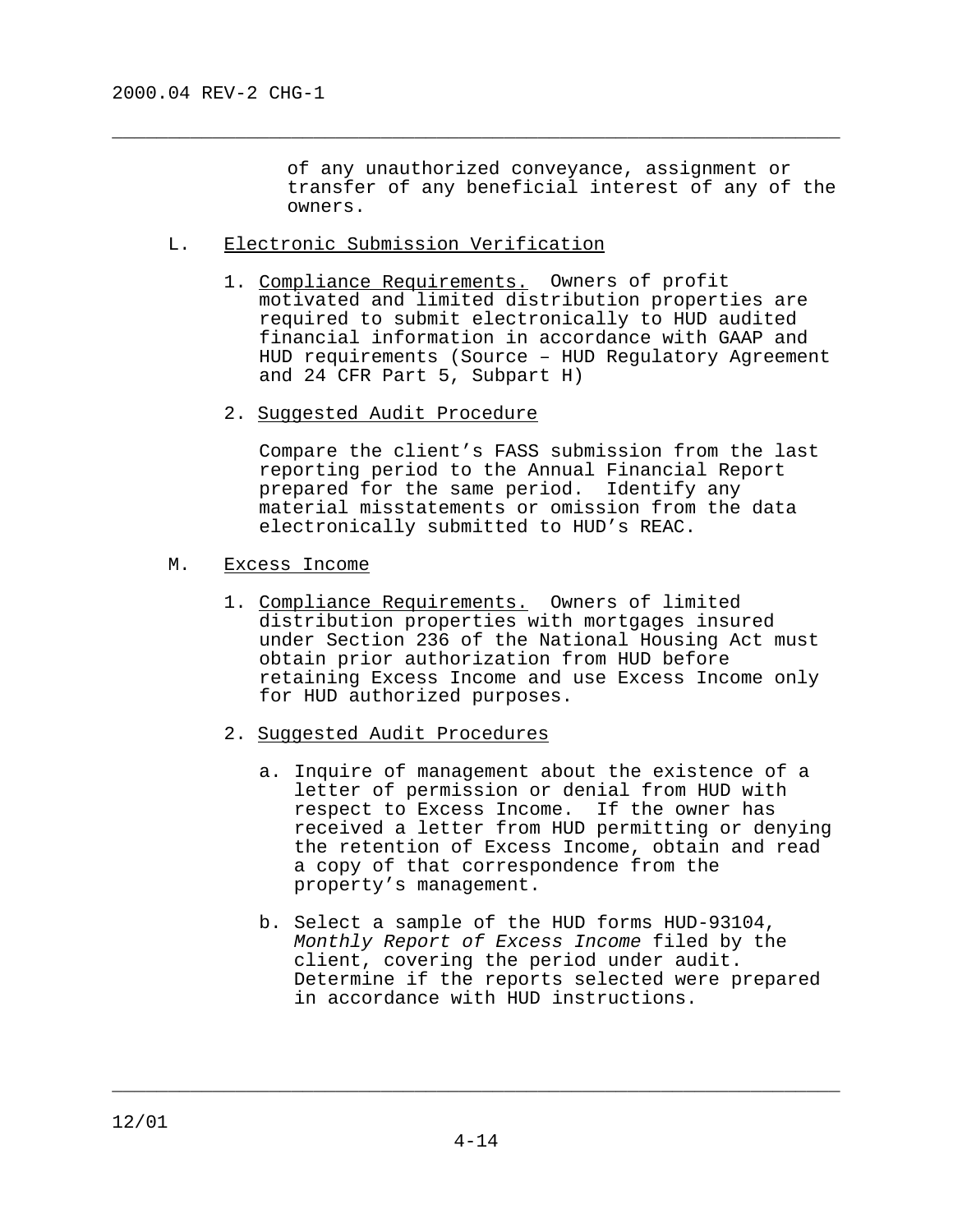- c. For the sample, determine if the client retained Excess Income or remitted the amount collected to HUD in accordance with HUD instructions. Trace amounts retained back to the client's supporting records.
- d. If Excess Income was retained by the client, determine if:

 $\overline{\phantom{a}}$  , and the contract of the contract of the contract of the contract of the contract of the contract of  $\overline{\phantom{a}}$ 

- HUD approved if the amount retained
- The amount retained was used for authorized purposes as enumerated in Housing Notices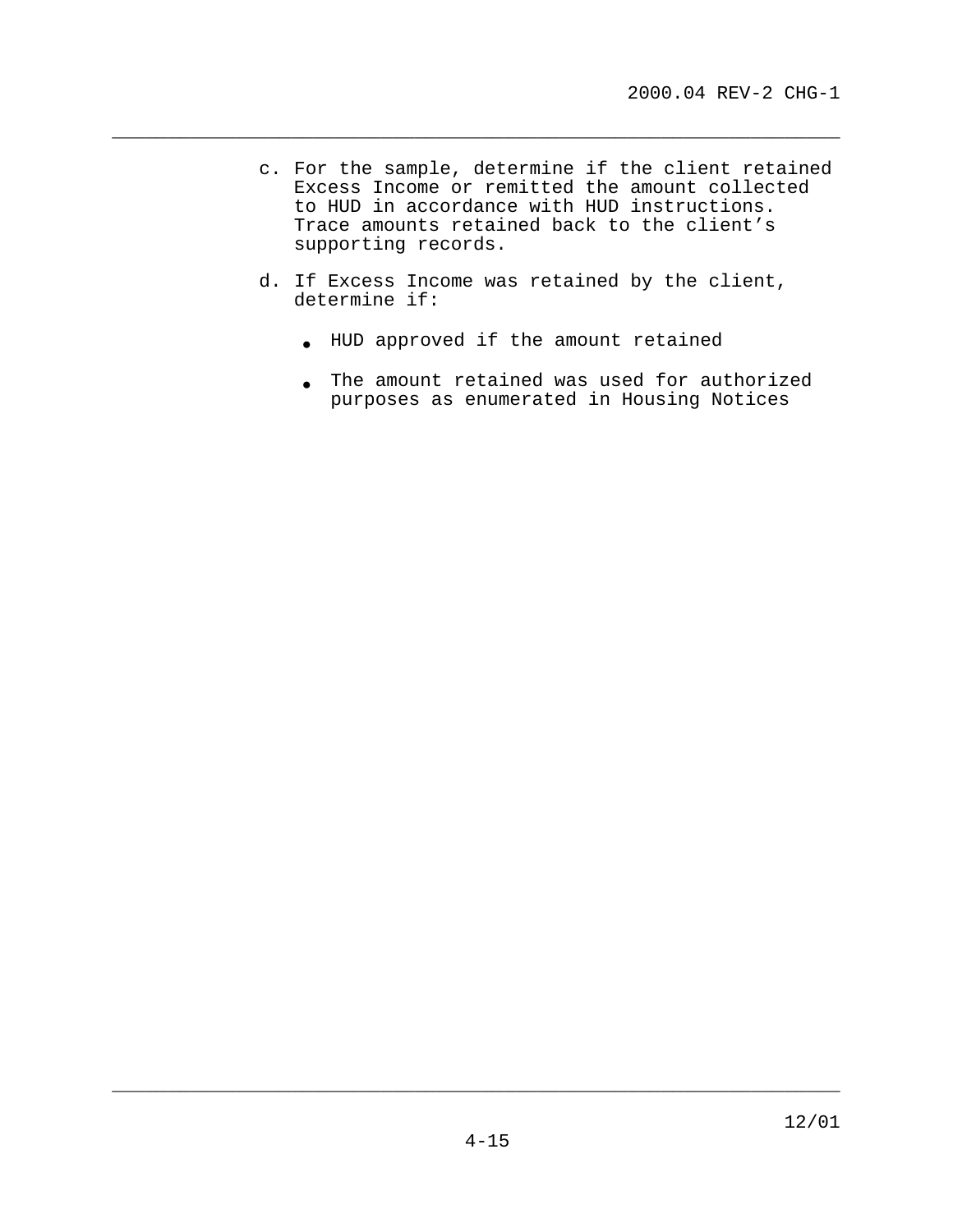## **CHAPTER 5. INSURED DEVELOPMENT COST CERTIFICATION AUDIT GUIDANCE**

- 5-1 Program Objectives . Multifamily insured loans are an integral part of HUD's housing program which has the objectives of providing decent, safe, affordable and sanitary housing for low and moderate-income families. Through the insured multifamily project loan program, HUD insures mortgage repayments, thereby reducing investor risk and encouraging the availability of a money supply for the housing market. For the insured loan program, the project is ordinarily HUD's only source for loss recovery in the event of a foreclosure. Therefore, it is essential that collateral value is commensurate with the insurance risk.
- 5-2 Program Procedures . The cost certification is the basis for HUD's determination of the maximum insurable mortgage which is necessary before the project may proceed to final endorsement, a critical factor to multifamily projects. Effective dates for the determination of actual costs are usually the date of the final project inspection report showing final completion and the mortgagor's cost certification cut-off date. The HUD Field Office Manager has the option to set an earlier date to halt the unnecessary accumulation of certain costs. A reasonable time is set for submission of the cost certification which must be in the Field Office 30 days before final endorsement/closing.

HUD expects completed certifications, fully documented and in the prescribed format to be submitted by the mortgagor. If an identity of interest exists between the mortgagor and the contractor, or if a cost plus type construction contract was used, the contractor is also required to submit a cost certification. Similarly, if an identity of interest exists between a subcontractor, materials supplier, or an equipment lessor, then a cost certification must be submitted. Additional support for any cost items questioned by HUD is expected within 15 days of the request. Extended delays in the cost certification process which postpone final endorsement can cause substantial harm to the project's viability and eventual success.

5-3 Reference Material . The IA should obtain and become familiar with the following HUD Handbooks. If not available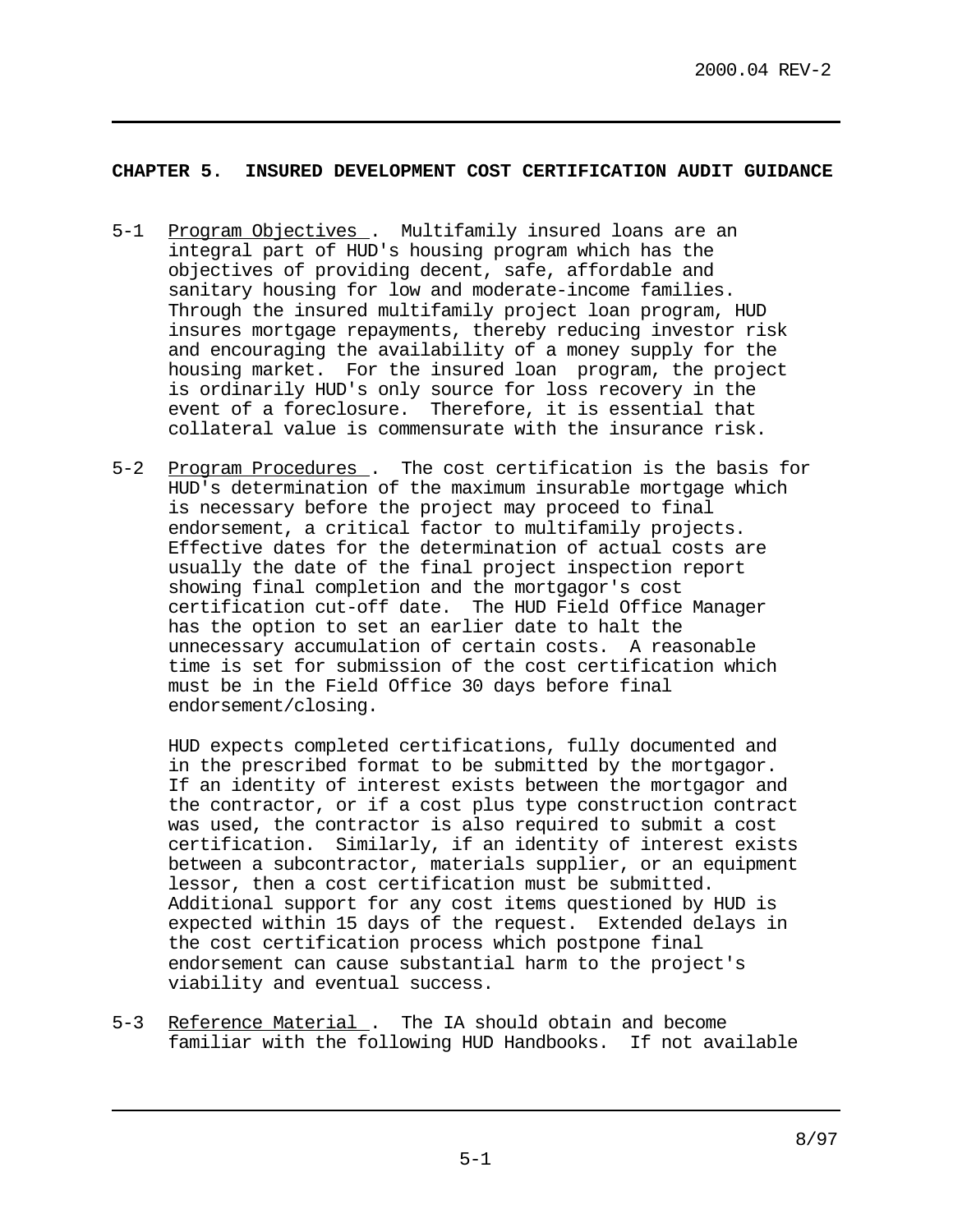| from the owner, they may be obtained from the local HUD<br>Field Office. |                                                                                                   |  |
|--------------------------------------------------------------------------|---------------------------------------------------------------------------------------------------|--|
| HUD Handbook No.                                                         | Title                                                                                             |  |
| 4470.2                                                                   | Cost Certification Guide for Mortgagors<br>and Contractors of HUD-Insured<br>Multifamily Projects |  |
| 4571.1 REV-2                                                             | Section 202 Direct Loan Program for<br>Housing for the Elderly and/or<br>Handicapped              |  |
| 4571.5                                                                   | Supportive Housing for Elderly -<br>Conditional Commitment - Final Closing                        |  |
| 4470.1 REV-2                                                             | Mortgage Credit Analysis For Project<br>Mortgage Insurance (Section 207)                          |  |
| 4450.1 REV-1                                                             | Cost Estimation For Project Mortgage<br>Insurance                                                 |  |

5-4 Reporting Requirements . The Mortgagor's Certificate of Actual Cost (Form HUD-92330) in a form prescribed by HUD shall be submitted after the cost certification cut-off date. Form HUD-92330 is submitted upon completion of the physical improvements to the satisfaction of HUD and before endorsement. The certificate shall show the actual cost to the mortgagor after deduction of any kickbacks, rebates, trade discounts or other similar payments to the mortgagor, or officers, stockholders, or partners.

24 CFR 207.27, 885.425 and 885.825 require mortgagors/ borrowers to submit Certificates of Actual Cost before final endorsement of the insured loans or disbursement of loan proceeds or capital advances for the project. Mortgagors and contractors are required to determine costs in accordance with HUD Handbook 4470.1 REV-2, Mortgage Credit Analysis for Project Mortgage Insurance, and with the Cost Certification Guide for Mortgagor and Contractors of HUD-Insured Multifamily Projects--HUD Handbook 4470.2. HUD Handbook 4470.2 contains the requirement for who among the mortgagor, general contractor, subcontractors, and suppliers must provide cost certifications and guidance on eligible costs, necessary financial statements which must accompany the Certificate of Actual Cost, and details concerning the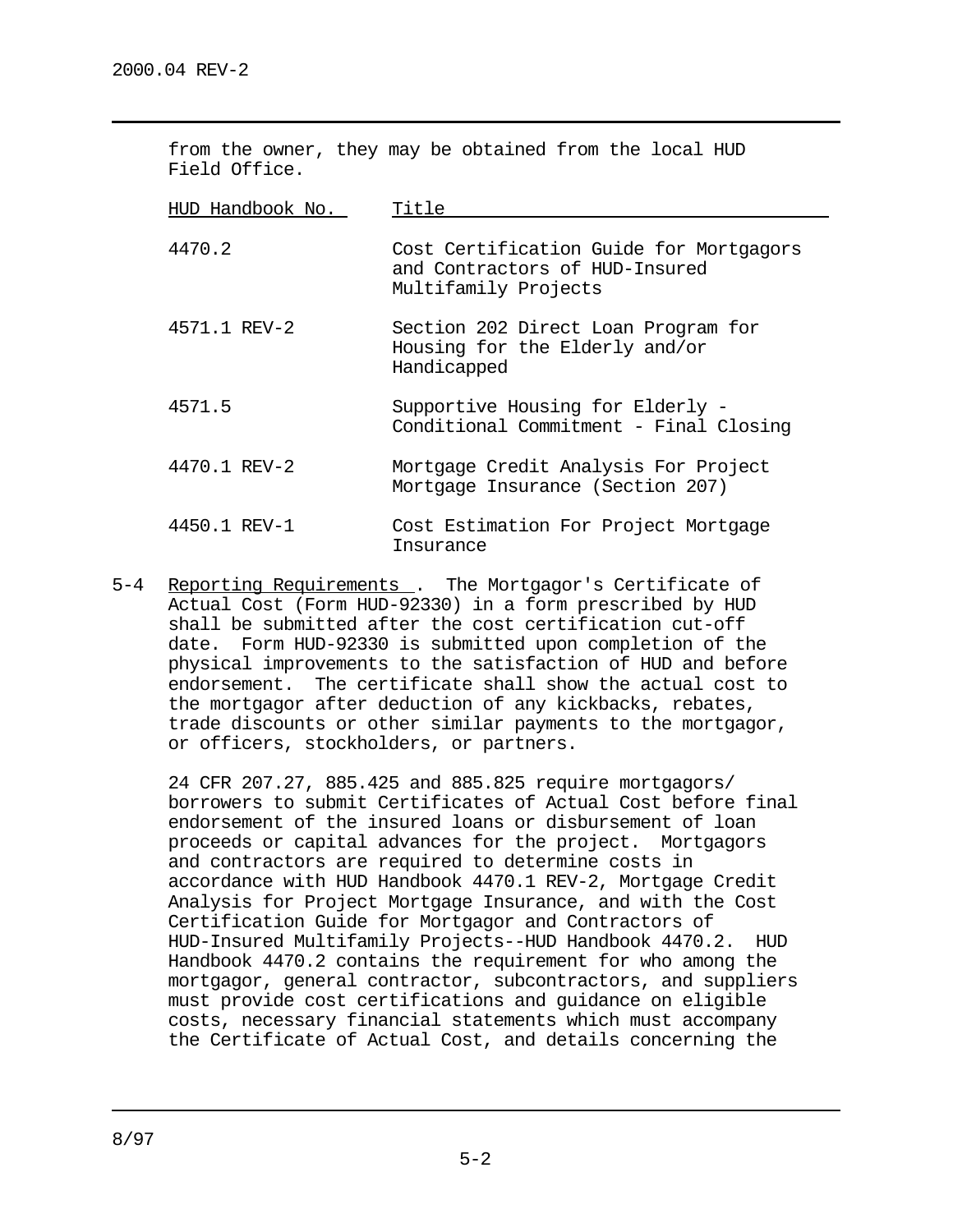Form HUD-92330 (mortgagor) and Form HUD-92330-A (contractor).

Each Form HUD-92330 and Form HUD-92330-A must be accompanied by the auditor's report on the certification of actual cost. The IA is also required to report on the accompanying balance sheet and operating statement, the consideration of the mortgagor's internal control structure and the mortgagor's compliance with specific requirements. The period covered by the operating statement is from the beginning of marketing and rent-up activities to the cut-off date. The Form HUD-92330 should be supported by the information contained in the required financial statements. The Certificate of Actual Cost, auditor's reports and required financial statements should be submitted to the applicable HUD Field Office. An illustrative report on cost certification is provided in the final section of this Chapter.

For cost certifications due from contractors (HUD-92330-A), the auditor need only submit the Contractor's Certificate of Actual Cost and his/her report thereon. No other financial statements or reports are necessary, nor is this Certificate subject to an audit in accordance with the Government Auditing Standards.

- 5-5 Compliance Requirements and Audit Area
	- A. Federal Financial Reports .
		- 1. Compliance Requirement . Projects participating in HUD-assisted activities are required to ensure that financial status reports contain reliable financial data and are presented in accordance with the terms of applicable agreements between the entity and HUD. The individual agreements contain the specific reporting requirements that the entity is to follow.
		- 2. Suggested Audit Procedures
			- a. Identify all required financial reports by inquiry of the owner/manager.
			- b. Obtain an understanding of the auditee's procedures for preparing and reviewing the financial reports.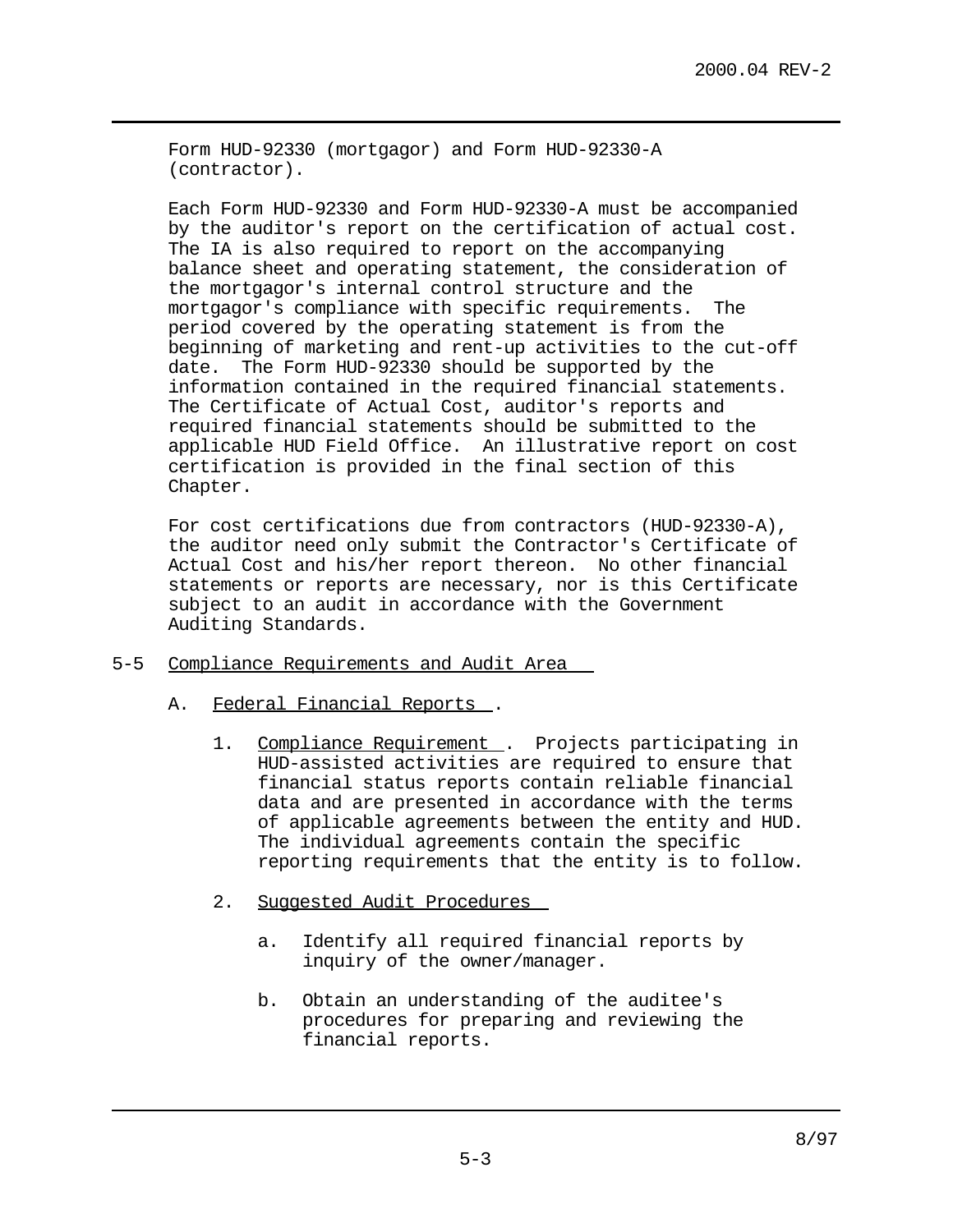- c. Select a sample of financial reports, other than those which are included in the audited financial statements, and determine that the reports selected are prepared in accordance with HUD instructions.
- d. For the sample, trace significant data to supporting documentation, i.e. worksheets, ledgers, etc. Report all material differences between financial reports and project records.
- e. Review significant adjustments made to the general ledger accounts affecting HUD-assisted activity and evaluate for propriety.
- B. Accounting System .
	- 1. Compliance Requirement . Mortgagors and contractors involved in projects that are to receive HUD-insured loans have agreed to maintain adequate records for the purpose of determining the eligible costs associated with the projects (HUD Handbook 4470.2, Chapter 3).
	- 2. Suggested Audit Procedures
		- a. Obtain an understanding of the mortgagor's and contractor's, accounting system for identifying actual costs associated with a given project. Test the system to determine that it identifies the costs to be reported on the Form HUD-92330 on an individual project basis.
		- b. Review Form HUD-92330 for completeness and support by the accounting records.
		- c. Trace significant data from Form HUD-92330 to supporting documentation, ie. worksheets, ledgers, etc. Report all material differences between the amounts reported on the Form HUD-92330 and the supporting documents.
- C. Cut-Off Timing and Eligibility of Costs
	- 1. Compliance Requirement . As a general rule, only the costs which have been or will be paid in cash within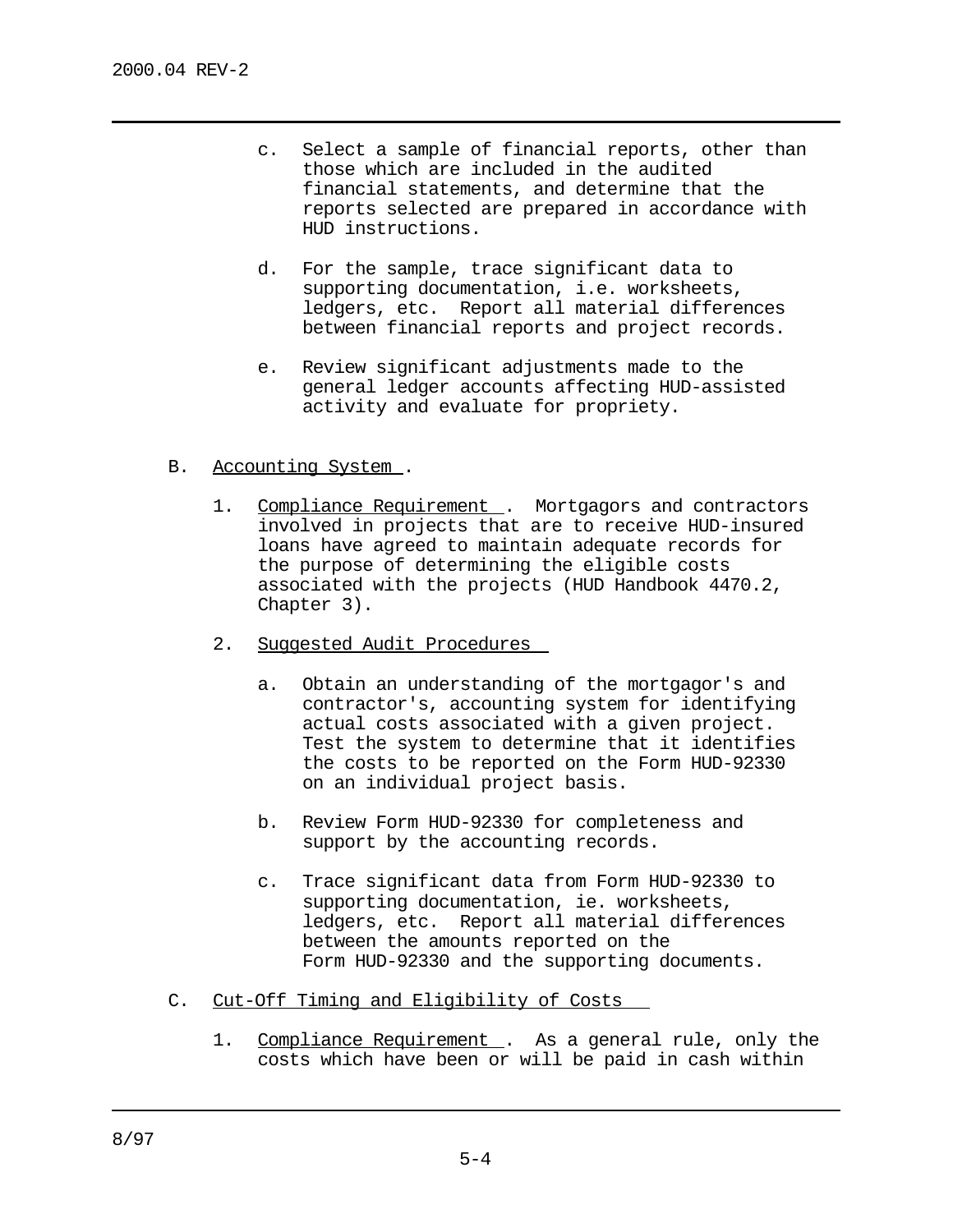45 days after the date of final endorsement or closing, or which are escrowed with the mortgagee are eligible for inclusion on the mortgagor's or contractor's Certificates of Actual Cost.

For projects with insured mortgages, the mortgagor determines the cost cut-off date for the actual cost of interest, taxes, and mortgage insurance premium. This date may, at the earliest, be the same date as the final completion date, and at the latest, be a date 60 days after the final completion date or at the mortgagor's option, any date in between. The date chosen as the cut-off date and the date to which the operating statement and balance sheet are computed must be the same.

The final completion date is the date on which the HUD representative signs the final HUD Representative's Trip Report, Form HUD-5379, showing substantial completion. This form must be properly endorsed by the Field Chief Architect.

HUD notifies the mortgagor/borrower, the general contractor and the mortgagee of the date of completion in writing. This date becomes the basis for establishing the cut-off date for insured projects, direct loan projects and capital advance projects (HUD Handbook 4470.2, Chapter 1).

Eligible costs are those costs of the project construction and certain fees actually paid in cash or such costs that will be paid in cash within 45 days of final endorsement. HUD Handbooks 4470.1 REV-2, 4450.1 REV and 4470.2, Chapter 2, contain information on allowable costs to be reported on Form HUD-92330 and the ways in which costs are to be adjusted for items considered to be a recovery of costs.

#### 2. Suggested Audit Procedures

- a. Review the trip report Form HUD-5379 or similar notification to determine the final completion date.
- b. Based on the completion date, the mortgagor/borrower determines the project's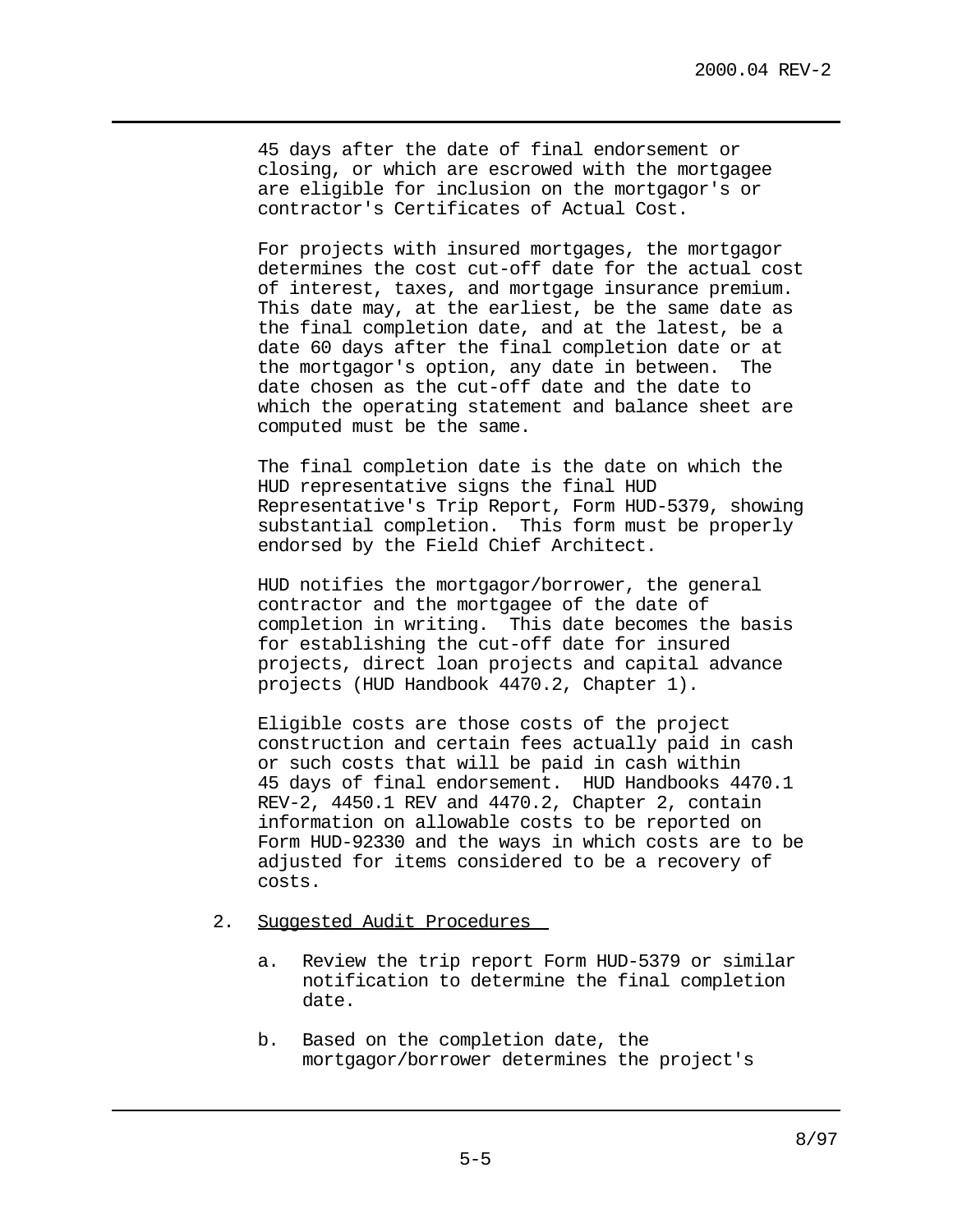cut-off date for time sensitive expenses, such as interest, taxes and mortgage and property insurance premiums. Review these cost/charges to determine that none were incurred after the cut-off date.

- c. Review the other amounts claimed on Form HUD-92330 to determine that the claims represent those expenses paid in cash or expected to be paid in cash within 45 days after final closing. All amounts claimed should be net of any adjustments or recoveries of costs.
- D. Identity of Interest
	- 1. Compliance Requirement . HUD Handbooks 4430.1 REV-1, 4470.1 REV-2 and 4470.2, Chapter 3, describe several situations which constitute an identity of interest involving a mortgagor, a contractor, a subcontractor, or a materials supplier. Where an identity of interest exists the contractor must also submit a Certificate of Actual Cost or the party involved in the identity of interest is required to submit additional documentation as required by 4470.2 Chapter 3. The contractor is also required to submit a Certificate of Actual Cost if a cost plus construction contract was used.
	- 2. Suggested Audit Procedures
		- a. Review mortgagor and project records such as contracts and vendor invoices to determine if an identity of interest exists between any of the parties involved in the project, from mortgagors to contractors, suppliers and equipment lessors.
		- b. Where an identity of interest exists, determine that the additional reporting requirements of HUD Handbook 4470.2 have been met.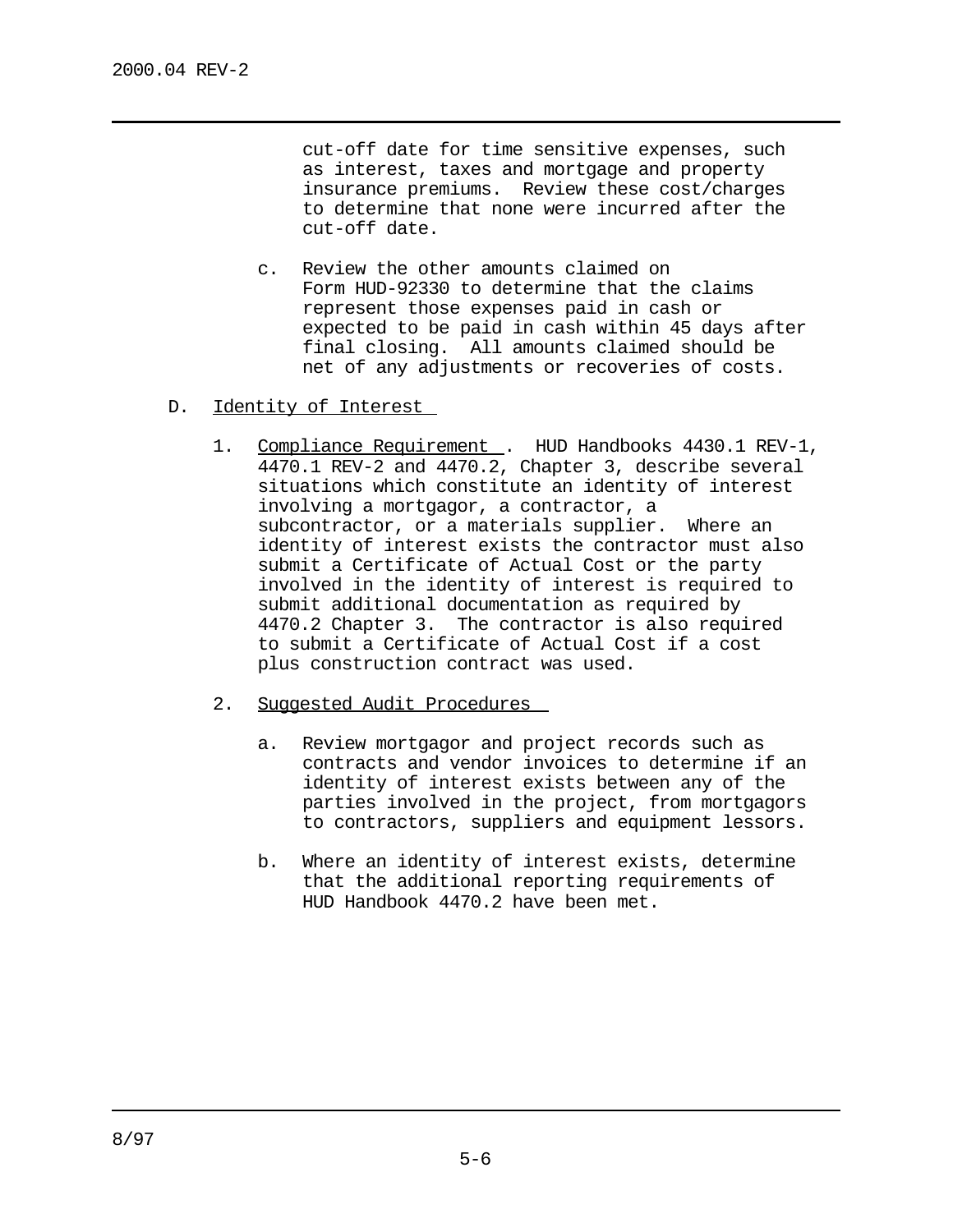5-6 Illustrative Report

Report of Independent Certified Public Accountants

To the Partners Sample Company

We have audited the Mortgagor's Certificate of Actual Costs (Form HUD-92330), through April 30, 1997, pertaining to the development of the Sample Company, Project No. xxx-xxxxx, the statement of assets, liabilities and project equity, as of April 30, 1997 and the results of project operations for the period from August 28, 1995 (date of commencement of marketing and rent-up activities, etc.) through April 30, 1997. These financial statements are the responsibility of the Partnership's Management. Our responsibility is to express an opinion on these financial statements based on our audit.

We conducted our audit in accordance with generally accepted auditing standards and Government Auditing Standards. Those standards require that we plan and perform the audit to obtain reasonable assurance about whether the financial statements are free of material misstatement. An audit includes examining, on a test basis, evidence supporting the amounts and disclosures in the financial statements. An audit also includes assessing the accounting principles used and significant estimates made by management, as well as evaluating the overall financial statement presentation. We believe that our audit provides a reasonable basis for our opinion.

As described in Note 1, the Certificate of Actual Cost and the Project's financial statements have been prepared on the basis of accounting and reporting practices prescribed by the Department of Housing and Urban Development (HUD). These prescribed practices are a comprehensive basis of accounting other than generally accepted accounting principles. Furthermore, the accompanying financial statements represent the financial statements of the project. This report is intended solely for filing with HUD and is not intended for any other purpose.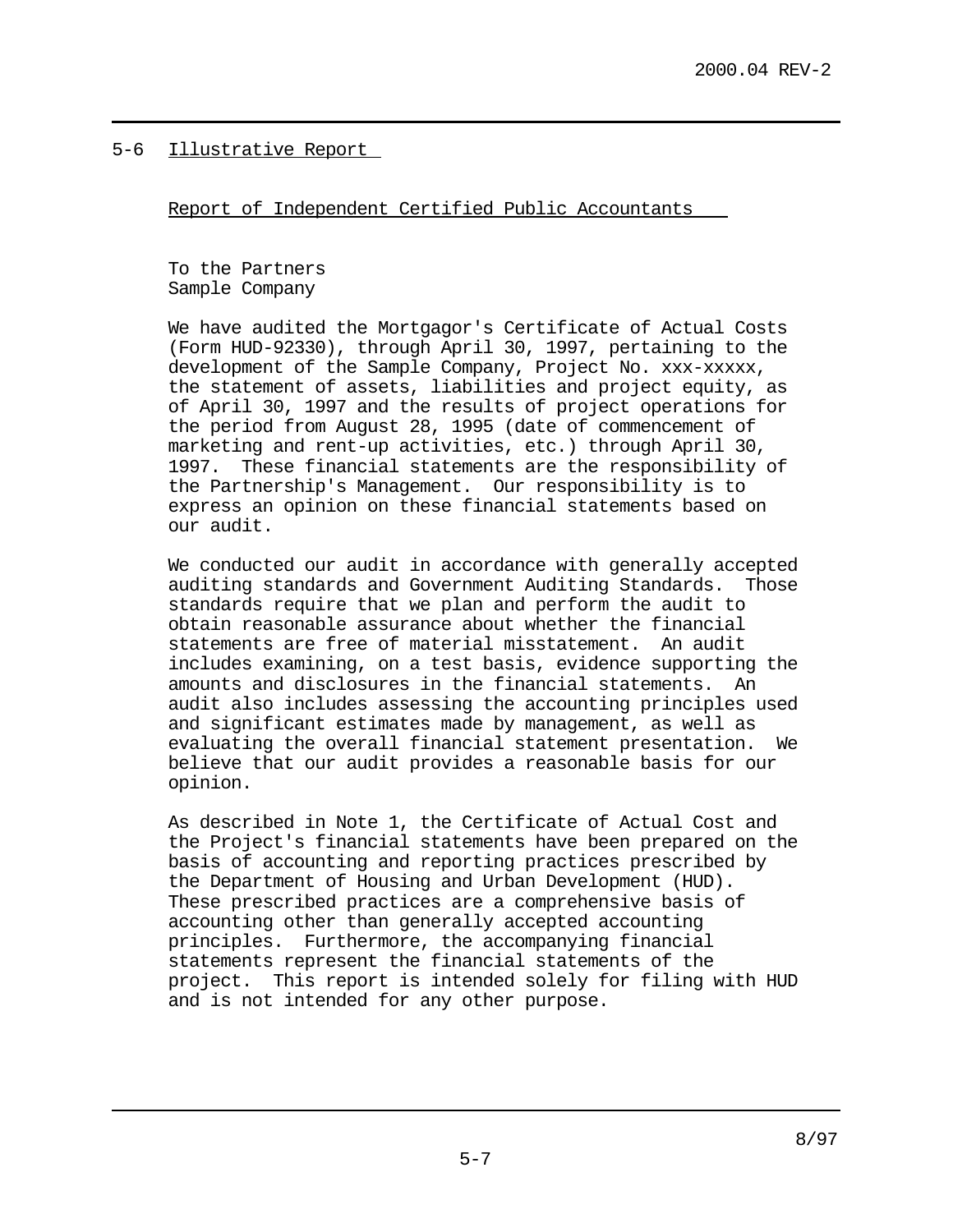In our opinion, the Mortgagor's Certificate of Actual Cost and the financial statements referred to above, present fairly the actual costs of the Sample Company, through April 30, 1997, the assets, liabilities and project equity, as of April 30, 1997, and the results of project operations for the period from August 28, 1995 (date of commencement of marketing and rent-up activities, etc.) through April 30, 1997, on the basis of accounting described in Note 1.

In accordance with Government Auditing Standards , we have also issued a report dated [date of report] on our consideration of [the Entity's] internal controls and a report dated [date of report] on its compliance with laws and regulations.

Certified Public Accountant

[date of audit]

2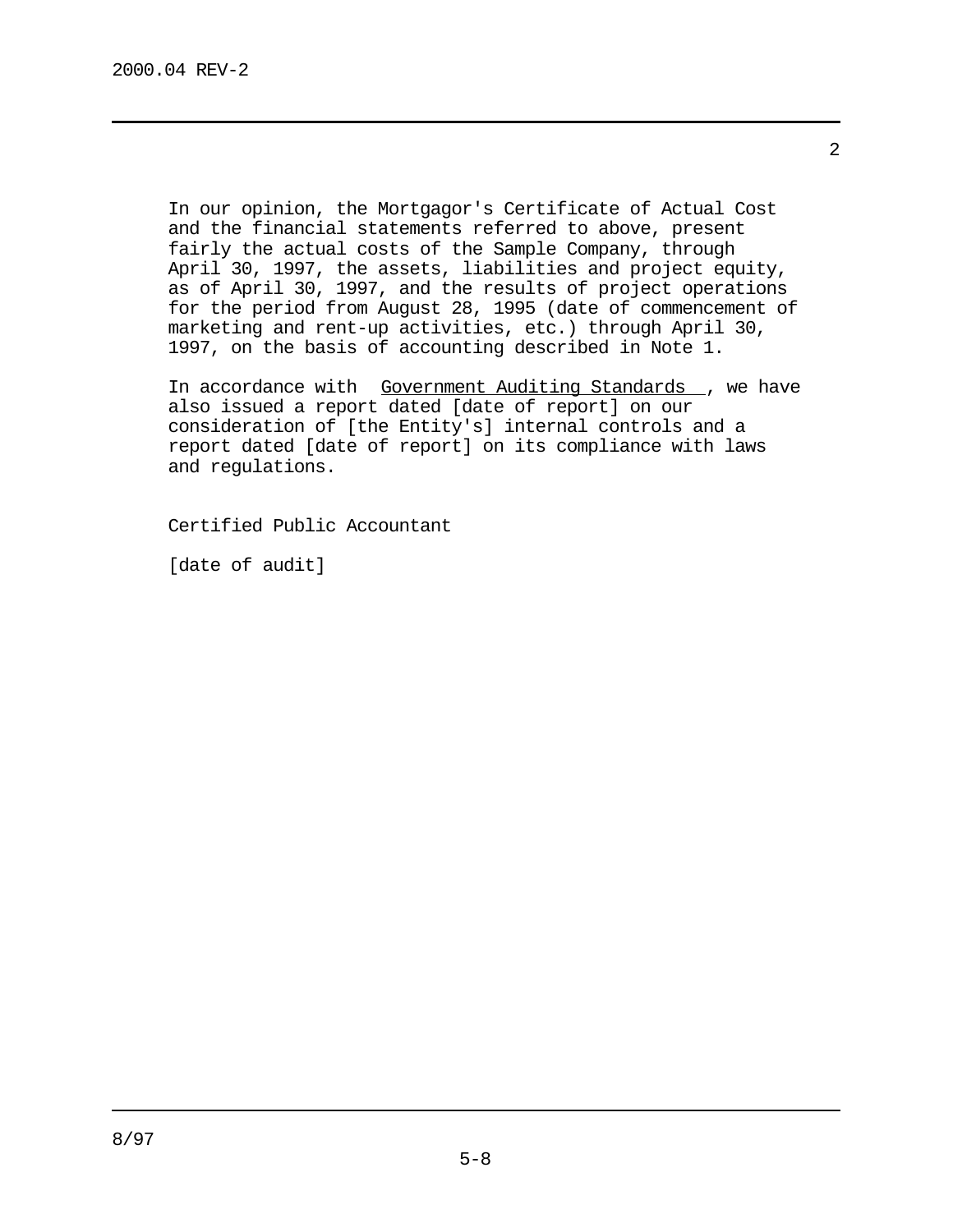SAMPLE COMPANY PROJECT NO. XXX-XXXXX

NOTES TO FINANCIAL STATEMENTS

## 1 --- Summary of Significant Accounting Policies

### Basis of Presentation

The financial statements have been prepared in conformity with the accounting and reporting standards prescribed by the U.S. Department of Housing and Urban Development (HUD) in the Audit Guide for Auditing Development Costs of HUD-Insured Multifamily Projects. These standards differ in some respects from generally accepted accounting principles, and the financial statements reflect the following additional HUD accounting and reporting principles:

- a. Costs are to be exclusive of kickbacks, rebates or trade discounts.
- b. Financing charges are limited to the lesser of amounts actually paid, or amounts approved by HUD, on the Mortgagee's Certificate. For this project, the financing charges are the amounts actually paid.
- c. The statement of rental operations reflects the rental activity and operating expenses of the Project from August 28, 1995. The statement does not include depreciation and amortization expenses and certain other expenses which are not incidental to the rental operation of the Project.
- d. Project equity represents the difference between the funds received by the Project from Sample Company, and the costs incurred to develop the Project, and the income from the Project. Furthermore, Partnership (non-project) obligations are classified as project equity. Accordingly, Project equity is not intended to reflect the equity of the Partnership and the financial statements are not intended to represent those of the Partnership.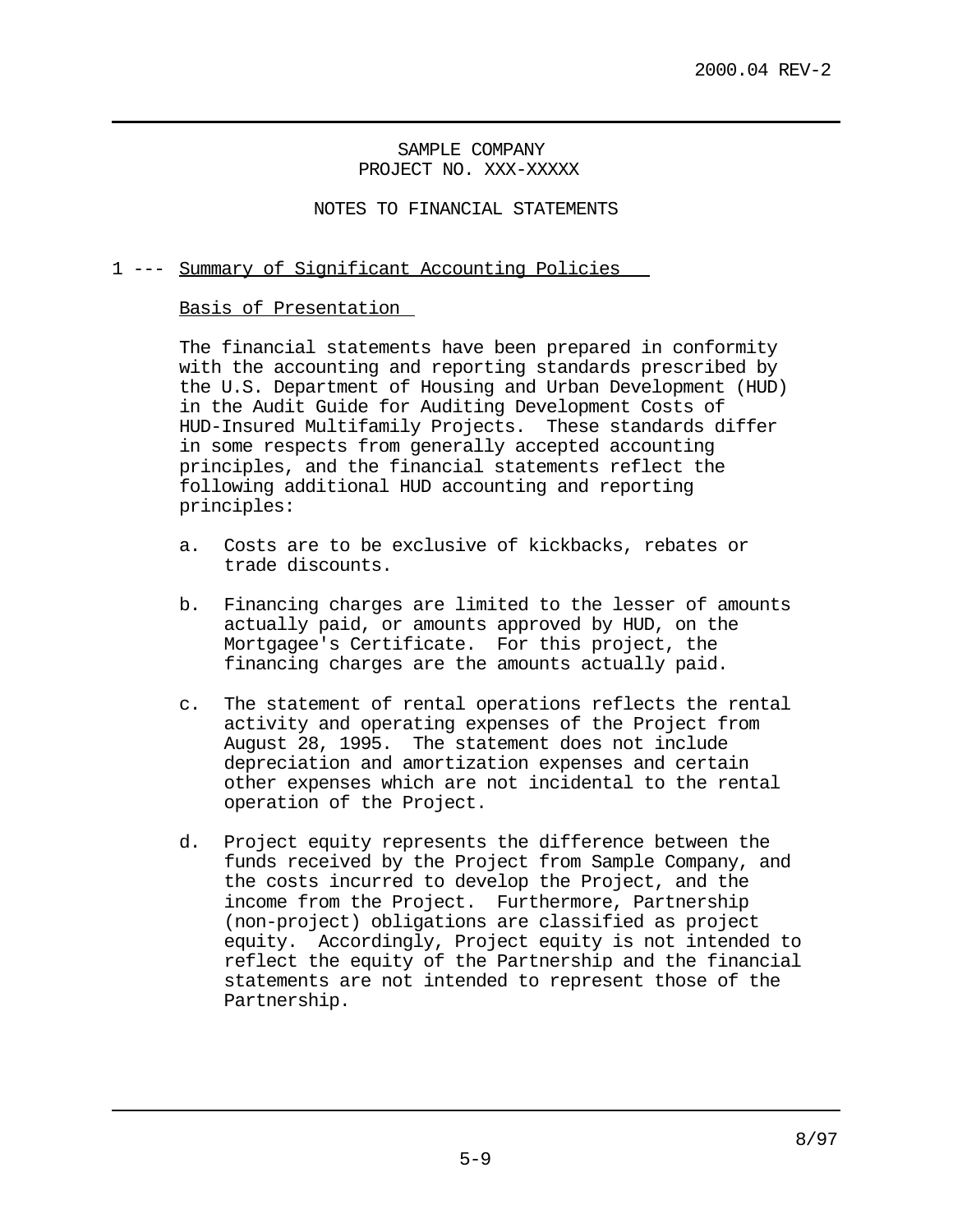SAMPLE COMPANY PROJECT NO. XXX-XXXXX

NOTES TO FINANCIAL STATEMENTS

## 1 --- Summary of Significant Accounting Policies

### Organization

Sample Company is a limited partnership organized under the laws of the State of [State of Project], for the purpose of developing and operating the Sample Company, a 203-unit project located in [location of Project]. The Partnership will operate under the provisions of Section 221(d)(4) of the National Housing Act, with mortgage insurance provided by the Federal Housing Administration (FHA) of the Department of Housing and Urban Development.

The responsibility for management of the affairs of the Partnership, and the ongoing management of the Sample Company is vested with the general partners. Compensation for such services is as determined in the management agreement between the partners.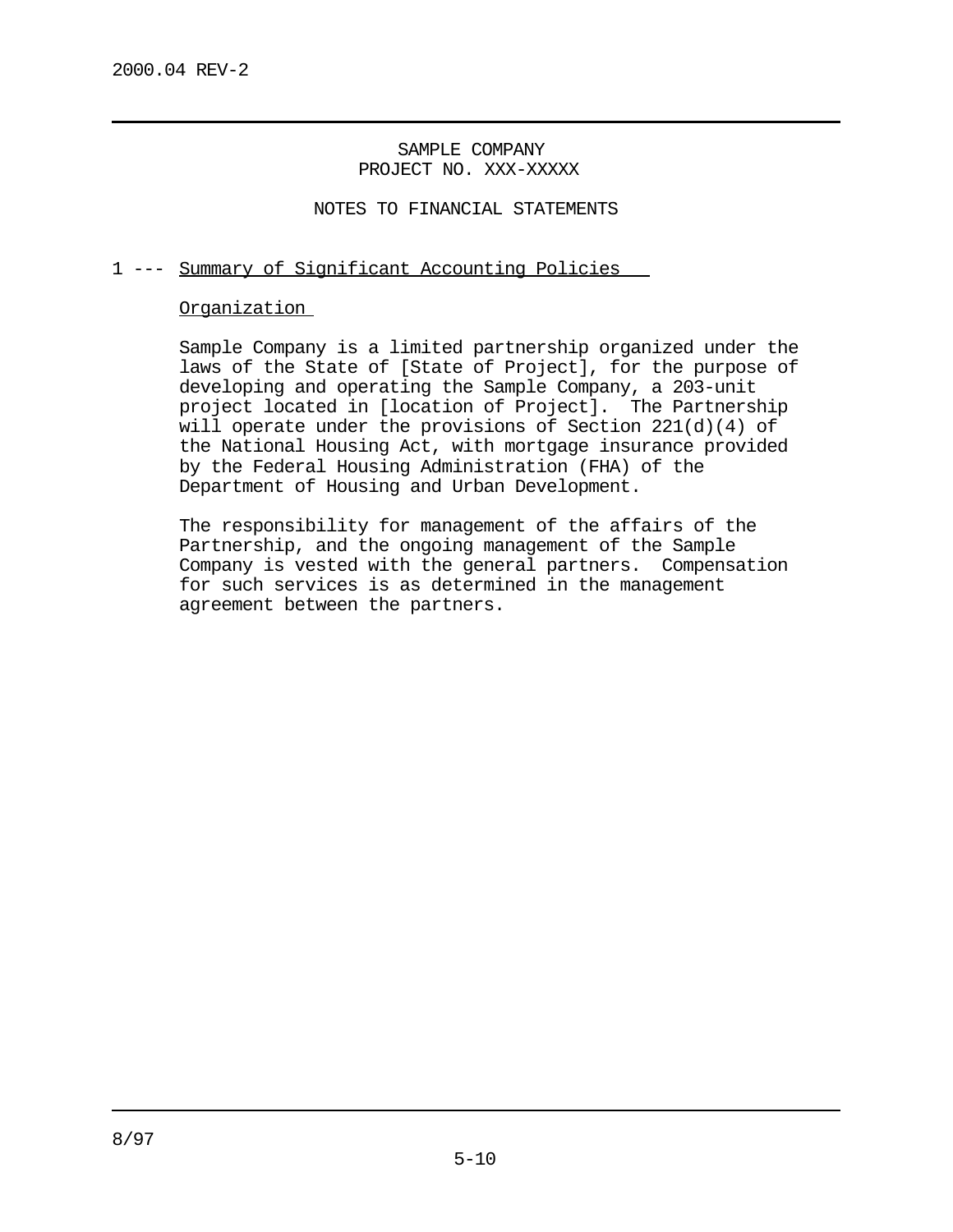## **CHAPTER 6. GINNIE MAE ISSUERS OF MORTGAGE-BACKED SECURITIES AUDIT GUIDANCE**

- 6-1 Program Objective . The Government National Mortgage Association, also known as Ginnie Mae, is a wholly-owned Government corporation. Created by Congress in 1968, Ginnie Mae's mission is to support expanded, affordable housing in America by providing an efficient government-guaranteed secondary market vehicle linking the global capital markets with the federal housing market. It does this by facilitating secondary market activities for packaged residential mortgages. Through its well known mortgage-backed securities (MBS) and multiclass programs, Ginnie Mae creates a vehicle for channeling funds from the securities markets into the mortgage market and helps to increase the supply of credit available for housing.
- 6-2 Program Procedures . The parties involved in the MBS program are Ginnie Mae, the securities issuer, the securities dealer, the investor, a custodian of mortgage documents, a mortgage servicer (often the issuer) and perhaps a transfer agent. Once approved by Ginnie Mae, the issuer of the mortgage-backed securities is responsible for acquiring eligible mortgages, creating a pool of mortgages to be held by a custodian, issuing the securities backed by a pool of mortgages, arranging for the marketing of the securities, servicing the mortgages in the pool, administering the securities outstanding and making the full and timely payment of all amounts due to the investors. The issuer is responsible for using its own resources to cover shortfalls in amounts due to investors that result from mortgage delinquencies or foreclosures.

For each pool or loan package of mortgages and accompanying issue of securities, there can be only one issuer. While the issuer is responsible for servicing the pool or loan package of mortgages, the servicing may be carried out on behalf of the issuer, by another servicer (referred to as a subcontract servicer), which must also be a Ginnie Mae-approved issuer. The issuer is responsible for and fully liable for the satisfactory performance of any work performed by a subcontract servicer. All activities of any subcontract servicer must be covered by a contractual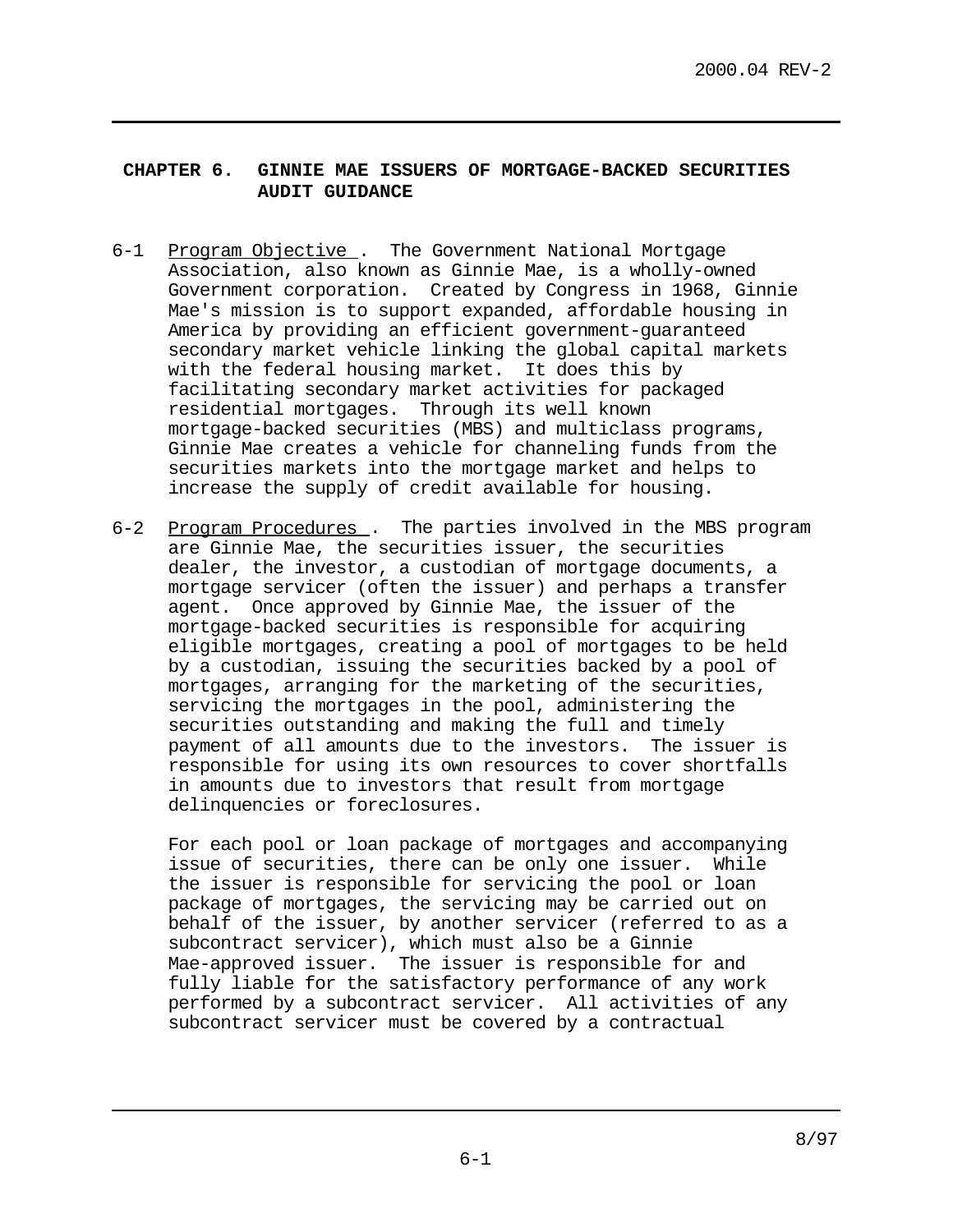agreement between the issuer and the subcontract servicer, and approved by Ginnie Mae.

The issuer may not delegate or transfer to others its obligations to: (a) make monthly payments to investors; (b) submit required monthly reports to Ginnie Mae; © make the payment of the guarantee fee to Ginnie Mae; (d) withdraw mortgage documents from the document custodian; and (e) maintain the Register of Certificate Holders (HUD Handbooks 5500.1 and 5500.2).

6-3 Reference Material . Ginnie Mae program regulations are contained in 24 CFR Part 300 through 395. HUD Handbooks for Ginnie Mae are as follows:

| HUD Handbook No. | Title                                                                                                        |
|------------------|--------------------------------------------------------------------------------------------------------------|
| 5500.1, Rev. 6   | Government National Mortgage Association<br>Mortgage-Backed Securities Guide for the<br>Ginnie Mae I Program |
| 5500.2           | Government National Mortgage Association<br>mortgage-Backed Securities Guide for the                         |

Ginnie Mae II Program

The issuer should have a copy of the appropriate guide(s). Information on the most recent issuances of the guides may be obtained from Ginnie Mae at (202) 401-8794. Current guides are also available on the Internet at www.ginniemae.gov.

6-4 Reporting Requirements . Ginnie Mae issuers of MBS, including those Ginnie Mae-approved issuers who are inactive, are required to submit the following financial statements, reports and supplemental information on an annual basis:

| Type of Report                           | Reference in IG 2000.4 REV-1 |
|------------------------------------------|------------------------------|
| Financial Statements<br>and Opinion      | Chapter 2, Section 2-1       |
| Internal Controls                        | Chapter 2, Section 2-1       |
| Compliance with Specific<br>Requirements | Chapter 2, Section 2-1       |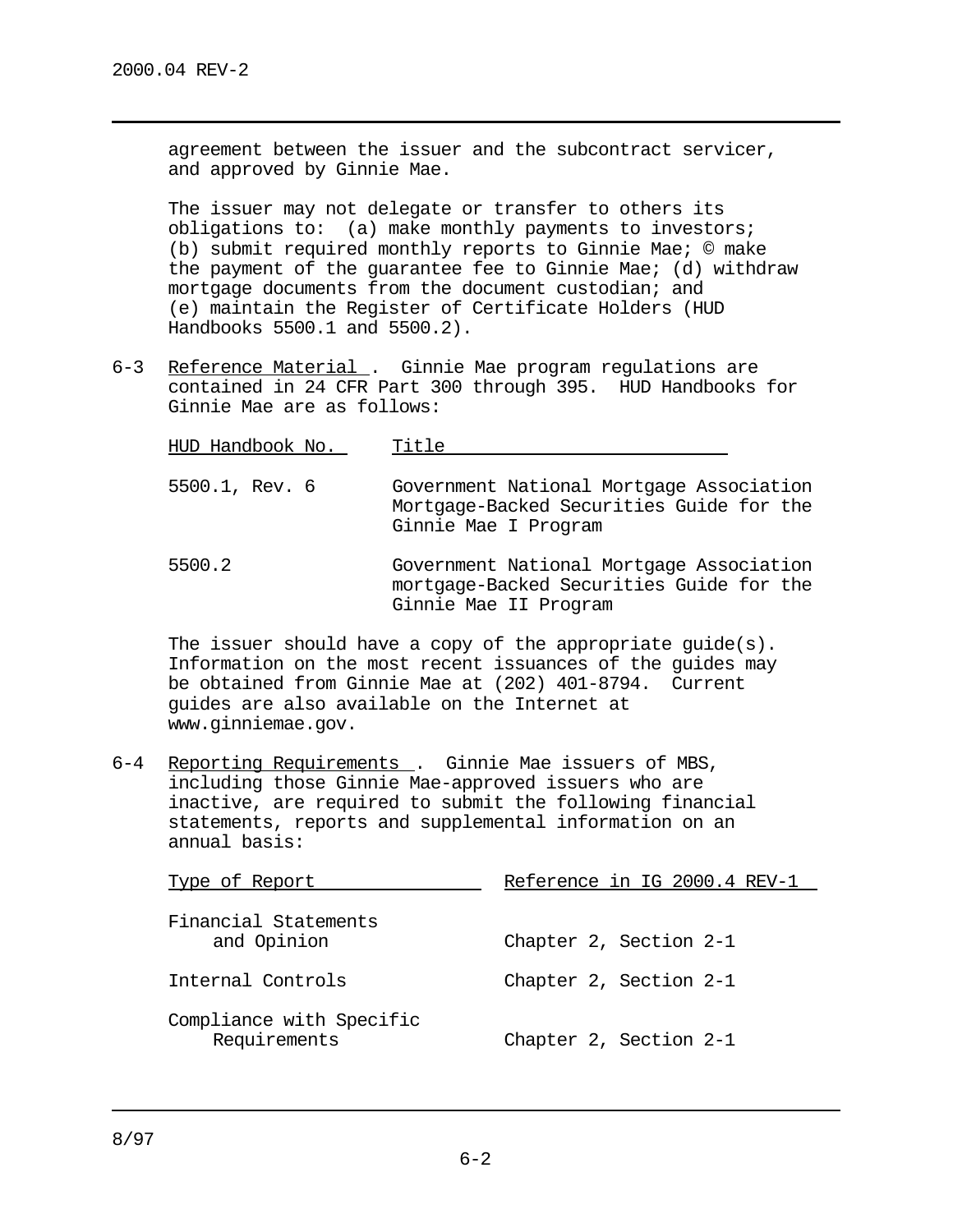Supplemental Information: Issuer's Adjusted Chapter 6, Section 6-5 Net Worth Parent's Adjusted Chapter 6, Section 6-4 Net Worth (if appropriate) Insurance Requirement Chapter 6, Section 6-5 Corrective Action Plan Chapter 1, Section 1-9 (if appropriate)

- A. Audited Financial Statements . Issuers are required to submit audited annual financial statements which include a balance sheet, statement of operations, cash flow statement, notes to the financial statements, and supplemental schedules as stipulated in Chapter 2 of this guide. The financial documents are to be submitted to Ginnie Mae's Review Agent using the Transmittal/Checklist presented in Attachment F.
- B. Other Reports . In addition to the financial statements, all issuers must submit a report on internal controls, and a report on compliance with specific requirements. A sample report on consideration of internal controls and report of compliance with specific requirements are included in Chapter 2.

The computation of the issuer's and issuer's parent adjusted net worth and computation of issuer's insurance requirements are to be reported on supplemental schedules to the basis financial statements. The computation of the issuer's and issuer's parent adjusted net worth is designed to eliminate those assets considered unacceptable by Ginnie Mae. Note that the adjusted net worth computation for the issuer's parent is only required when the issuer's parent presents a consolidated financial statement along with consolidating schedules that reflect the financial condition of the issuer and the issuer makes up less than 40 percent of the parent's equity. The required format for presenting this analysis is provided in Attachment B for the issuer and Attachment C for the issuer's parent. The required format for presenting the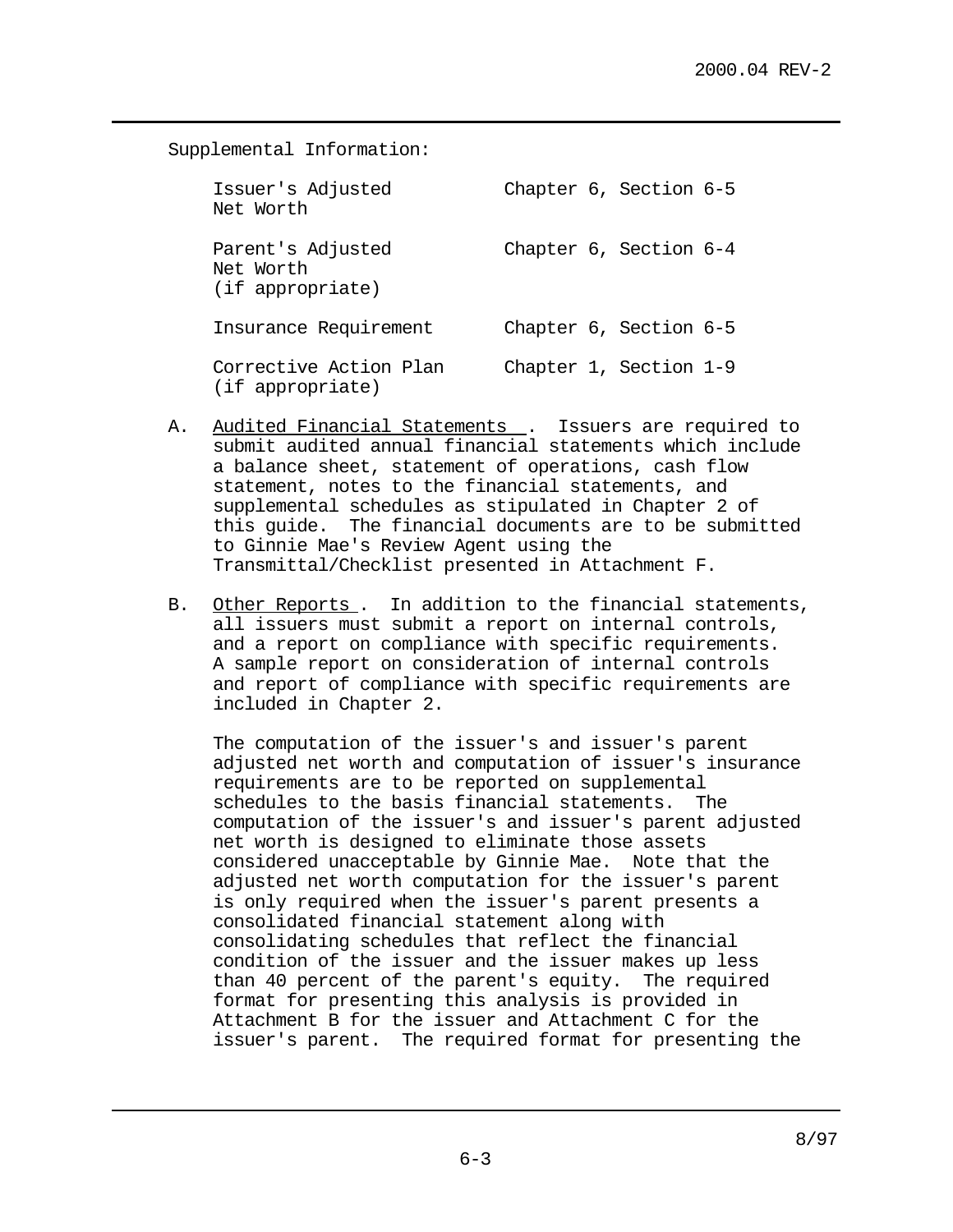analysis of the issuer's insurance is presented in Attachment D.

Ginnie Mae requires submission of audited financial statements exclusively of the issuer. However, Ginnie Mae will accept alternative financial statements (i.e., not exclusively of the issuer) if certain conditions are met as stated below:

- 1. For issuers that make up 40 percent or more of the equity of its parent, Ginnie Mae will accept consolidated financial statements of the issuer's parent provided: the consolidating schedules, which distinguish the balance sheet and operating statement of the Ginnie Mae issuer are included with the parent's audit. The consolidating schedules must be subjected to the auditing procedures applied to the consolidated statement of the parent.
- 2. For an issuer whose equity is less than 40 percent of the equity of its parent, Ginnie Mae will accept consolidated financial statements of the issuer's parent provided the conditions in item (1) above are met and the issuer's parent enters into a Corporate Guarantee Agreement (Agreement) with Ginnie Mae to guarantee the performance of the issuer. The parent must meet the terms and conditions of the Agreement for the issuer to remain in good standing with Ginnie Mae.

Furthermore, the issuer is required to submit with its parent's consolidated audited financial statements, an adjusted net worth calculation on the parent. The parent's net worth, after adjustments for unacceptable assets, is required to be at least 110 percent (120 percent for issuers approved to issue manufactured housing or multifamily pools) of the required net worth of the Issuer. The parent's audited financial statement and adjusted net worth calculations must be audited by the parent's auditor in accordance with this Audit Guide. The parent must also demonstrate in its adjusted net worth calculation that it meets the above 110 percent (120 percent for issuer approved to issue manufactured housing or multifamily pools) requirement.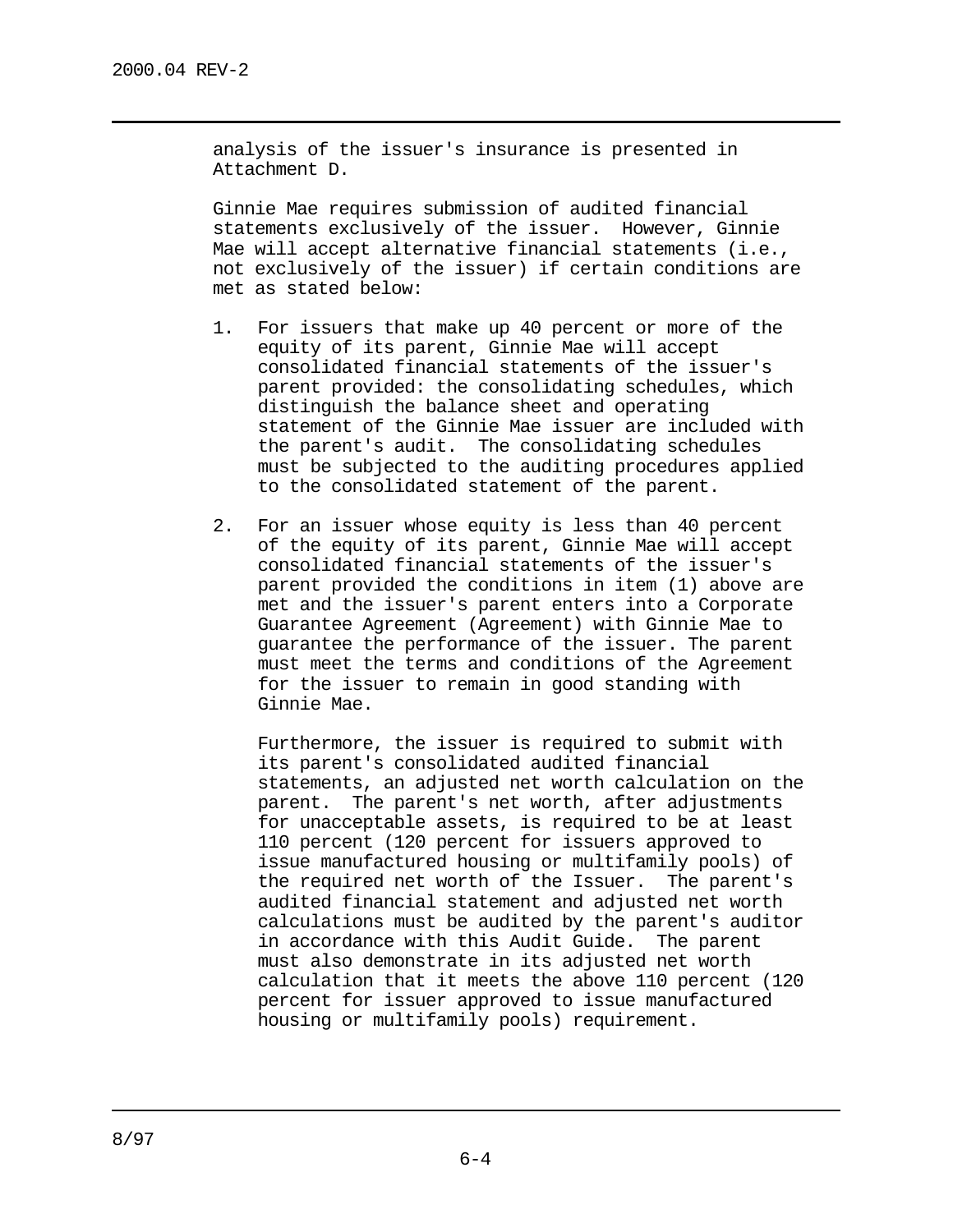The required format for presenting the "Presentation of Adjusted Net Worth Calculation for Issuer's Parent" is provided in Attachment C of this Chapter.

3. For issuers that are federally or state-regulated institutions, such as those under the supervision of Federal Deposit Insurance Corporation, Office of the Comptroller of the Currency, and Office of Thrift Supervision, Ginnie Mae will accept audited financial statements on the issuer's parent, as long as the issuer makes up 90 percent or more of the parent's equity and there is no more than one bank holding company covered in the audit.

In addition to the audited financial statement of the issuer's parent, the issuer must submit its unaudited regulatory report (Call report, OTS Report or 10K).

Although Ginnie Mae may accept alternative audited financial statements, all other required reports (internal controls, compliance with specific requirements, adjusted net worth calculation, insurance requirement) must be prepared by the IA exclusively for the issuer.

A sample auditor's report on the consolidating balance sheet and operating statement is included as Attachment E to this Chapter.

- C. Submission of Reports . Two copies of the audited financial statements and auditor's reports should be submitted by the issuer, independent of whether the issuer had securities or commitment authority outstanding. Reports must be submitted within 90 days of the end of the issuer's fiscal year to Ginnie Mae's Review Agent. The Review Agent's address may be obtained from the address list "Addresses" found in HUD Handbooks 5500.1 and/or 5500.2.
- D. Single Auditor Approach

In many instances it may be to the advantage of the custodian, the issuer, or both to engage an IA to conduct a review of the mortgage documents held by a particular custodian for several issuers rather than to have each issuer require that a different IA review that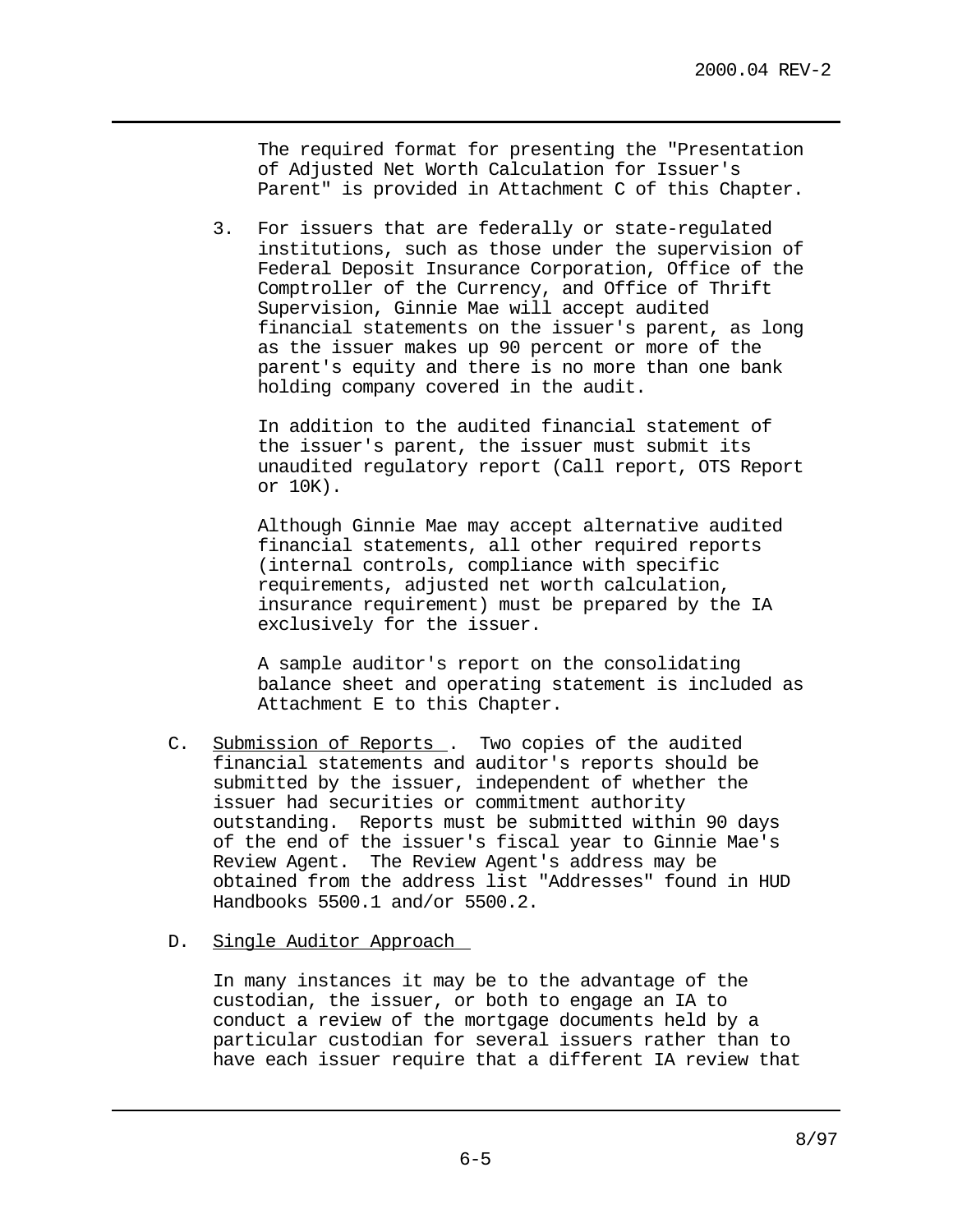part of the custodial documents pertaining to each issuer's pools. The single auditor approach also may solve practical problems associated with travel when the issuer, custodian, and IAs are not located near each other, thus reducing the cost of compliance while assuring necessary audit coverage.

To determine if the single auditor approach is practical in a given situation, the IA and issuer should contact the custodian(s) holding the issuer's pool loan documents to determine the extent of the custodian's activities with other issuers. Arrangements then may be reached as to the most effective approach to conducting the review of custodial documents. Under the single auditor approach, the custodian will arrange with an IA to review documents relating to each of the respective issuer's pools. Separate reports then will be prepared by the IA for each issuer's pools.

The single auditor approach or the review of custodial documents by the issuer's IA are both acceptable methods in completing the Custodial Review section of the audit guide.

- 6-5 Compliance Requirements and Suggested Audit Procedures
	- A. Federal Financial Reports .
		- 1. Compliance Requirement . Issuers participating in HUD-assisted activities are required to ensure that financial status reports contain reliable financial data and are presented in accordance with the terms of applicable agreements between the entity and HUD. The individual agreements contain the specific reporting requirements that the entity is to follow.
		- 2. Suggested Audit Procedures
			- a. Identify all required financial reports by inquiry of the issuer.
			- b. Obtain an understanding of the auditee's procedures for preparing and reviewing the financial reports.
			- c. Select a sample of financial reports, other than those which are included in the audited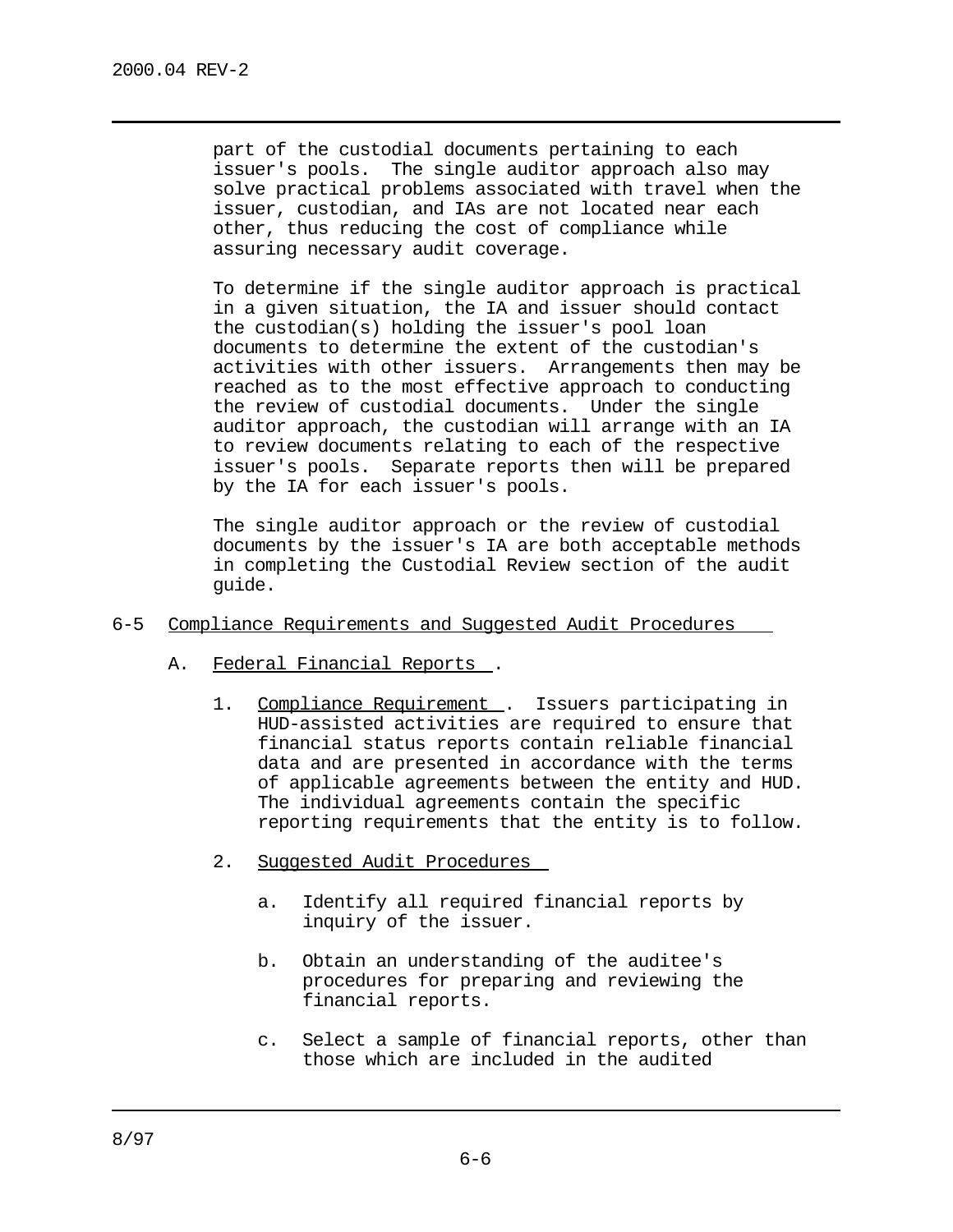financial statements, and determine that the reports selected are prepared in accordance with HUD instructions.

- d. For the sample, trace significant data to supporting documentation, i.e. worksheets, ledgers, etc. Report all material differences between financial reports and issuer records.
- e. Review significant adjustments made to the general ledger accounts affecting HUD-assisted activity and evaluate for propriety.
- B. Eligibility to Issue Mortgage-Backed Securities
	- 1. Compliance Requirement . To be approved and maintain eligibility to issue Ginnie Mae-guaranteed mortgage backed securities and act as administrator of such securities, an applicant must meet and maintain the following requirements:
		- a. Be an FHA-approved mortgagee in good standing. A State or local government instrumentality that is an FHA-approved mortgagee is eligible. Mortgagees approved by FHA only as loan correspondents are not eligible to be Ginnie Mae issuers.
		- b. For issuers approved by Fannie Mae or Freddie Mac, a loss of either approval may cause the issuer to become ineligible to issue and service Ginnie Mae mortgage-backed securities.
		- c. Have as a principal element of its business operation the origination or servicing of mortgage loans.
		- d. Conduct its business operations in accordance with accepted sound mortgage lending and servicing practices, ethics, and standards, and have the experience, management capability, and access to adequate facilities necessary to assure Ginnie Mae of its ability to issue and service mortgage-backed securities. Except in instances where the issuer can demonstrate that an alternative arrangement constitutes a sound business practice, the issuer must have at least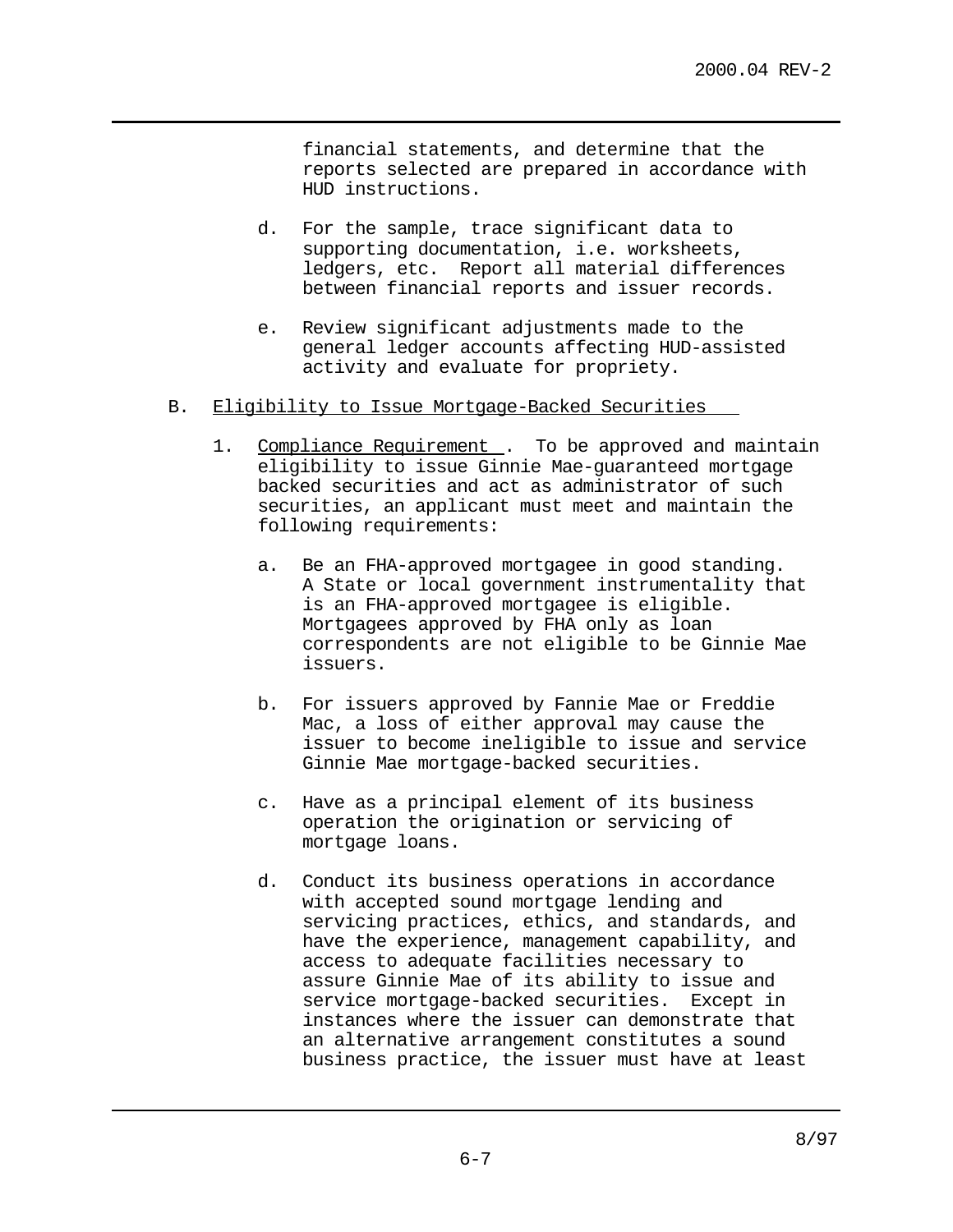three full-time officers and one additional employee, each with sufficient experience in the origination and/or servicing of mortgages of the type to be pooled to assure an ability to manage the pool on a long-term basis; the officer in charge of day-to-day operations must be a fulltime employee solely of the issuer firm; and the issuer's offices must be self-contained and separate from those of any other entity.

- e. Maintain policies that prohibit any discrimination of a borrower based on race, religion, color, sex, national origin, age, familial status or disability. The issuer shall comply with any applicable rules, regulations, and orders of general applicability issued under Title VI of the Civil Rights Act of 1964; Executive Order 11063, Equal Opportunity in Housing, issued November 20, 1962; Title VII of the Civil Rights Act of 1968, as amended; and with applicable rules and regulations of the Federal Housing Administration. Moreover, this section incorporates by reference section 202 of Executive Order 11246, Equal Employment Opportunity, issued on September 24, 1965, as amended. The issuer is required to comply with the implementing rules and regulations of the Department of Labor (41 CFR Part 60-1) and the Department of Housing and Urban Development (24 CFR Part 130).
- f. Have and maintain fidelity bond coverage and a mortgage servicing errors and omissions policy based on the issuer's total servicing portfolio in accordance with HUD Handbooks 5500.1, Chapter 2 and 5500.2, Chapter 3, which names Ginnie Mae as loss payee.
- g. Maintain a net worth based on an audited financial statement prepared in accordance with generally accepted accounting principles in assets acceptable to Ginnie Mae, as outlined in Section G. 2. of this Chapter.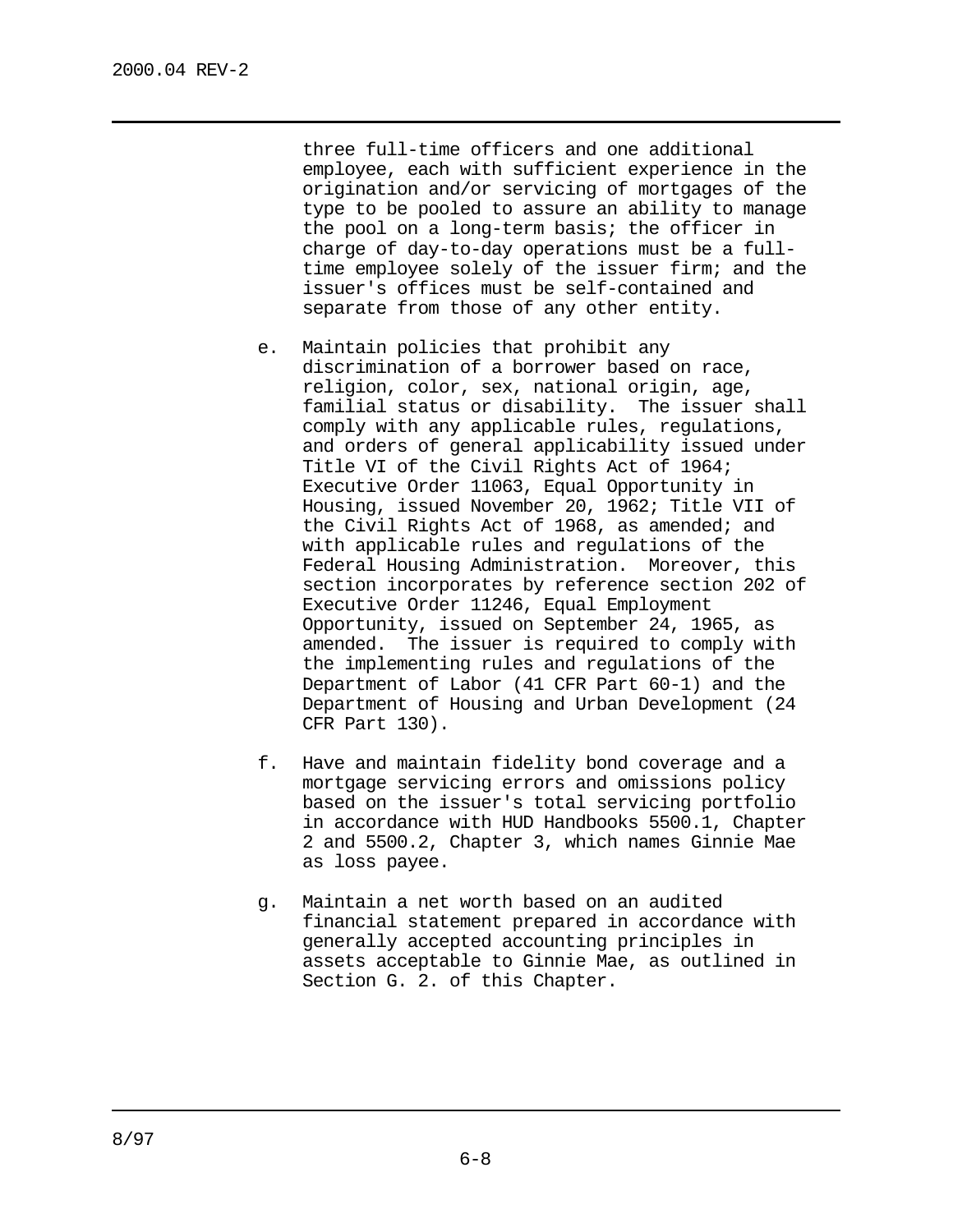- 2. Suggested Audit Procedures
	- a. Determine that the issuer meets requirements covered in Section 6-5, paragraph B. above.
	- b. Test whether the issuer has and follows an established policy which prohibits discrimination in housing and lending as provided by HUD Handbooks 5500.1, Chapter 2, 5500.2, Chapter 3 and Section 1-10 of this guide.
	- c. Recompute the issuer's required fidelity bond and mortgage servicing errors and omissions coverage policy at the end of the fiscal year in accordance with Handbooks 5500.1, Chapters 2 and 6, and 5500.2, Chapter 3. Verify that Ginnie Mae is named as the loss payee. Also inquire that the required levels of insurance were maintained throughout the year, with testing of the adequacy of insurance at least on a quarterly basis. Also verify that the fidelity bond and errors and omissions policies are written by an insurance carrier which has a Best's rating of B+ or better, and is specifically licensed or authorized by law to transact business with the state or territory where the name insured has its corporate headquarters. Lloyd's of London, although not rated, is an acceptable insurer.

An issuer's minimum insurance coverage must comply with the following, based on the issuer's total servicing portfolio irrespective of ownership:

- (1) For issuers with a total mortgage servicing portfolio of \$100 million or less: \$300,000.
- (2) For issuers with a total mortgage servicing portfolio of more than \$100 million and up to \$500 million: \$300,000, plus 0.15 percent of the amount of total servicing in excess of \$100 million.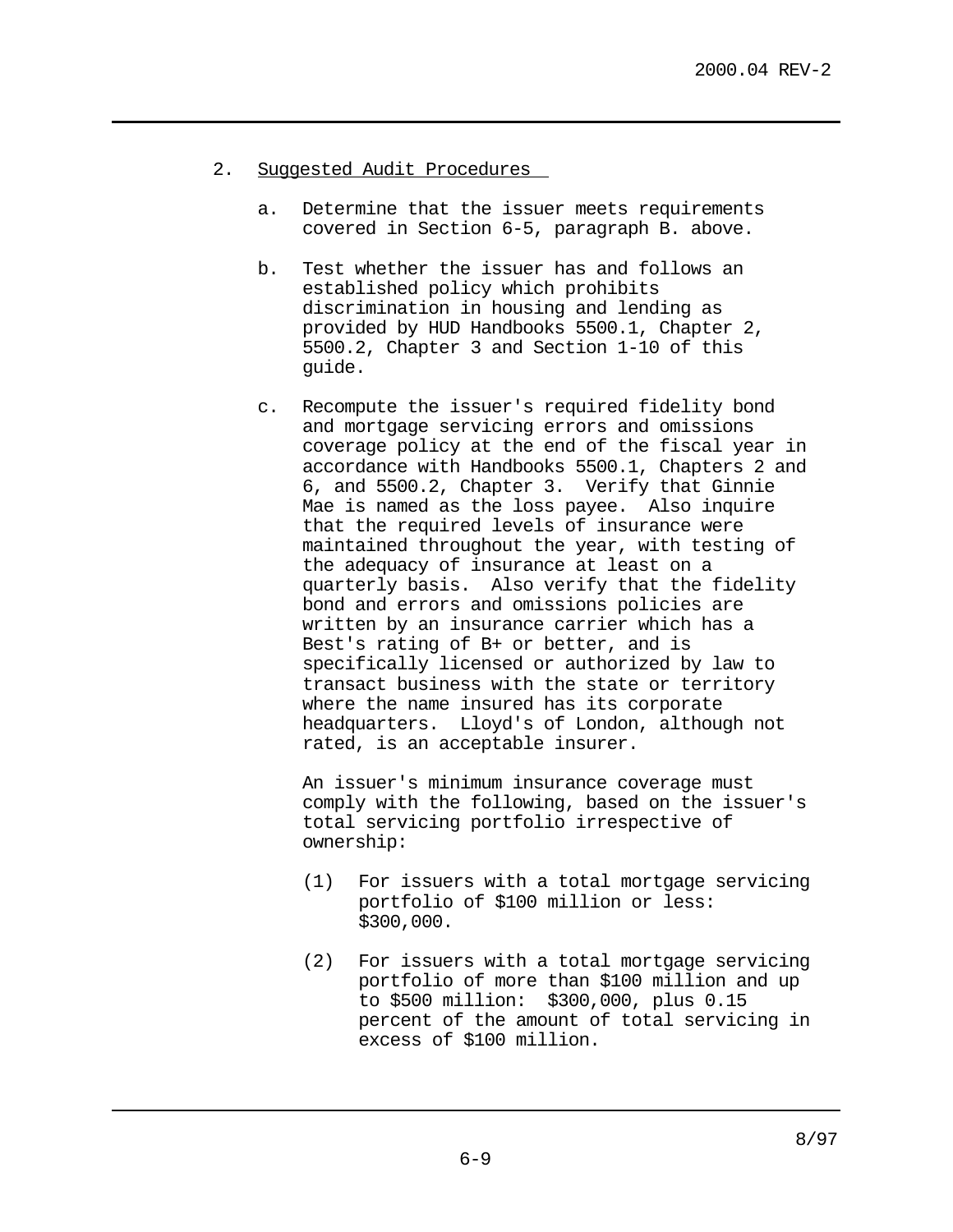- (3) For issuers with a total mortgage servicing portfolio of more than \$500 million and up to \$1 billion: \$900,000, plus 0.125 percent of the amount of total servicing in excess of \$500 million.
- (4) For issuers with a total mortgage servicing portfolio of more than \$1 billion: \$1,525,000, plus 0.1 percent of total servicing in excess of \$1 billion.

The maximum mortgage servicing errors and omission insurance coverage requirement is \$20,000,000. The maximum fidelity bond coverage is not limited.

The required format for presenting the "Presentation of Insurance Requirement" is provided in Attachment D of this Chapter.

- d. Determine whether the issuer is an affiliate (parent, subsidiary, or related party) of any other Ginnie Mae issuer(s). All affiliated Ginnie Mae issuers should be identified in the auditor's verification of insurance. If an affiliate(s) is covered by the same insurance policy, then the servicing of each issuer must be added to calculate the combined total servicing portfolio. The amount of this combined servicing portfolio should be used to determine the minimum required insurance coverage.
- e. Compare the issuer's adjusted net worth (net worth reported in the audited financial statements as adjusted for any Ginnie Mae unacceptable assets) to the minimum required net worth as discussed in Section 6-5, paragraph G.2 of this Chapter.
- C. Review of Custodial Documents
	- 1. Compliance Requirements . Documents relating to the pooled mortgages are required to be held on Ginnie Mae's behalf for the life of the pool by a custodial institution. It is the issuer's responsibility to arrange for such an institution to hold the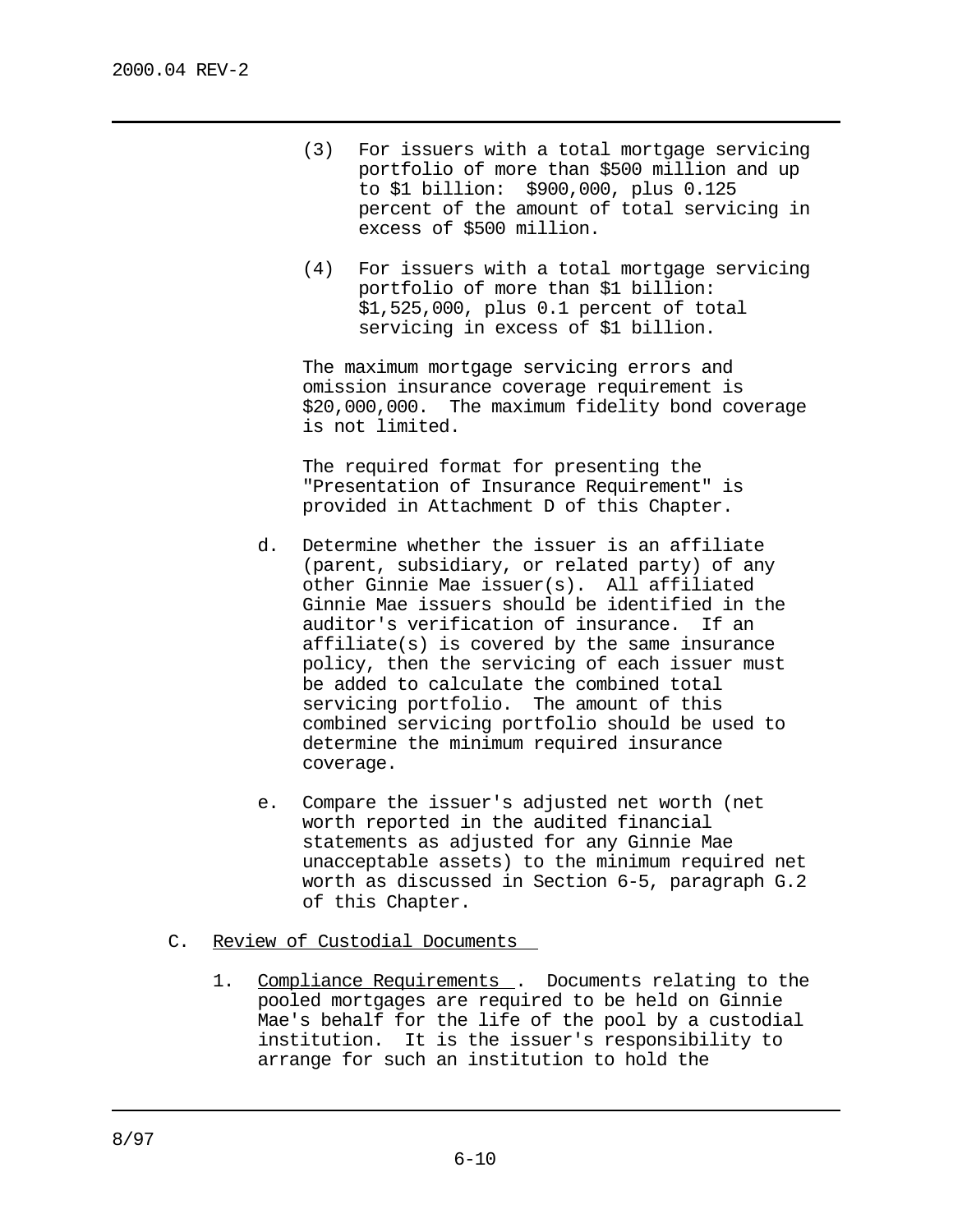documents. The custodial relationship must be evidenced by the execution of a "Master Custodial Agreement" with the custodian certifying on the reverse side of the Schedule of Pooled Mortgages that it has examined and has in its possession the required documents.

A custodial institution is permitted to function as custodian to more than one issuer. An issuer may use more than one custodian. Pools issued on or after February 1, 1979 must have a single custodian, unless Ginnie Mae has given written permission for more than one custodian.

A custodial institution must meet the eligibility requirements as specified in Chapter 3 of the Ginnie Mae Guide, Standards for Documents Custodians, hereinafter referred to as Document Custodial Manual (HUD Handbook 5500.1, Appendix 77 and HUD Handbook 5500.2, Appendix 53).

The review of the document custodian must be performed at the document custodian facility. If the issuer's securities outstanding is less than \$25 million and there has been no increase in the number of pools held by the document custodian within the last fiscal year, Ginnie Mae will permit an off-site review of the document custodian. The Auditor must follow the procedures in Section 6-5, paragraph C.2. below. All document custodians must have an on-site review every three years.

- 2. Suggested Audit Procedures
	- a. Determine if the issuer uses more than one custodial institution. If more than one custodian is used, at least one custodial institution must be reviewed each year and all custodial institutions must be reviewed within a three year cycle. Determine that the custodial institution meets the following eligibility requirements.
		- (1) Is a federally regulated financial institution in good standing with its primary regulator, and not in receivership, conservatorship, liquidation or any other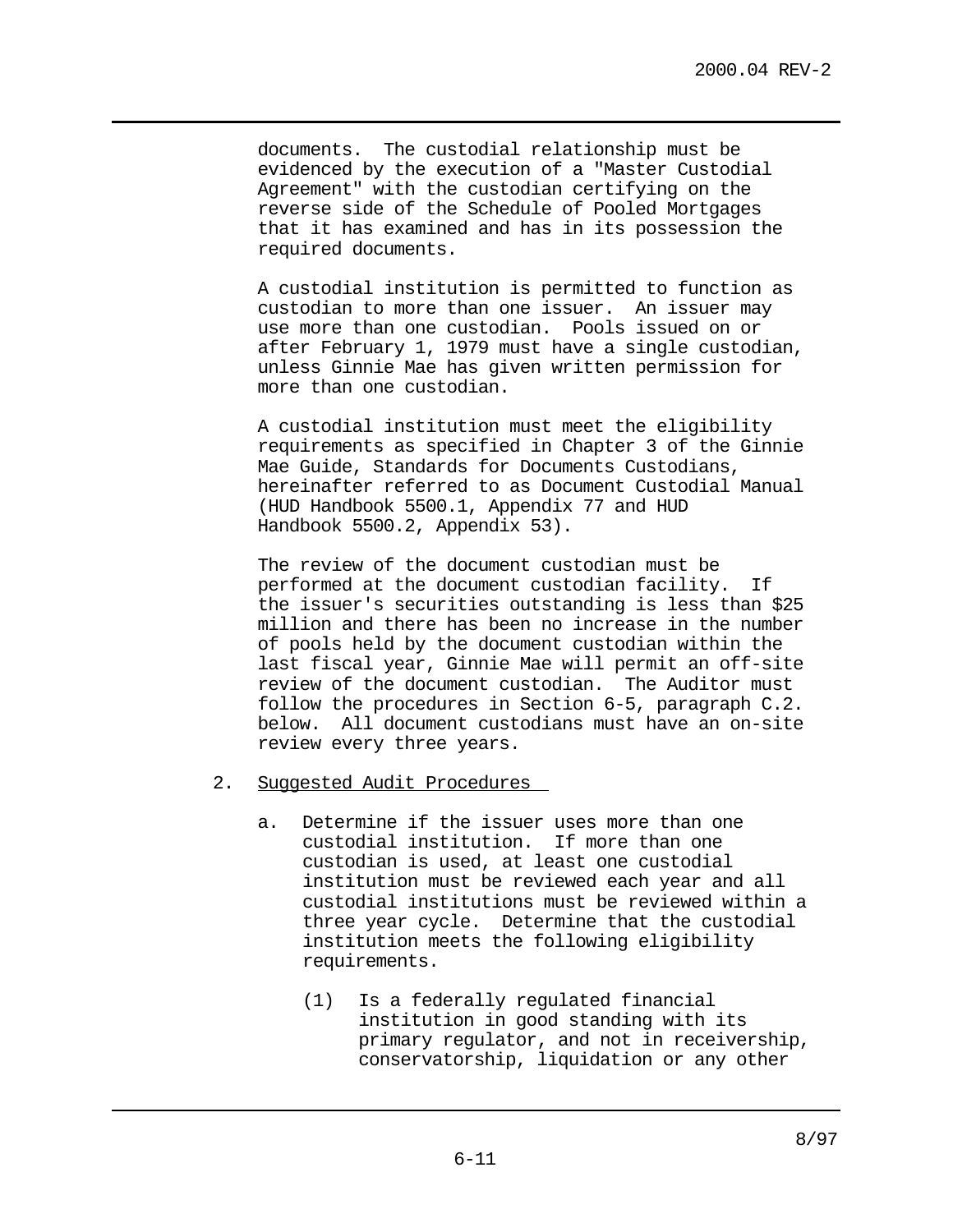management oversight by its primary regulator, unless operating under an approved management plan.

- (2) Maintains a secure, 1 and 1/2 hours fire resistant storage facility with adequate access controls.
- (3) Utilizes knowledgeable employees in its custodial function to handle mortgage documents and perform custodial functions.
- (4) Maintains for review annual financial statements audited by an independent auditor for itself or its parent.
- (5) Maintains the minimum insurance requirements of its primary regulator and maintains coverage to indemnify against losses involving Ginnie Mae pools and loan documents custody.
- (6) Maintains updated written procedures within its operation, in addition to the Document Custodian Manual.
- (7) Satisfies eligibility requirements and other requirements as directed by Ginnie Mae.
- (8) Self custodial issuers must maintain a separate trust department which is physically separate from the servicing area and operations. It must also have obtained prior approval to exercise fiduciary powers from its primary regulator. Such fiduciary powers must include ordinary trust services such as personal trust services, personal representative services (executor), guardianship, custodian services and/or investment advisory services offered to the public and not be limited to maintaining custody of valuable documents for Ginnie Mae issuers. The trust service function must be subject to periodic review or inspections by its primary regulator.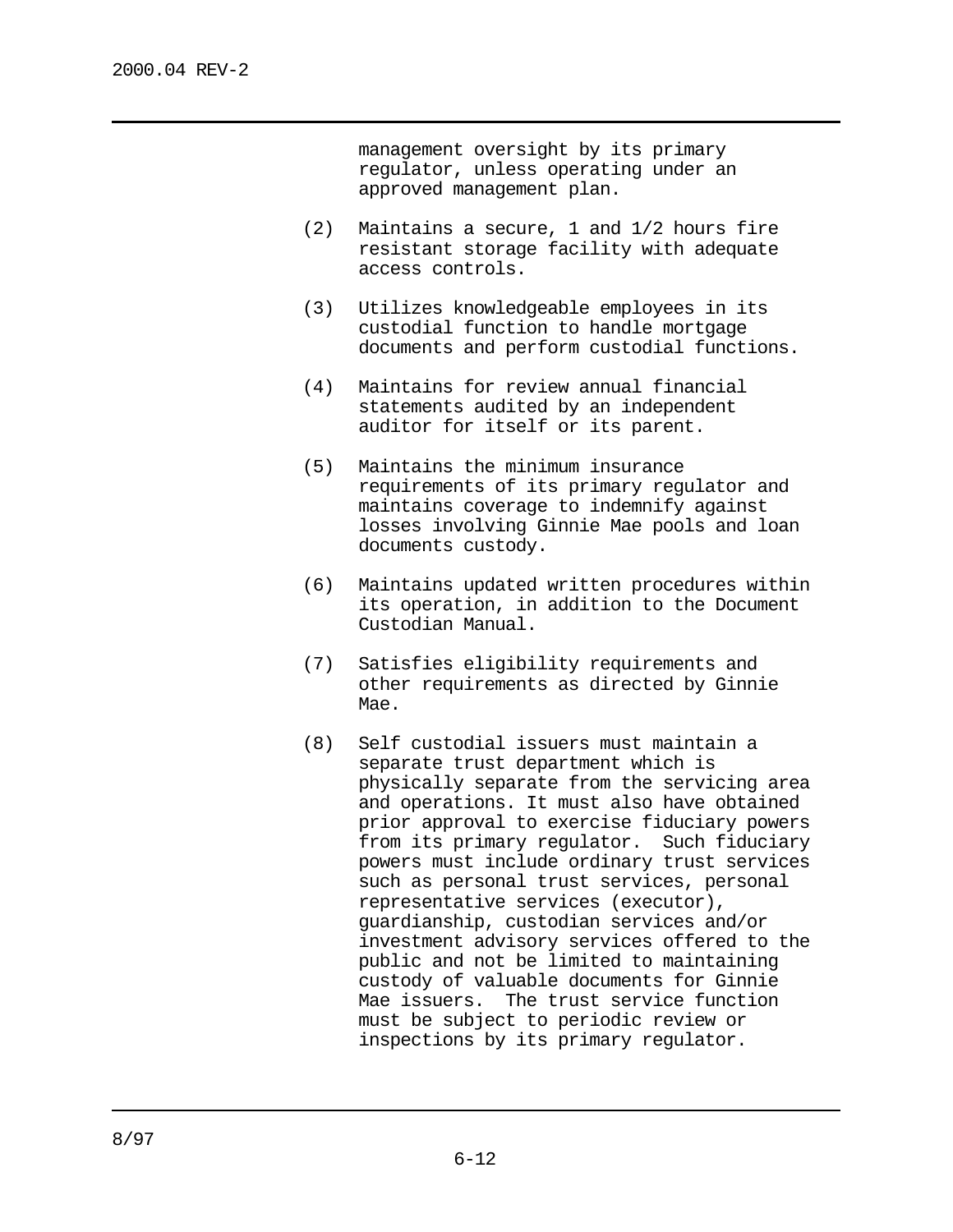- (9) If custody is by an affiliate, the custodial institutions must either meet all the requirements in paragraph C.2.a.(8) above, or if the custodial documents are not held in the trust department, the custodian must provide evidence that there is a vertical independence between the issuer and the custodial/warehouse institution.
- b. Verify that the custodial institution maintains or performs the following inventory accounting requirements:
	- (1) Maintains an Issuer Master File which contains the Issuer Custodial Register, any blanket legal opinions, copy of the issuer's corporate resolution for a name change, and any other applicable issuer level documents.
	- (2) Maintains an Issuer Custodial Register which includes a list of pools currently in custody (must provide pool identification numbers), the actual and/or due dates for final certification and recertification, and a count of the total number of pools in custody.
	- (3) Maintains a Pool Master File for each pool in custody which contains a copy of the Master Custodial Agreement, Schedule of Pooled Mortgages, form HUD 11711B (Certification and Agreement), form HUD 11711A (Release of Security Interest) if applicable, original blanket interim assignment(s) (a copy of which is included in each individual loan file to which the blanket interim assignment applies), copies of opinion(s) from qualified outside legal counsel (originals maintained in the issuer master file), original pool level waiver letters from Ginnie Mae, and all forms HUD 11708 (Request for Release of Documents) for liquidated release codes.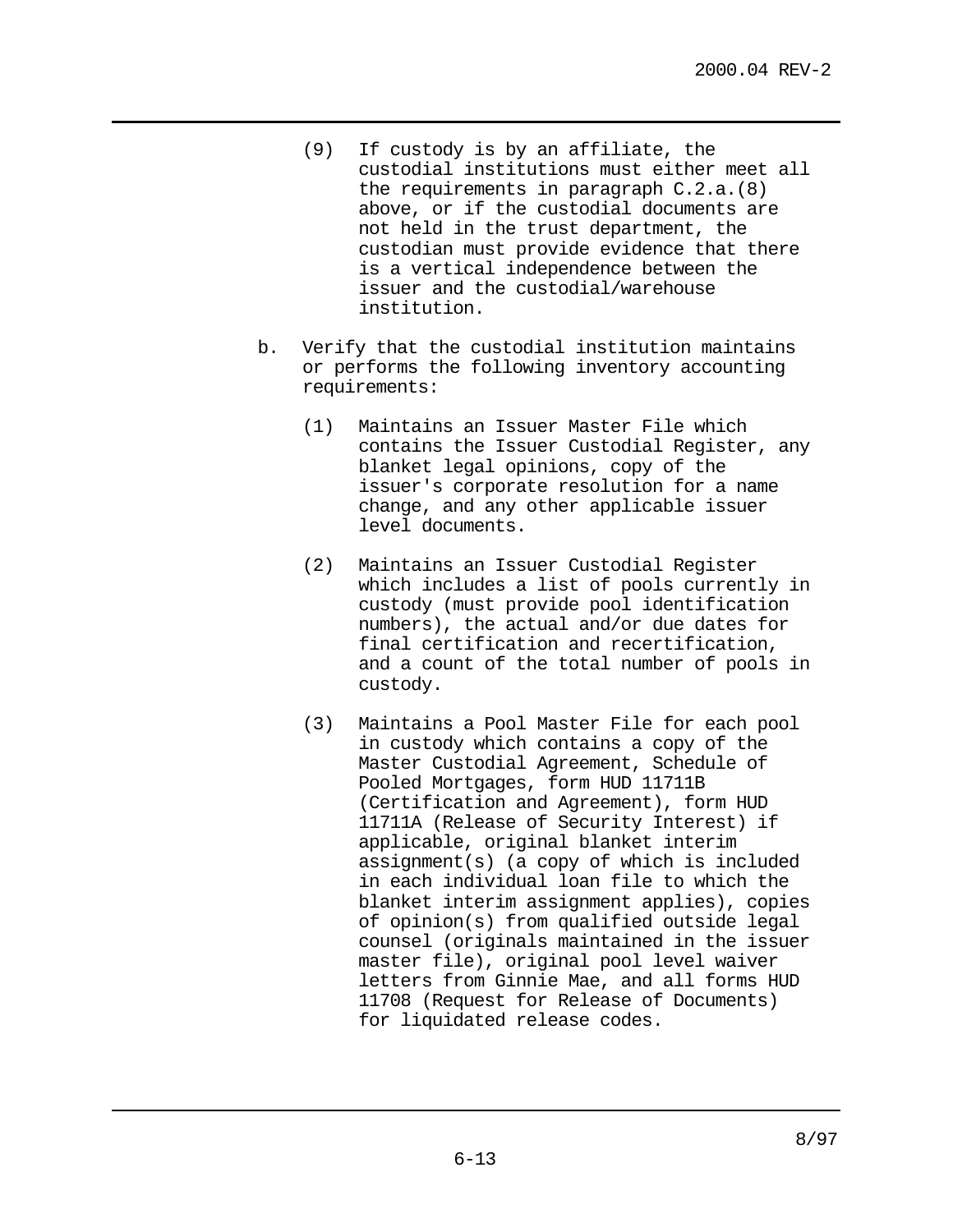- (4) Has performed an Annual Physical Inventory of all pools held for the issuer, which will include at a minimum a reconciliation of the pool numbers on the issuer custodial register to a current issuer provided listing of pools, and the pool numbers on the issuer custodial register agree to the pool master files in custody.
- (5) Maintains a Nonliquidation Release Inventory/File of all forms HUD 11708 submitted on or after July 1, 1992 on the basis of the nonliquidation reason code. If a file is maintained, copies of the forms HUD 11708 must be kept in chronological order by document release date. If an inventory is maintained it must contain the pool number, FHA/VA/Rural Housing Service of the Department of Agriculture (RHS) case number or loan number, and the document release date.

If any documents have been released for more than 180 days, the custodian is required to notify the issuer of the overdue documents every 90 days. The notification must be in writing and documented in the inventory or file.

- c. If more than one custodial institution is used, it will be necessary for the issuer to identify which pools are at which custodial institution in order to select a sample of pooled mortgages for that institution. If the issuer uses only one custodial institution, obtain a list of the pools. Select a representative sample of Ginnie Mae pools for review. For pools selected determine if the pools include:
	- (1) An original form HUD 11711A (Release of Security Interest) executed by any and all secured institution(s) relating to any or all mortgages included in the mortgage pool that are being reviewed and that were closed after March 31, 1979. The form should state: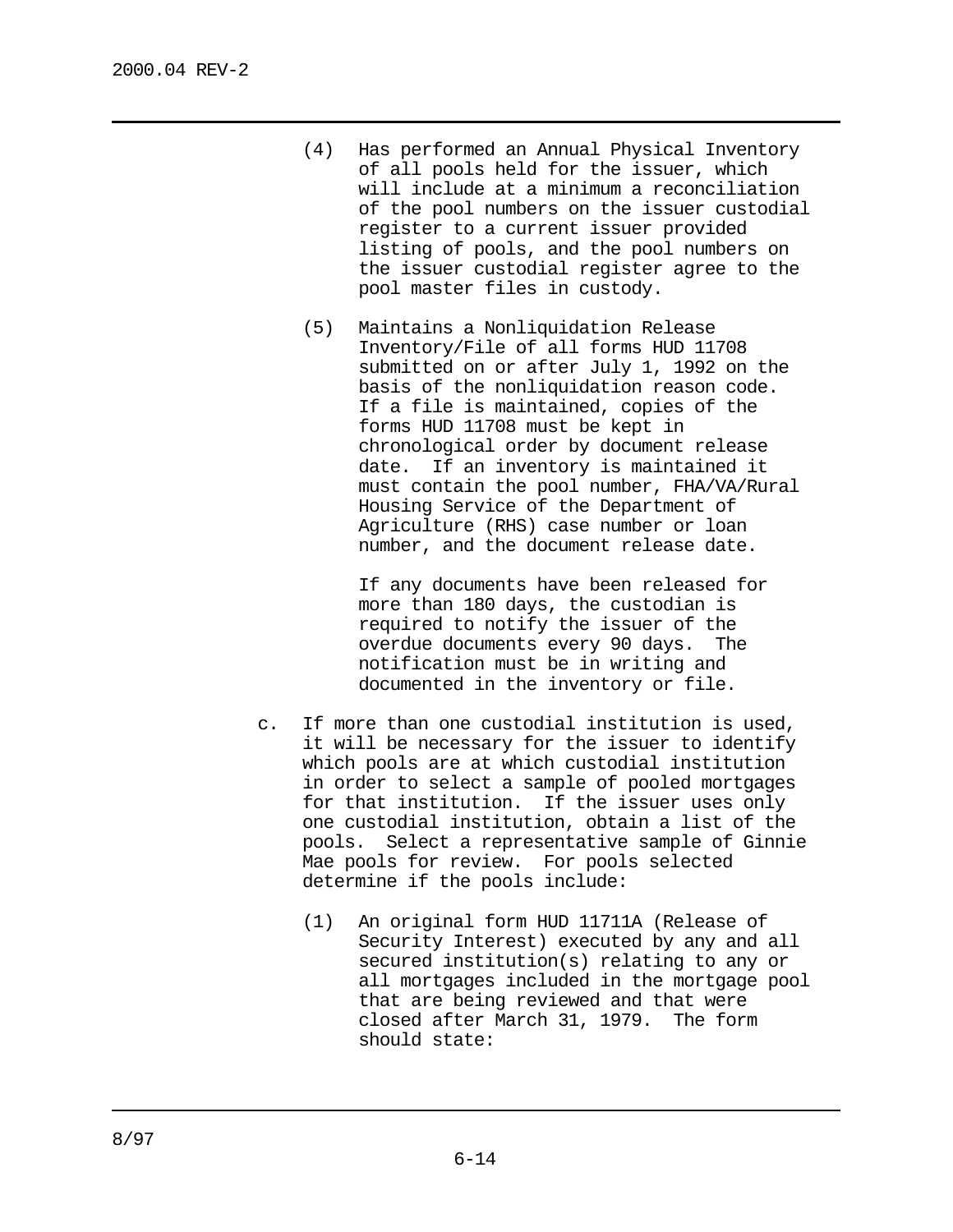"The lending or other financing institution named herein agrees to relinquish any and all right, title or interest it may have in mortgages to be placed in this Ginnie Mae mortgage-backed securities pool no later than the date and time of delivery (release) of the securities by Ginnie Mae and/or its agent."

and/or

- (2) An executed original form HUD 11711B (Certification) signed by an officer of the issuer covering the mortgages that are being reviewed and that were closed after March 31, 1979, stating that:
	- (a) Release(s) of security interest (form HUD 11711A) delivered by the issuer to the custodian comprise(s) all evidence of any security agreements affecting any and all mortgages in this pool; or
	- (b) Other than the unrecorded assignment to Ginnie Mae, there are and will be no other security agreements affecting any mortgages in this pool.

Note: If there has been a transfer of issuer responsibility and the pool was issued more than three years ago, the forms HUD 11711A and/or 11711B are not required to be in the custodial file.

d. Obtain a copy of the original Schedule of Pooled Mortgages (form HUD 11706)  $1$  from the document custodian for each of the pools selected. The purpose of the Schedule of Pooled Mortgages is

 $1$  For programs other than the Single Family Mortgage-Backed Securities Program, the form number, prior to January 1, 1996, was:

Project loans: form HUD 11721.

Manufactured home loans: form HUD 11725.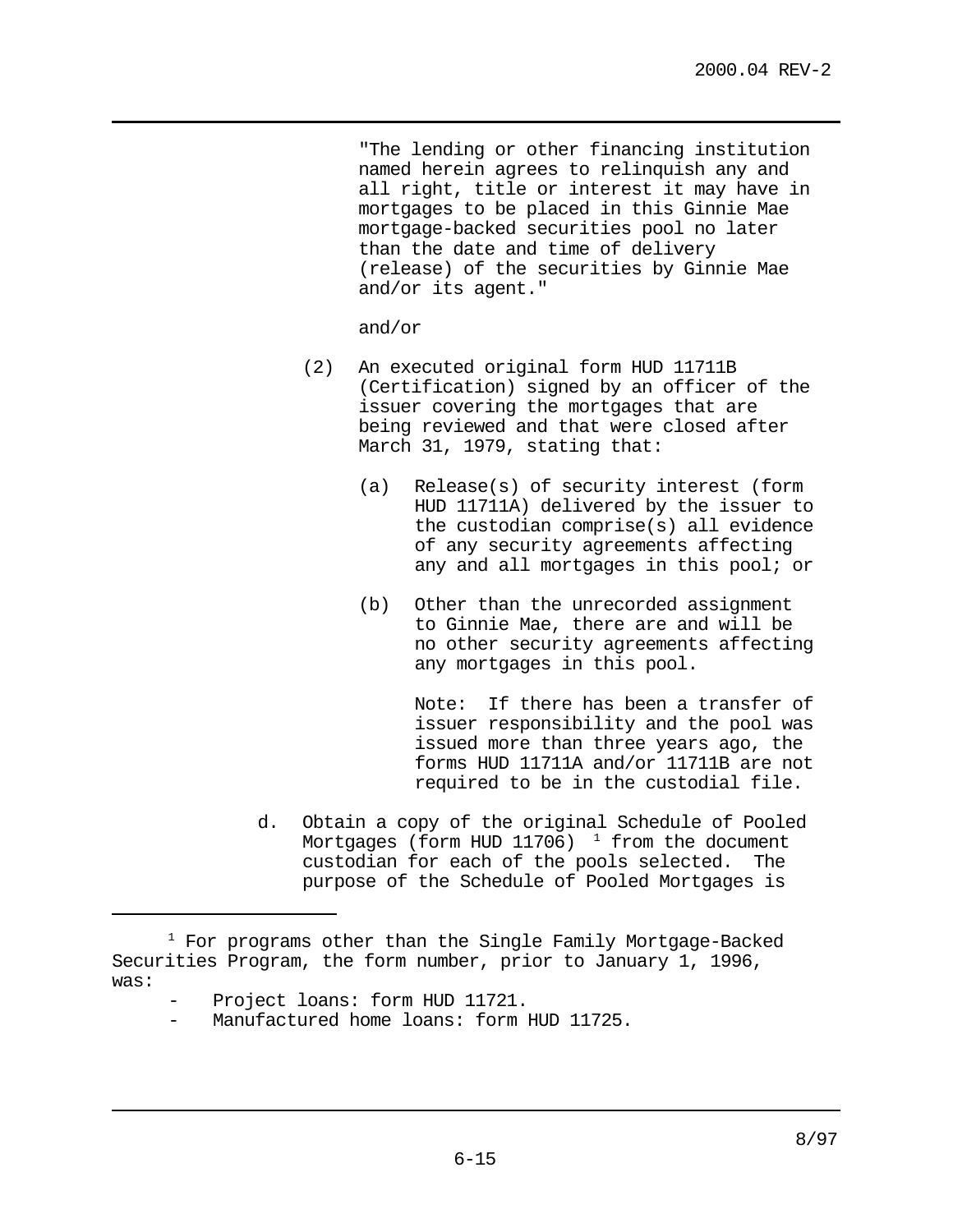to provide a means of identifying and controlling mortgages placed in the pool which secure the obligations issued. Accordingly, select a sample of pooled mortgages from the Schedule of Pooled Mortgages.

- e. For sampled mortgages, review the custodial files for the following documents and compare the information shown on these documents to the information on the Schedule of Pooled Mortgages. Procedures for the custodian document review are contained in Paragraph 8-4 and Appendix 77 of Ginnie Mae Handbook 5500.1 and Paragraph 7-5 and Appendix 53 of Ginnie Mae Handbook 5500.2. Reconcile and report on any differences.
	- (1) The original note or other evidence of indebtedness endorsed in blank and without recourse.
	- (2) An assignment to Ginnie Mae of the mortgage or other security instrument in recordable form but not recorded. The assignments to Ginnie Mae can be in blanket form. The blanket assignments must apply to mortgages in the same pool and same recording jurisdiction. If the pool was issued after March 31, 1979, and if the mortgage was originated by a mortgagee other than the issuer, there also must be a recorded assignment, if state law requires recordation in order to make the assignment valid against all lien holders from the originating mortgagee to any intervening interest holder and from such holder to any further holders of mortgage ownership. An assignment to the issuer must immediately precede the unrecorded assignment to Ginnie Mae. These interim assignments must be either originals or certified copies of the originals and, if required by state law to assure validity, be either recorded or certified by the issuer to have been transmitted for recordation.
- f. Determine that within 12 months of the issuance of the securities, transfer of issuer and/or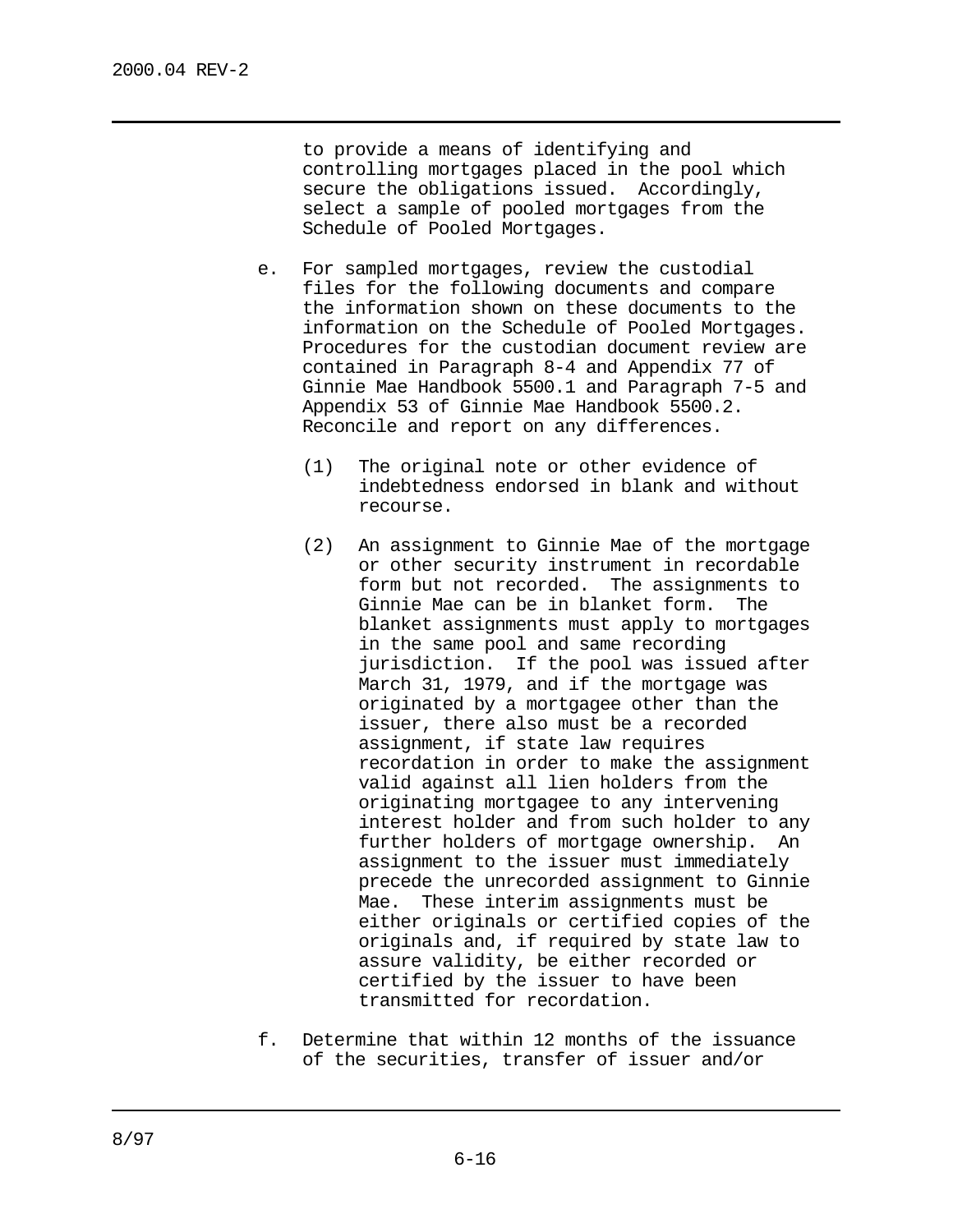custodial responsibility that the document files contain the following documents. Report any missing documentation as a finding.

Within 12 months of issuance of the securities the following documents must be in the custodial file.

- (1) Original evidence of insurance or guaranty signed by FHA, VA or RHS. If the loan is a VA vendee loan or contract, there will not be evidence of guaranty. If evidence of insurance or guaranty is not on file, determine from the issuer why the required documents are missing. Loans that cannot be insured or guaranteed must be withdrawn from the pool but only after obtaining Ginnie Mae's approval.
- (2) Original recorded mortgages (or other security instruments) signed by the mortgagor securing repayment of the indebtedness. (NOTE: Compare the mortgagor's name as it appears on the Schedule of Pooled Mortgages with that which appears on the recorded mortgage to assure identity). Copies of the recorded mortgage are acceptable if the copies clearly show the document recording information.
- (3) Evidence that a mortgagee title insurance policy has been obtained or other evidence of the title's acceptability to FHA, VA or RHS (not required in cases involving conveyance of HUD Secretary-owned property, if an exception has been authorized by Ginnie Mae, or VA vendee loans or contracts). Copies of mortgagee title insurance policies are acceptable.
- (4) A complete chain of original recorded interim assignments. These are not required if the mortgage is retained by the original lender. Copies of the recorded interim assignments are acceptable if the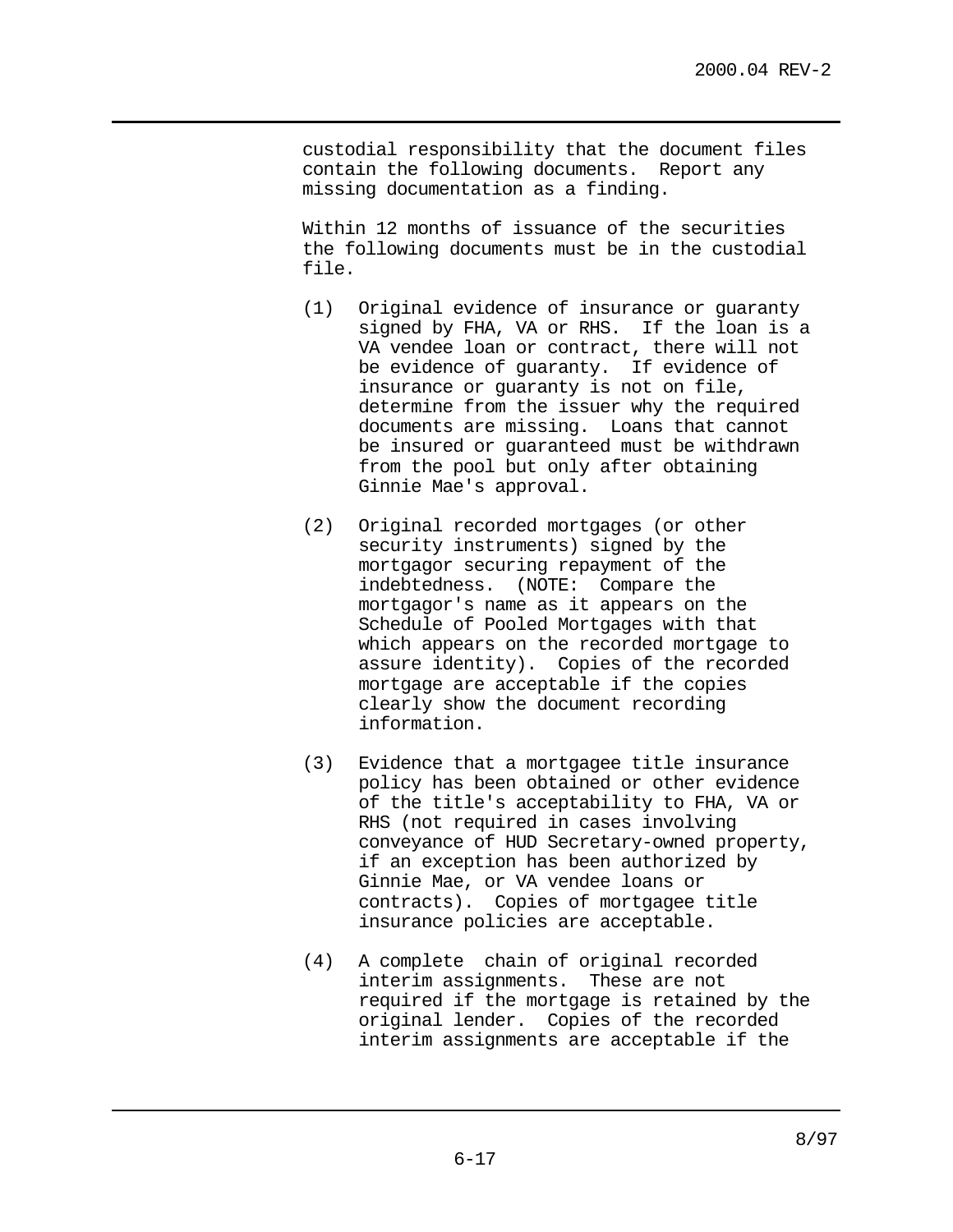copies clearly show the document recording information.

(5) Verify that the custodian has completed the final certification on the back of the Schedule of Pooled Mortgages.

> Within 12 months of a transfer of issuer responsibility the following documents must be in the custodial file and the custodian is required to have completed recertification of the appropriate pools:

- (6) An updated endorsement on the promissory notes;
- (7) A recorded assignment of the mortgage to the issuer, and
- (8) All documents required in paragraphs C.2.d and C.2.e above are in the custodial files.

Within 12 months of a transfer of custodial responsibility all documents required in C.2.d and C.2.e above must be in the custodial file. The custodian is required to have completed recertification of the appropriate pools within 12 months.

Report any pool(s) for which the final certification or recertification is past due and has not been completed.

- g. Determine that documents and/or loan files released from custodial files are evidenced by a Request for Release of Documents (form HUD 11708). For the sampled mortgages:
	- (1) Ascertain whether the custodian is in possession of a form HUD 11708 for documents and/or files removed from the custodian's care.
	- (2) Prepare a list of missing documents and/or loan files not supported by a form HUD 11708. This listing should be reviewed with the custodian and subsequently with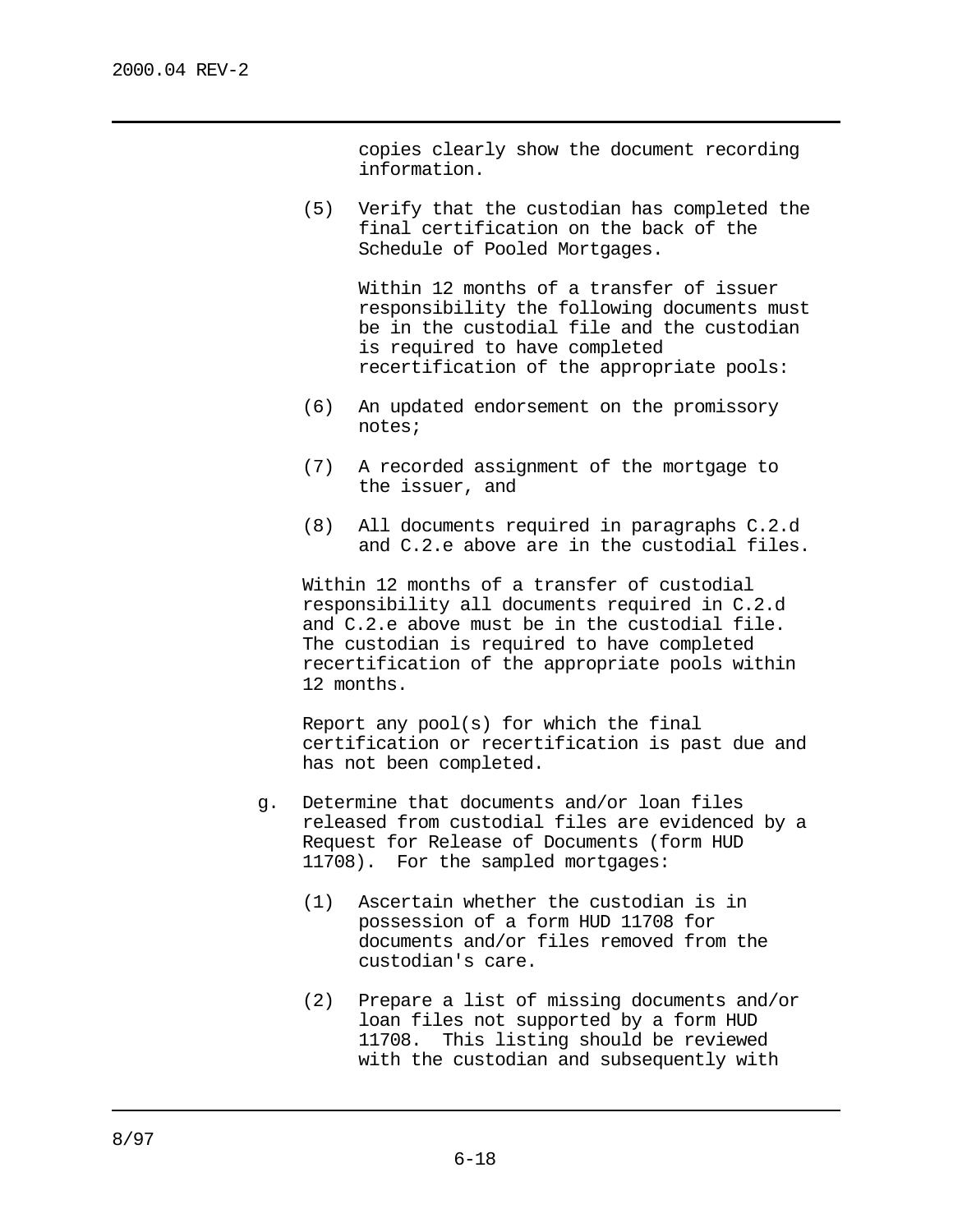the issuer. Any items not reconciled should be reported as a finding.

h. Select paid-in-full and/or foreclosed mortgages listed on form HUD 11708 on a test basis. Verify that these mortgage documents are no longer with the custodian. The custodian should note this removal on its inventory control record (The Schedule of Pooled Mortgages).

Any discrepancies should be noted on an exceptions listing noting the Pool Number, Mortgagor, and the defect, and reported as a finding. This listing should be reviewed with the custodian and errors corrected by the custodian. The custodian should furnish this listing to the appropriate issuers and the IA should subsequently review with the issuer the reasons for any missing or deficient documents. Missing documents for mortgages which are still current by the issuer's records could be an indication that the issuer has received mortgage pay-offs and not passed through payments to securities holders .

- I. In lieu of an on site audit of the document custodian, the following procedures are acceptable, provided the conditions set forth in section C.1. above have been met.
	- (1) Confirm that the document custodian meets all the eligibility requirements as stated in Section 6-5, paragraph C.2.a. above. A written certification from the document custodian that it meets all eligibility requirements is acceptable.
	- (2) Confirm that the document custodian maintains or performs the required inventory accounting required in Section 6- 5, paragraph C.2.b. above. A certification from the document custodian that it (I) maintains the Issuer Master File for the issuer, (ii) maintains a Pool Master File for each pool in custody for the issuer, (iii) has performed and provided the date of the Annual Physical Inventory for all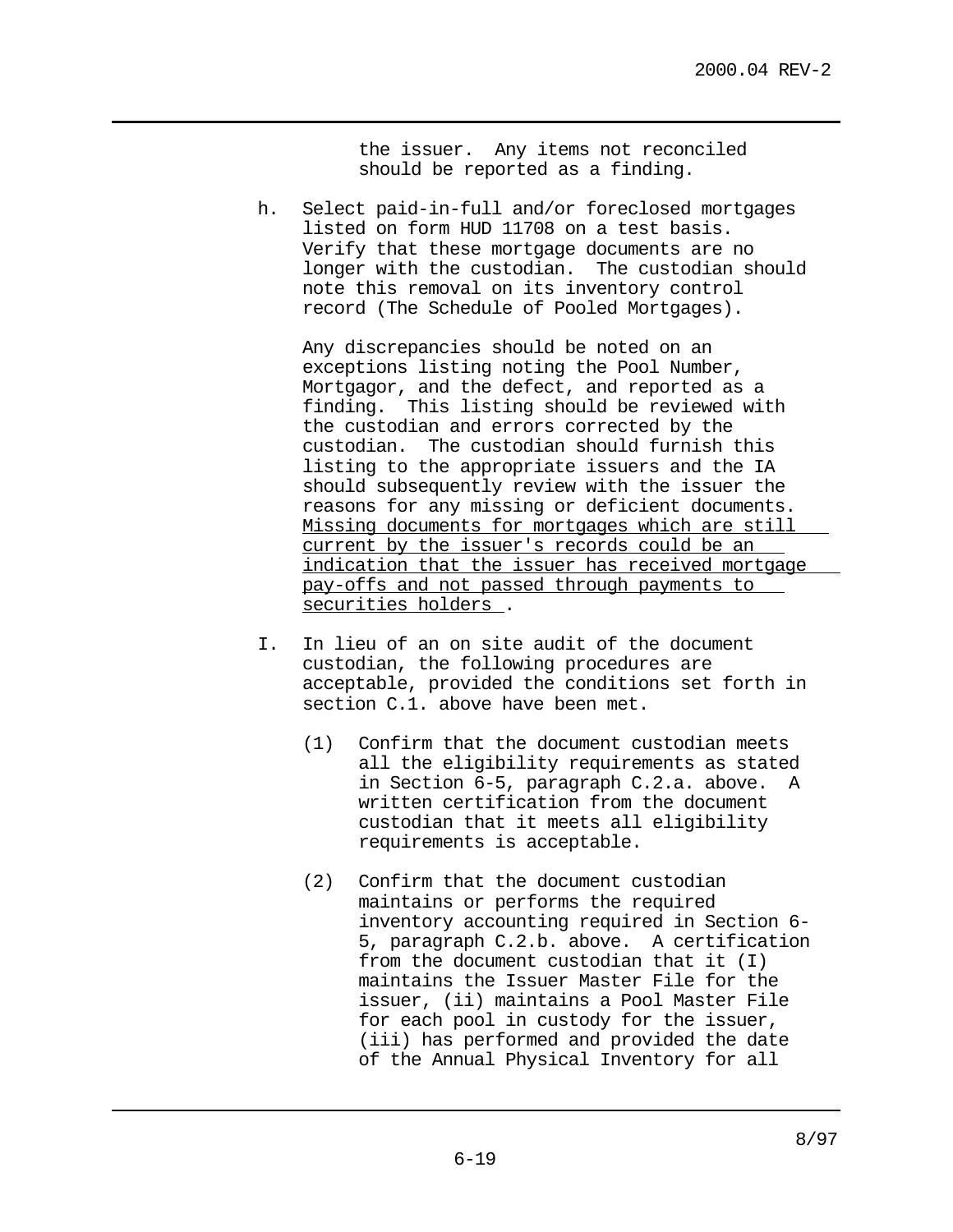pools held for the issuer, (iv) maintains a Non-Liquidation Release Inventory/File of all forms HUD 11708 submitted on or after July 1, 1992 on the basis of the nonliquidation reason code, and (v) obtains from the document custodian a copy or list of any documents that have been released for more than 180 days and have not been returned to the document custodian. Item (v) above should be reviewed with the issuer and any items not reconciled should be reported as a finding.

(3) Select a representative sample of Ginnie Mae pools for review and request verification from the document custodian of the following:

> (a) Using the issuer's trial balance, the custodian must certify that the loans on the trial balance agree to the loans in custody.

> (b) Verify that all pools are properly certified and report any pool past due for certification in accordance with Section 6-5, paragraph C.2.f. above.

#### D. ISSUER'S ADMINISTRATION OF POOLED MORTGAGES

1. Compliance Requirement . Administration of the pool of mortgages and of payments to securities holders is the responsibility of the issuer. Servicing of pooled mortgages must be carried out in accordance with generally accepted practices in the mortgage lending industry. Contractual requirements with respect to pool administration are contained in the guaranty agreement executed by the issuer and Ginnie Mae for each pool. The servicing system must be capable of producing at any time for any mortgage, an accounting which identifies the Ginnie Mae pool number for each listed mortgage, and for each monthly due date, the amount of each collection, disbursement, advance, or adjustment and indicating the latest outstanding balances of principal, deposits, advance and unapplied payments. In no instance may the issuer or subservicer remove a loan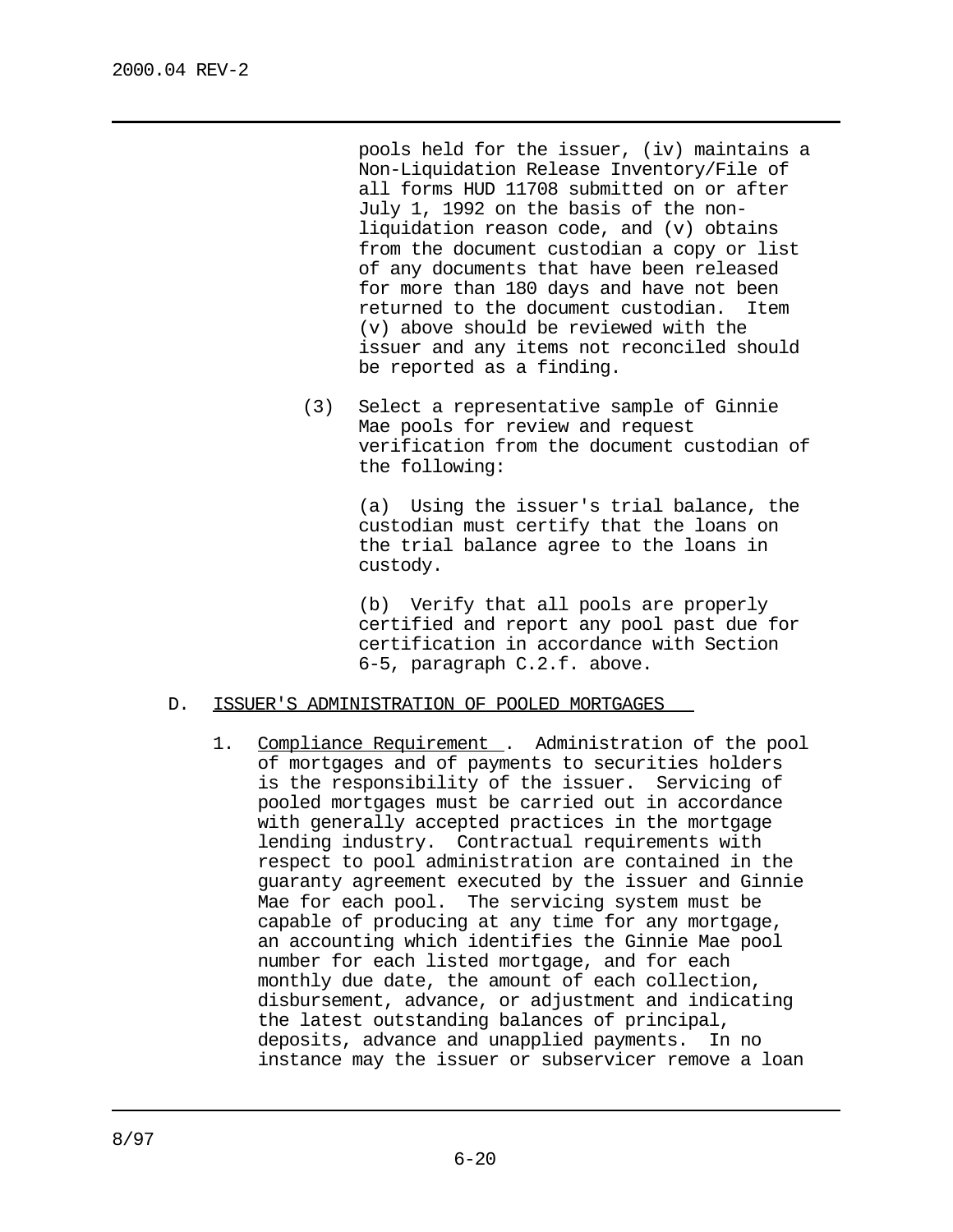from a pool, reduce a loan balance or remove funds from a pool custodial account unless in compliance with the Ginnie Mae Guide and authorized by Ginnie Mae.

The issuer may incur losses for pooled loans that are not fully insured such as coinsured multifamily loans, manufactured housing loans and Department of Veterans Affairs (VA) guaranteed loans. For each of these loan types, should a foreclosure take place, the issuer may not be fully reimbursed through the claims process. Any shortfall in collections must be paid to the securities holder out of the issuer's own funds. These shortfalls have been particularly large in the VA program. Special attention should be given to issuers with a concentration of VA loans in declining market areas.

In the VA program, should a default occur, the VA will determine the cost effectiveness of bidding at the foreclosure sale. VA will not bid if its losses will exceed the guarantee amount. Consequently, this 'no-bid' will be costly to the issuer as it must pay off the security holder for the outstanding mortgage balance.

## 2. Suggested Audit Procedures

a. Test whether the issuer meets Ginnie Mae's requirement for separate custodial bank accounts for principal and interest collections (non-interest bearing) and tax and insurance escrow funds (option of interest bearing) applicable to pooled mortgages with the principal and interest accounts held in institutions meeting Ginnie Mae's rating requirements (All Participants Release, July 10, 1990). Test the custodial account titles for compliance with requirements established by Ginnie Mae Letter Agreements, Forms HUD-11709 and 11720. If a principal and interest disbursement clearing account is used, assure that it is used only for payments to Ginnie Mae securities holders. (NOTE: These accounts may contain funds for more than one pool provided that the issuer maintains separate accounting records for each pool).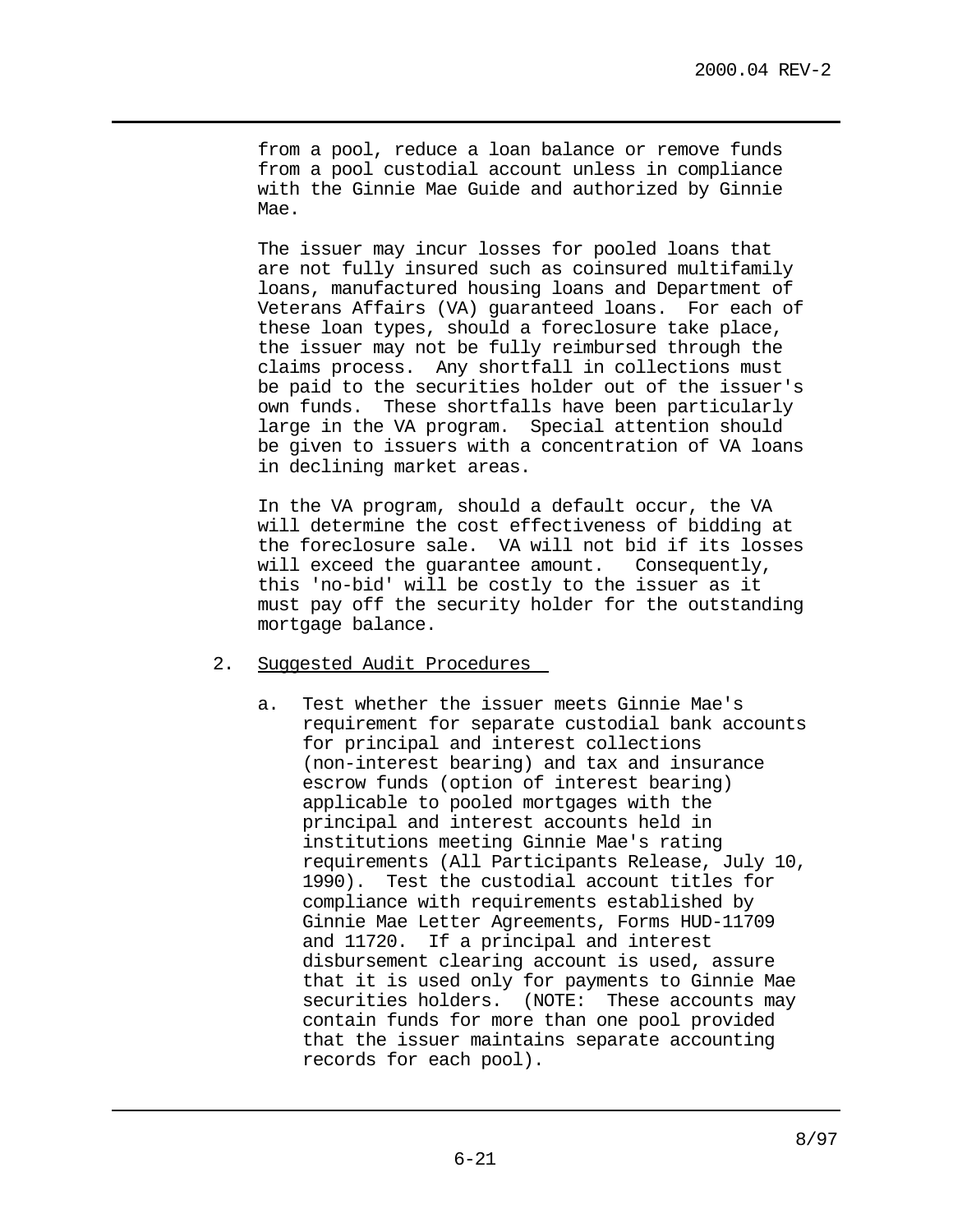- b. Review monthly collections of mortgage principal and interest and collections of claims on defaulted and liquidated mortgages to ascertain that funds have been deposited in the proper custodial accounts on a daily basis.
- c. Test whether the issuer is making payments of interest, principal, and unscheduled principal to securities holders by the 15th of the month. Test whether partial prepayments, prepayments in full, assignments, and foreclosures are passed through to the securities holders in the regular monthly payment following the month of receipt. Test that all such recoveries are recorded on Mortgage-Backed Securities report controls and the pool collateral is removed from the custodian's possession and the transaction is supported by documentation.
- d. Test whether disbursements from principal and interest custodial bank accounts are authorized pursuant to the Guaranty Agreement.
- e. Test whether the issuer is disbursing payments to Ginnie Mae I securities holders on a date that can be expected to result in receipt of the funds by the securities holders by the 15th of the month.
- f. Review a representative sample of payments to securities holders to determine that such payments were made to those shown in the securities holders register for the pools being tested.
- g. Compare mortgages listed in the issuer's Liquidation Schedule (Form HUD-11710E) to those identified on Form HUD-11708 held by the custodian as having been withdrawn from the pool to ensure proper pass-through of proceeds to securities holders.
- h. Test whether the issuer is using its own resources to:
	- (1) Make advances to the pool accounts to cover shortfalls in collections from mortgagors.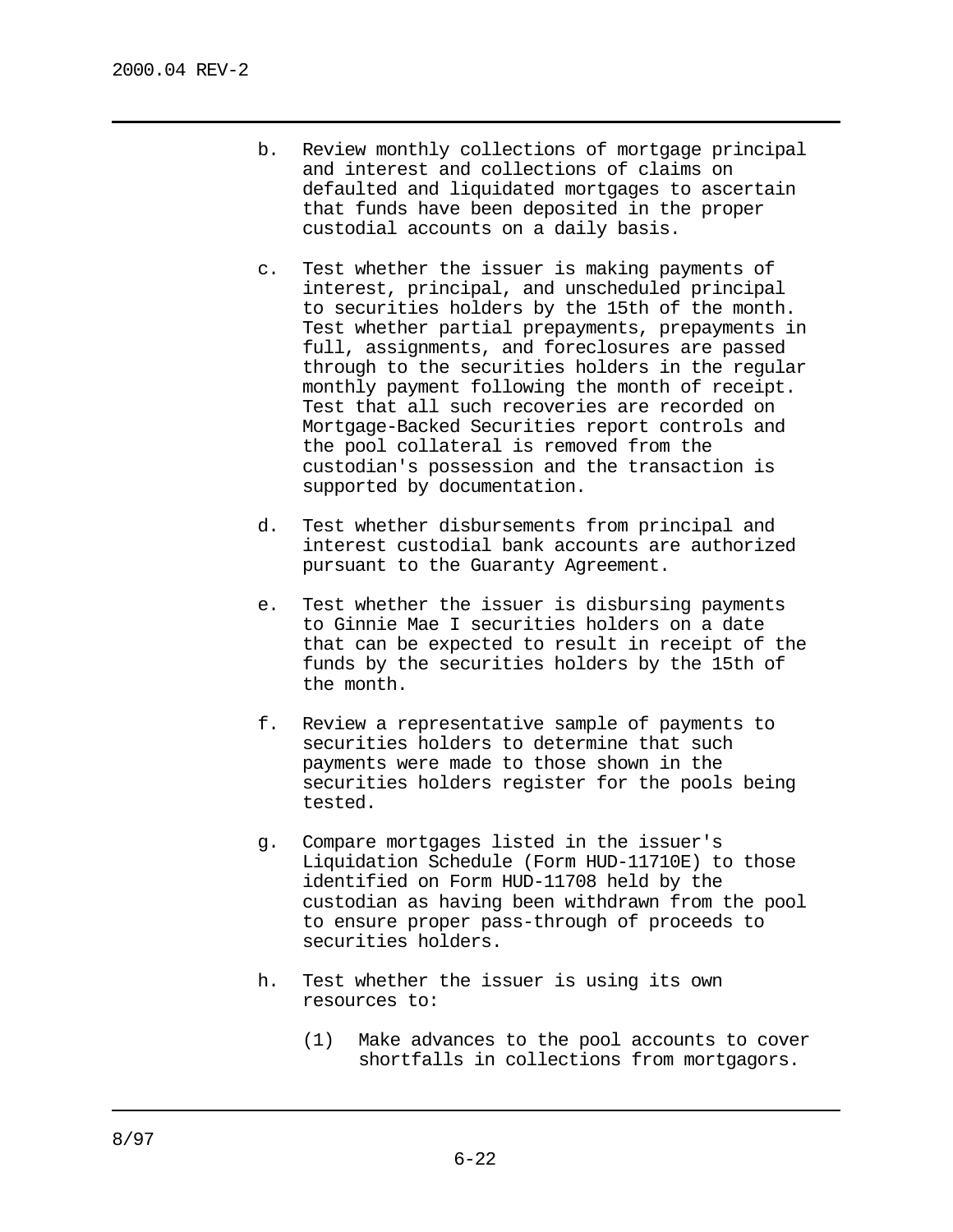(NOTE: Limited exceptions to this requirement are included in the Ginnie Mae Handbooks.) Special attention should be given to the issuer's calculation and use of excess funds, particularly for internal reserve pools.

- (2) Cover principal amounts not recovered in claim settlements or which are due in connection with defective loans. (Issuers are required to "buy out" uninsured or otherwise defective loans from the pools in accordance with instruction in the Handbooks Ginnie Mae 5500.1 and 5500.2 using the issuer's own funds and only after receiving Ginnie Mae approval.)
- I. Obtain an understanding of the issuer's controls to project the need for and availability of funds. These controls should allow the issuer to make required advances to securities holders, as required under Section 4.02 of the Guaranty Agreement.
- j. Test whether the issuer incurred losses for pooled loans not fully insured such as coinsured multifamily loans, manufactured housing loans, and Department of Veterans Affairs guaranteed loans. Determine that the issuer has disclosed a contingent liability in the financial statements.
- k. Test that the issuer has a system to follow up on and obtain the required documents to enable the custodian to make its final certification in a timely manner. Ginnie Mae must receive the final certification, covering documents listed on the reverse side of the Schedule of Pooled Mortgages, within the timeframes identified in Handbooks Ginnie Mae 5500.1 and 5500.2.

If the issuer has acquired pools from another issuer, or if the issuer has transferred pools from one document custodian to another, test whether these pools have received new final certifications (recertification) within the timeframes outlined in the Ginnie Mae Handbooks.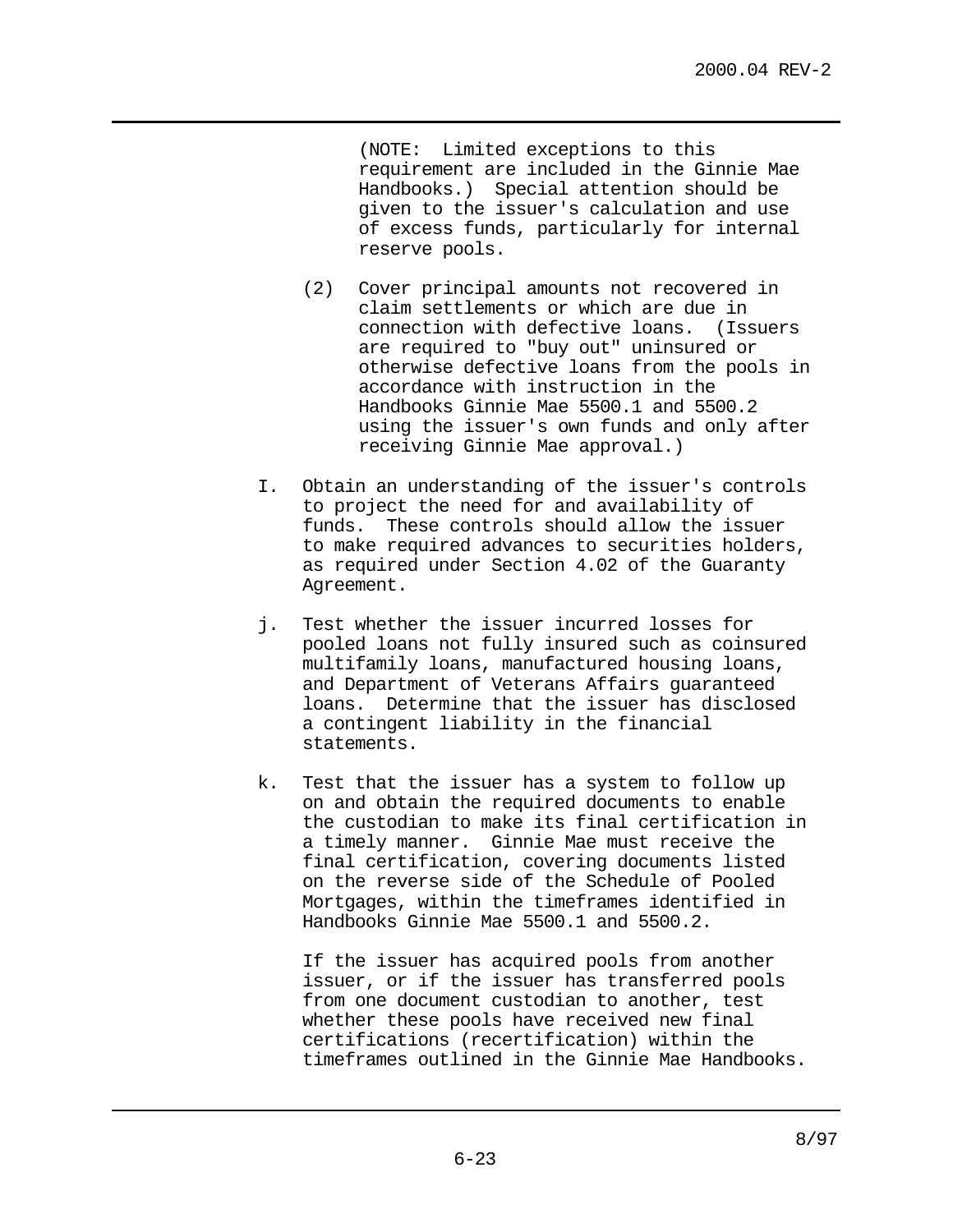- l. Test whether the issuer established a complete securities holders register in accordance with Ginnie Mae instructions and updated the register prior to paying holders each month. The register should include a record of all certificate transfers for the life of the pool.
- m. Test whether the issuer is servicing delinquent mortgages and managing foreclosures and assignments in accordance with the applicable requirements of the VA, FHA, RHS and the Ginnie Mae Guide.
- n. Test whether undelivered payments are deposited into the principal and interest custodial account and that checks which remain outstanding in excess of 6 months of the payment date are stopped and the funds are returned to the P&I custodial account. Undelivered payments should not be used as excess funds or used by the issuer to fund pool shortfalls.
- o. Test whether any transfer of the P&I or T&I custodial accounts, change of document custodian, change of mortgage servicer or transfer of issuer responsibility was accomplished after written approval from Ginnie Mae.
- E. Review of Monthly Accounting Reports and Quarterly Submissions
	- 1. Compliance Requirement . Ginnie Mae issuers of MBS are required to submit the following reports periodically throughout the year:
		- a. Form HUD-11710A, Form HUD-11710D and Form HUD-11710E Issuers reporting: All Ginnie Mae issuers of record Frequency of reporting: Monthly Deadline for submission: 10th day of following month
		- b. Trial Loan Balance Information Issuers reporting: All Ginnie Mae issuers of record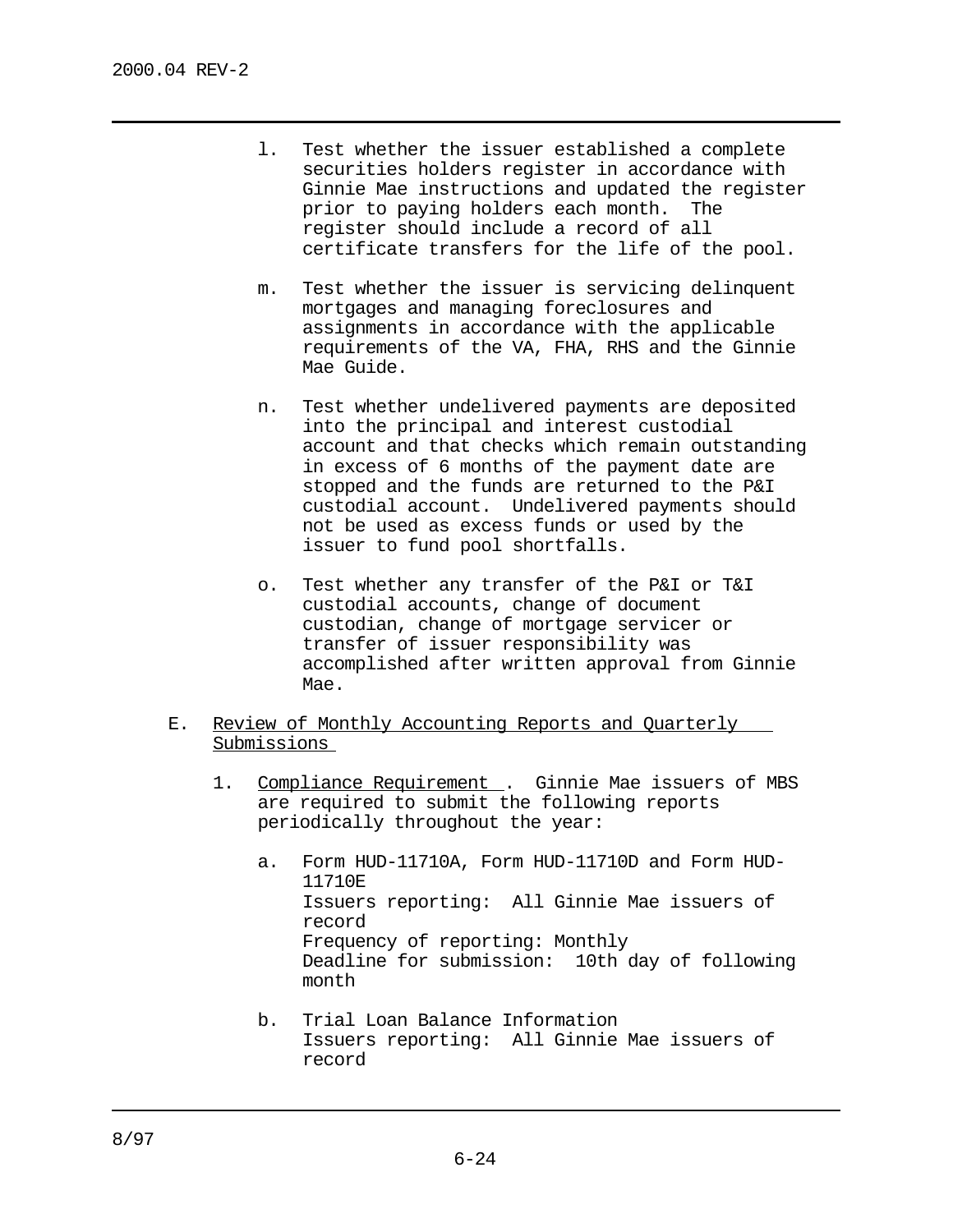Frequency of reporting: Quarterly Deadline for submission: 45 days of end of calendar quarter

- c. Mortgage Bankers Quarterly Financial Reporting, Form HUD-11750 Issuers reporting: Mortgage bankers not federally regulated Frequency of reporting: Quarterly Deadline for submission: 60 days after end of calendar quarters and 90 days after end of calendar year
- d. Issuers must report to Ginnie Mae monthly on each pool. Such reports must be provided on Form HUD-11710A (Issuer's Monthly Accounting Report), Form HUD-11710E (Liquidation Schedule) and Form HUD-11710D (Issuer's Monthly Summary Report). Issuers with more than 100 pools (including Ginnie Mae I pools and Ginnie Mae II pools and loan packages) are required to report in electronic form using the procedures and format specified in Handbook 5500.1, Chapter 11.

Additional or alternative reports are required in connection with pools other than those for single family level payment loans, as explained in the chapters and appendices for the other programs.

The reports, along with supporting documents, must be sent to Ginnie Mae with sufficient lead time and via a method that ensures delivery no later than the tenth calendar day of each month. Instructions for the preparation and submission of the forms or magnetic tape are found in Appendices 11 through 14 of Handbook 5500.1.

e. Issuers must report to Ginnie Mae quarterly on all of the loans in their portfolio. Loan level detail must be reported by all issuers every 3 months. The loan level data should report trial balance information for all non-liquidated loans as of the cut-off date for the quarter (All Participants Release, September 24, 1990).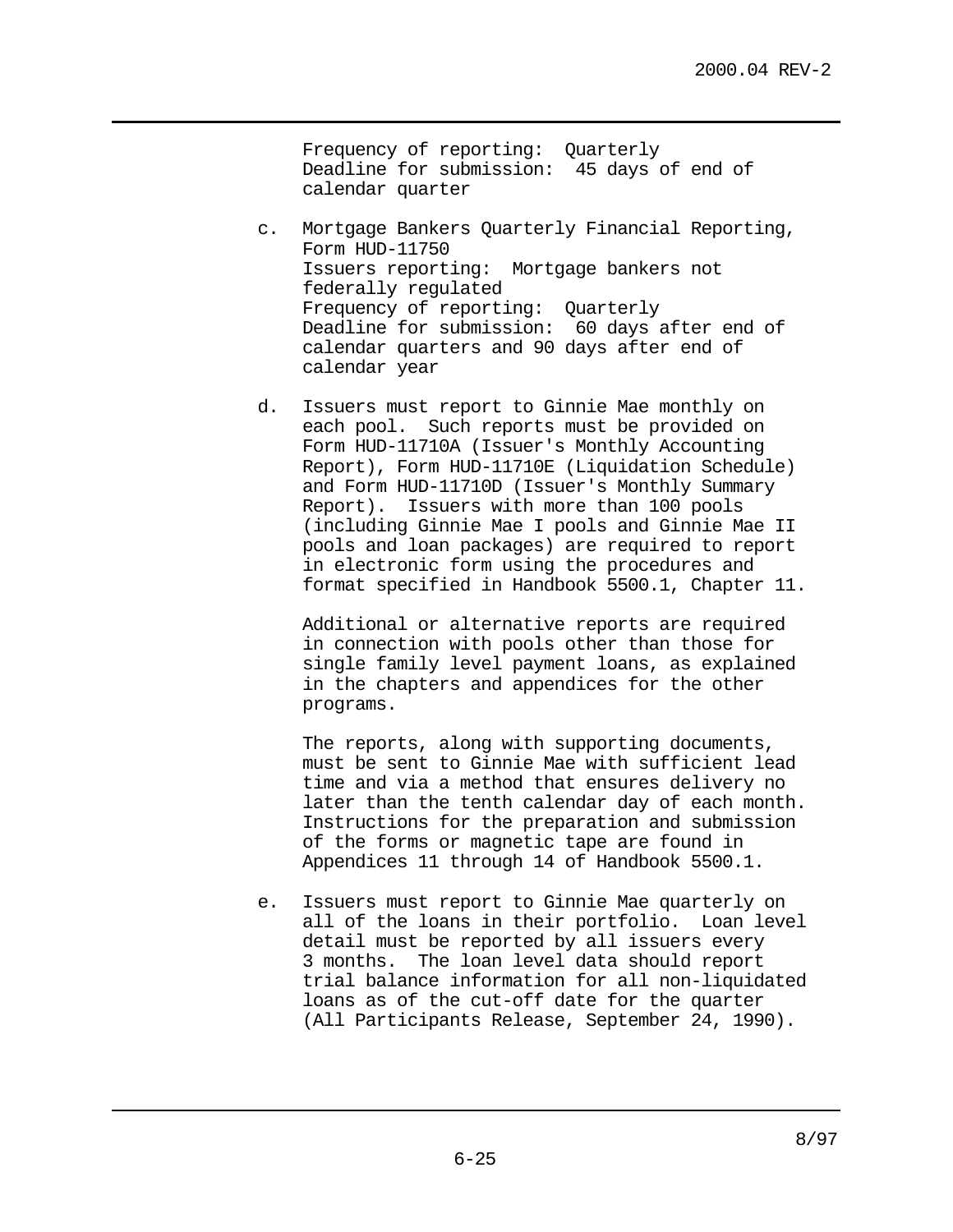- f. Issuers that are not federally regulated must report their financial condition quarterly to Ginnie Mae. Reports must be provided to Ginnie Mae on a pre-formatted disk, HUD-11750, which includes a Statement of Condition, Statement of Income and Additional Information. Federally regulated financial institutions (banks, savings and loans and credit unions) are not required to submit this report (All Participants Release, March 5, 1990).
- 2. Suggested Audit Procedures
	- a. Obtain an understanding of the issuer's procedures for collecting and entering all data relating to mortgage collections and securities payments on Form HUD-11710A. Test whether entries are made in accordance with instructions in the Ginnie Mae Handbooks.
	- b. Select a sample of Form HUD-11710A's and trace delinquency information to the issuer's internal mortgage servicing delinquency reports.
	- c. Compare the securities balance reported on the Form HUD-11710A to the Remaining Pool Balance (R.P.B.) reported to Ginnie Mae, or its agent, in accordance with Ginnie Mae MBS requirements.
	- d. Test whether a Liquidation Schedule (Form HUD-11710E) is submitted to Ginnie Mae for each loan removed from the pool. Also, test that the unpaid loan balances passed through to securities holders and reported in the Liquidation Schedule, agree to the issuer's records.
	- e. Compare the amount of checks sent to securities holders for the month to the amount reported to Ginnie Mae.
	- f. Compare the custodial account balances reported on Forms HUD-11710A and 11710D to the actual balances (after reconciliation) of the disbursement clearing and custodial bank accounts as shown by the bank statements.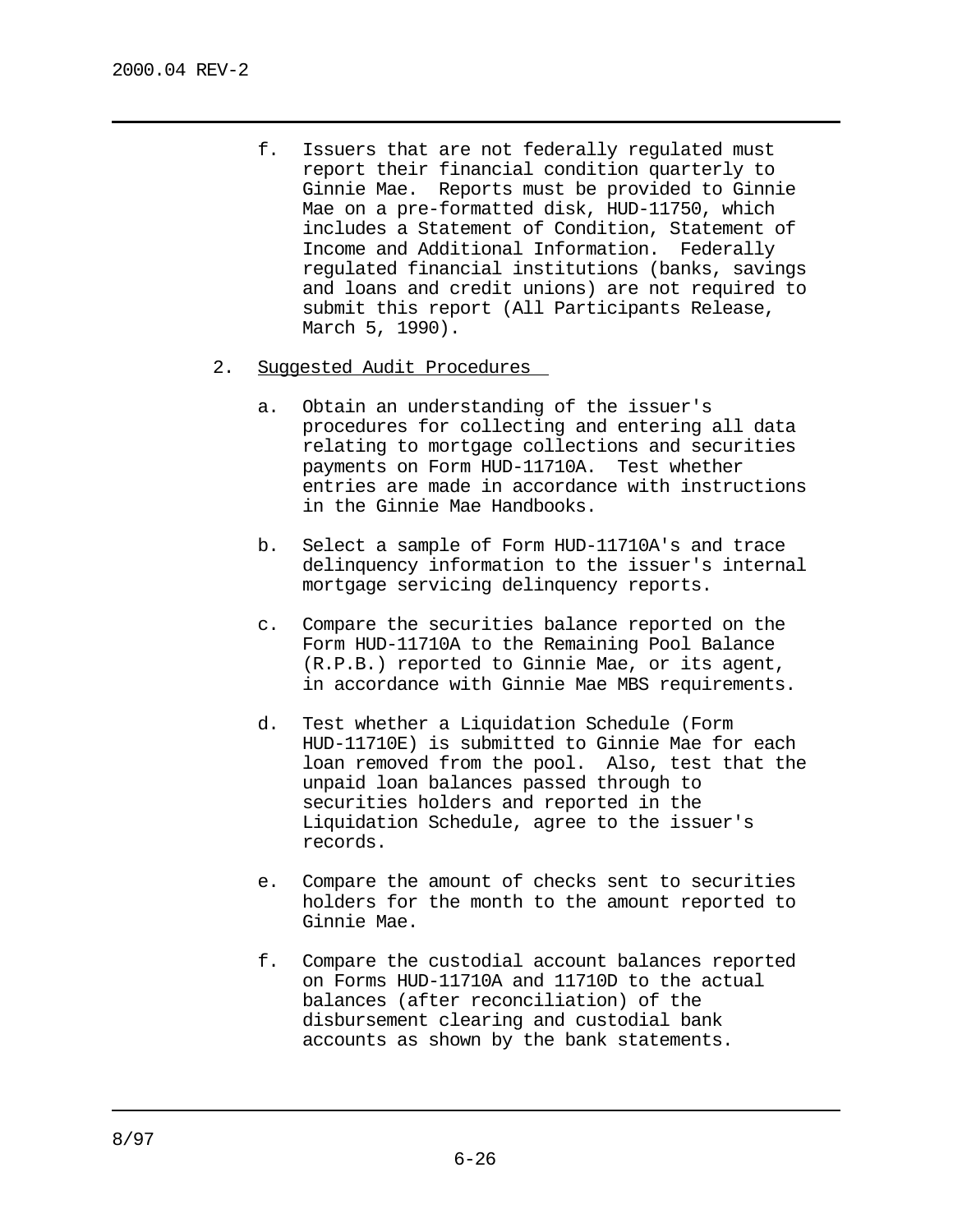- g. On pools selected for review, reconcile the total unpaid principal balance of the pooled mortgages to the unpaid principal balance of the securities, as follows:
	- (1) Pool Principal Balance (Section 1, Line D, Form HUD-11710A)
	- (2) (plus) Prepaid Principal (Section 1, Line F)
	- (3) (minus) Delinquent Principal (Section 1, Line G)
	- (4) (minus) Concurrent Date (CD) Pools Only: Scheduled Principal (Section 1-A, Block C)
	- (5) (plus) CD Pools Only: Last Liquidation Principal Installment (Principal portion of last installment reported on Liquidation Schedule, Form HUD-11710E)
	- (6) (minus) CD Pools Only: Additional Principal Adjustment or FIC change for Graduated Payment Mortgage Pools (Section 2, Block D, Other)
	- (7) (equals) Security Principal Balance (Section 3, Line D)

Differences may arise in the reconciliation between the pooled loan balance and the outstanding securities balance due to additional principal payments or rounding. Such differences should not exceed \$1.00 for each loan in the pool up to a maximum of \$50.00 per pool. Any greater difference must be funded to the pool in the current report. At least once a year, adjustments to the securities holders payments must be made in Section 2, Block D, of Form HUD-11710A to fully correct for any difference. Reconcile and report on any difference.

h. For pools selected for review, test the expected Principal and Interest (P&I) Custodial Account balances at cut-off. This test (outlined below)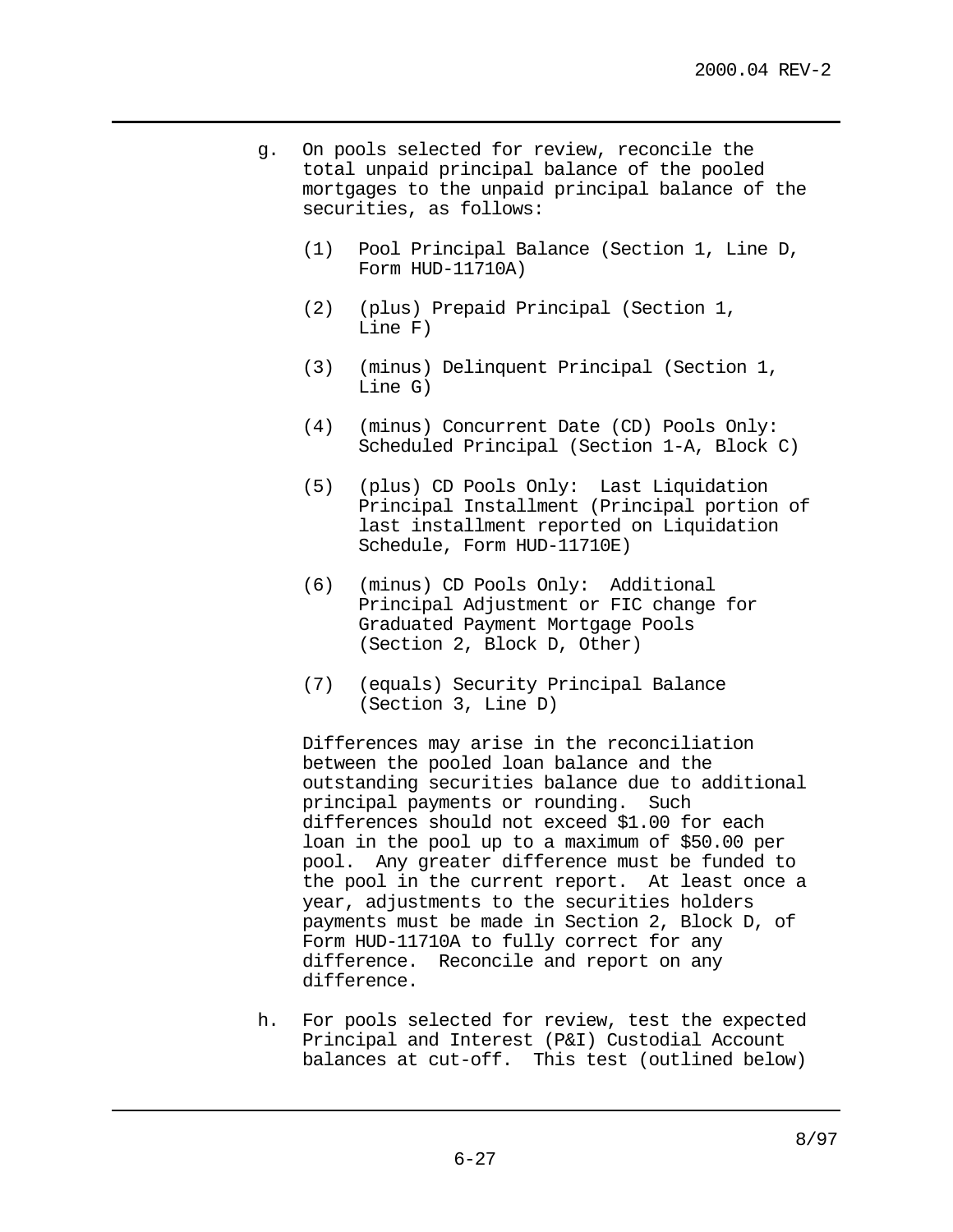identifies a minimum dollar amount expected in the P&I account for any particular pool as of a given cut-off date. This test verifies the accuracy of the P&I balance reported in Section 5, Block B2 of the Form HUD-11710A report. The test formula will only yield accurate results when the mortgage and securities balances reconcile in Step 7 above.

The test assumes that all collections are paid out by the pass through of funds to securities holders or taken as issuer servicing fees. The test formula is different between Internal Reserve (IR) and Concurrent Date (CD) pools, but in either case indicates the amount of P&I funds which should be held in the account at the cut-off date, which include:

- (1) (IR only) plus payment to securities holders, to be distributed on the 15th of the following month. (Form HUD-11710A, Section 2, Item G).
- (2) (IR and CD) plus servicing fee, if taken after the cut-off date. If the issuer withdraws it servicing fee prior to the cutoff, this entry will be zero (Section 1, Item H).
- (3) (IR and CD) plus prepaid P&I, funds which have been collected but are not required to be distributed to holders at the next payment date (Section 1, Item F, Total).
- (4) (IR and CD) minus prepaid servicing fee, as calculated based on prepaid interest amounts (Section 1, Item F, Interest). Servicing fees collected on prepaid interest are already included in item (2) above.
- (5) (IR and CD) minus delinquent P&I, funds not yet collected but which have already been distributed to holders through calculation of scheduled payment (Section 1, Item G, Total).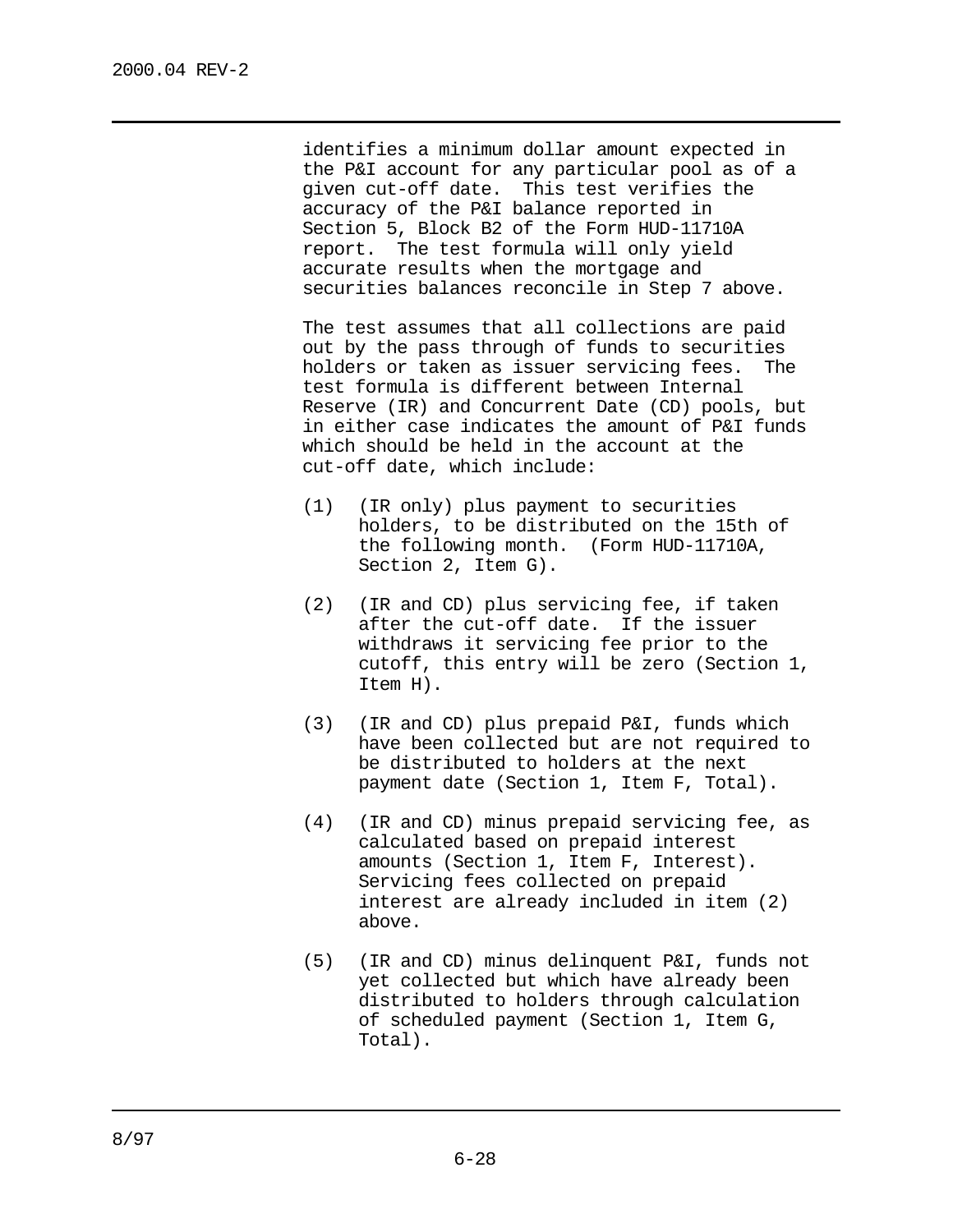- (6) (IR and CD) plus delinquent servicing fee as calculated based on total delinquent interest (Section 1, Item G, Interest). Servicing fees are not distributed to holders, so this amount is not a shortage in the account.
- (7) (CD only) plus additional principal payments. These are funds collected but not due holders until the 15th of the following month (Section 1, Line B-2).
- (8) (CD only) plus additional principal adjustment, the issuer-funded adjustment which has been deposited to the custodial account but is not distributed until the following month (Section 1, Line C, Pool Interest).
- (9) (CD only) plus liquidation principal. Similarly, funds collected but not due to be distributed until the following month (Section 1, Item C).
- (10) (CD only) plus fixed installment on liquidations, because it is necessary to amortize a liquidating loan through one payment beyond the month during which pay-off or foreclosure funds are received on CD pools. This "extra" month payment, normally not due until the following month, is included in the scheduled P&I amount.
- (11) (CD only) minus servicing fee from liquidations, as calculated on the interest portion of the last payment installment (based on last interest installment on the Form HUD-11710E).

This calculated expected P&I balance should agree with the reported P&I balance (Form HUD-11710A, Section 5, B, 2). Differences should be reconciled and exceptions reported.

I. Obtain an understanding of the issuer's procedures and test whether the issuer meets the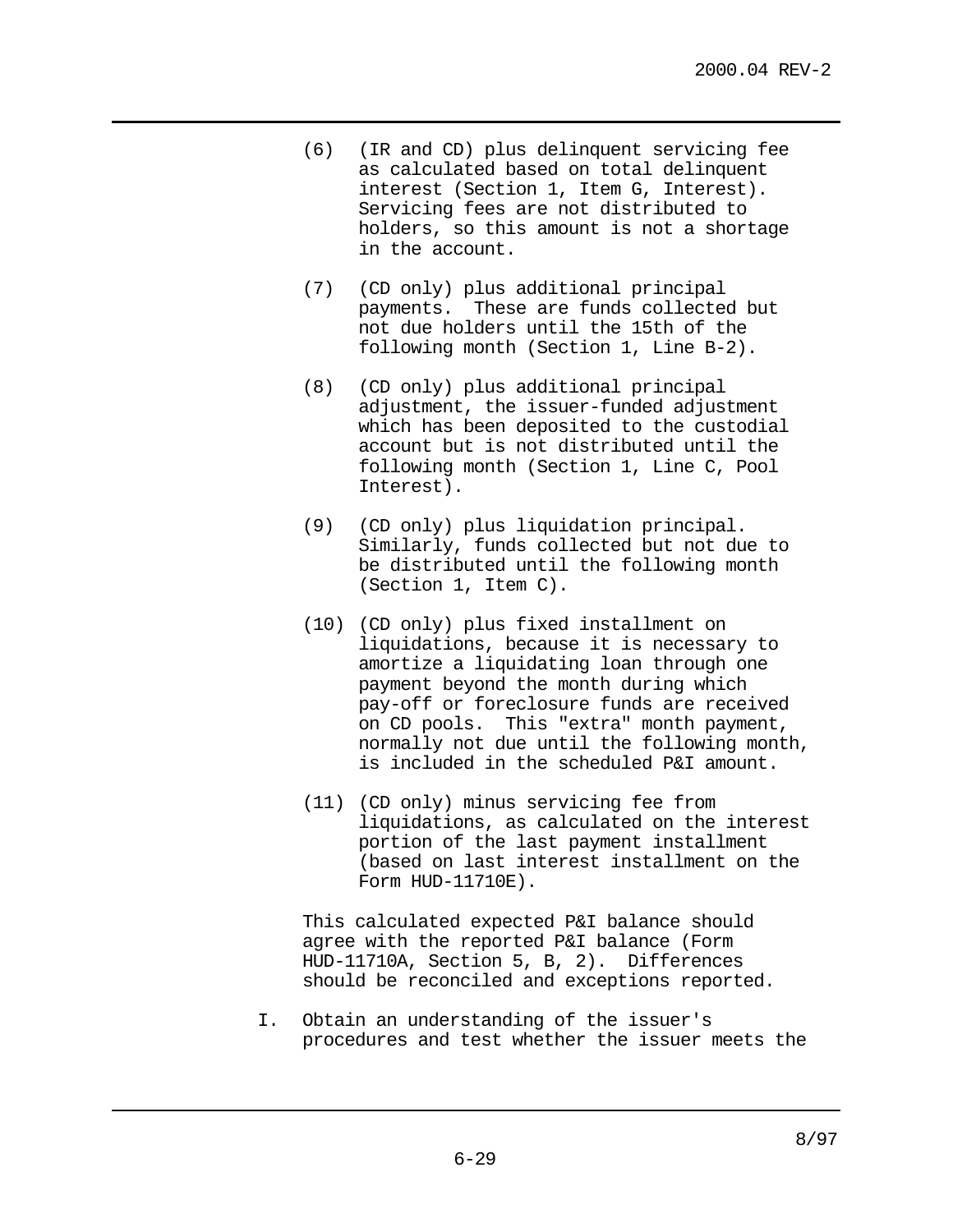delivery requirement by the tenth calendar day of each month.

- j. Test that loan level information is being reported quarterly to Ginnie Mae.
- k. For all issuers that are not federally regulated financial institutions, test that quarterly financial information is being submitted on the HUD-11750, a formatted disk.
- F. Securities Marketing and Trading Practices
	- 1. Compliance Requirement . Ginnie Mae has established securities marketing and trading requirements which are intended to assure that issuers carry out their securities marketing and trading activities in a manner consistent with prudent business practices and their own and others financial capacity. There are three components to these requirements: (a) a suitability rule, (b) prudent business practice rules, and © minimum forward delivery contract requirements relating to so-called mark to market deposit requirements. There also are recordkeeping and reporting requirements. These procedures must be implemented by all approved issuers, whether or not securities and/or commitments are outstanding. The applicable requirements are found in HUD Handbook 5500.1.
	- 2. Suggested Audit Procedures
		- a. Obtain an understanding of the written procedures established by the issuer to determine the financial integrity of dealers, brokers, and investors, including an explanation of standards for, and steps taken in determining the financial capacity of dealers, brokers, or investors to complete transactions.
		- b. Test whether the issuer is following established procedures to determine the financial capacity of dealers, brokers, and investors to complete a transaction and to determine the business reputation of the dealers, brokers, and investors.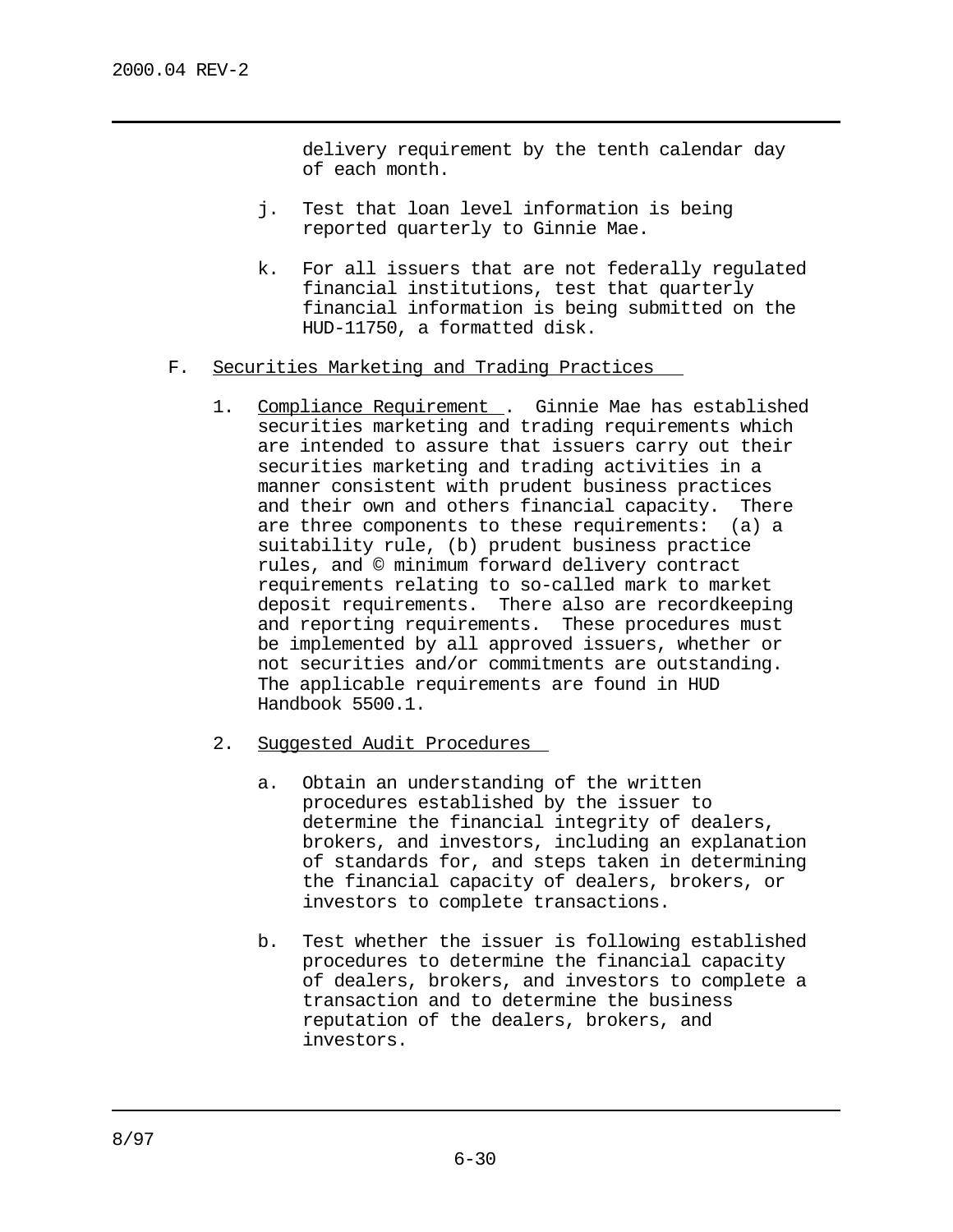- c. Obtain copies of the resolution executed by the issuer's Board of Directors designating key persons responsible for overall supervision of issuer activities relating to the marketing and trading of securities.
- d. Obtain an understanding of the procedures established by the issuer to maintain a record of all commitments entered into to deliver or acquire securities.
- e. Test whether the issuer's records of such commitments include the following:
	- (1) Date of the transaction (trade date).
	- (2) Type of securities.
	- (3) Nature of the transaction: purchase, sale, optional or mandatory delivery, repurchase or other credit arrangement.
	- (4) Settlement date.
	- (5) Dollar amount of securities.
	- (6) Interest rate on the securities.
	- (7) "Price" of the securities.
	- (8) Name of the firm and individual with whom the transaction was executed.
	- (9) Current market price (value) of the contract.
- f. For "regulated transactions" (see Note 1 at step h.) test whether the issuer's records include the following:
	- (1) A copy of the delayed delivery contract required by the Ginnie Mae Handbook.
	- (2) The name of the financial institution with which collateral is, or will be, deposited.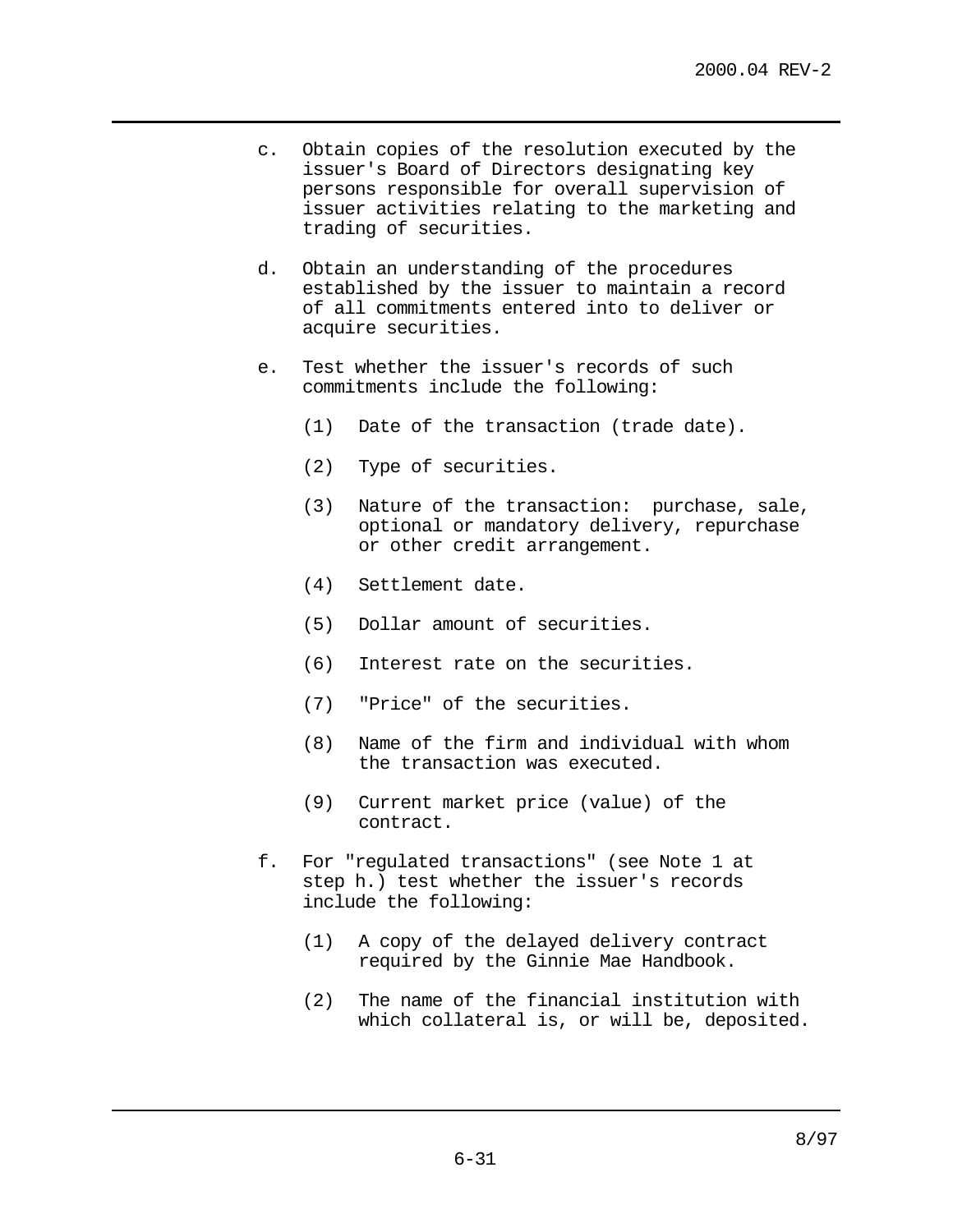- (3) Records of mark to market computations, including: market value, amounts of deposits by issuer and by contra-party, type of collateral deposited.
- (4) If the collateral used is a letter of credit, a copy of the letter of credit.
- g. Review the issuer's statement showing the computation of the issuer's "net position" and compare information to the issuer's accounting records. Prove the mathematical accuracy of the net position. The statement should identify amounts of loans and securities closed and held for sale, plus those expected to be acquired, less commitments the issuer has available for disposing of loans and securities. It also should include any positions involving repurchase, reverse-repurchase, or other credit transactions.
- h. Determine the potential impact on an issuer's net worth of any identified forward or future commitment contract entered into by the issuer to purchase or sell securities, if there are material potential effects on the issuer's net worth, determine whether they are disclosed in the appropriate footnotes to the financial statements.

NOTE 1: "Regulated transaction" means the purchase or sale of securities by an issuer pursuant to a delay delivery contract except that the term does not include:

(1) A sale of securities where: (1) the issuer holds a valid, outstanding commitment to guaranty mortgage-backed securities (which is not applied in connection with another transaction) issued by Ginnie Mae in an amount at least equal to the face amount of the securities sold; and (2) the settlement date under the contract is no later than the last day of the calendar month in which the 150th day after the contract's trade date falls.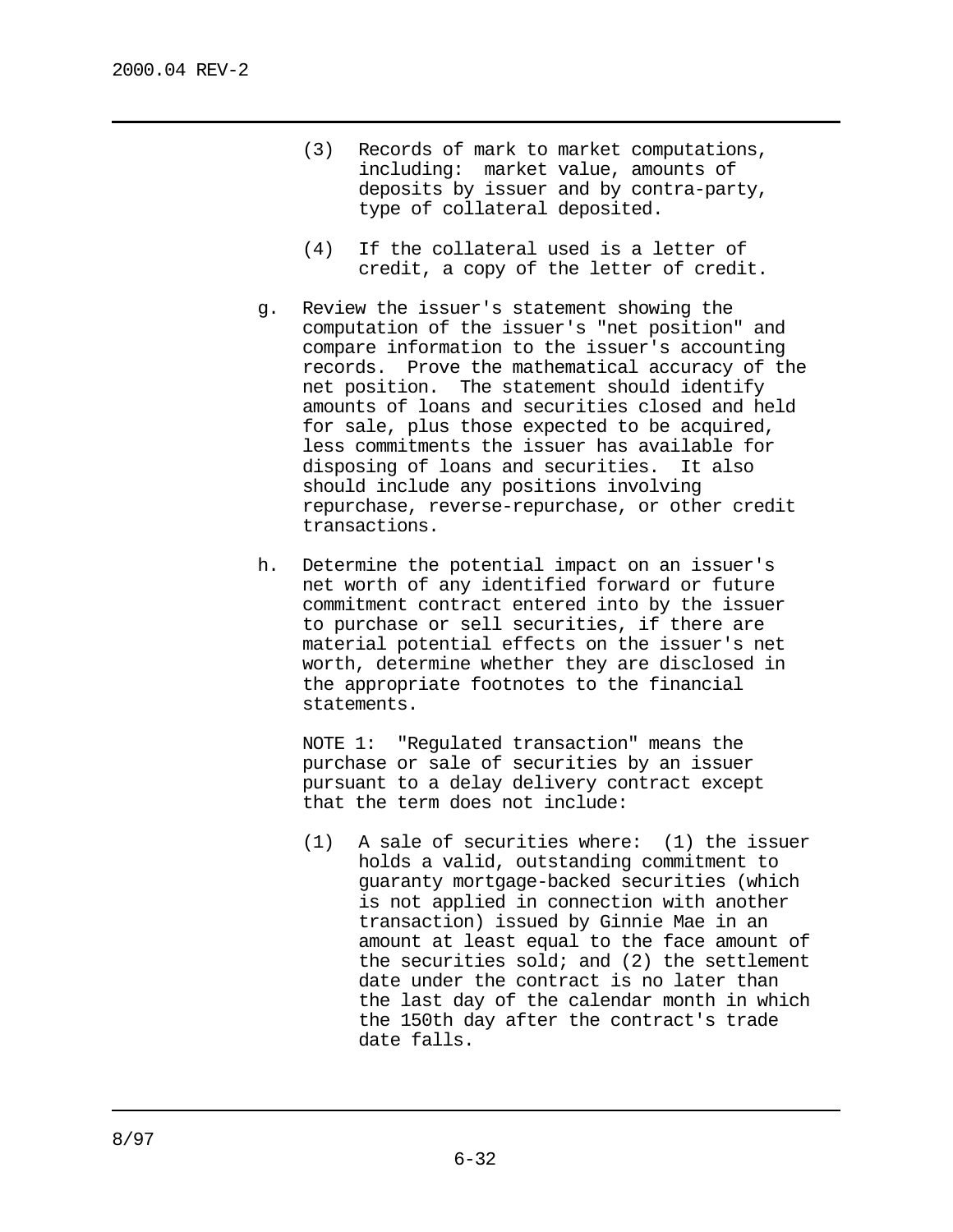- (2) A sale of securities guaranteed by Ginnie Mae and based on construction loans (construction loan securities) or project loans (project loan securities).
- (3) A sale or purchase of securities pursuant to a contract which does not obligate the issuer to actually sell/purchase securities, that is, a put or call transaction in which the issuer has the option to perform.
- (4) A purchase (or sale) of mortgage participation certificates directly from (or to) the Federal Home Loan Mortgage Corporation.
- G. Adjusted Net Worth
	- 1. Computation . A "Presentation of Adjusted Net Worth Calculation" is required for all issuers, even if there were no securities or commitments outstanding at fiscal year end. The required format for the "Presentation of Adjusted Net Worth Calculation" is provided on Attachment B of this Chapter.

Unacceptable assets are defined in Attachment A to this Chapter and should be itemized by asset classification. Do not aggregate the unacceptable assets into one line titled "Unacceptable Assets."

If evidence exists indicating the existence of related party receivables which have not been deducted by the IA, Ginnie Mae will deduct the amount from the issuer's adjusted net worth.

An issuer's adjusted net worth will be calculated by subtracting the total amount of unacceptable assets from the net worth as stated on the IA audited balance sheet. Excess/(deficit) net worth is computed as the difference between adjusted net worth and required net worth.

Failure of the issuer to respond timely and satisfactorily to requests made by Ginnie Mae, or its agent, for additional information could result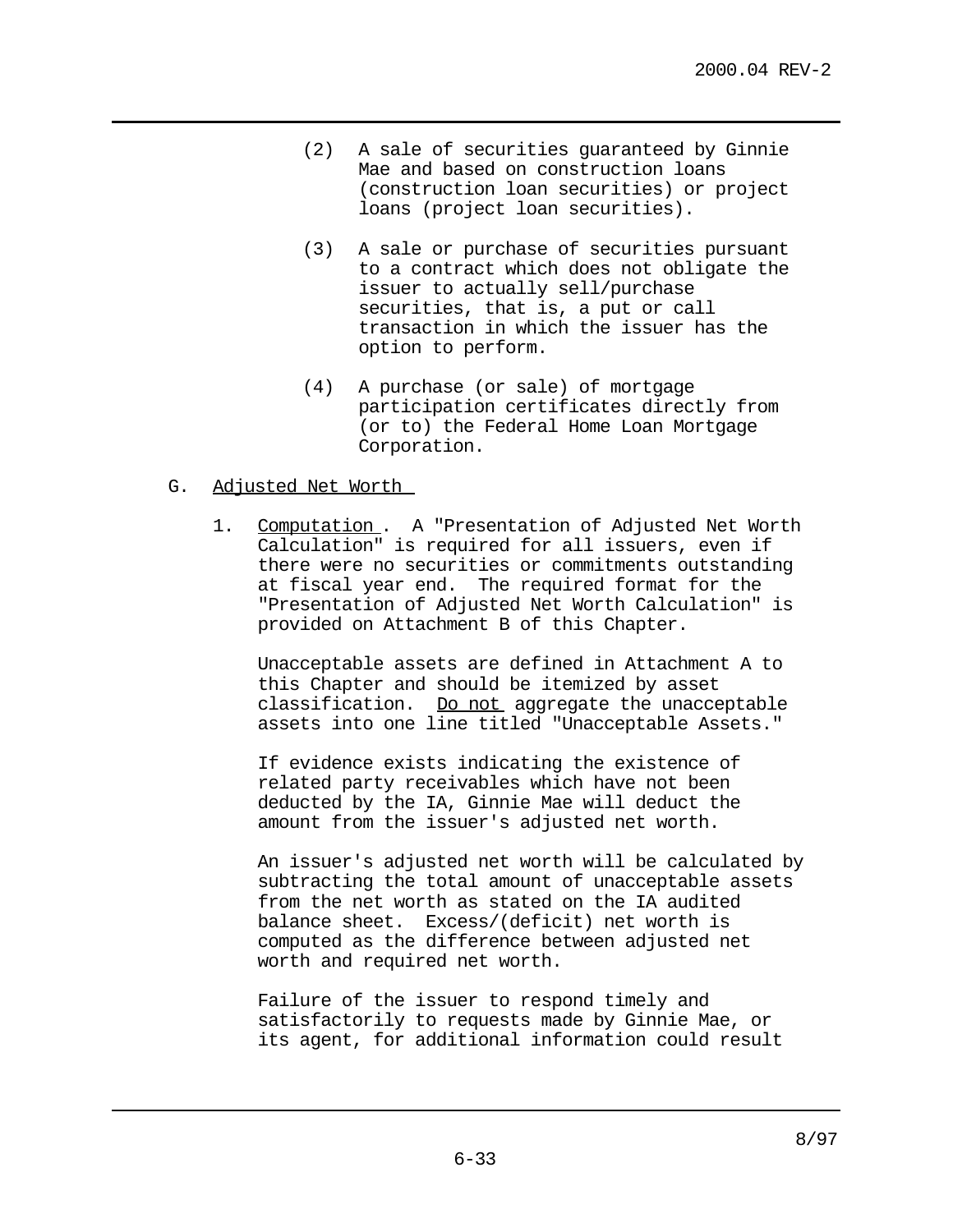in disallowance of questionable assets and result in suspension or in termination of issuer status.

Where the Ginnie Mae issuer is a subsidiary, the adjusted net worth computation must focus exclusively on the assets and liabilities of the Ginnie Mae issuer.

- 2. Required Net Worth . Required Net Worth will be calculated as of the end of the issuer's fiscal year as follows:
	- a. For issuers approved to securitize mortgagebacked securities pools backed by single family level payment, graduated payment, growing equity or adjustable rate mortgages, the net worth is: \$250,000 base net worth plus one percent of the amount of securities outstanding in excess of \$5 million, but less than \$20 million; plus 0.2 percent of any additional securities, commitment authority and total pools funded  $2$  in excess of \$20 million.
	- b. For issuers approved to securitize mortgagebacked securities pools backed by manufactured home loans, the net worth is: \$500,000 base net worth plus 0.2 percent of any additional securities, commitment authority and total pools funded in excess of \$35 million.
	- c. For issuers approved to securitize mortgagebacked securities pools backed by multifamily construction or permanent loans, the net worth is: \$500,000 base net worth plus 0.2 percent of any additional securities, commitment authority, total pools funded and dollar amount of unexpended construction loan draws  $3$  in excess of \$35 million.

 $P$ Pools that have been logged and are in the review process and the commitment line balance has been reduced.

<sup>&</sup>lt;sup>3</sup>The net amount between Construction Loan commitment authority reserved and total Construction Loan draws made.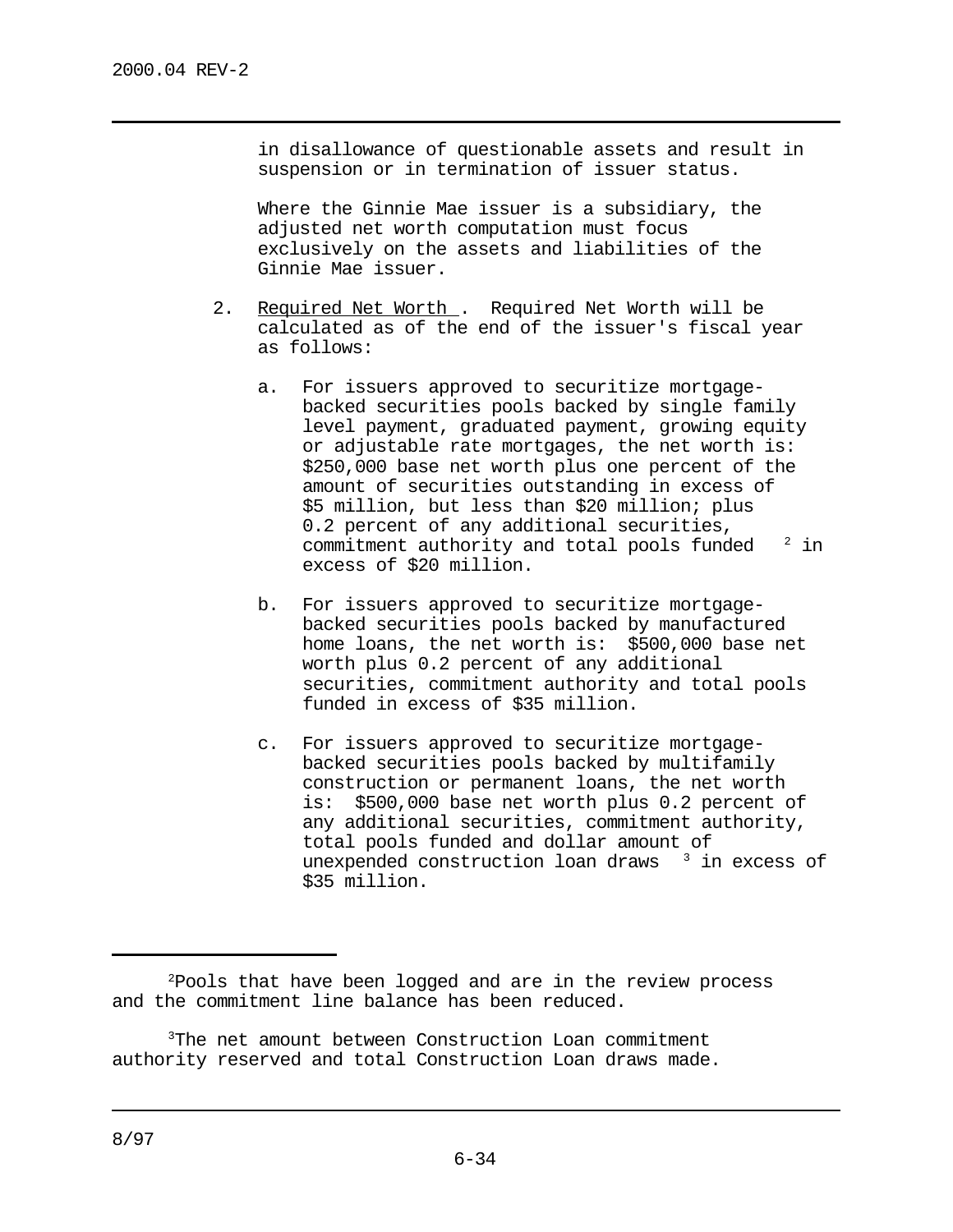d. The base net worth requirement for all issuer types will be indexed to inflation and adjusted every five years with a one year advance notice to issuers. The change in price index will be measured by the Consumer Price Index (CPI). The base net worth requirement may float downward subject to a \$250,000 or \$500,000 minimum depending upon an issuer's pool type eligibility. The adjusted base net worth will be rounded to the nearest thousand. The reference period from which inflation will be calculated is December 1995. The first adjustment of the base net worth requirement will be on January 1, 2002 which will reflect the change in price level during 1996 through 2000. Future adjustments will follow in this manner. The Ginnie Mae President shall have discretion to waive or lessen any increase or decrease given by the indexing formula.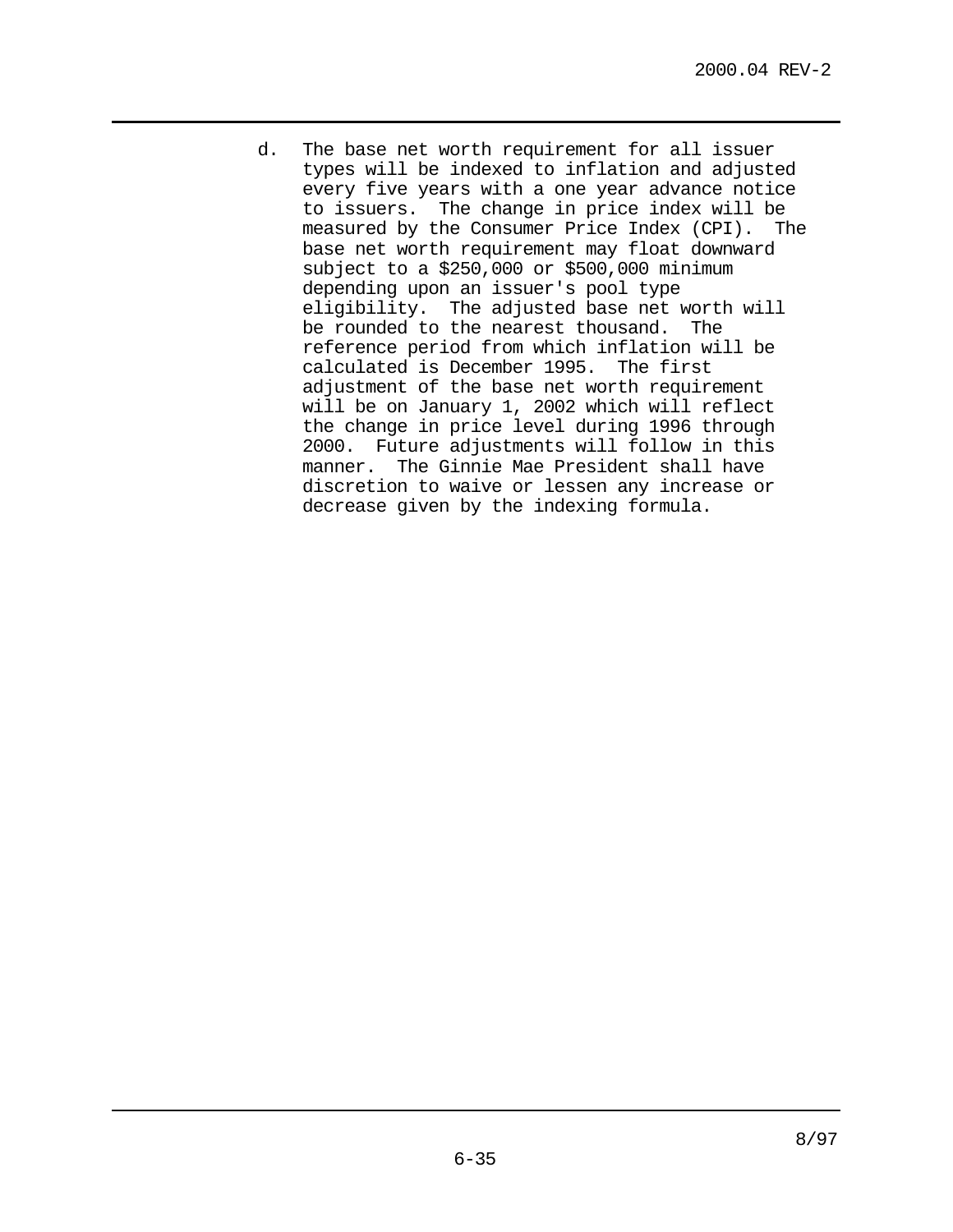ATTACHMENT A

UNACCEPTABLE ASSETS FOR COMPUTATION OF ADJUSTED NET WORTH

- 1. Any asset or portion thereof pledged to secure obligations of another entity or any person. Supervised institutions that provide financial services to incorporated communities are sometimes required by State law to pledge their assets for the benefit of the community. These pledged assets are acceptable for supervised institutions only.
- 2. An asset due from an officer or stockholder of the mortgagee or from a related entity, except for:
	- o A construction loan receivable, secured by a first mortgage, from a related entity.
	- o A mortgage loan receivable established in the normal course of business in an arm's length transaction and secured by a first mortgage on the related property.
	- o A receivable from a related party where the affected parties have executed a cross-default agreement  $4$  or corporate guarantee agreement  $5$  with Ginnie Mae.
- 3. An investment in a related entity in which any officer or stockholder of the mortgagees has a personal interest<sup>6</sup> unrelated to that person's position as an officer or stockholder of the mortgagee.

 $5A$  corporate guarantee agreement is an agreement where the issuer's parent guarantees the performance of the issuer.

 $6$ "Personal interest" as used here indicated a relationship between the mortgagee and a person or entity in which that specified person (e.g. spouse, parent, grandparent, child, brother, sister, aunt, uncle, or in-law) has a financial interest in or is employed in a management position by the mortgagee.

 $4A$  cross default agreement is an agreement between related affiliated Ginnie Mae issuers which provides for the default of all affiliated issuers in the event of a default by any one of them.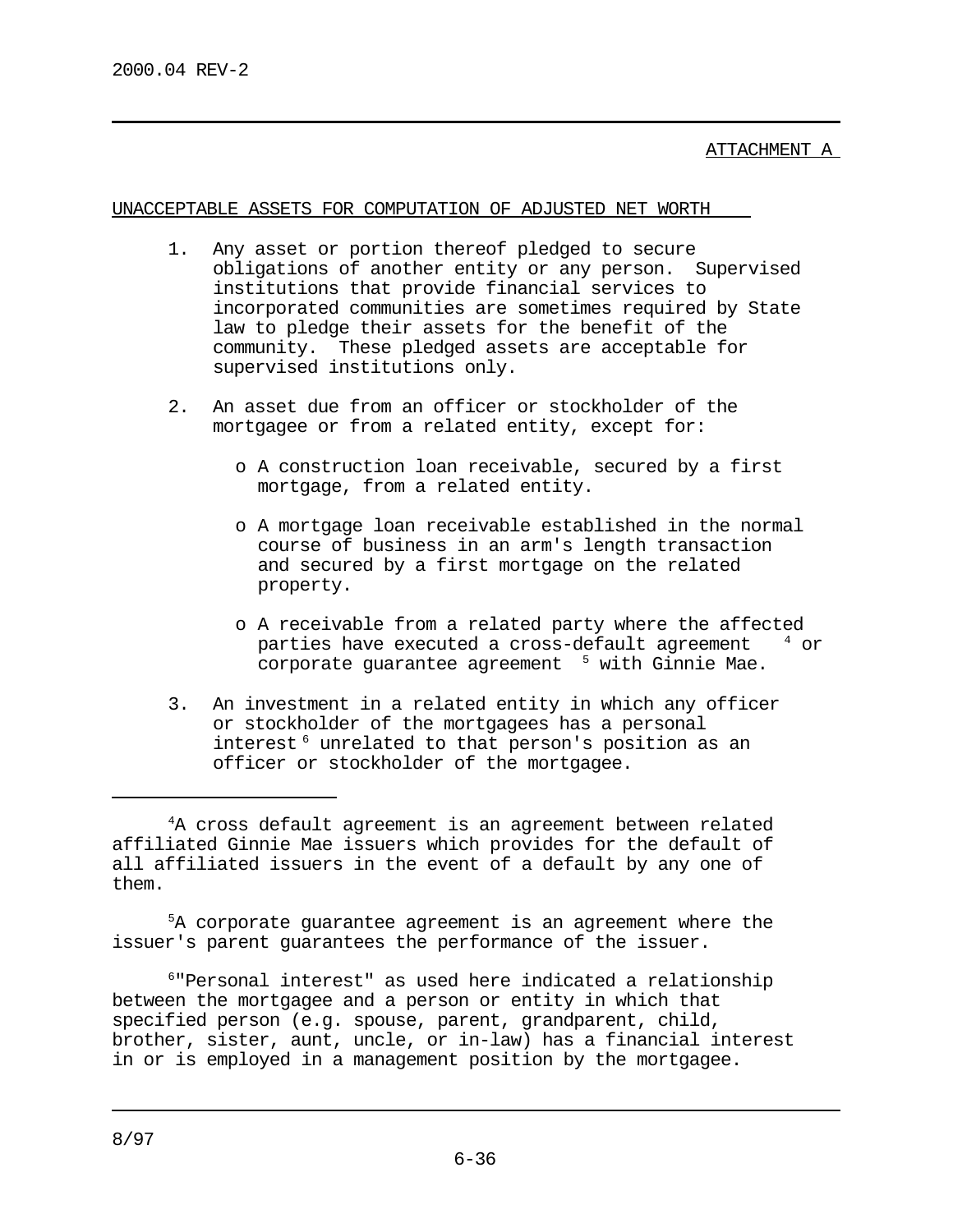- 4. That portion of an investment in a joint venture, subsidiary, affiliate, and/or other related entity, which is greater than equity, as adjusted. "Equity as adjusted" means the book value on the books of the related entity reduced by the amount of unacceptable assets carried by the related entity.
- 5. Any intangible asset, such as goodwill, covenants not to compete, franchise fees, organization costs, value placed on insurance renewals, and value placed on property management contract renewals.
- 6. The value of any servicing contract not determined in accordance with SFAS No. 65, Accounting for Certain Mortgage Banking Activities and SFAS No. 125, Accounting for Transfers and Servicing of Financial Assets and Extinguishments of Liabilities , or subsequent revisions thereto.
- 7. Any asset not readily marketable and for which appraised values are very subjective. Examples include, but are not limited to, antiques, art work, and gemstones.
- 8. That portion of any marketable security (listed or unlisted) in excess of the lower of cost or market, except for shares of Fannie Mae stock required to be held under a servicing agreement, which should be carried at cost.
- 9. Any amount in excess of the lower of cost or market value of mortgages in foreclosure, construction loans, or property acquired through foreclosure.
- 10. Any asset which is principally used  $\frac{7}{7}$  for the personal enjoyment or benefit of an officer, director, or stockholder and not for normal business purposes. This includes automobiles and personal residences.
- 11. "Other Assets" unless the financial statements are accompanied by a schedule prepared by the independent auditor or a schedule prepared by the issuer/mortgagee and signed by an officer of the issuer/mortgagee.

 $7$ "Principally used" means that any other use of the property must be solely incidental.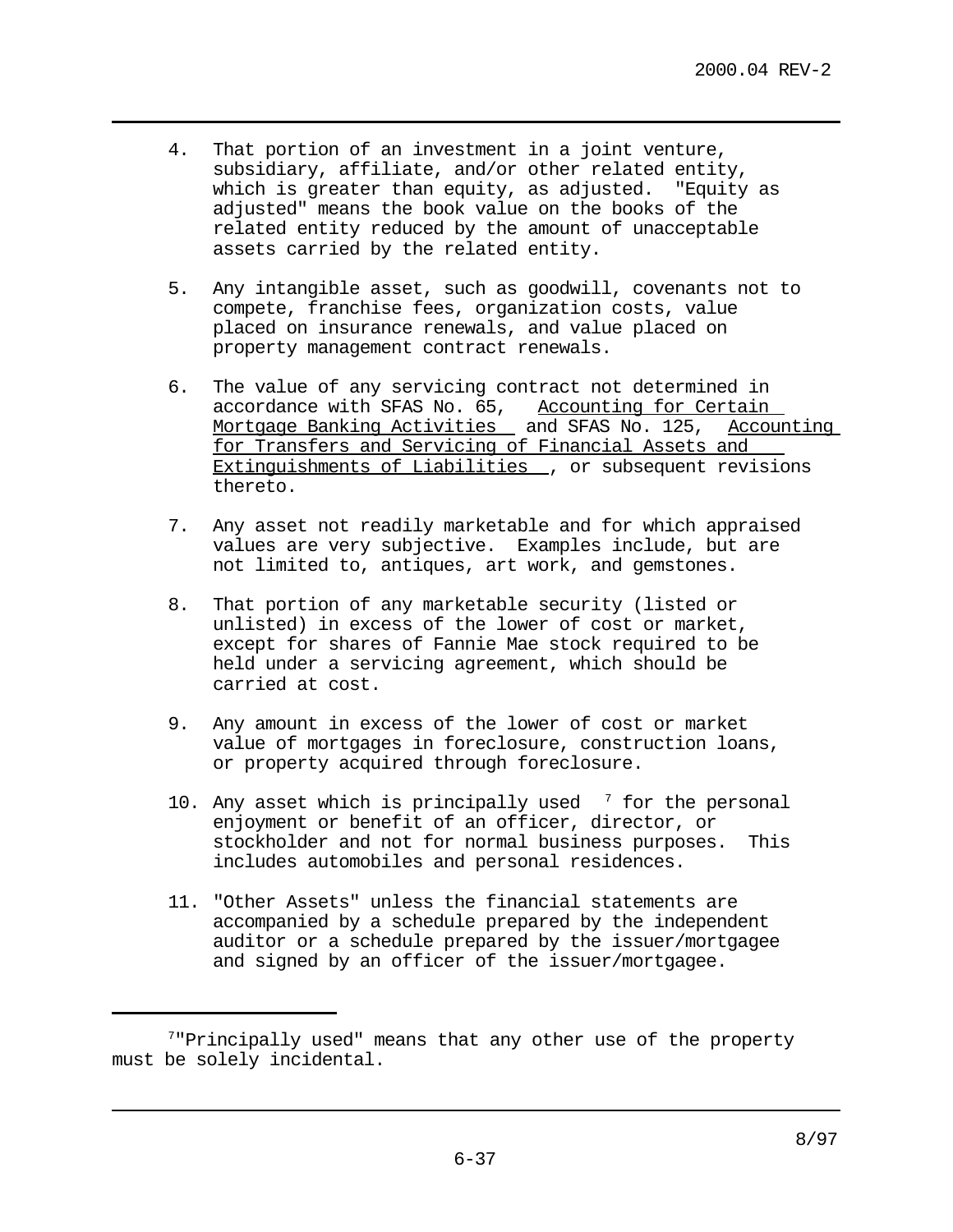12. That portion of contributed property, not otherwise excluded, in excess of the value as of the date of contribution determined by an independent appraisal.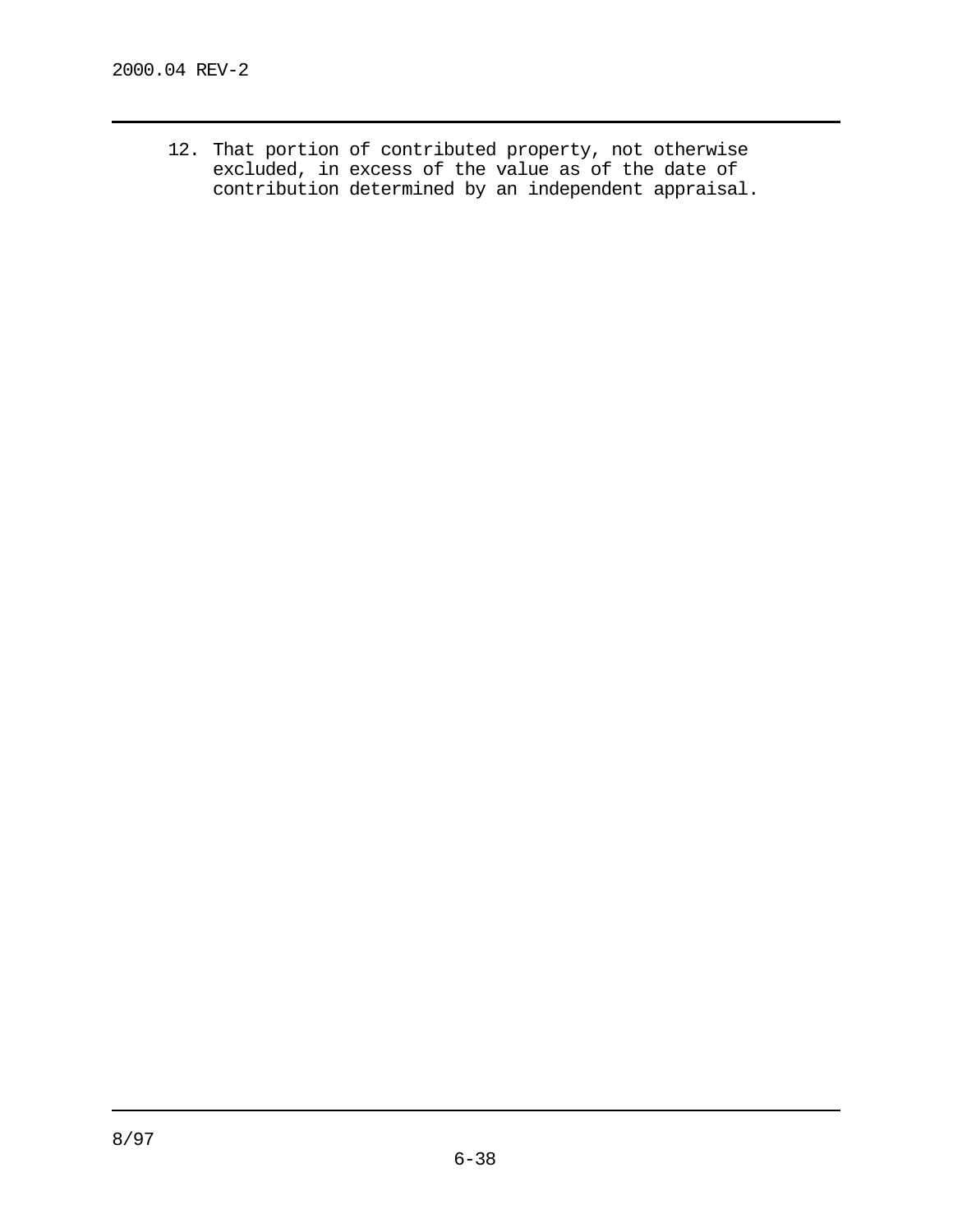ATTACHMENT B

|                                       | REQUIRED FORMAT FOR PRESENTATION OF ADJUSTED NET WORTH<br>CALCULATION FOR ISSUER                     |          |  |  |
|---------------------------------------|------------------------------------------------------------------------------------------------------|----------|--|--|
| Adjusted Net Worth Calculation:<br>Α. |                                                                                                      |          |  |  |
|                                       | Stockholders Equity per Statement<br>of Financial Condition at end of<br>reporting period            | \$       |  |  |
|                                       | Less:<br>1/<br>Itemized Unacceptable Assets<br>$1$ .<br>ななさ<br>2.<br>3.<br>Total Unacceptable Assets | \$       |  |  |
|                                       | Adjusted Net Worth                                                                                   | \$       |  |  |
| В.                                    | Required Net Worth Calculation :                                                                     |          |  |  |
|                                       | Unpaid Principal Balance of<br>Securities Outstanding<br>(Note: Number of Pools                      | \$       |  |  |
|                                       | Plus:<br>Outstanding Balance of<br>Commitments Authority Issued<br>and Requested                     | \$       |  |  |
|                                       | Total Outstanding Portfolio<br>and Authority                                                         | \$       |  |  |
|                                       | Required Net Worth                                                                                   | \$       |  |  |
| $\mathsf{C}$ .                        | Excess (Deficit) Net Worth<br>(Adjusted Net Worth - Required Net Worth)                              | 2/<br>\$ |  |  |
| 1/                                    | Unacceptable assets are defined in Attachment A.                                                     |          |  |  |

<sup>2/</sup> In the event adjusted net worth does not meet the Ginnie Mae requirement, the IA may include any comments from representatives of the issuer of corrective measures contemplated.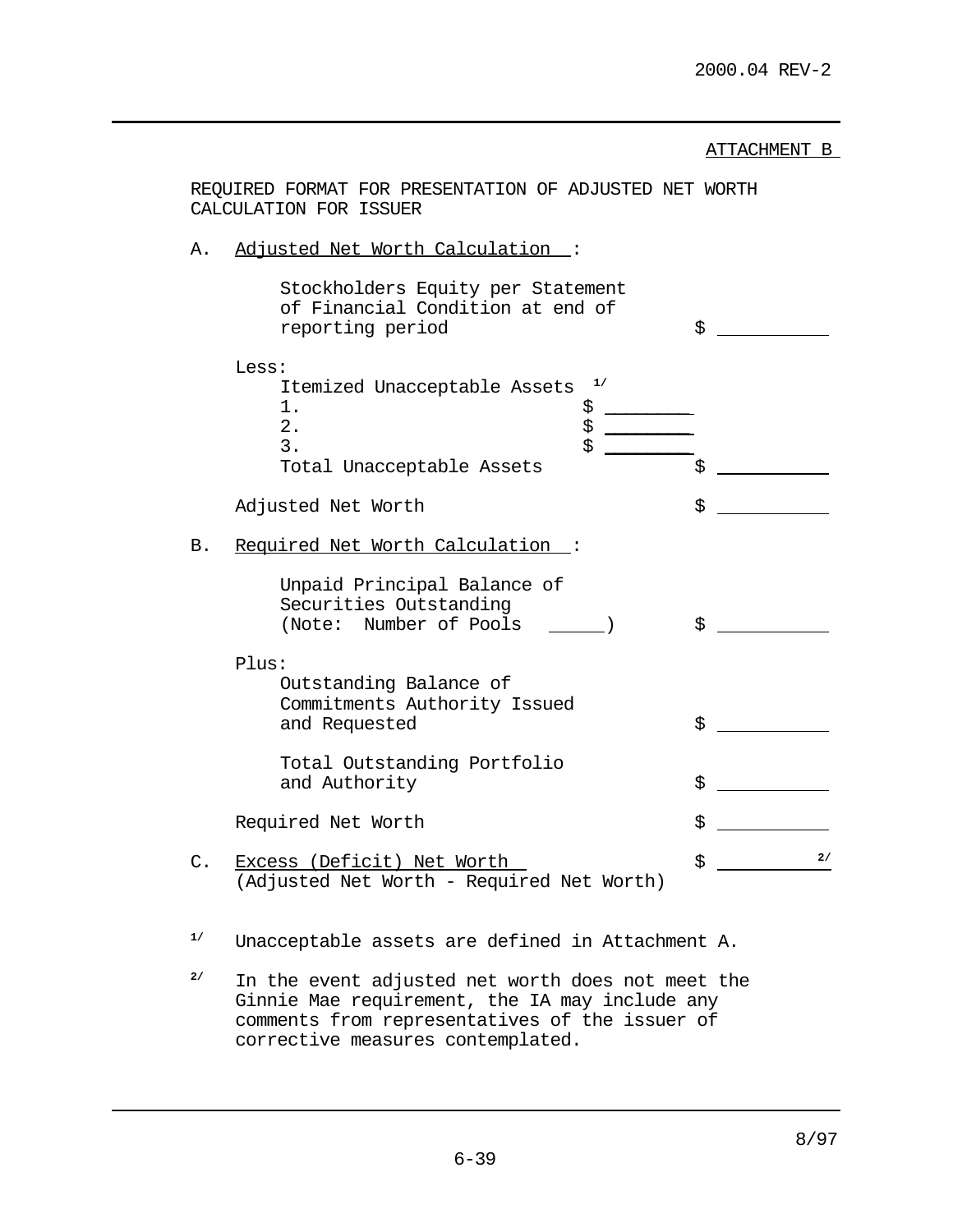ATTACHMENT C

|    | REQUIRED FORMAT FOR PRESENTATION OF ADJUSTED NET WORTH<br>CALCULATION FOR ISSUER'S PARENT                                        |    |
|----|----------------------------------------------------------------------------------------------------------------------------------|----|
| Α. | Adjusted Net Worth Calculation :                                                                                                 |    |
|    | Stockholders Equity per Statement<br>of Financial Condition at end of<br>reporting period                                        | \$ |
|    | Less:<br>1/<br>Itemized Unacceptable Assets<br>1.<br>\$<br>\$<br>2.<br>\$<br>3.                                                  |    |
|    | Total Unacceptable Assets                                                                                                        | \$ |
|    | Adjusted Net Worth                                                                                                               | \$ |
| Β. | Comparison of Net Worth Calculations :<br>Issuer's Required Net Worth<br>(taken from Issuer's Adjusted<br>Net Worth Calculation) | \$ |
|    | (Multiply issuer's required net<br>worth by 110% for issuers with<br>single family status only, otherwise<br>multiply by 120%)   |    |
|    | Parent's Required Net Worth                                                                                                      | \$ |
| C. | <u>Excess/(Deficit)</u> :                                                                                                        | \$ |

Unacceptable assets are defined in Attachment A. **1/**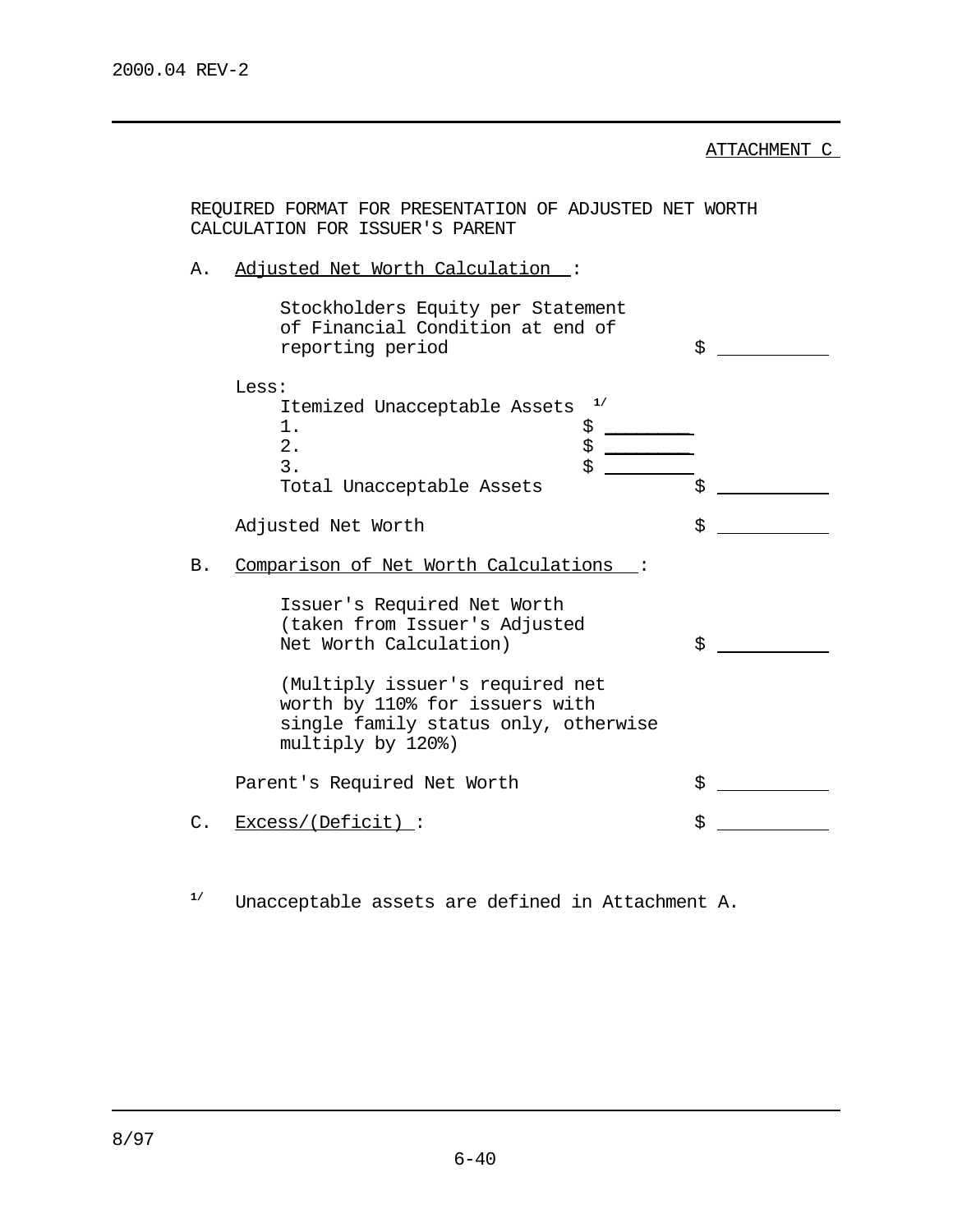ATTACHMENT D

|    |    | REQUIRED FORMAT FOR PRESENTATION OF INSURANCE REQUIREMENT                                                            |                      |
|----|----|----------------------------------------------------------------------------------------------------------------------|----------------------|
|    | Α. | Identification of Affiliated <sup>1</sup> / Ginnie Mae Issuers:                                                      |                      |
|    |    | Affiliated Ginnie Mae Issuers:<br>(Issuer Name and Ginnie Mae Issuer Identification<br>Number)                       |                      |
|    |    | Affiliated Issuers on Same Insurance Policies:<br>(Issuer Name and Ginnie Mae Issuer Identification<br>Number)       |                      |
|    | B. | Required Insurance Calculation:                                                                                      |                      |
|    |    | Servicing Portfolio:<br>Ginnie Mae<br>Fannie Mae<br>Freddie Mac<br>Conventional (Other)<br>Total Servicing Portfolio | \$<br>\$<br>\$<br>\$ |
|    |    | Required Fidelity Bond Coverage                                                                                      | \$                   |
|    |    | Required Mortgage Servicing Errors<br>and Omissions Coverage                                                         | \$                   |
| C. |    | Verification of Insurance Coverage :                                                                                 |                      |
|    |    | Fidelity Bond Coverage at End of<br>Reporting Period                                                                 | \$                   |
|    |    | Mortgage Servicing Errors and Omissions<br>Coverage at End of Reporting Period                                       | \$.                  |
| D. |    | Excess (Deficit) Insurance Coverage :                                                                                |                      |
|    |    | Fidelity Bond Coverage                                                                                               | \$                   |
|    |    | Required Mortgage Servicing Errors<br>and Omissions Coverage                                                         | \$                   |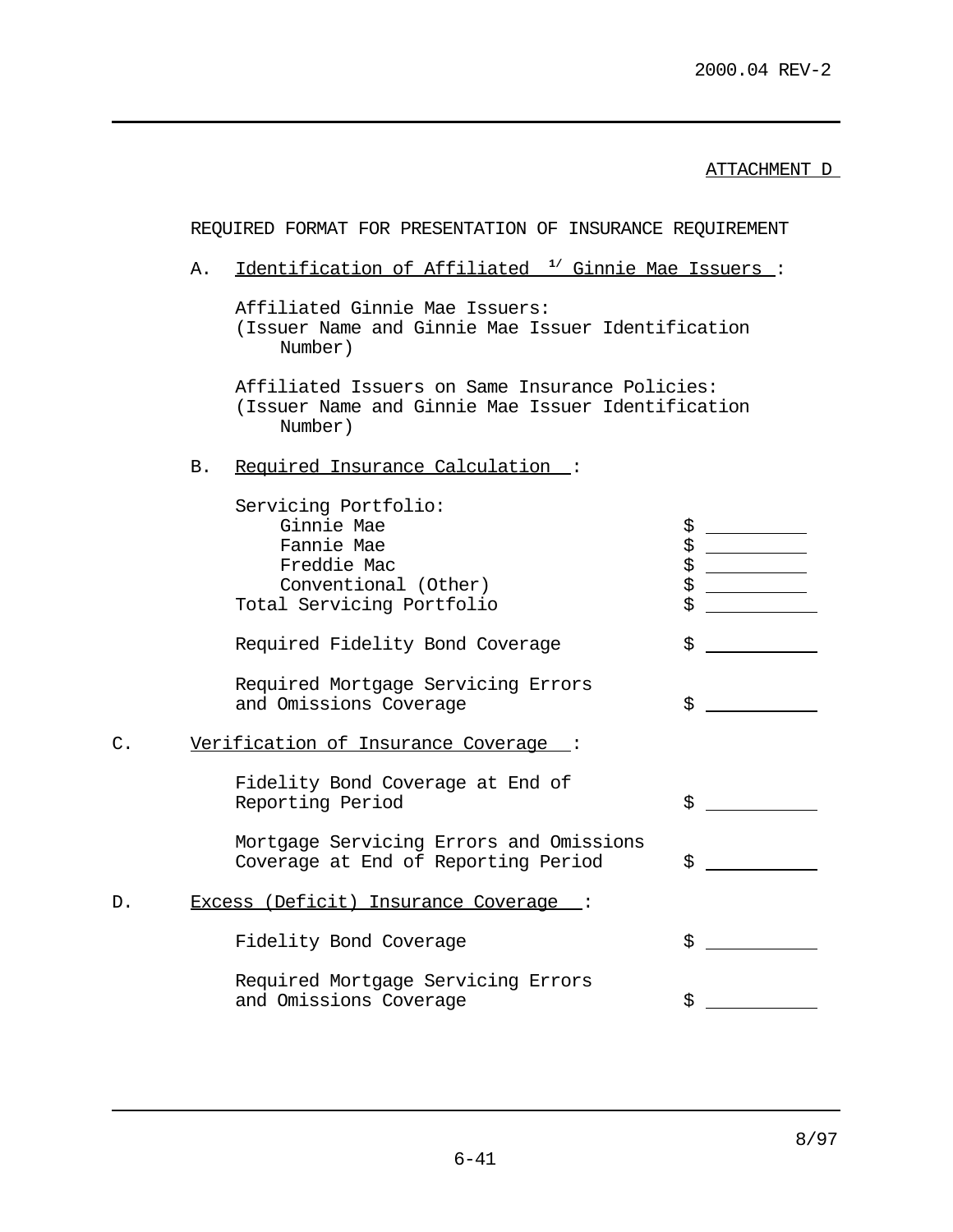E. Ginnie Mae Loss Payable Endorsement :

Fidelity Bond Coverage  $\frac{1}{2}$   $\frac{1}{2}$   $\frac{1}{2}$   $\frac{1}{2}$   $\frac{1}{2}$   $\frac{1}{2}$   $\frac{1}{2}$   $\frac{1}{2}$   $\frac{1}{2}$   $\frac{1}{2}$   $\frac{1}{2}$   $\frac{1}{2}$   $\frac{1}{2}$   $\frac{1}{2}$   $\frac{1}{2}$   $\frac{1}{2}$   $\frac{1}{2}$   $\frac{1}{2}$   $\frac{1}{2}$   $\frac{1}{2}$ 

Mortgage Servicing Errors and Omissions Coverage  $\frac{1}{2}$   $\frac{1}{2}$   $\frac{1}{2}$   $\frac{1}{2}$   $\frac{1}{2}$   $\frac{1}{2}$   $\frac{1}{2}$   $\frac{1}{2}$   $\frac{1}{2}$   $\frac{1}{2}$   $\frac{1}{2}$   $\frac{1}{2}$   $\frac{1}{2}$   $\frac{1}{2}$   $\frac{1}{2}$   $\frac{1}{2}$   $\frac{1}{2}$   $\frac{1}{2}$   $\frac{1}{2}$   $\frac{1}{2}$   $\frac$ 

1/ Definition of an Affiliate : An affiliate is a party that, directly or indirectly through one or more intermediaries, controls, is controlled by, or is under common control with an issuer.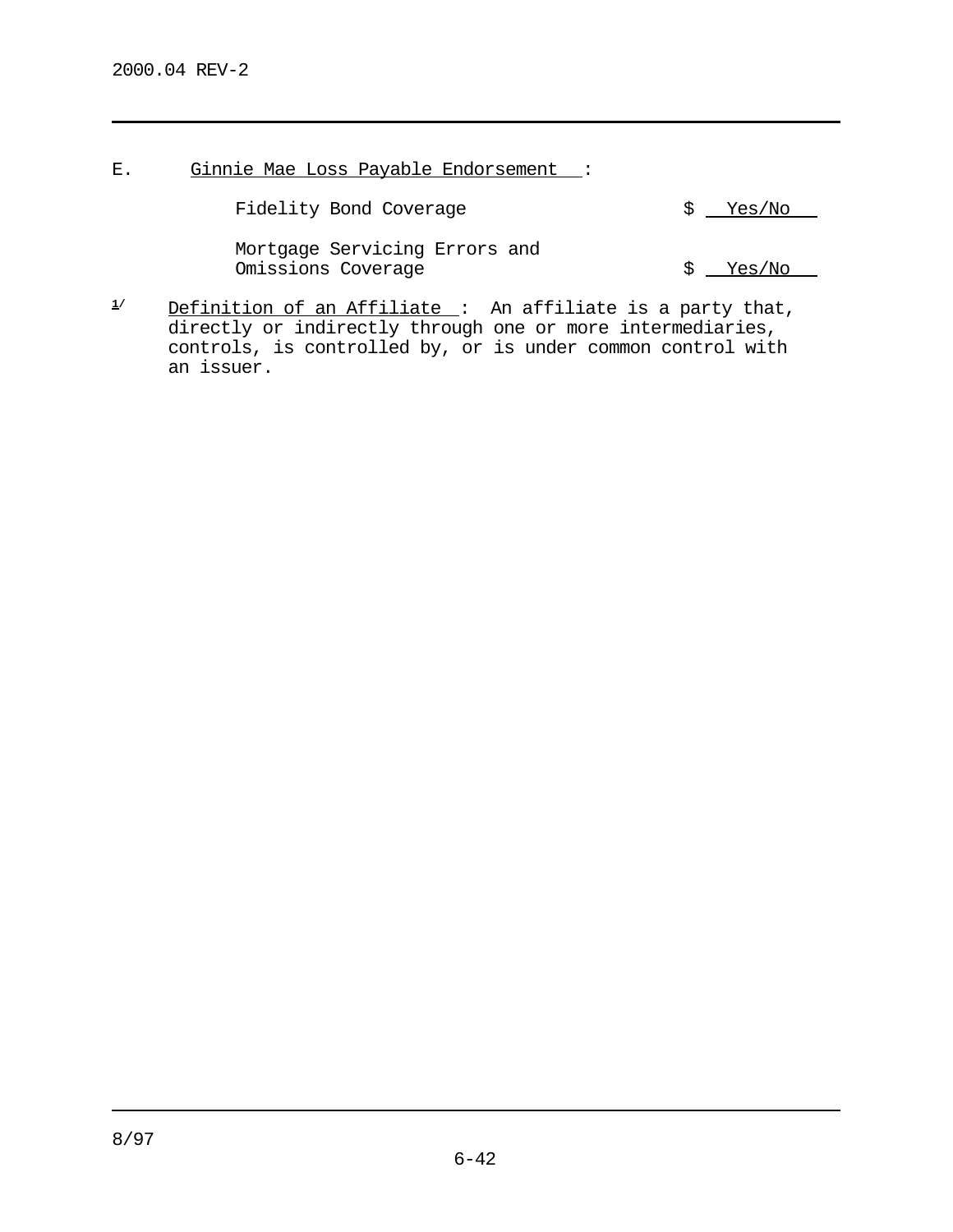### ATTACHMENT E

REPORT OF INDEPENDENT AUDITORS ON CONSOLIDATING BALANCE SHEET AND STATEMENT OF INCOME

Board of Directors ABC Financial Corporation

We have audited, in accordance with generally accepted auditing standards and Government Auditing Standards, the consolidated financial statements of ABC Financial Corporation and subsidiaries as of December 31, 1991 and have issued our unqualified opinion thereon dated January 24, 1992 included on page "XX" of [identify report]. Our audit was conducted for the purpose of forming an opinion on the consolidated financial statements taken as a whole. The following consolidating balance sheet and statement of income on pages "XX" and "XX," respectively, are presented for purposes of additional analysis and are not a required part of the consolidated financial statements of ABC Financial Corporation and subsidiaries. Such information has been subjected to the auditing procedures applied in our audit of the consolidated financial statements and, in our opinion, is fairly stated in all material respects in relation to the consolidated financial statements taken as a whole.

This report is intended for the information of the audit committee, management, and the Government National Mortgage Association (Ginnie Mae). However, this report is a matter of public record and its distribution is not limited.

[Firm Signature]

[Date]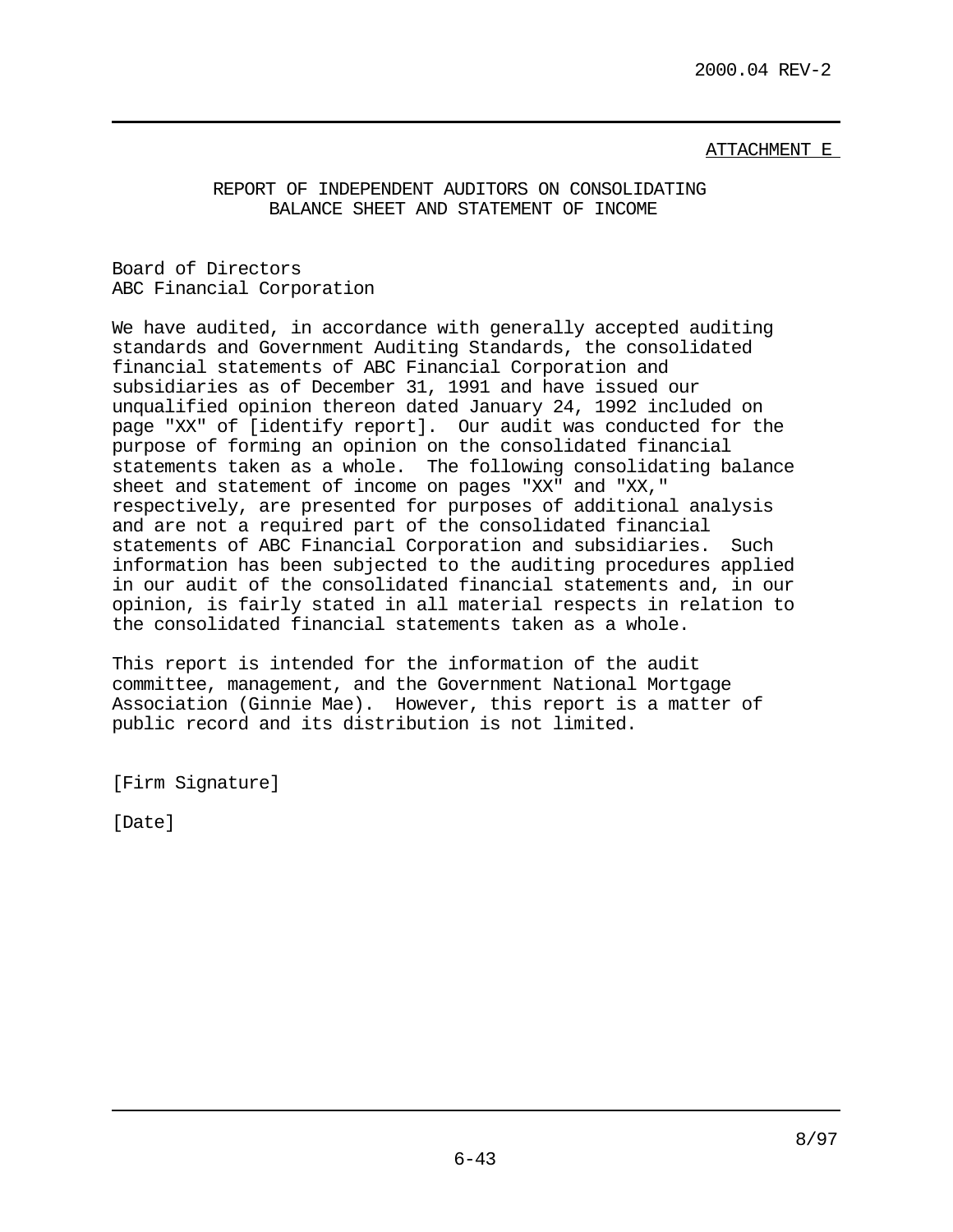#### REQUIRED TRANSMITTAL/CHECKLIST FOR ANNUAL SUBMISSION OF FINANCIAL DOCUMENTS

Address to: Ginnie Mae's Review Agent

To whom it may concern:

| The following information is being sent to maintain           |  |  |                     |
|---------------------------------------------------------------|--|--|---------------------|
| eligibility in the Mortgage-Backed Securities Program. If you |  |  |                     |
| have any questions regarding the items being sent, you may    |  |  |                     |
| contact Mr./Ms.                                               |  |  | of the organization |
| or me at telephone number                                     |  |  | – Our               |
| facsimile number is                                           |  |  |                     |

Complete Items 1 through 7

| $1$ . |                                                                |  |  |  |
|-------|----------------------------------------------------------------|--|--|--|
|       |                                                                |  |  |  |
|       | 3. Issuer's Tax Identification No.                             |  |  |  |
| 4.    | Ginnie Mae I.D. No. ________________________                   |  |  |  |
| 5.    |                                                                |  |  |  |
|       |                                                                |  |  |  |
|       | 7. IA's Contact Person<br>1. Ta's Contact Person               |  |  |  |
|       |                                                                |  |  |  |
|       |                                                                |  |  |  |
|       | Place a Checkmark by Item(s) Submitted                         |  |  |  |
|       |                                                                |  |  |  |
|       | 1. Annual Audited Financial Statement for period ended 1/2/20  |  |  |  |
|       | 2. IA's Report on Consolidating Balance Sheet and Statement of |  |  |  |
|       | Income (if appropriate)                                        |  |  |  |
|       | 3. IA's Report on Internal Controls                            |  |  |  |
|       | 4. IA's Report on Compliance with specific Requirements        |  |  |  |
|       | 5. IA's Presentation of Insurance Requirement                  |  |  |  |
|       | 6. IA's Presentation of Adjusted Net Worth for Issuer          |  |  |  |
|       | 7. IA's Presentation of Adjusted Net Worth for Parent, (if     |  |  |  |

|  |  |  |  |  | 8. Corrective Action Plan (if appropriate) |  |
|--|--|--|--|--|--------------------------------------------|--|
|--|--|--|--|--|--------------------------------------------|--|

- 9.\_\_\_Schedule of "Other Assets"
- 10.\_\_\_Name, address and Ginnie Mae Issuer Number (if applicable) of all affiliates. An "affiliate" is defined for these purposes as an organization that is related to the issuer through some type of control or ownership (as defined by GAAP). Use additional page if necessary:  $\overline{\phantom{a}}$  ,  $\overline{\phantom{a}}$  ,  $\overline{\phantom{a}}$  ,  $\overline{\phantom{a}}$  ,  $\overline{\phantom{a}}$  ,  $\overline{\phantom{a}}$  ,  $\overline{\phantom{a}}$  ,  $\overline{\phantom{a}}$  ,  $\overline{\phantom{a}}$  ,  $\overline{\phantom{a}}$  ,  $\overline{\phantom{a}}$  ,  $\overline{\phantom{a}}$  ,  $\overline{\phantom{a}}$  ,  $\overline{\phantom{a}}$  ,  $\overline{\phantom{a}}$  ,  $\overline{\phantom{a}}$

 $\overline{\phantom{a}}$  ,  $\overline{\phantom{a}}$  ,  $\overline{\phantom{a}}$  ,  $\overline{\phantom{a}}$  ,  $\overline{\phantom{a}}$  ,  $\overline{\phantom{a}}$  ,  $\overline{\phantom{a}}$  ,  $\overline{\phantom{a}}$  ,  $\overline{\phantom{a}}$  ,  $\overline{\phantom{a}}$  ,  $\overline{\phantom{a}}$  ,  $\overline{\phantom{a}}$  ,  $\overline{\phantom{a}}$  ,  $\overline{\phantom{a}}$  ,  $\overline{\phantom{a}}$  ,  $\overline{\phantom{a}}$ Signature:\_\_\_\_\_\_\_\_\_\_\_\_\_\_\_\_\_\_\_\_\_\_\_\_\_\_\_\_\_\_\_\_\_\_\_Date:\_\_\_\_\_\_\_\_\_\_\_\_\_\_\_ Type of Print Signature Name:\_\_\_\_\_\_\_\_\_\_\_\_\_\_\_\_\_\_\_\_\_\_\_\_\_\_\_\_\_\_\_\_\_\_\_\_  $\verb+Title+ = \textcolor{red}{\textbf{1}}$ 

 $\overline{\phantom{a}}$  ,  $\overline{\phantom{a}}$  ,  $\overline{\phantom{a}}$  ,  $\overline{\phantom{a}}$  ,  $\overline{\phantom{a}}$  ,  $\overline{\phantom{a}}$  ,  $\overline{\phantom{a}}$  ,  $\overline{\phantom{a}}$  ,  $\overline{\phantom{a}}$  ,  $\overline{\phantom{a}}$  ,  $\overline{\phantom{a}}$  ,  $\overline{\phantom{a}}$  ,  $\overline{\phantom{a}}$  ,  $\overline{\phantom{a}}$  ,  $\overline{\phantom{a}}$  ,  $\overline{\phantom{a}}$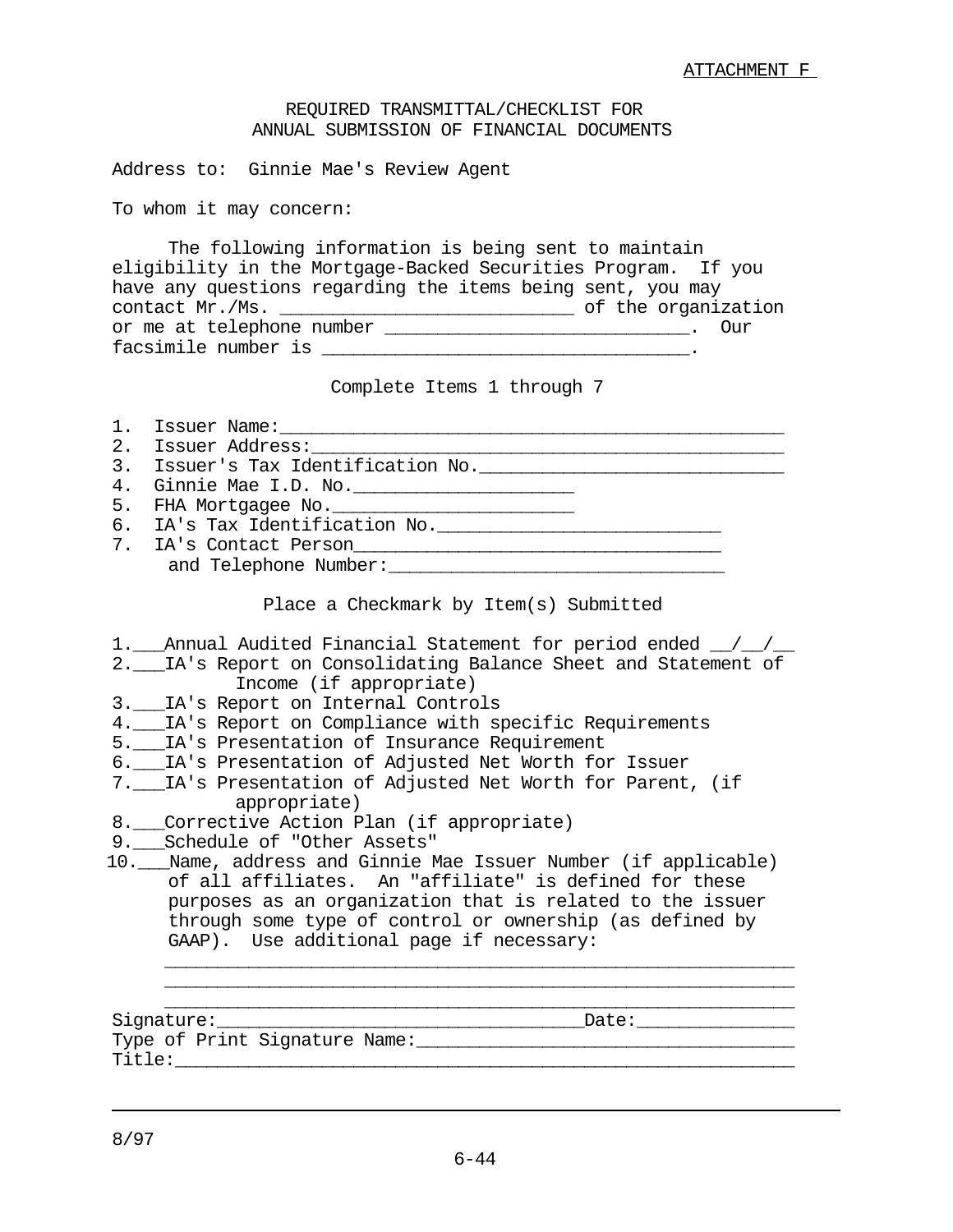## **CHAPTER 7. HUD-APPROVED TITLE II NONSUPERVISED MORTGAGEES AND LOAN CORRESPONDENTS AUDIT GUIDANCE**

- 7-1 Program Objective . HUD insures mortgages made by private lending institutions to finance the purchase of single family and multifamily homes. HUD approves the mortgagees for participation in the mortgage insurance programs for single family and multifamily homes as evidenced by the mortgagee's receipt of the yearly verification report in the last month of its fiscal year. HUD approves lending institutions which belong to the Federal Reserve System or with Federal Deposit Insurance Corporation or National Credit Union Administration insurance on their accounts. These types of institutions are designated by HUD as supervised mortgagees. HUD also approves other financial institutions designated as nonsupervised mortgagees, loan correspondents, and investing mortgagees which have authority to originate, purchase, sell, or service HUD-insured mortgages depending on the type of institution. These institutions are approved on the basis of their financial capacity, experience, facilities, and other criteria as specified in HUD Handbook 4060.1.
- 7-2 Program Procedures. All mortgagees and loan correspondents, whether supervised or nonsupervised, must apply for initial or branch approval to participate in the HUD/FHA mortgage insurance programs through the Lender Approval and Recertification Division at HUD Headquarters, following the directions in HUD Handbook 4060.1, Mortgagee Approval and Recertification . After a review of the application and clearance through certain Headquarters systems, the applicant, if approved, will be assigned a unique HUD/FHA identification number and notified that it may now originate FHA insured mortgages.
- 7-3 Reference Material

| Document        | Title                                                                                                                                                       |  |  |  |
|-----------------|-------------------------------------------------------------------------------------------------------------------------------------------------------------|--|--|--|
| 24 CFR Part 202 | Regulations Relating to the<br>Office of Assistant Secretary for<br>Housing-Federal Housing<br>Commissioner, Department of Housing<br>and Urban Development |  |  |  |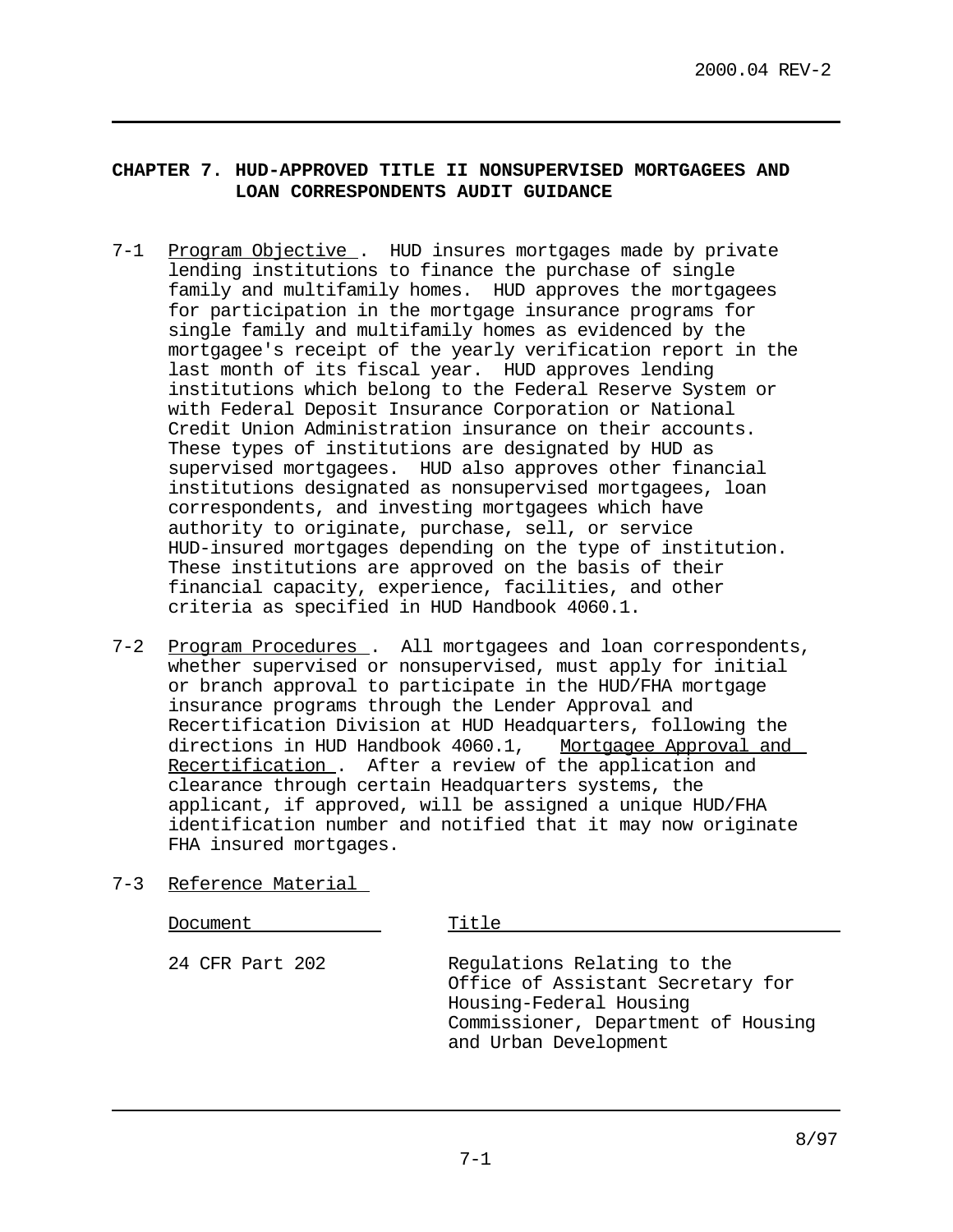| Mortgagees Letters             | Various                                                                                |
|--------------------------------|----------------------------------------------------------------------------------------|
| HUD Handbook 4000.2<br>$REV-1$ | Mortgagee's Handbook-Application<br>Through Insurance (Single Family)                  |
| HUD Handbook 4000.4            | Single Family Direct Endorsement<br>Program                                            |
| HUD Handbook 4060.1            | Mortgagee Approval and<br>Recertification                                              |
| HUD Handbook 4060.3            | Field Office Guide for Mortgagee<br>Monitoring                                         |
| HUD Handbook 4110.2            | Mortgagee's Guide-Home Mortgage<br>Insurance Fiscal Instructions                       |
| HUD Handbook 4155.1            | Mortgage Credit Analysis for<br>Mortgage Insurance on One-to-Four<br>Family Properties |
| HUD Handbook 4205.1            | Single Family Coinsurance Program                                                      |
| HUD Handbook 4330.1            | Administration of Insured Home<br>Mortgages                                            |
| HUD Handbook 4330.4            | FHA Single Family Insurance Claims                                                     |
| HUD Handbook 4350.4            | Multifamily Mortgagees                                                                 |

7-4 Reporting Requirements . A Title II, nonsupervised mortgagee or loan correspondent is required by 24 CFR Part 202 annually to submit an audit report to the Commissioner within 90 days of the close of its fiscal year. The audit shall be performed under Government Auditing Standards and shall include the auditor's report on the basic financial statements and a computation of the mortgagee's Adjusted Net Worth. These reports are required for every Title II nonsupervised mortgagee or loan correspondent regardless of the number of loans originated or serviced during the fiscal year. All instances of noncompliance identified by the auditor must be reported as findings, even in those cases where corrective action was taken by the auditee after the end of the fiscal year. A suggested format for the computation of Adjusted Net Worth and the list of unacceptable assets are shown in paragraph 7-6 of this chapter.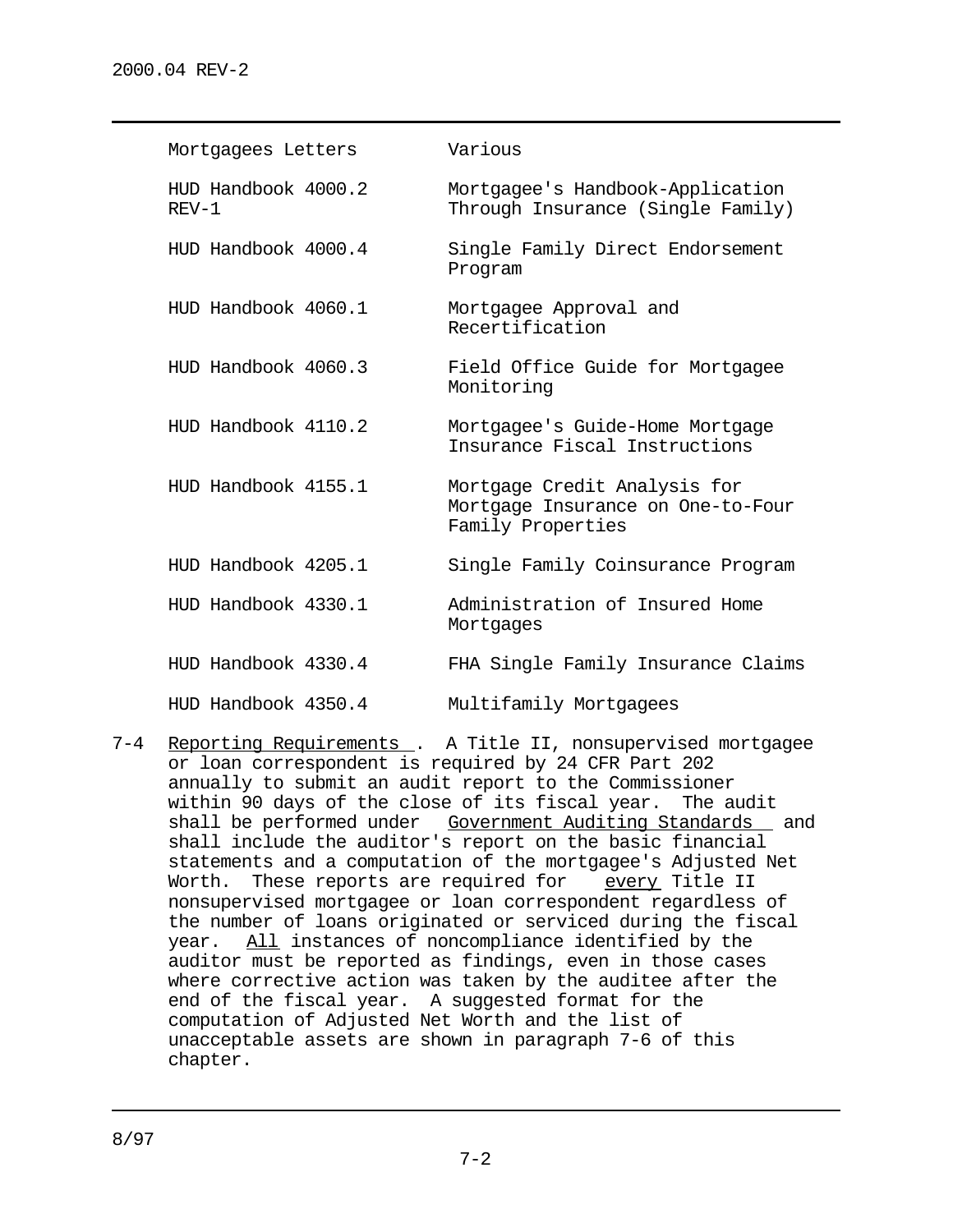For nonsupervised mortgagees, other than nonsupervised loan correspondents, the audit report shall also cover internal controls, compliance with specific requirements that have a direct and material effect on HUD-assisted mortgages, including: an opinion on compliance with specific requirements applicable to major HUD-assisted programs (or a report on compliance with specific requirements applicable to nonmajor HUD-assisted program transactions).

For nonsupervised loan correspondents, although the audit is performed under Government Auditing Standards , the Office of Housing has changed the compliance and auditing requirements. The scope of the auditors' testing of compliance with internal controls and the presentation of the results of those tests may be included in the auditors' report on the basic financial statements. The audit is not subject to the requirements or procedures of paragraph 7-5 except where mandated by Government Auditing Standards.

Except for Ginnie Mae issuers, one copy of the report should be sent by the auditee to:

Mailing address:

U.S. Department of HUD Lender Approval and Recertification Division Room B-133 3214 Plaza 451 Seventh St. SW Washington, DC 20410-8888

Delivery:

U.S. Department of HUD Lender Approval and Recertification Division Suite 3214 490 L'Enfant Plaza East Washington, DC 20024

When a Title II mortgagee is also a Ginnie Mae issuer, the audited financial statements are now sent only to Ginnie Mae for review (See Chapter 6). Lenders/mortgagees that are approved under both Title I and Title II and also are Ginnie Mae issuers must submit one set of audited financial statements to Ginnie Mae and another, for Title I, to the Office of Lender Activities and Program Compliance.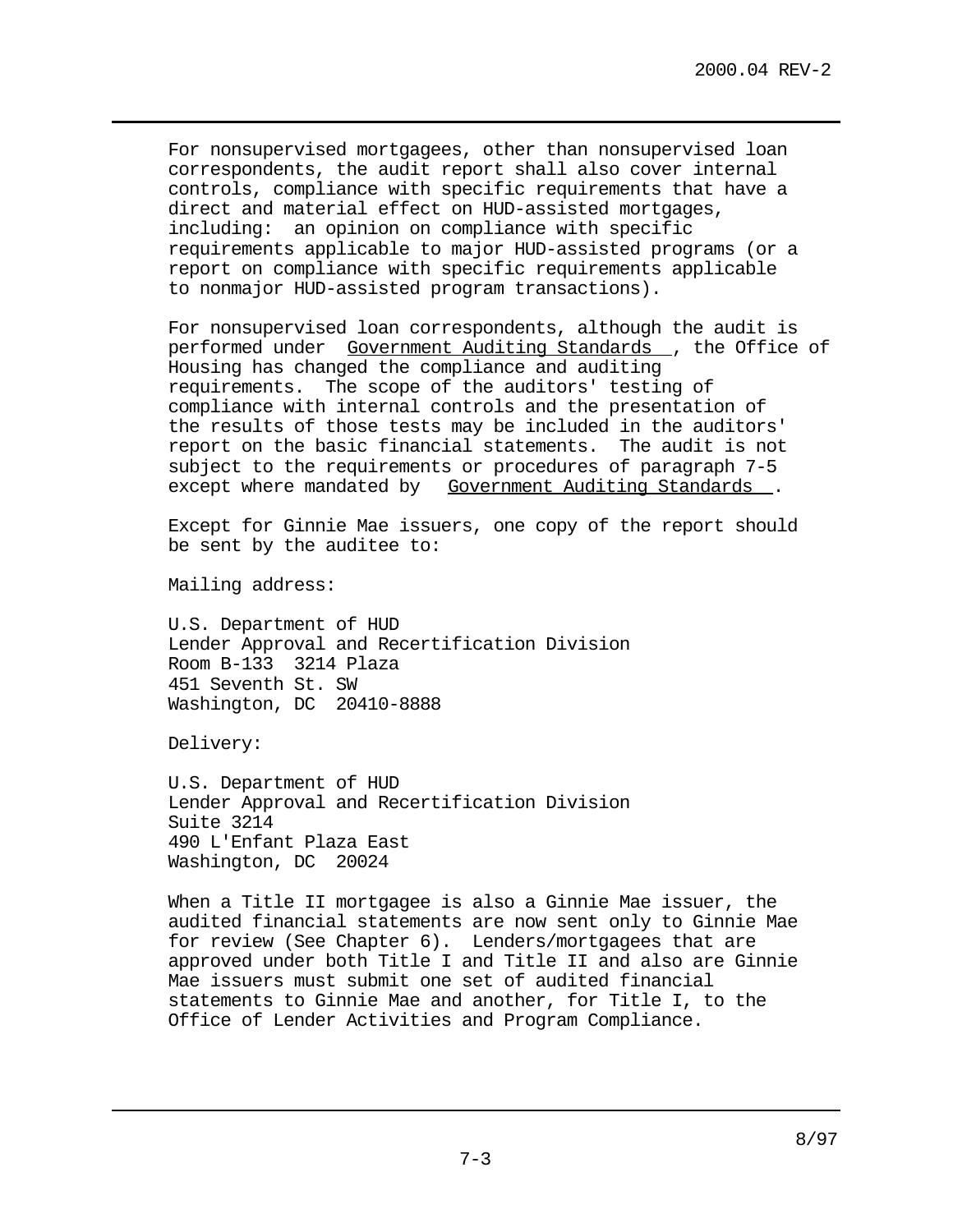All servicing/origination income must be accounted for in compliance with FASB Statement No. 125, Accounting for Transfers and Servicing of Financial Assets and Extinguishments of Liabilities , or subsequent amendments.

Where the mortgagee/loan correspondent is a subsidiary and information on its assets, liabilities and results of operation are included in the consolidated financial statements of its parent entity, HUD will accept the audited consolidated financial statements of the parent, if it includes consolidating schedules, audited by the IA, which distinguish the balance sheet and operating statement of the mortgagee/loan correspondent subject to the HUD audit requirement. The consolidating schedules must be subjected to the auditing procedures applied to the consolidated statement of the parent and the auditor's opinion must cover the financial statement accounts of the subsidiary.

A sample auditor's report on the consolidating balance sheet and operating statement is included as Attachment A to this Chapter.

- 7-5 Compliance Requirements and Audit Areas
	- A. Quality Control Plan
		- 1. Compliance Requirement

HUD-approved mortgagees are required to originate and service HUD-insured mortgages in accordance with accepted practices of prudent lending institutions and comply with all relevant Departmental rules and regulations. Each HUD-approved mortgagee is required to establish and maintain a written quality control plan in accordance with HUD Handbook 4060.1 REV-2, Chapter 9 or the latest HUD guidance for loan origination and servicing. Each approved mortgagee must develop and implement a quality control plan consistent with its needs, and the above referenced guidance, to assist corporate management in determining whether HUD requirements and the mortgagee's policies and procedures are being followed by its personnel. The monthly quality control procedures may be conducted by the entity itself internally or an external review, which may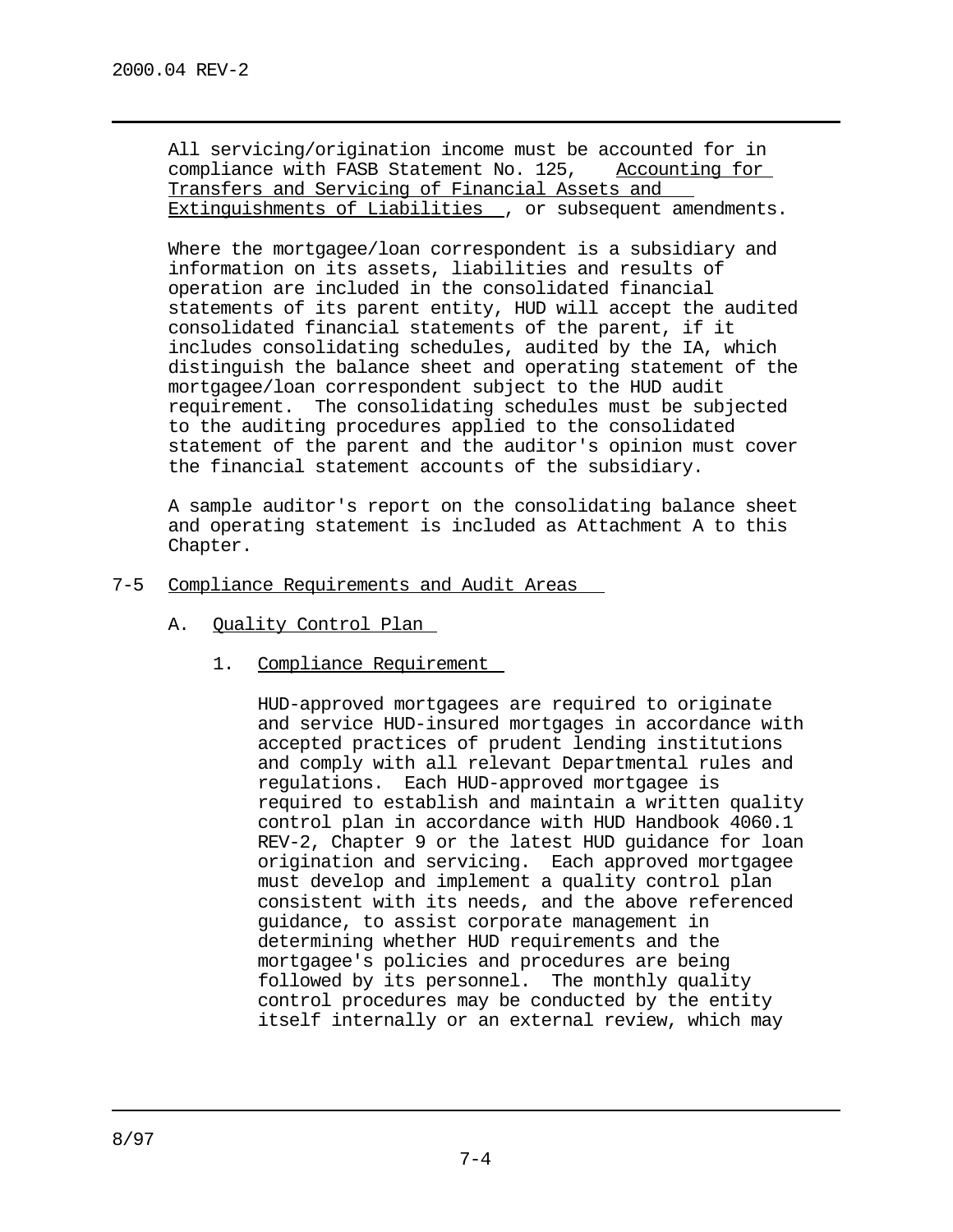be performed by the independent auditor or other qualified organization.(24 CFR Subsection 202.5(h)).

- 2. Suggested Audit Procedures
	- a. Obtain a copy of the mortgagee's quality control plan and compare it to the general and specific requirements contained in Handbook 4060.1.
	- b. Determine whether the mortgagee has a procedure in place which assures that all employees involved in loan origination and servicing understand the mortgagee's quality control policies and procedures.
	- c. Inquire whether the mortgagee relies on an internal or external quality control review of its origination, underwriting, and servicing functions. If the mortgagee relies on the external review process and the IA's engagement includes the performance of the quality control review, the IA should report this as part of the additional information required under Chapter 2 of this guide. If the mortgagee relies on an internal review, determine that it was performed by knowledgeable personnel with no direct responsibilities in the areas they reviewed.
	- d. Review the supporting documentation of the most recent quality control review to determine that it included a review of a representative sample in accordance with guidance in HUD Handbook 4060.1. It should also include a random sample of insured loans being serviced by the mortgagee or its agent. Determine that any branch offices received an on-site review as required by HUD Handbook 4060.1 and that the plan includes coverage for any loan correspondents and authorized agents of the mortgagee.
	- e. Review the supporting documentation to determine that the required general and specific elements included in Handbook 4060.1 REV-2, Chapter 9 were included in the quality control review. The Quality Control Plan must provide for the written reverification of the mortgagor's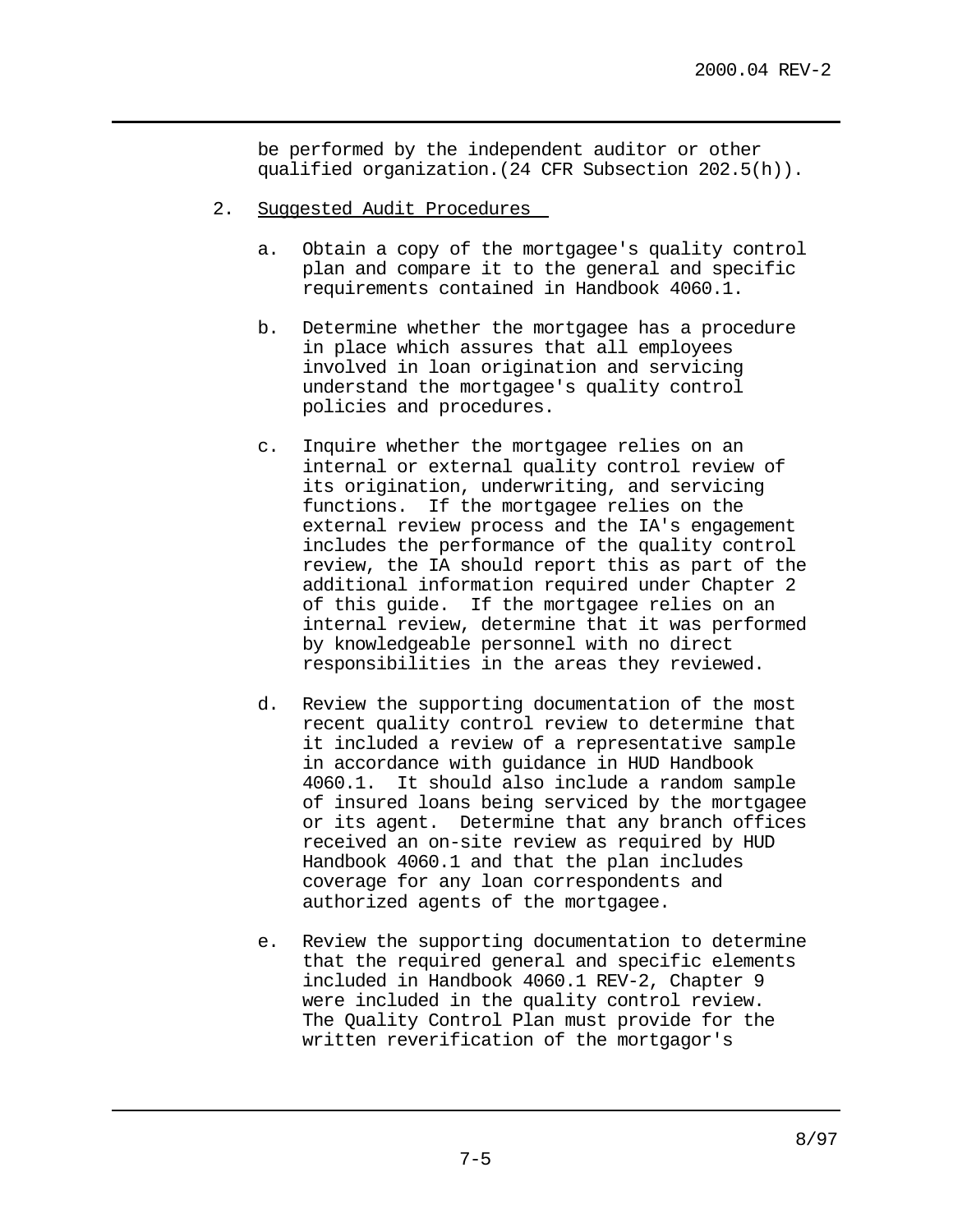employment, deposits, gift letter or other sources of funds.

- f. Obtain a written copy of the latest quality control report and determine that senior management officials also received a copy which included any deficiencies identified during the review. Determine that the mortgagee also notified the Office of Lender Activities and Program Compliance of any violations, false statements or program abuses in the report.
- g. Determine that senior management officials promptly initiated corrective action for all deficiencies noted.
- B. Branch Office Operations
	- 1. Compliance Requirement . A mortgagee may maintain one or more branch offices for the submission of applications for mortgage insurance. A traditional branch office is a separately located unit of the mortgagee, in an office in which no business except that of the mortgagee is conducted. It may be located in the mortgagee's home office. In addition, a mortgagee may register a branch office that does not meet the requirements of a traditional branch office (non-traditional branch office). The mortgagee may determine the location and type of its branch office facilities. The non-traditional branch office facility may be located in either commercial or non-commercial space. Each branch office must be registered by HUD. A loan correspondent is also permitted to establish branch offices in accordance with 24 CFR Subsection 202.5(k) (HUD Handbook 4060.1 Chapter 5).
	- 2. Suggested Audit Procedures
		- a. Determine that all branches are registered with HUD by review of the appropriate form or screen printout.
		- b. Through inquiry and/or physical observation, determine that the branch is a true branch and is not a subsidiary, net branch, independent contractor, agent of the auditee or separate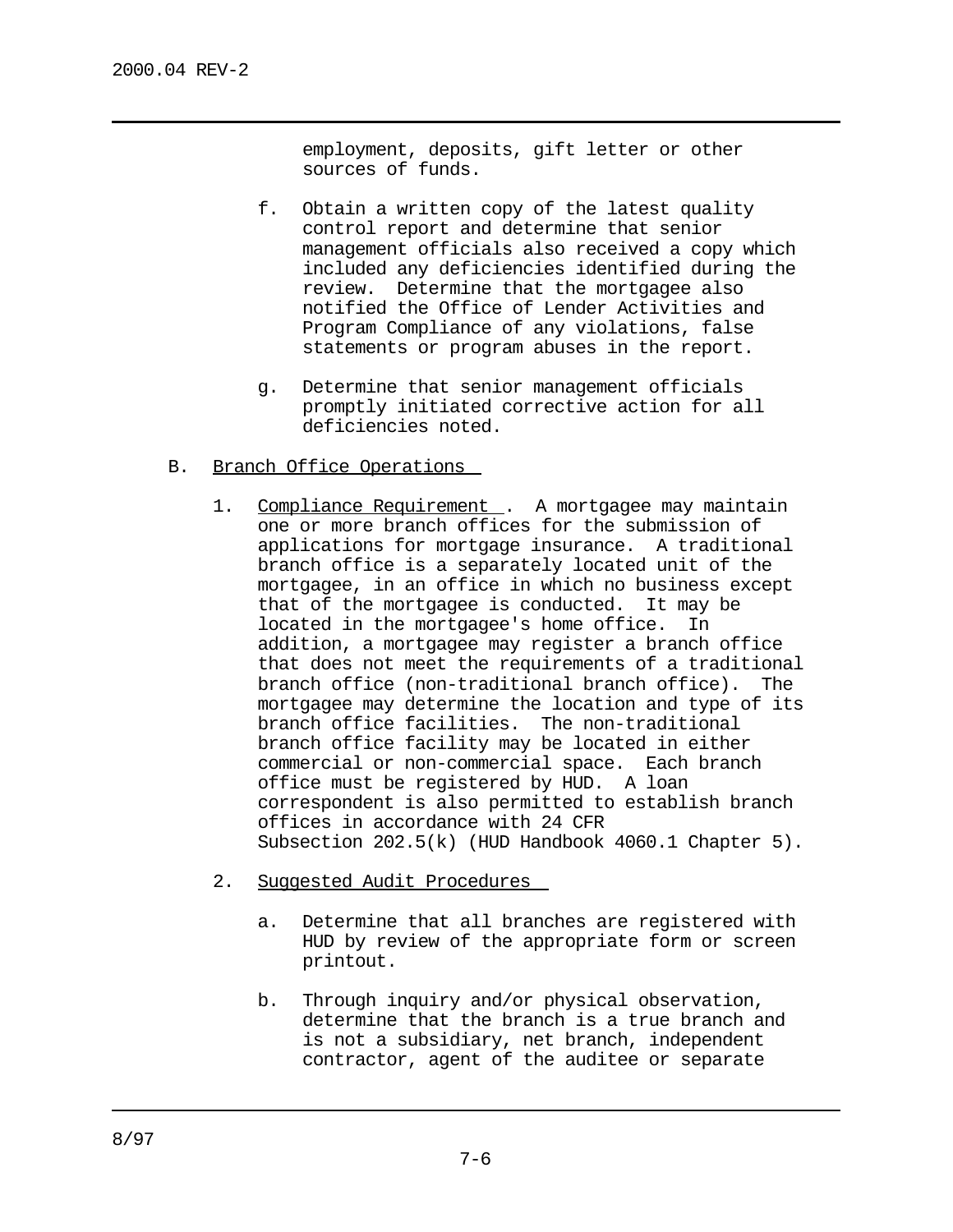entity. A mortgagee with a separate tax ID number is required to have approval as a mortgagee in its own right. A branch must have at least one employee, including a branch manager, that serves only that branch. The branch office should have its own telephone and maintain its own accounting records.

- c. Review auditee payroll records for indications of any branch office personnel, except the receptionist that are not employed exclusively for the auditee at any given time. Inquire of personnel to determine that branch employees conduct only the business affairs of that entity during normal business hours.
- d. Determine that the branch office is located in space which is separated by a partition from any other entity and is clearly identified to the public and that the branch office's operating costs are paid by the approved mortgagee or loan correspondent.
- e. Review company records for evidence that the present branch office manager is a corporate officer or an employee authorized to bind the corporation in matters involving loan origination and servicing and manages only one branch.

# C. Loan Origination

1. Compliance Requirement . HUD requires the originators of insured mortgages to develop such loans in accordance with HUD requirements. They must obtain and verify information with at least the same care that would be exercised in originating a loan in which the mortgage would be entirely dependent on the property as security to protect its investment.

Information on the auditee's copy of Form HUD-92900, HUD/FHA Application for Commitment for Insurance Under the National Housing Act must be supported by documents in the auditee files (HUD Handbook 4000.2  $REV-1)$ .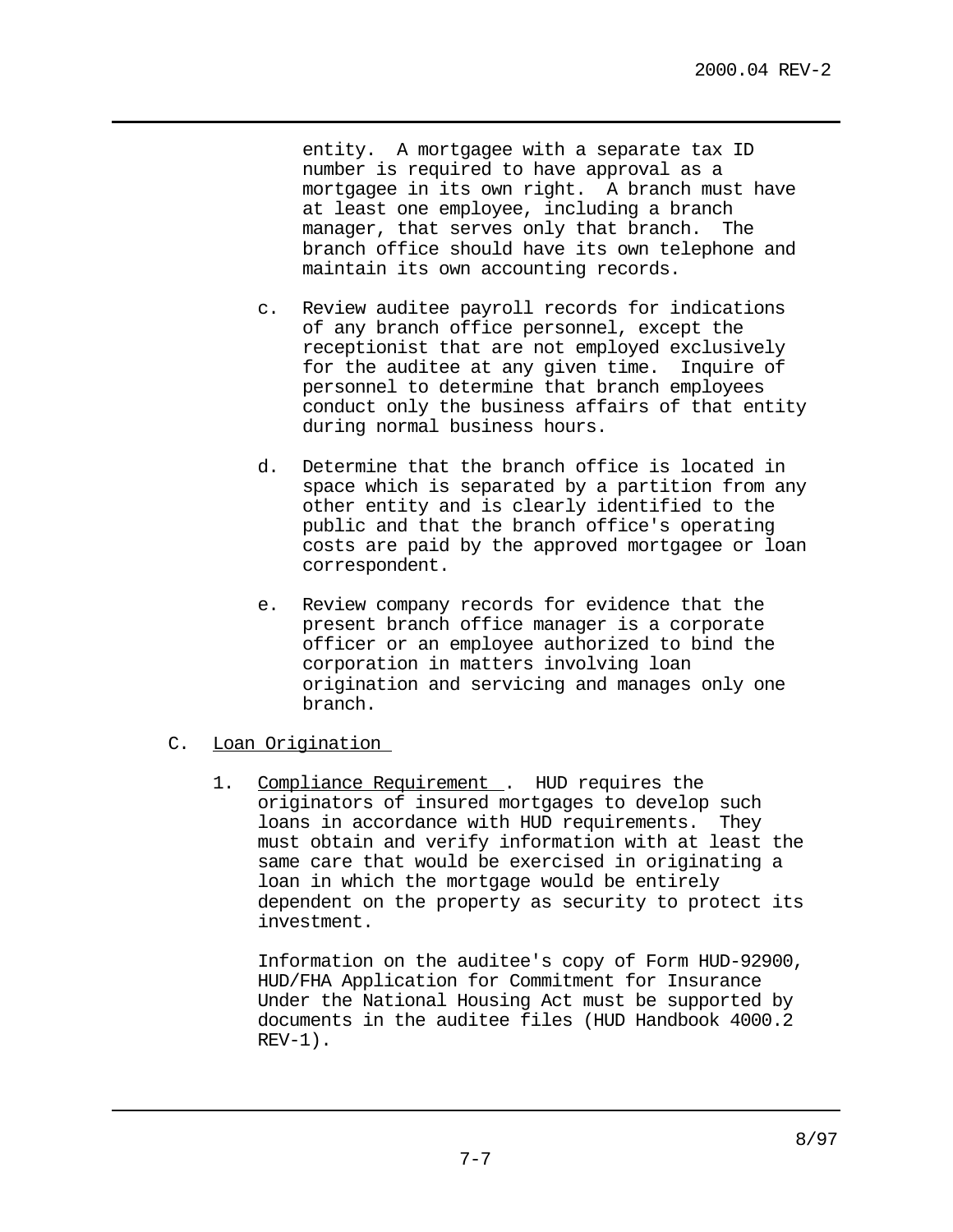Mortgagees may not require, as a condition of providing an insured loan, that the principal amount of the loan exceed a minimum amount established by the mortgagee (24 CFR 203.18d).

24 CFR 202.12 prohibits lenders from originating insured mortgages if it is the customary lending practice of the lender to engage in "tiered pricing" of its loans (for discount points, origination fee and other such fees) of more than two percent in an area (metropolitan statistical area or county, in rural areas). The regulation further requires HUD to ensure that any variations in mortgage charge rates be based only on the actual variations in costs to the lender to make the loan. The two percent limitation on variation in "mortgage charge rates" shall be applied to all Section 203 mortgages by loan type.

- 2. Suggested Audit Procedures
	- a. Obtain an understanding of the auditee's procedures for processing loan applications. Determine that the auditee's procedures provide that applicant's credit report, employment verification, and verification of deposits are sent directly to the auditee and do not pass through any third party.
	- b. Obtain a sample of files for loans originated during the audit period to test areas c-f, which follow. This should include loans originated at the auditee's branch offices and by their loan correspondents as well as the central office. Where an auditee uses an independent third party to perform quality control over loan origination, the IA may rely on the testing of loan files performed by the independent third party, provided the IA has reviewed the independent reviewer's procedures, retested some of the same files chosen for testing, and the independent written reports indicate no significant discrepancies were identified.
	- c. Review loan file documentation for evidence that a face-to-face interview with the loan applicant was conducted by a company employee and that the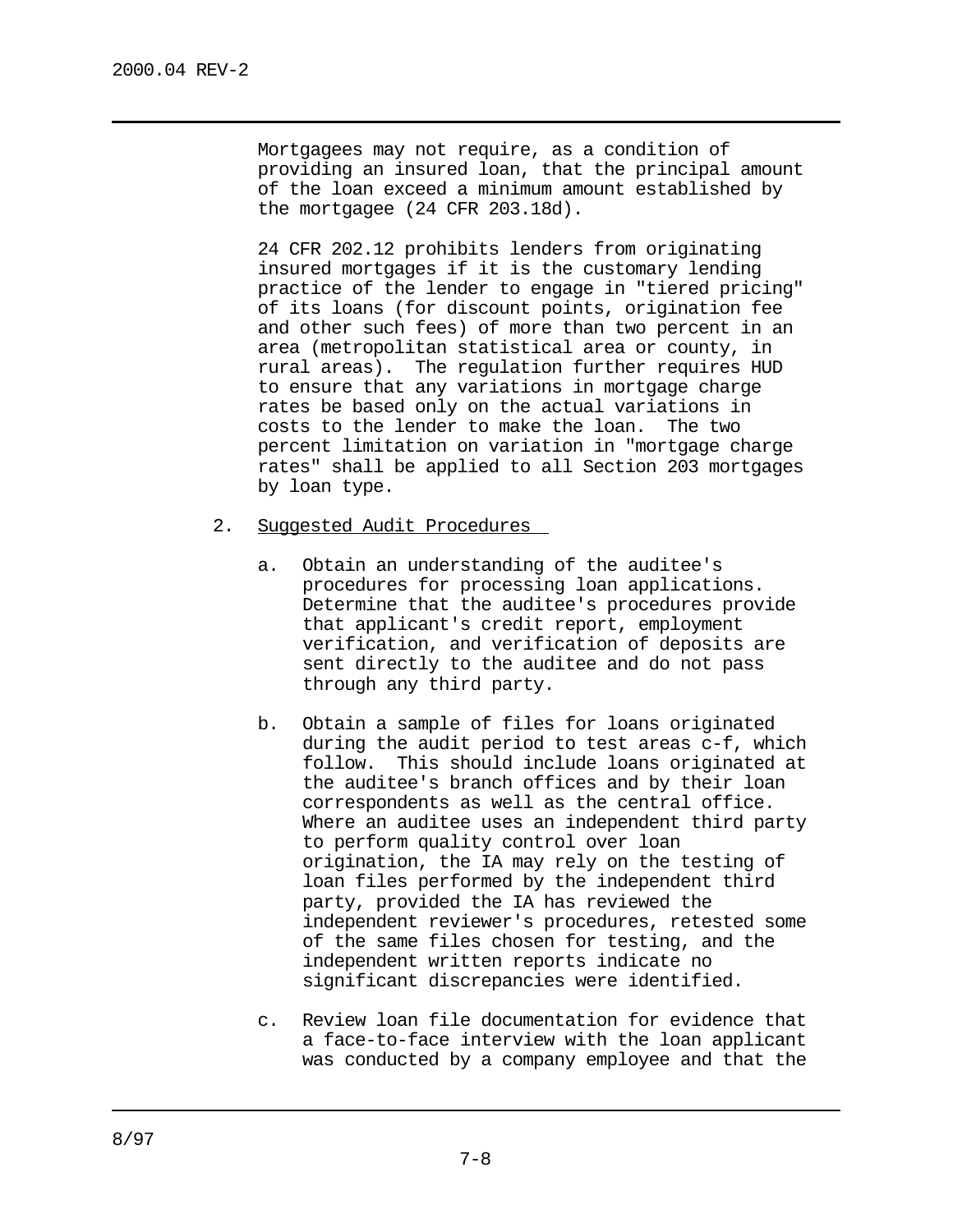completed loan application was reviewed with the loan applicant. A face-to-face interview is required only when the applicant puts down less than ten percent and does not have homeownership counseling.

- d. Review all files in the sample for any forms that have been signed by the mortgagee but not completed by the applicant.
- e. Determine that all employment and income data is supported by a verification of employment or other sources, especially for self-employed applicants and applicants with non-employment income. Review loan file documentation for evidence that the mortgagee reconciled any conflicting information prior to submitting the application package to the HUD Field Office for endorsement.
- f. Test that the applicant's cash assets, source of funds, and liabilities are supported by documentation such as verifications of deposits, gift letters, etc., and credit reports.
- g. Obtain a sample of files for rejected loans during the audit period. Review for the following:
	- (1) Determine that an individual review was provided for all applications denied due to a statistical category or score (e.g. credit score, debt/income ratio). Ensure that the score accurately reflected the financial status (e.g. loan and rent payments, current housing payments) of the applicant. A rejection should not be influenced by statistical categories or geographic location.
	- (2) Determine that the rejection was made based on established criteria and the reason for the rejection was provided to the applicant. Ensure that all procedures for accepting and processing the loan were followed.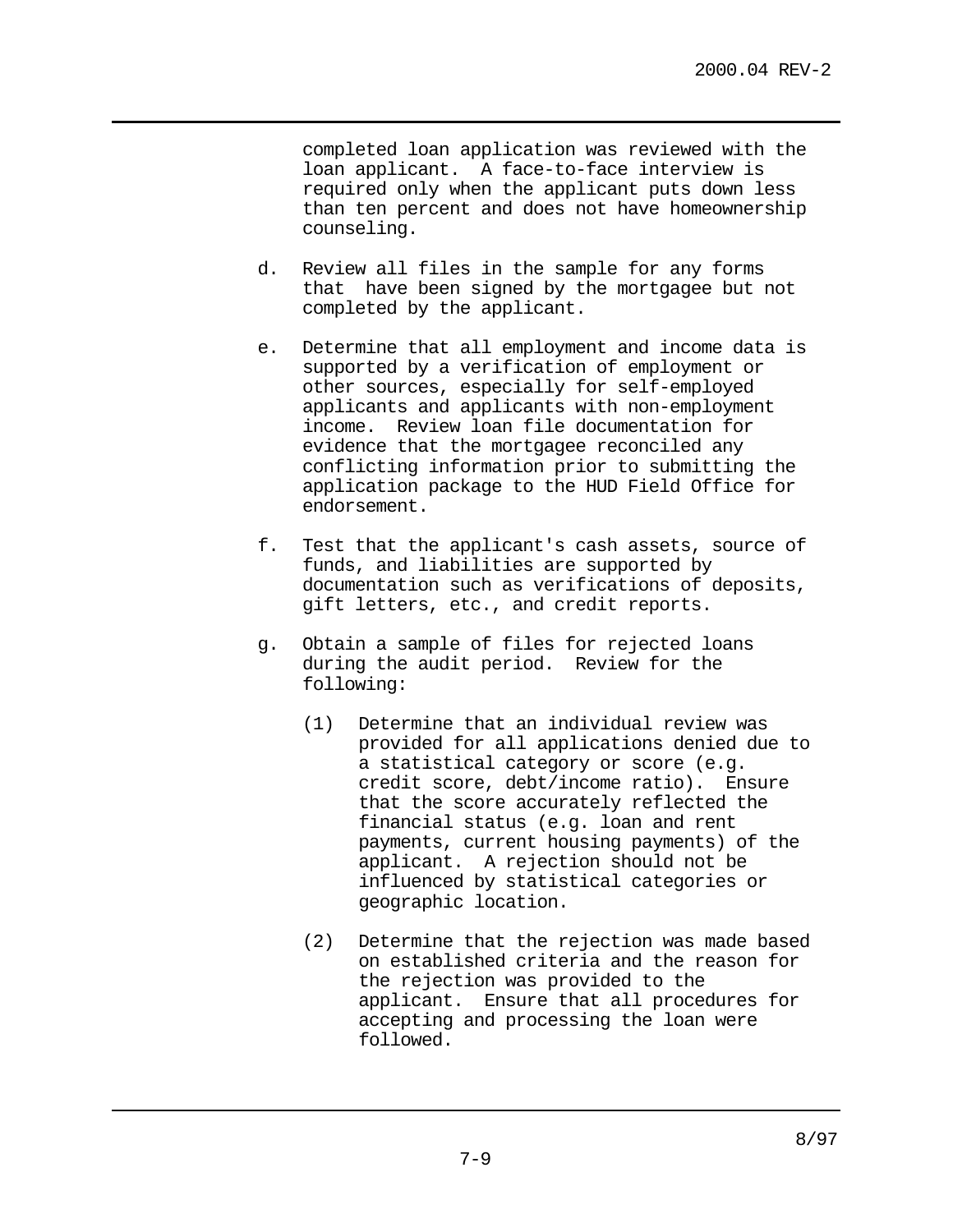- h. Test whether loan correspondents are selling mortgages to other than their sponsors without prior HUD approval. In connection with the Direct Endorsement Program, to determine that the loan correspondent does not underwrite loans, review selected loan documentation for indications of underwriting by the loan correspondent.
- i. Review the agreements between the auditee and its staff appraisers and test for compliance with Handbook 4000.4 REV-1, Chapter 2.
- D. Loan Settlement
	- 1. Compliance Requirement . The mortgagee's responsibilities prior to and following loan settlement are minimal. The loan origination fee should normally compensate the mortgagee for the required services. However, HUD has specified the types and amount of additional charges and fees which the mortgagee may collect from the borrower. Additionally, the mortgagee is responsible for promptly submitting up-front mortgage insurance premiums to HUD following loan settlement and disbursing the funds and completing the transaction in accordance with the closing documents, without undue delay (HUD Handbook 4000.2 REV-1, and Chapter 7, 24 CFR 203.27).
	- 2. Suggested Audit Procedures
		- a. Select a representative sample of loans for testing from those settled during the audit period.
		- b. Examine the signed settlement statement (Form HUD-1). Prove the mathematical accuracy of the Form. Compare amounts listed in the Form to other authentic loan documents.
		- c. Review the fees and charges collected from the mortgagors as shown on loan settlement statements to determine that they are equal to the mortgagee's actual out-of-pocket costs for the related service or the maximum charge allowed by HUD, whichever is lower. Determine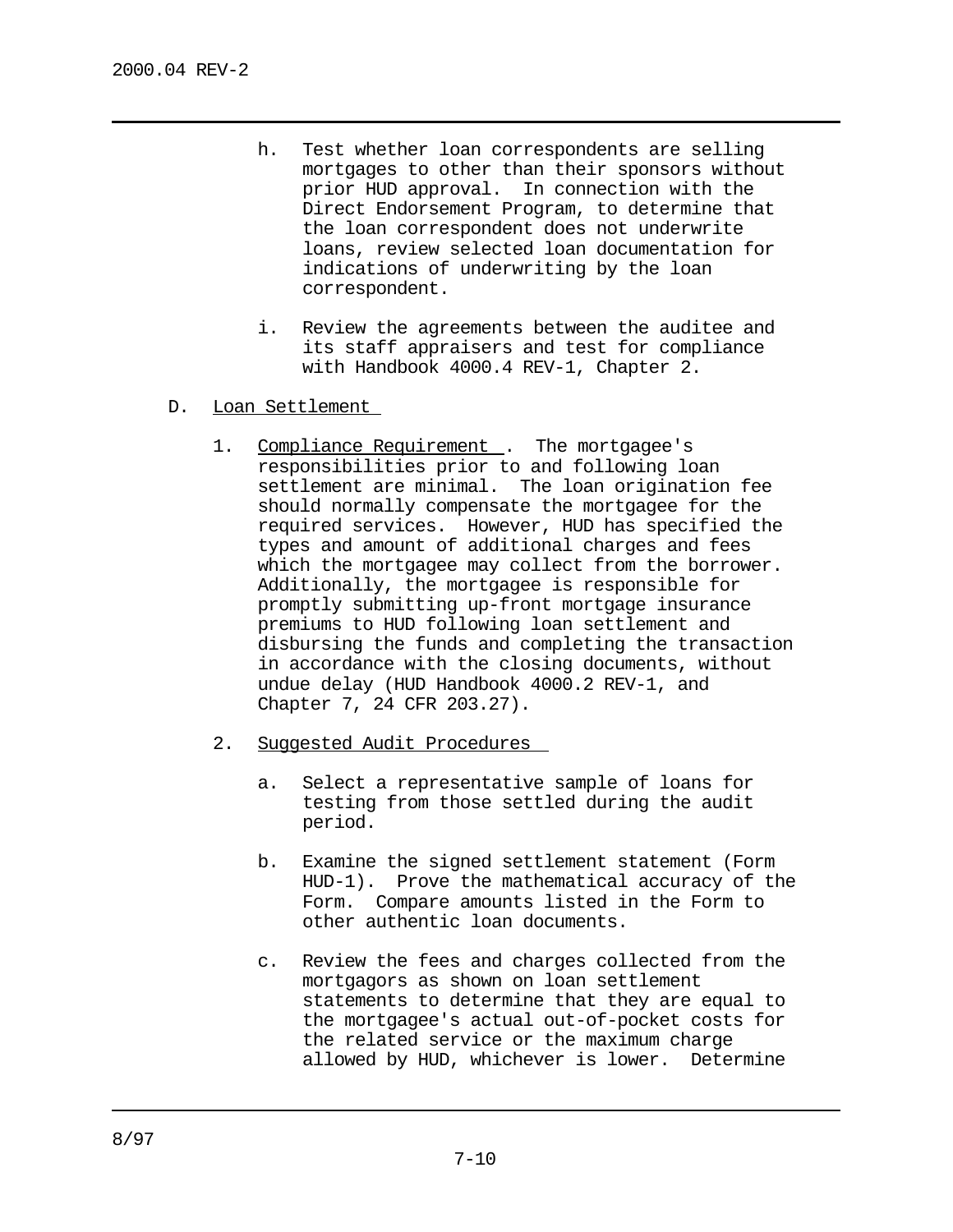that the origination fee did not exceed one percent of the loan amount. Compare the fees and charges to the guidelines contained in HUD Handbook 4000.2 REV-1. Report any differences as findings.

- d. Ensure points and closing costs are accurate. Determine whether the differences may be due to discriminatory practices.
- e. Review computations and supporting data for amounts collected to establish escrow accounts for taxes and hazard insurance. Reconcile and report on any differences.
- f. Review computations and supporting data for interest collected from the mortgagor at loan closing. Reconcile and report on any differences.
- g. The Form HUD-92900 contains the acquisition cost of the property. The HUD-1 contains the amount of the insured mortgage. Compare the amount of the insured mortgage to the acquisition cost to determine that the mortgagor made the minimum investment.
- h. Examine the canceled check or other supporting documentation for evidence that the mortgage insurance premium is submitted to HUD, in accordance with HUD policy at the time of closing, by the mortgagee. Test that payment reached HUD's depository within 15 days of closing.
- i. Compare the purchase contract and the HUD-1 for agreement as to sales price, earnest money and any seller concessions.

### E. Loan Servicing

1. Compliance Requirement . Mortgagees and loan correspondents which service HUD/FHA insured loans are permitted to collect certain fees from the borrowers in accordance with HUD regulations (HUD Handbook 4330.1, Chapter 4).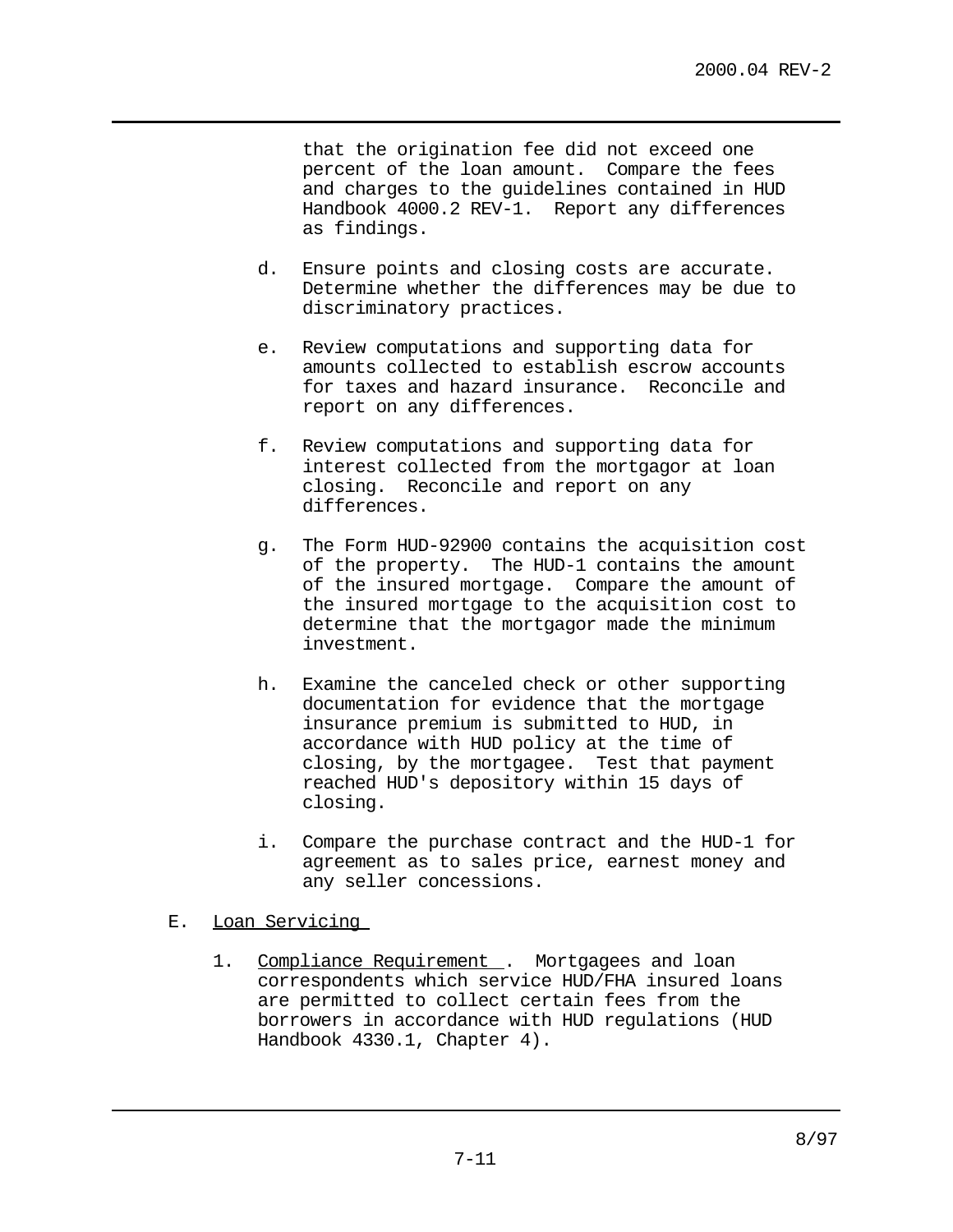Mortgagees which service insured Home Equity Conversion Mortgages (HECM), with adjustable rate mortgages are responsible for adjusting those rates in accordance with the annual and lifetime caps as established by Handbook 4235.1.

Loan servicing procedures are to be followed consistently and should not vary based on any of the prohibited bases.

- 2. Suggested Audit Procedures
	- a. Select a sample of delinquent and defaulted loans including loans in foreclosure for testing the mortgagee's loan servicing procedures.
	- b. Review the loan file documentation for evidence that the auditee documents its records to reflect its servicing on delinquent and defaulted mortgages.
		- (1) Obtain an understanding of the auditee's servicing procedures.
		- (2) Ascertain whether the auditee maintains individual servicing records documenting collection (loan servicing) activities.
		- (3) Review the servicing records for recorded collection contacts attempted and completed.
	- c. Review selected loan file documents for evidence that the auditee communicates with the mortgagor or makes a reasonable effort to do so in order to determine the cause of default.
		- (1) Review the individual loan servicing records for recorded collection contacts of more than one type (i.e., telephone, letter, face-to-face interview, etc.) if one type of contact effort is unsuccessful.
		- (2) Review the individual loan servicing records for mortgagor explanations of defaults and documented attempts by loan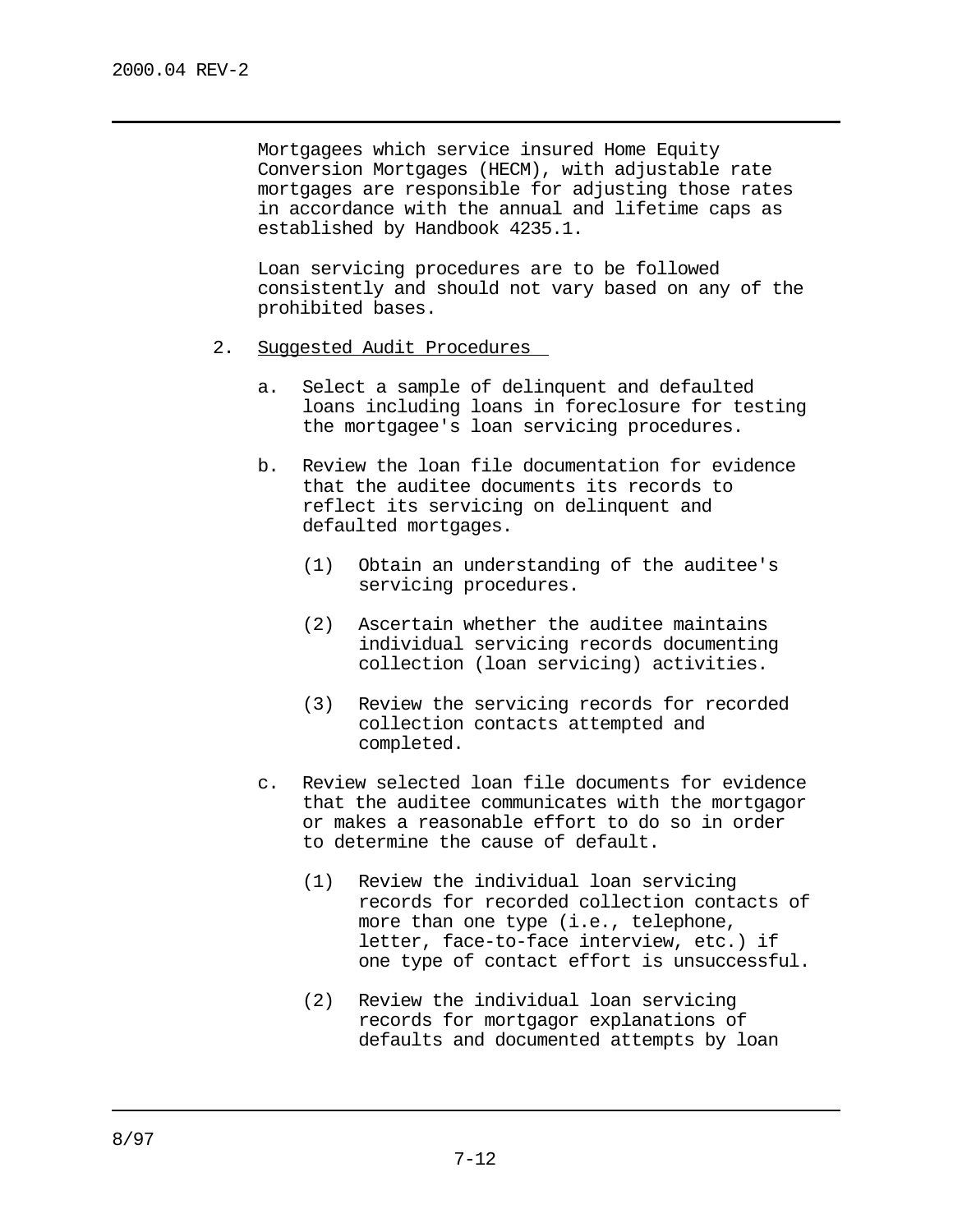servicing personnel to contact the mortgagors.

- (3) Based on the review of the individual loan servicing records, when the cause of delinquency appears to be temporary (i.e., illness, unemployment) test whether the auditee offers reasonable repayment plans.
- d. Review selected receipts for evidence that the auditee accepts partial or late mortgage payments offered by mortgagors as provided for in HUD Handbook 4330.1.
	- (1) Review the servicing records for the recording of partial payments accepted, held in a pending file, or rejected. (Note: The decision to reject a late or partial payment must be a decision based on the individual circumstances.)
	- (2) Review the payment records of selected mortgagors to ascertain whether:
		- (a) The amount of the late charge, if any, was computed correctly.
		- (b) The late charge was assessed after 15 days of delinquency, or the 17th day of the month.
	- (3) Review the auditee's procedures for the handling of partial payments. Obtain a representation letter from the auditee concerning such procedures.
- e. Inquire whether the auditee has implemented steps to comply with the provisions of HUD's Loss Mitigation procedures. Such steps would include informal forbearance, workout agreements, acceptance of partial payments and deeds in lieu of foreclosure. Review selected claims files for evidence that such relief measures were considered (refer to Mortgagee Letters 96-11, 96-25, 96-32 and 96-61).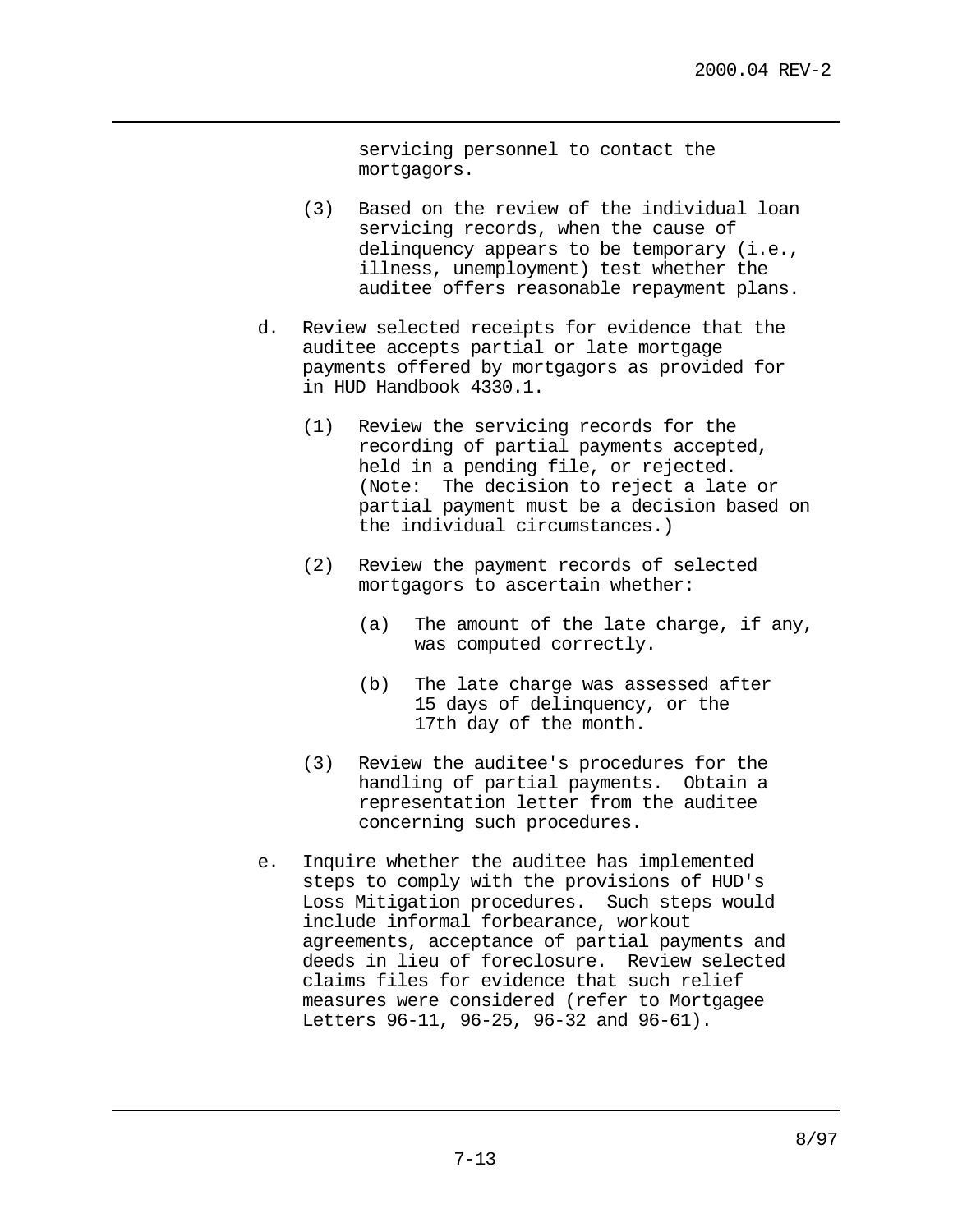- f. Inquire whether the auditee sends notices to advise the mortgagor about HUD's foreclosure relief program once it has decided to foreclose. Review the loan files selected for evidence that such letters were sent prior to the initiation of foreclosure proceedings.
- g. Compare charges assessed to borrowers for servicing activities to allowable amounts. For the loans selected:
	- (1) Review charges to mortgagors for checks returned due to insufficient funds.
	- (2) Review charges to the mortgagor for attorney's fees and test whether:
		- (a) The charges were for services performed by someone other than salaried members of the auditee's staff.
		- (b) The charges were made only in those cases where the auditee made a decision to foreclose and referred the loan to an attorney for initiation of foreclosure proceedings.
- h. Obtain an understanding of the auditee's procedures for paying mortgage insurance premiums to HUD. Determine that the auditee follows one of the two acceptable methods of making mortgage insurance premium payments (electronic payment or bank check) and that its practices comply with HUD regulations.
- i. Review a representative sample of insurance claims submitted to HUD following mortgage defaults. Recalculate the net claim amount on the Single Family Application for Insurance Benefits (Form HUD-27011) and compare the claim amount information to the accounting records. Test the amounts included in the claim for preservation and protection expenses to determine that they are supported by documentation.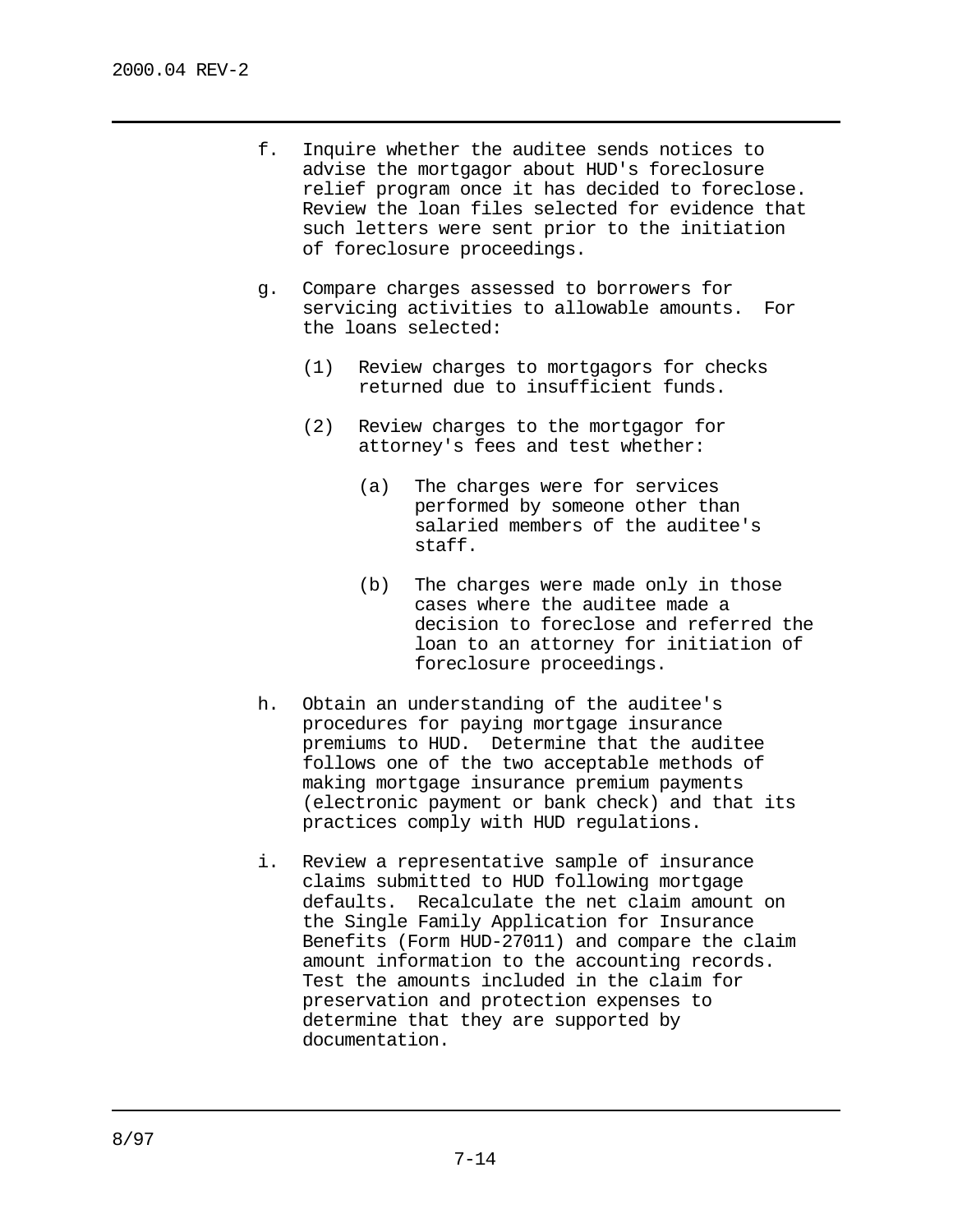- j. Select a sample of adjustable rate HECMs and test that the limitations of the 2% annual and 5% lifetime caps are not being exceeded by the mortgagee.
- k. Select a sample of HECMs and determine that the disbursements have been made in accordance with the mortgage note.
- F. Escrow Accounts
	- 1. Compliance Requirement . HUD requires that mortgagees establish escrow accounts and that mortgagors make monthly payments thereto, to insure that funds will be available to pay taxes and insurance premiums. Each month the mortgagee must collect from the mortgagor an amount which the mortgagee estimates will be sufficient to enable it to accumulate funds so as to pay all escrow obligations prior to delinquency, i.e., (a) mortgage insurance premiums, (b) taxes, special assessments, and ground rents, if any, (c) hazard insurance premiums, if any, and (d) flood insurance premiums where required. The mortgagee should analyze the escrow account, at least annually, to determine if projected escrow balances will be sufficient to fund escrow disbursements. Any projected escrow shortage should be collected by either (a) lump sum payment or (b) allocating the shortage over a 12-month period. The mortgage instrument provides the authority for the mortgagee to accumulate sufficient escrow funds with which to pay the mortgagor's tax and insurance bills thirty days prior to the time the bills become delinquent (HUD Handbook 4330.1, Chapter 2).
	- 2. Suggested Audit Procedures
		- a. Obtain an understanding of the policies and procedures for reconciling custodial trust accounts.
		- b. Obtain trial balances of individual escrow accounts and reconcile or review the reconciliation of the total with the auditee's control account and the related bank account. Test whether the auditee did not use escrow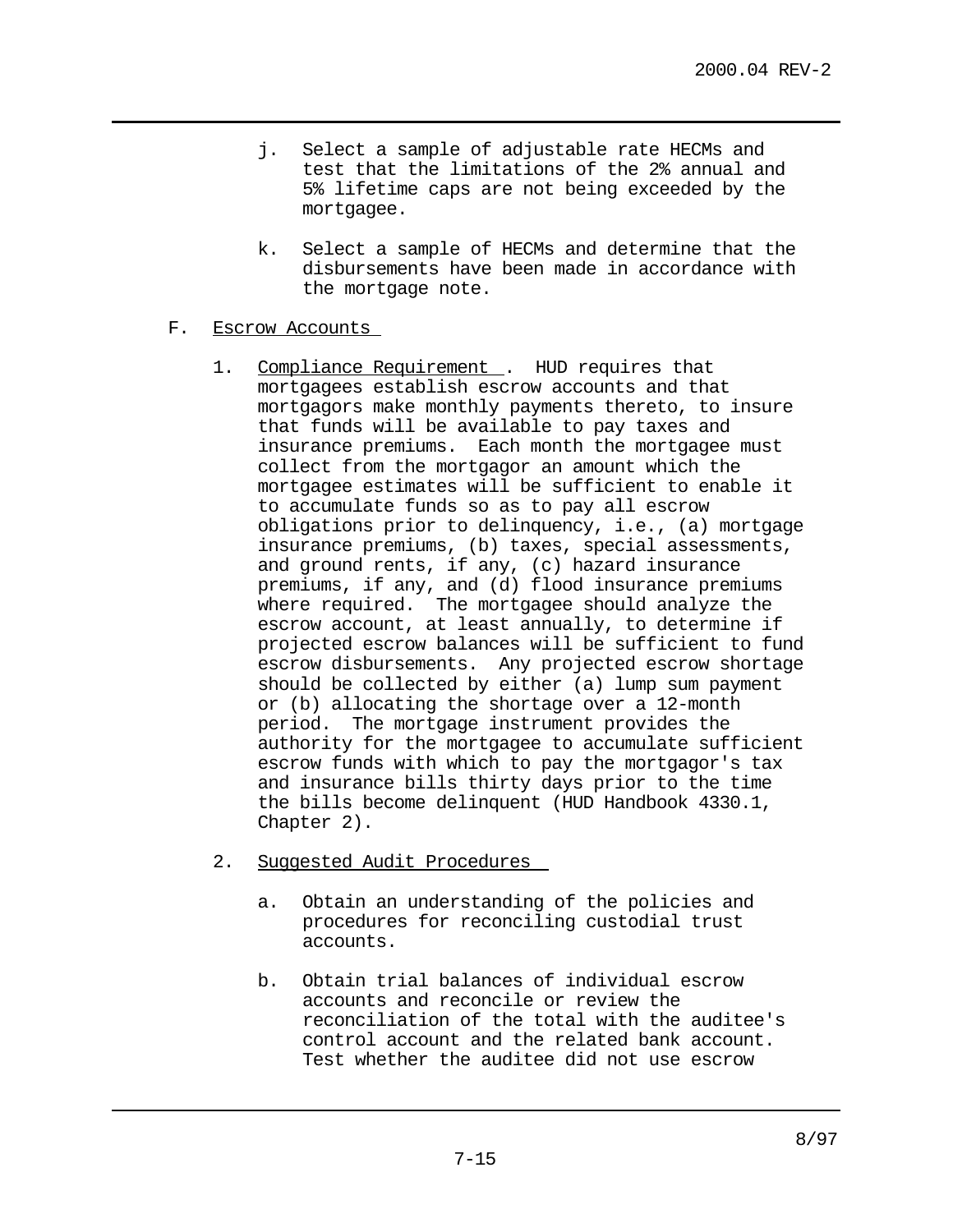funds for late charges, assumption fees or any purpose other than specified above.

- c. For selected mortgages, obtain the most recent escrow analysis, note whether it was prepared not more than one year ago, and whether monthly deposits appear adequate to provide for payments of taxes, insurance, etc., by review of actual payments or other evidence of amounts due (e.g., tax assessment notice or prospective rate adjustment notices from insurance companies). Also, test whether the most recent real estate tax bills for each account were paid. If not paid within the discount period, inquire as to reasons for the delay and test whether the mortgagor retained the benefit of the discount, and any late charges assessed were borne by the auditee at its expense. Test whether the mortgagor was furnished a statement of interest paid during the preceding year within 60 days after the end of the calendar year.
- d. On accounts selected for review, inspect supporting documents for escrow disbursements such as receipted invoices, tax bills, and canceled checks.
- e. Test whether escrow funds are deposited in accounts fully insured by the Federal Deposit Insurance Corporation (FDIC), or National Credit Union Administration (NCUA) and whether the auditee covered any overdrafts on selected accounts by advancing its own funds to custodial accounts so that FDIC or NCUA insurance protection was not impaired. HUD regulations neither require or forbid that escrow accounts bear interest. However, in those cases where accounts are interest bearing, test whether interest earned, less expenses, is passed on to the mortgagor.
- f. Test whether the auditee advises the mortgagor of the amount of any surplus escrow funds in accordance with HUD requirements.
- g. Review the policies and procedures that the auditee has established to ensure that bills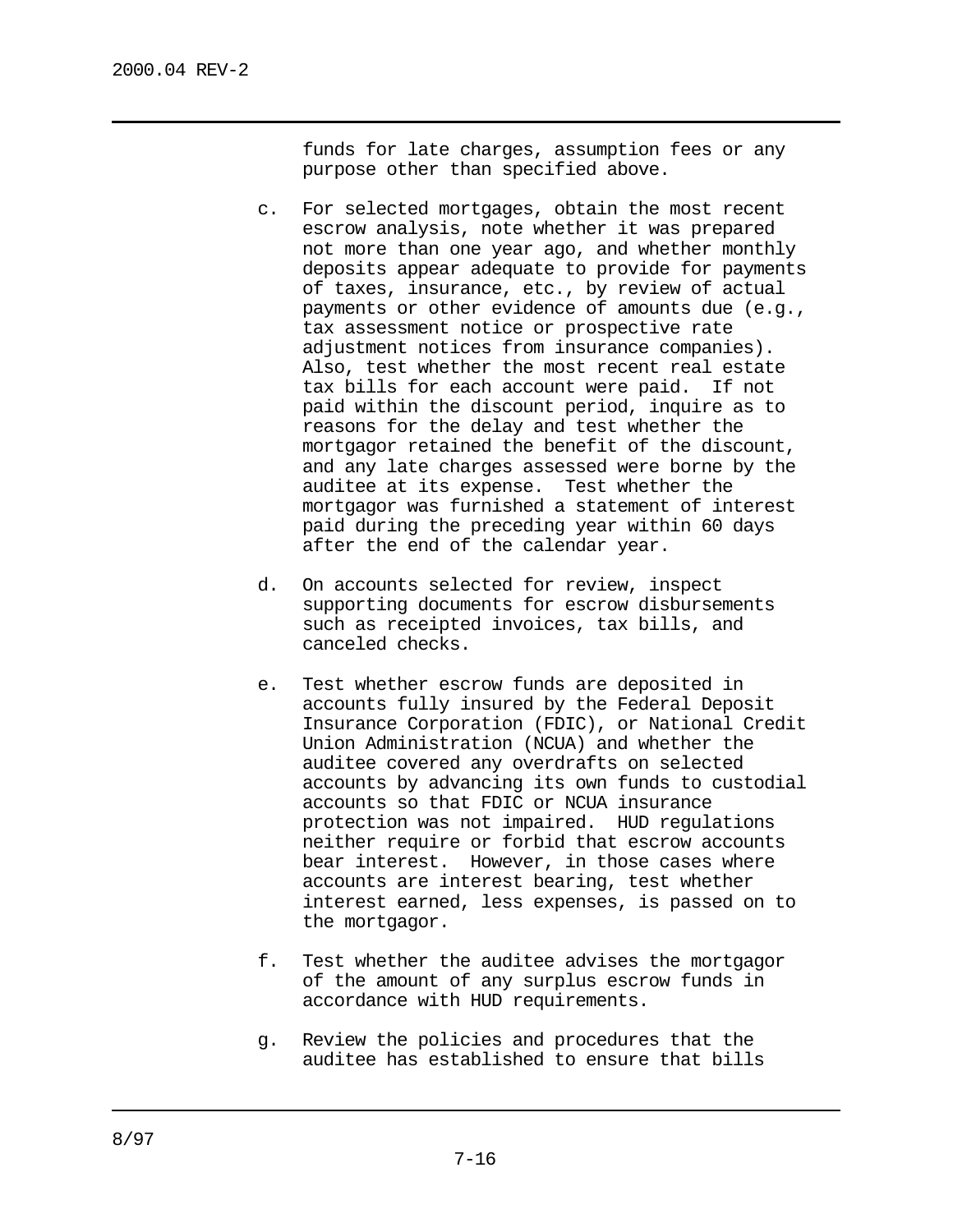payable from the escrow fund or the information needed to pay such bills is obtained in advance of the due date.

- h. For any bills paid late by the auditee, determine that any late charges/penalties assessed are paid out of the auditee's funds and not the mortgagor's funds.
- i. Inquire whether the auditee requires the mortgagor to purchase hazard insurance coverage from the auditee or from a specific company. This practice may fall within the purview of the Sherman Anti-Trust Act.
- j. Review selected loan payoffs for evidence that the auditee returns to the mortgagor the amounts held in escrow for taxes and hazard insurance within 30 days of receipt by the mortgagee of payoff funds.

# G. Section 235 Assistance Payments

- 1. Compliance Requirement . Under Section 235, HUD sends assistance payments to the mortgagee on behalf of the mortgagor as long as the mortgagor is eligible for the payments. HUD executes a contract with the mortgagee for each mortgage. Once a mortgage is insured, many of the initial eligibility criteria cease their applicability, however, the mortgagor must meet other continuing eligibility criteria. In addition, the mortgagee must secure recertifications of income, family composition, occupancy and employment at least annually and as otherwise required by HUD (HUD Handbook 4330.1 REV-3, Chapter 10).
- 2. Suggested Audit Procedures
	- a. Select a representative sample of mortgagors receiving Section 235 Assistance Payments from the records of the mortgagee.
	- b. Review the mathematical accuracy of Form HUD-93102, Mortgagee's Certification and Application for Assistance of Interest Reduction Payments, and Form HUD-300, Monthly Summary of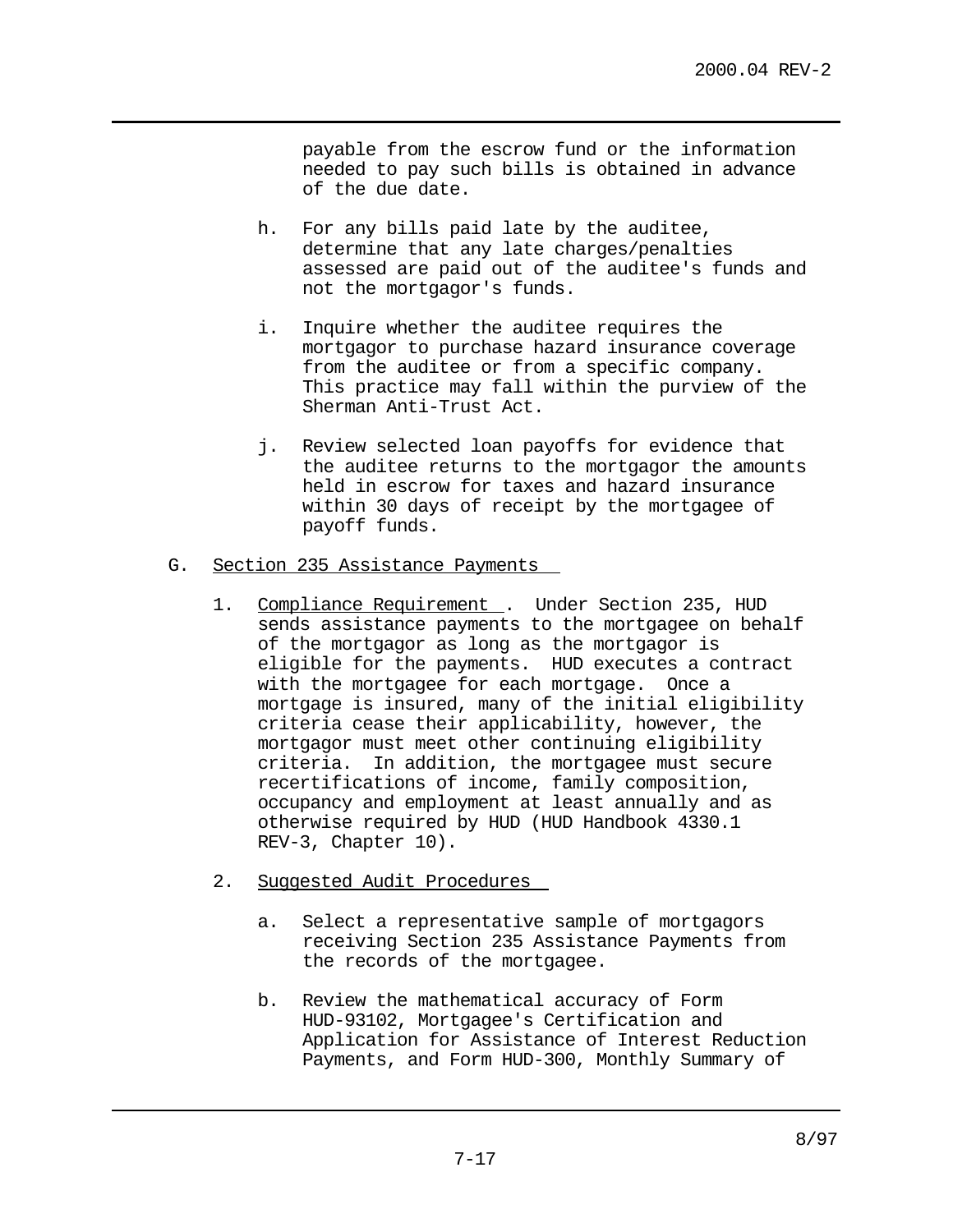Assistance Payments Due Under Sections 235(b), 235(j), or 235(i) or of Interest Reduction Payments Due Under Section 236, or equivalent computer printout. Report on any discrepancies.

c. Compare a sample of HUD-93102s to copies paid by the U.S. Treasury to determine that the dollar amounts are identical. Also, compare the number of Section 235 loans shown on the billing to the Treasury to the records of the mortgagee's servicing portfolio. Report on any discrepancies. Copies of the paid HUD-93102s can be obtained from:

Director, General Accounting Operations Division Office of Finance and Accounting - HUD 451 Seventh Street, SW, Room 3222 Washington, DC 20410-4500

- d. Select a sample of individual loan files and:
	- (1) Examine documentary evidence that the mortgagee obtained and verified information concerning mortgagor income, family composition and occupancy of the property.
	- (2) Test the mathematical accuracy of assistance payments computed by the mortgagee and trace to the Form HUD-300 or computer printout. Tests should include both Formula I and Formula II computations and factors used in computations. Determine that the formula providing the greater/lesser amount of assistance was used.
	- (3) Ascertain that the recertification was completed in a timely manner by the mortgagor i.e., no sooner than 60 days before and no later than 30 days after the mortgage anniversary date. If the recertification was not completed timely, ascertain whether the auditee acted to suspend the assistance payments contract.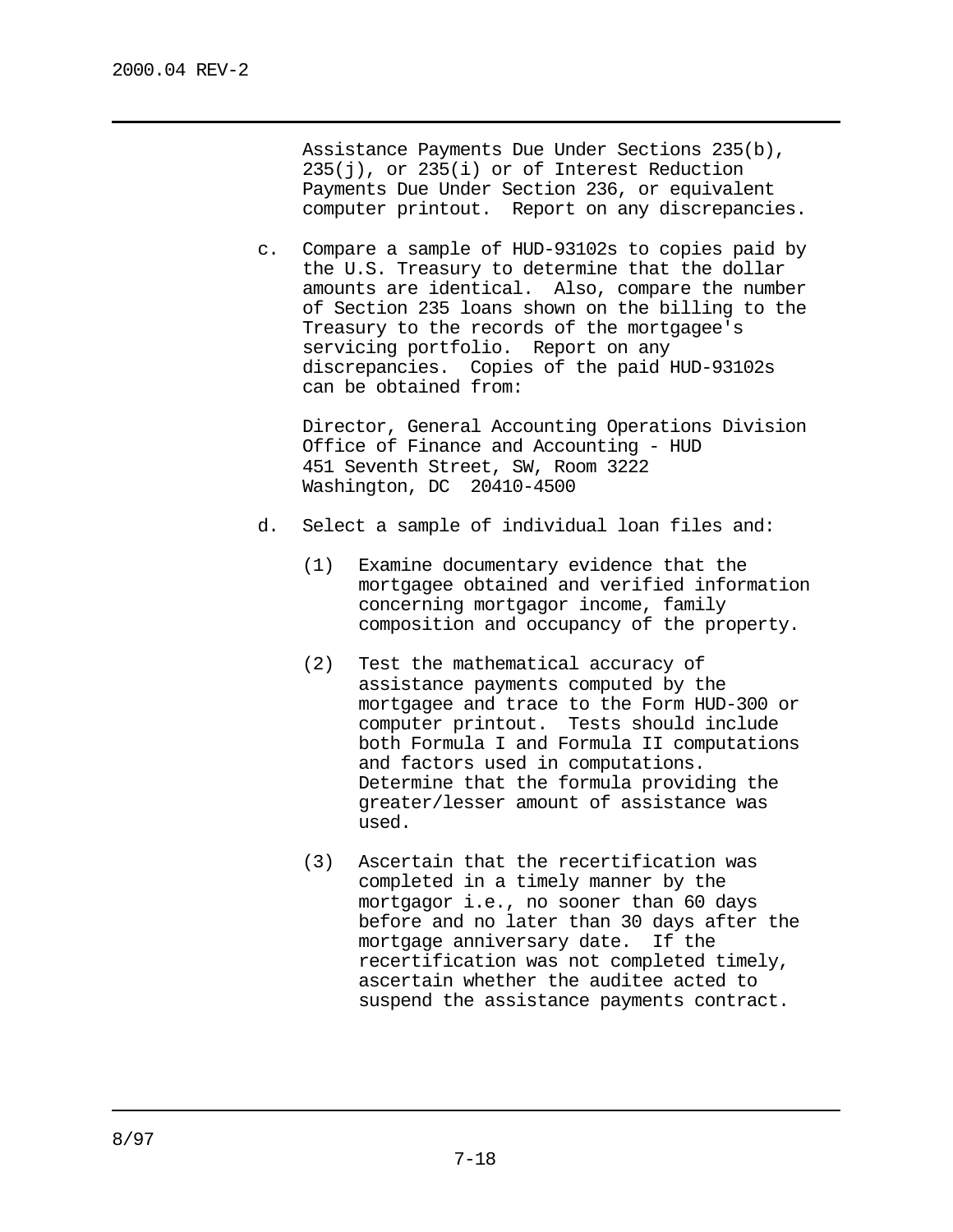- (4) Review the mortgagee's records of loans subject to recapture of assistance paid on behalf of mortgagors for documentation of the cumulative assistance paid so that it can be recaptured (Mortgagee Letter 81-38).
- H. Federal Financial and Activity Reports .
	- 1. Compliance Requirement . Mortgagees participating in HUD-assisted activities are required to ensure that financial status, Single Family Default Monitoring, and reports required under the Home Mortgage Disclosure Act contain reliable data and are presented in accordance with the terms of applicable agreements between the entity and HUD. The individual agreements, Handbooks and Mortgagee Letter contain the specific reporting requirements that the mortgagee is to follow (Handbooks 4330.1 REV-3, Chapter 7 and 4155.1 REV-4, Chapter 3; Mortgagee Letter 95-3).
	- 2. Suggested Audit Procedures
		- a. Identify all HUD-required financial and activity reports by inquiry of the mortgagee.
		- b. Obtain an understanding of the auditee's procedures for preparing and reviewing the required reports.
		- c. Select a sample of financial reports, other than those which are included in the audited financial statements, and determine that the reports selected are prepared in accordance with HUD instructions.
		- d. Select a sample of activity reports and determine that the reports selected are prepared in accordance with HUD requirements.
		- e. For the samples, trace significant data to supporting documentation, i.e. worksheets, ledgers, etc. Report all material differences between selected reports and mortgagee records.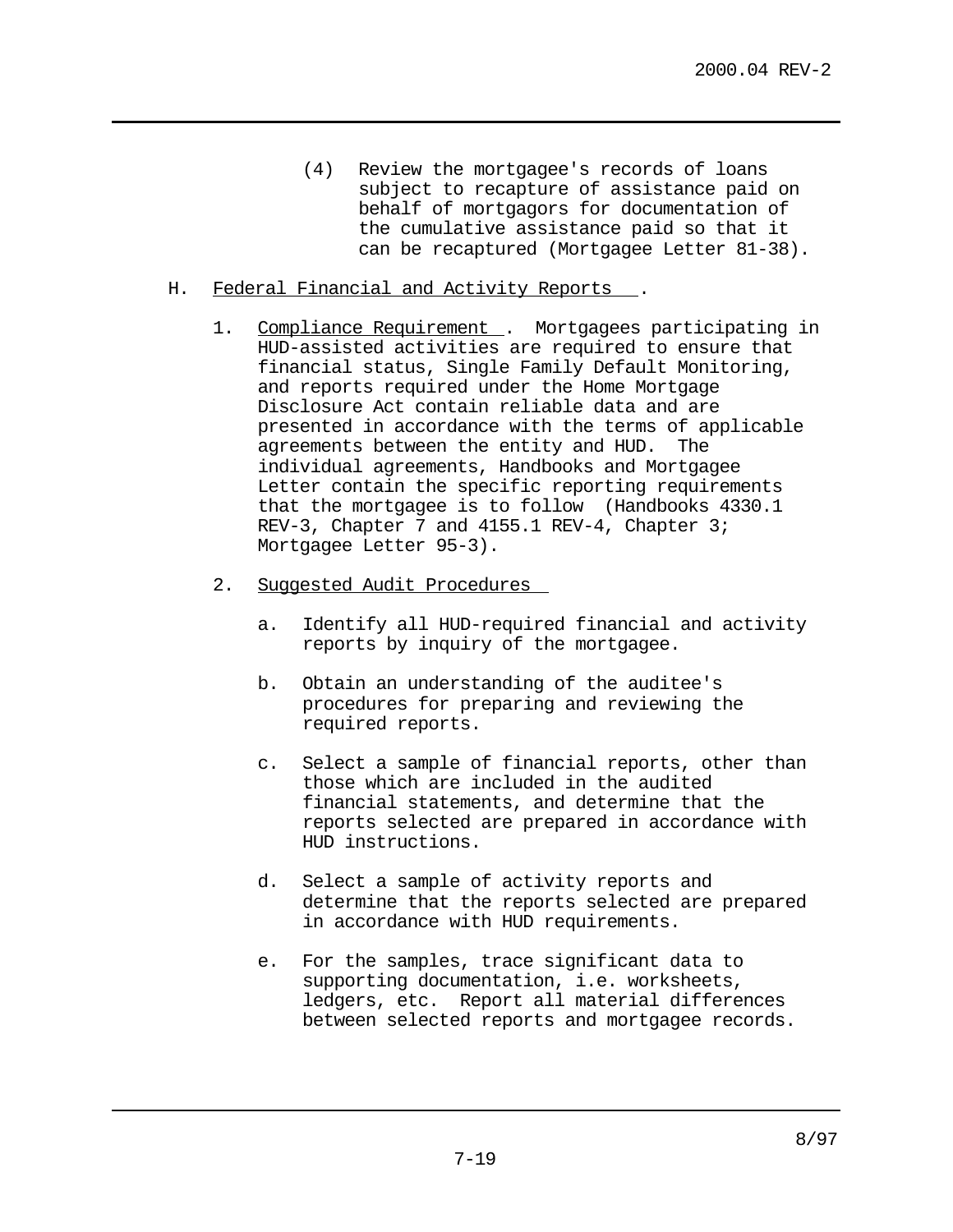f. Review significant adjustments made to the general ledger accounts affecting HUD-assisted activity and evaluate for propriety.

### I. Kickbacks

- 1. Compliance Requirement . HUD regulations prohibit mortgagees from paying any fee, kickback, compensation or thing of value, including a fee representing all or part of the lender's origination fee to any person or entity other than for services actually performed or to any person or entity for referral of the loan or as a finder's fee (24 CFR  $202.5(1)$ .
- 2. Suggested Audit Procedures
	- a. Obtain the general ledger, cash journal, canceled checks and supporting invoices for at least two months of the audit period.
	- b. Test whether disbursements are supported by an invoice and were not for a unreasonable amount in return for goods or services actually performed. Reconcile and report on any differences.
	- c. During the review of loan origination and loan settlement documents, the auditor should be alert for any fees or other types of payments which may represent kickbacks. If the auditor notes any kickbacks or indications of it, these should be reported as a finding.
- J. Mortgagee Approval Requirements
	- 1. Compliance Requirement . A nonsupervised mortgagee or loan correspondent shall have and maintain a net worth, in assets acceptable to the Secretary, as follows: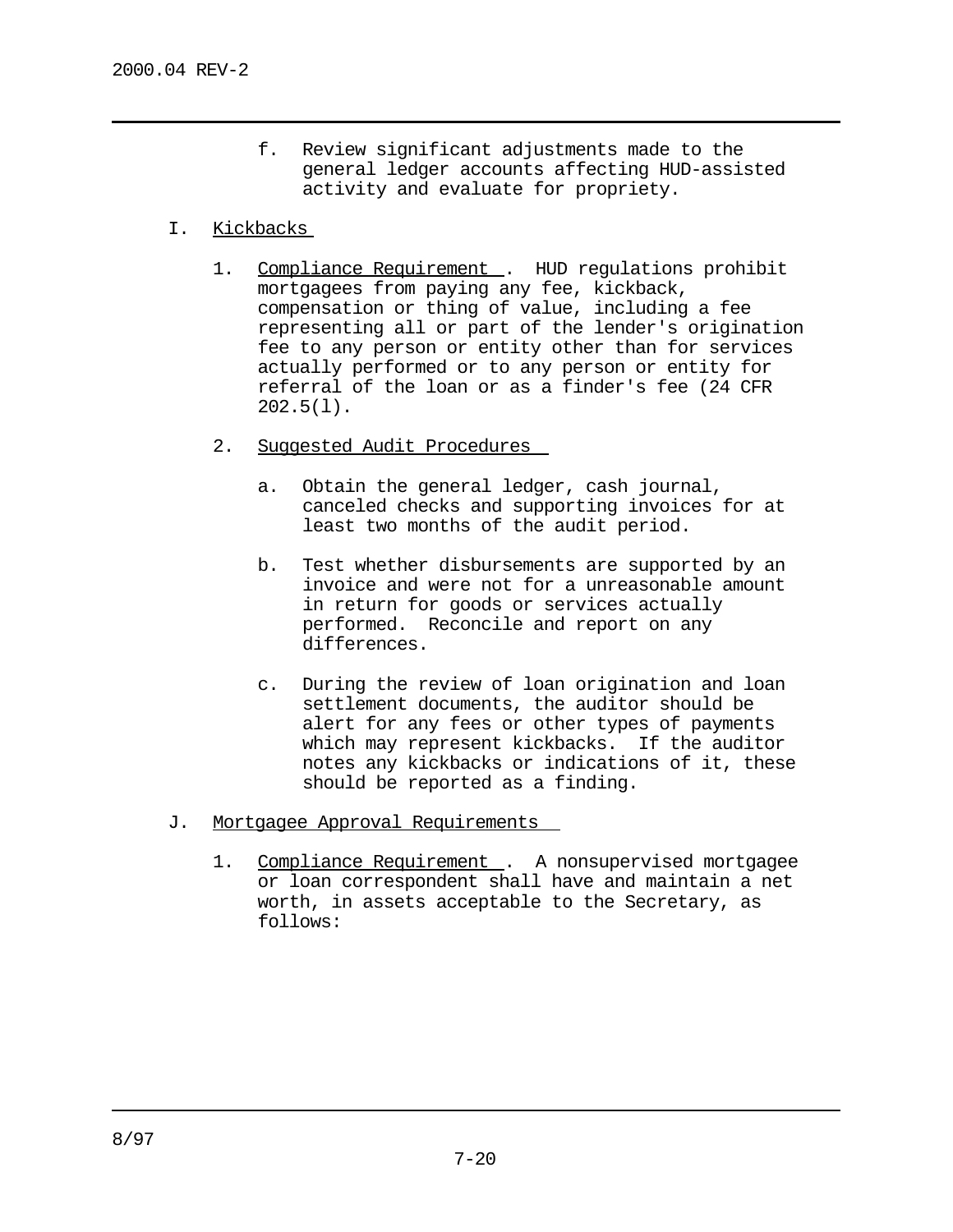Entity Type Amount

Direct Endorsement Nonsupervised Mortgagees \$250,000 plus 1% of

Loan Correspondent the state of the state  $$50,000$  plus \$25,000 per branch, up to maximum of \$250,000.

> mortgage volume in excess of \$25 million, up to maximum net worth of \$1 million

Multifamily only Nonsupervised Mortgagees  $$250,000$ 

For nonsupervised mortgagees and loan correspondents approved by HUD for program participation, at least 20 percent of the adjusted net worth must be in liquid assets (cash, cash equivalents or marketable securities) up to a maximum of \$100,000  $(24$  CFR  $202.7(b)(2)$  and  $202.8(b)(4)$ .

All mortgagees, but not loan correspondents, shall maintain both fidelity bond and errors and omissions insurance of at least \$300,000 each. (24 CFR 7(b)(5)).

2. Suggested Audit Procedure

Test whether the nonsupervised mortgagee or loan correspondent meets the required levels for adjusted net worth, liquid assets, fidelity bond coverage and errors and omissions bond, per Handbook 4060.1 REV-1.

# 7-6 ADJUSTED NET WORTH

A. REQUIREMENT. An FHA computation of Adjusted Net Worth is required for all nonsupervised mortgagees and loan correspondents even if there were no loans originated or serviced during the audit period. The required amount, which must be maintained throughout the year, varies by program participant type and approval date per the guidance in Section J, Mortgagee Approval Requirements. Where the mortgagee/loan correspondent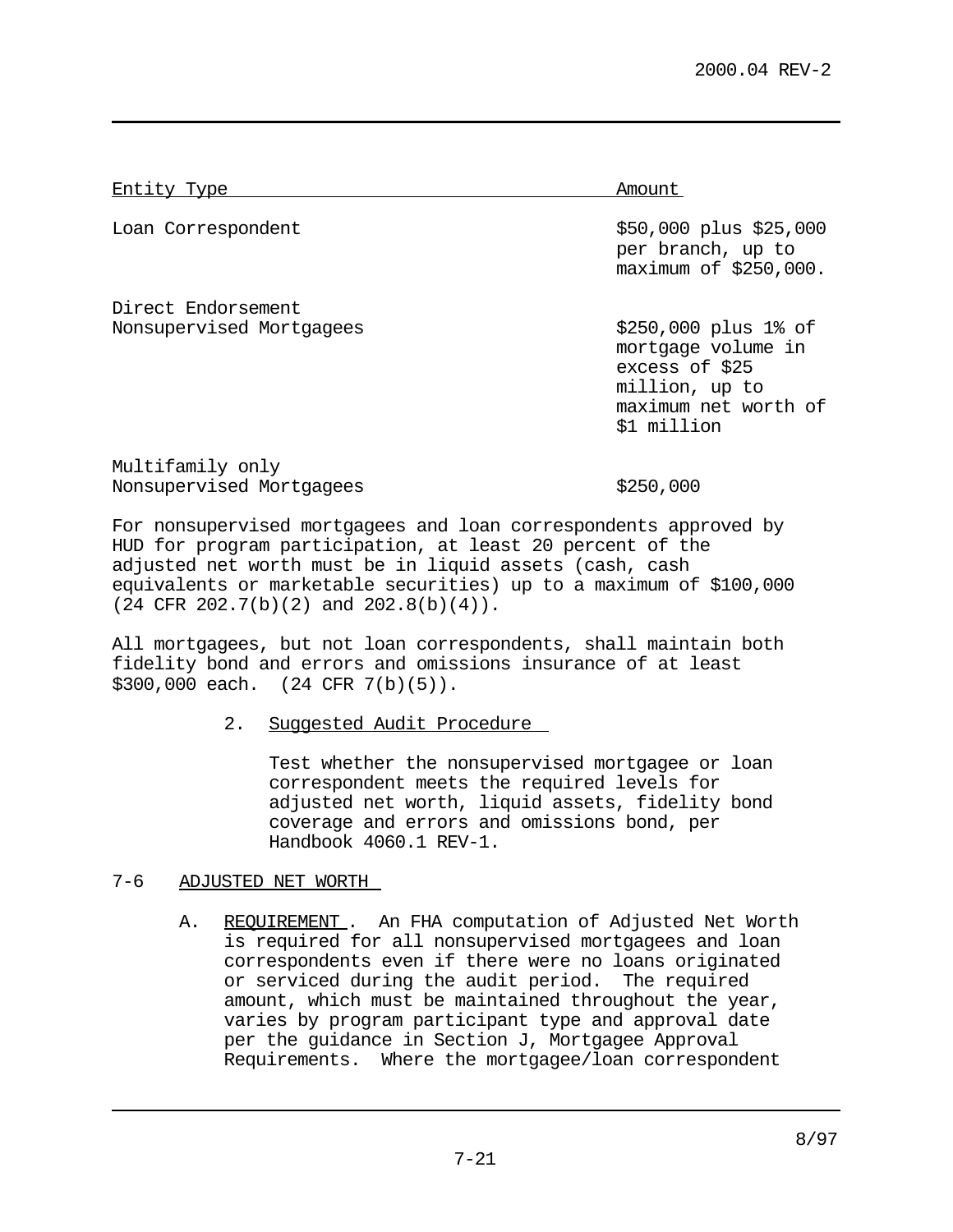is a subsidiary, the adjusted net worth computation must focus on the assets and liabilities of the individual (non-consolidated) entity with the HUD audit requirement.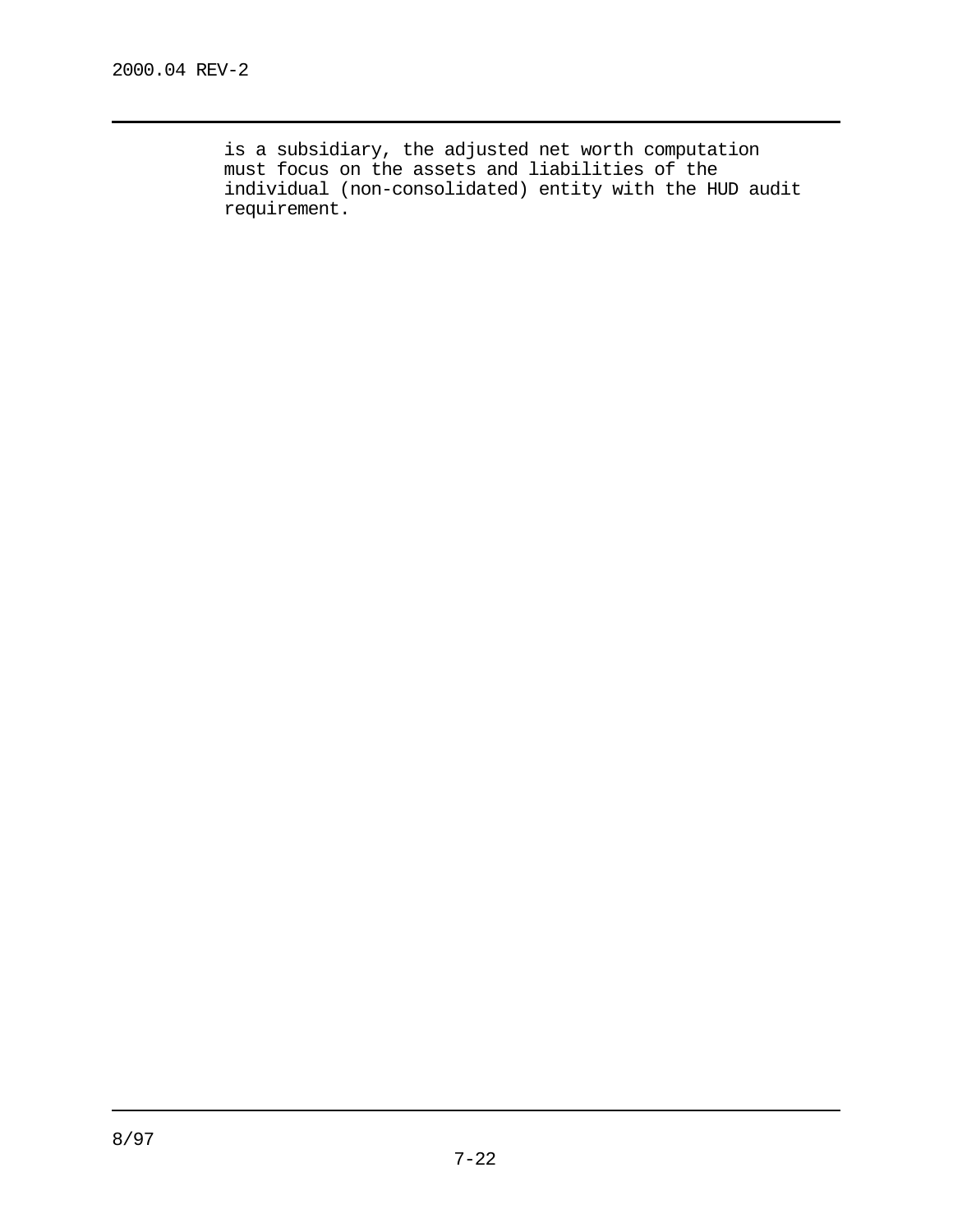- B. UNACCEPTABLE ASSETS FOR COMPUTATION OF ADJUSTED NET WORTH
	- 1. Any asset or portion thereof pledged to secure obligations of another entity or any person. Supervised institutions that provide financial services to incorporated communities are sometimes required by State law to pledge their assets for the benefit of the community. These pledged assets are acceptable for supervised institutions only.
	- 2. An asset due from an officer or stockholder of the mortgagee or from a related entity, except for:
		- o A construction loan receivable, secured by a first mortgage, from a related entity.
		- o A mortgage loan receivable established in the normal course of business in an arm's length transaction and secured by a first mortgage on the related property.
		- o A receivable from a related party where the affected parties have executed a cross-default agreement  $1$  or corporate guarantee agreement  $2$  with Ginnie Mae.
	- 3. An investment in a related entity in which any officer or stockholder of the mortgagees has a personal interest  $3$  unrelated to that person's position as an officer or stockholder of the mortgagee.

 $A$  corporate guarantee agreement is an agreement where the issuer's parent guarantees the performance of the issuer.

 $3"$ Personal interest" as used here indicated a relationship between the mortgagee and a person or entity in which that specified person (e.g. spouse, parent, grandparent, child, brother, sister, aunt, uncle, or in-law) has a financial interest in or is employed in a management position by the mortgagee.

 ${}^{1}$ A cross default agreement is an agreement between related affiliated Ginnie Mae issuers which provides for the default of all affiliated issuers in the event of a default by any one of them.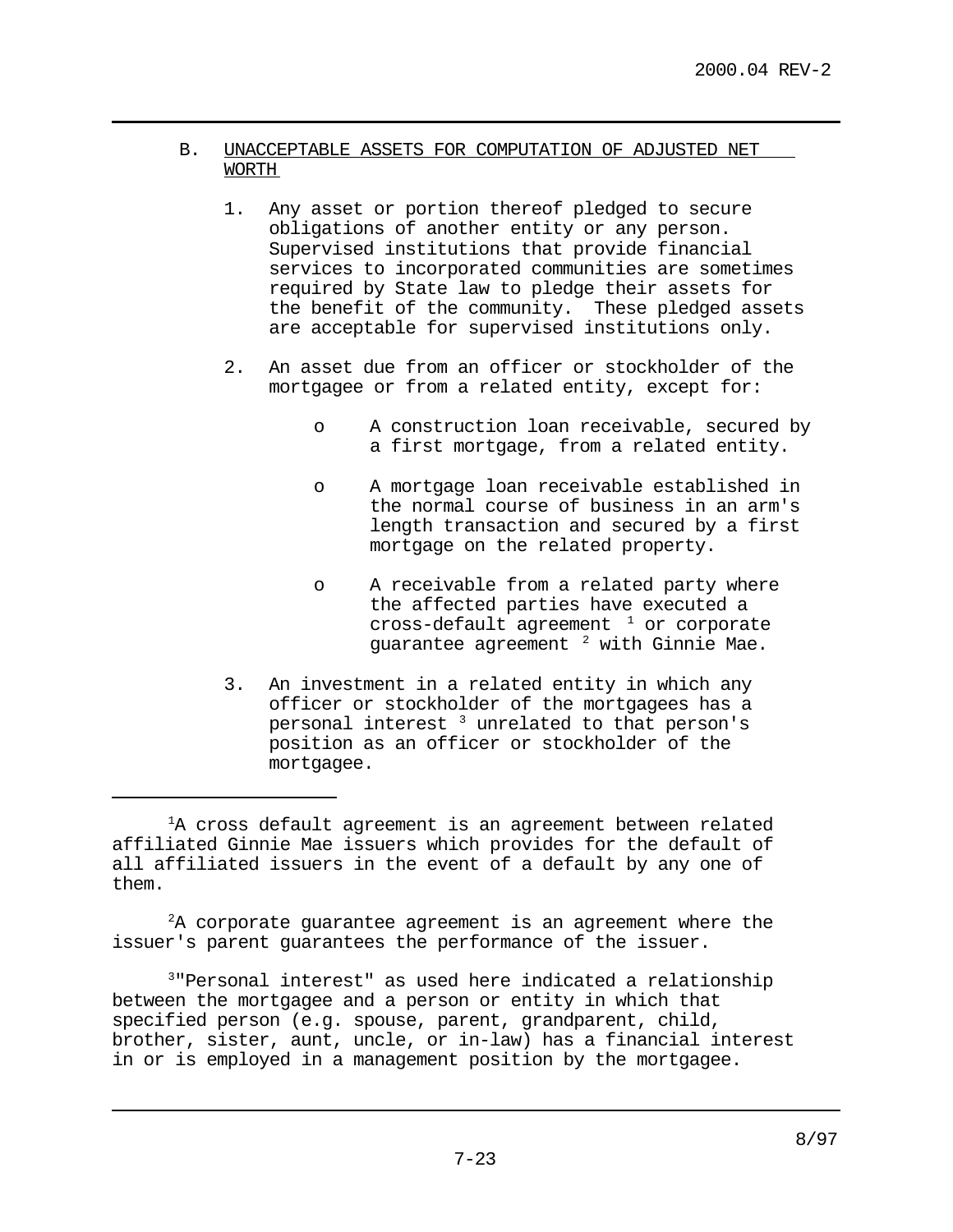- 4. That portion of an investment in a joint venture, subsidiary, affiliate, and/or other related entity, which is greater than equity, as adjusted. "Equity as adjusted" means the book value on the books of the related entity reduced by the amount of unacceptable assets carried by the related entity.
- 5. Any intangible asset, such as goodwill, covenants not to compete, franchise fees, organization costs, value placed on insurance renewals, and value placed on property management contract renewals.
- 6. The value of any servicing contract not determined in accordance with SFAS No. 65, Accounting for Certain Mortgage Banking Activities and SFAS 125, Accounting for Transfers and Servicing of Financial Assets and Extinguishments of Liabilities , or subsequent revisions thereto.
- 7. Any asset not readily marketable and for which appraised values are very subjective. Examples include, but are not limited to, antiques, art work, and gemstones.
- 8. That portion of any marketable security (listed or unlisted) in excess of the lower of cost or market, except for shares of Fannie Mae stock required to be held under a servicing agreement, which should be carried at cost.
- 9. Any amount in excess of the lower of cost or market value of mortgages in foreclosure, construction loans, or property acquired through foreclosure.
- 10. Any asset which is principally used  $4$  for the personal enjoyment or benefit of an officer, director or stockholder and not for normal business purposes. This includes automobiles and personal residences.
- 11. "Other Assets" unless the financial statements are accompanied by a schedule prepared by the independent auditor or schedule prepared by the

 <sup>&</sup>quot;Principally used" means that any other use of the property <sup>4</sup> must be solely incidental.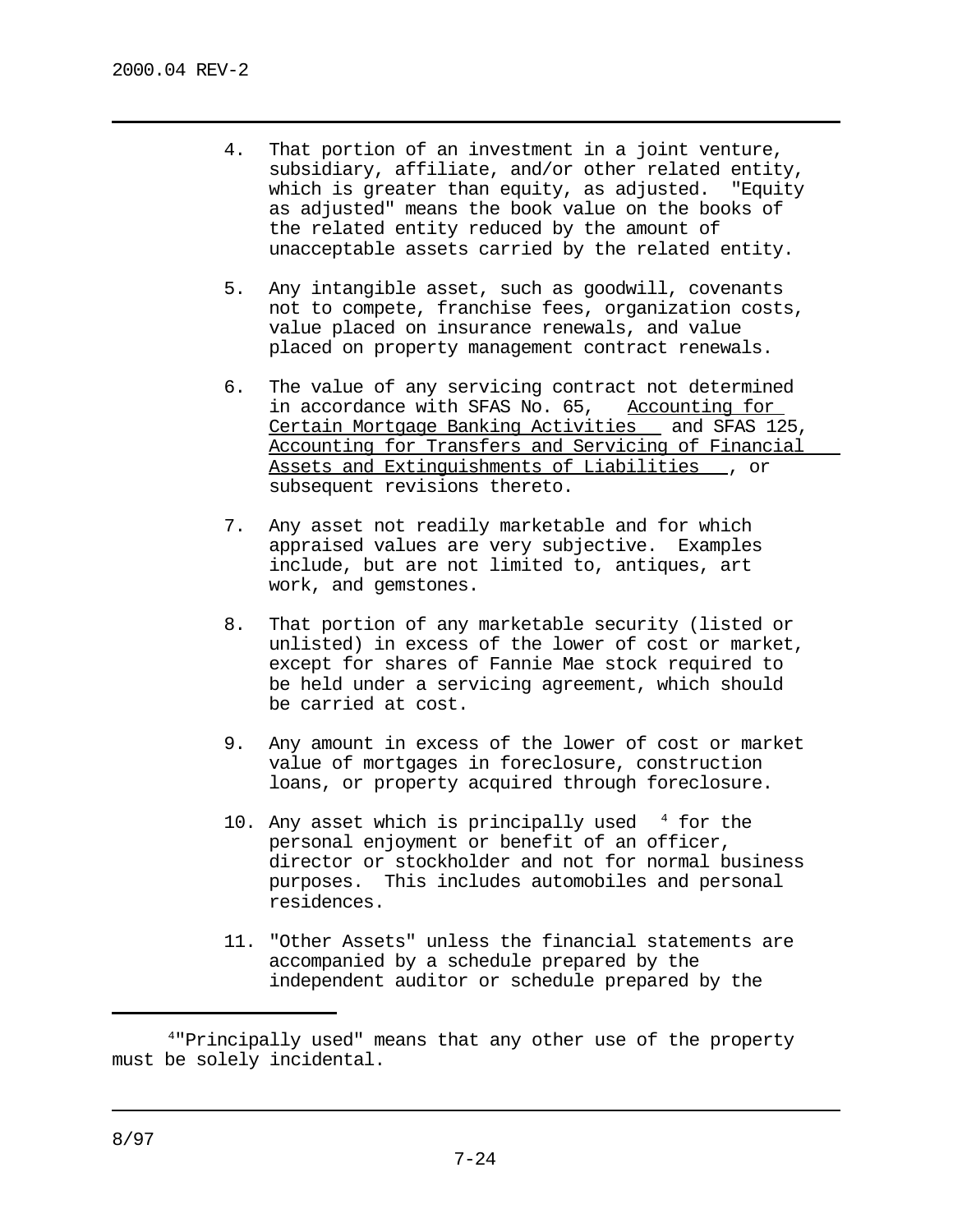issuer/mortgagee and signed by an officer of the issuer/mortgagee.

12. That portion of contributed property, not otherwise excluded, in excess of the value as of the date of contribution determined by an independent appraisal.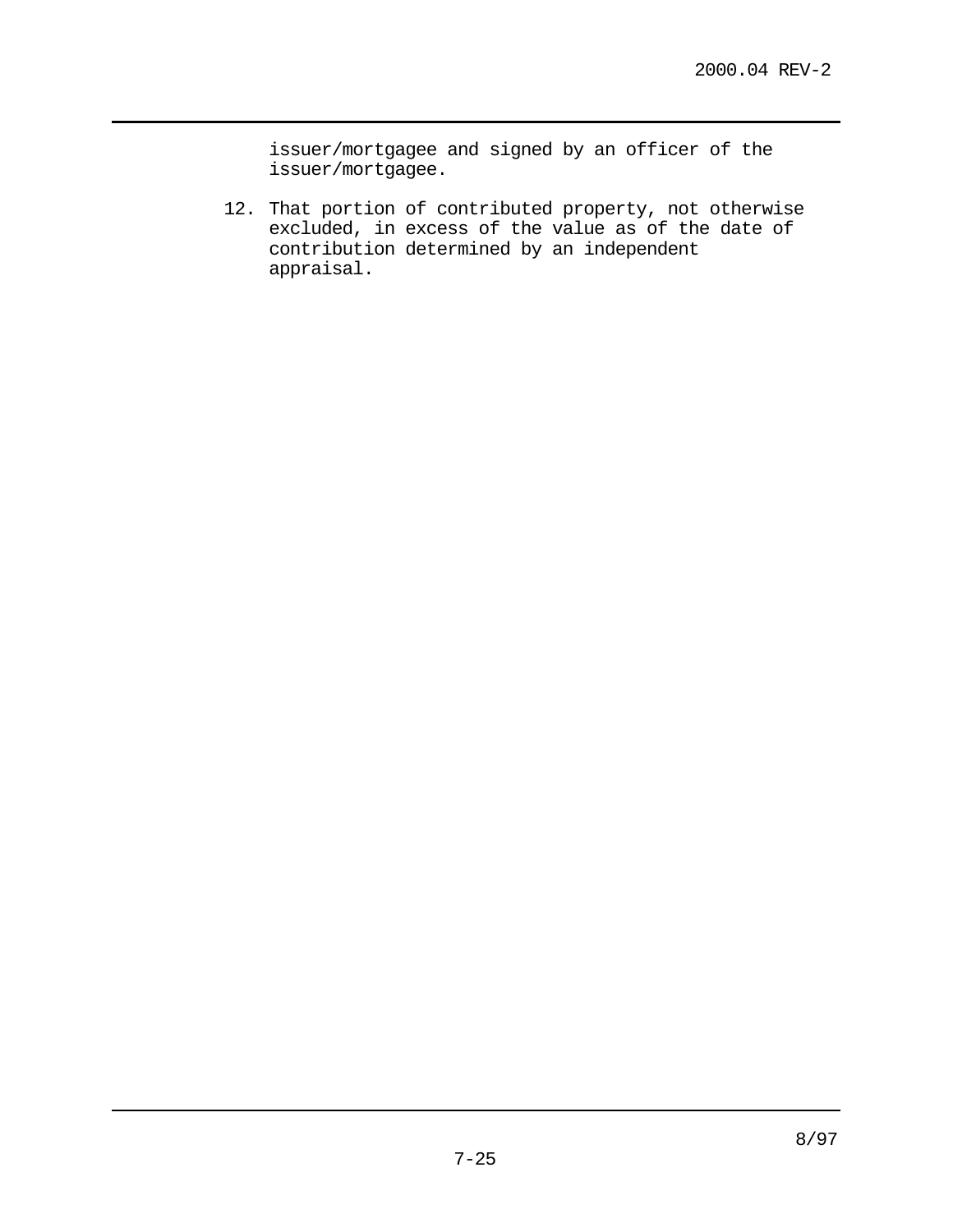ATTACHMENT A

# REPORT OF INDEPENDENT AUDITORS ON CONSOLIDATING BALANCE SHEET AND STATEMENT OF INCOME

Board of Directors ABC Financial Corporation

We have audited, in accordance with generally accepted auditing standards and Government Auditing Standards, the consolidated financial statements of ABC Financial Corporation and subsidiaries as of December 31, 1991 and have issued our unqualified opinion thereon dated January 24, 1992 included on page "XX" [identify report]. Our audit was conducted for the purpose of forming an opinion on the consolidated financial statements taken as a whole. The following consolidating balance sheet and statement of income on pages "XX" and "XX," respectively, are presented for purposes of additional analysis and are not a required part of the consolidated financial statements of ABC Financial Corporation and subsidiaries. Such information has been subjected to the auditing procedures applied in our audit of the consolidated financial statements and, in our opinion, is fairly stated in all material respects in relation to the consolidated financial statements taken as a whole.

This report is intended for the information of the audit committee, management, and HUD. However, this report is a matter of public record and its distribution is not limited.

[Firm Signature]

[Date]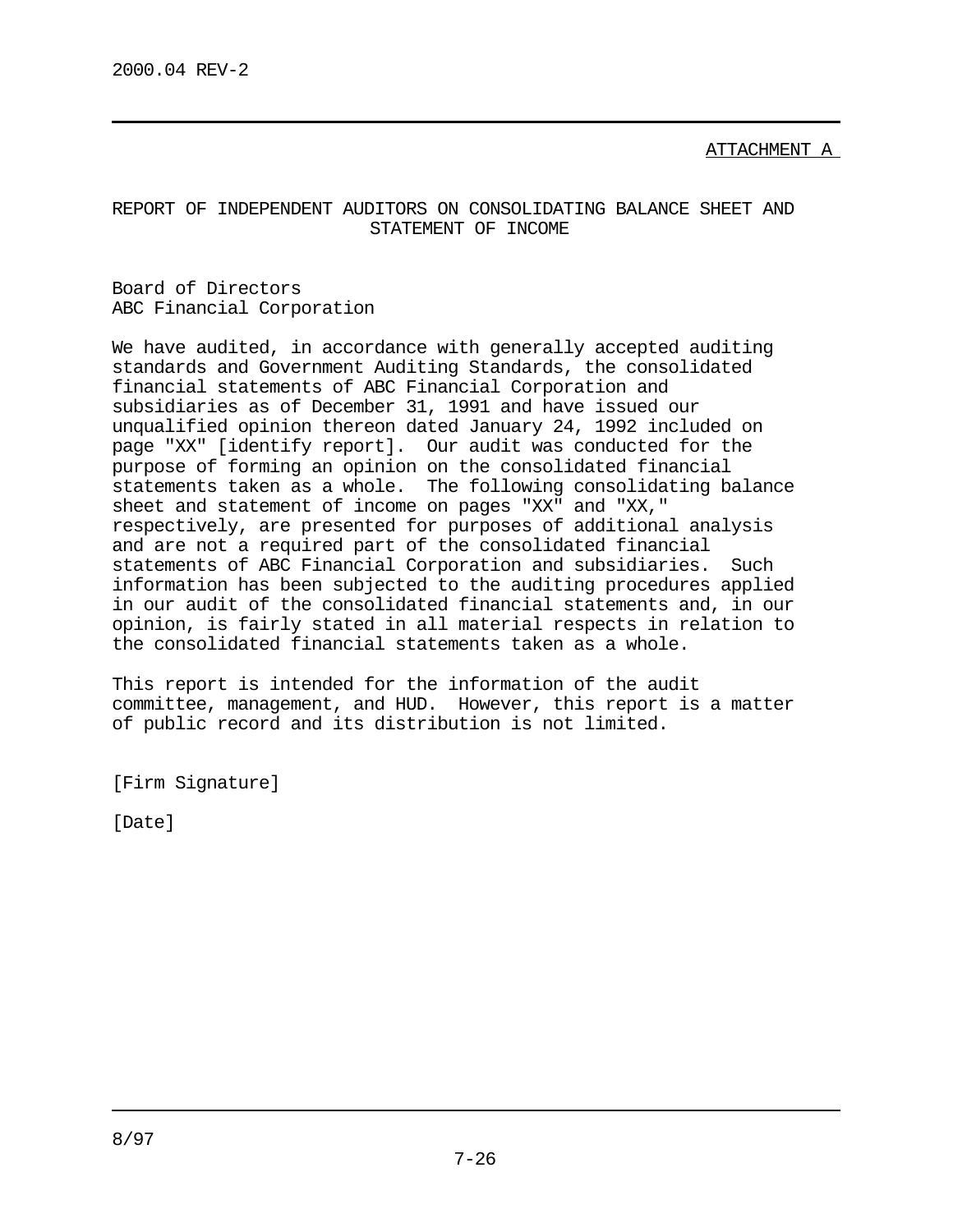Attachment B

COMPUTATION OF ADJUSTED NET WORTH FOR APPROVAL OF NONSUPERVISED MORTGAGEES OTHER THAN LOAN CORRESPONDENTS

| Minimum Net Worth Required                           |  |  |
|------------------------------------------------------|--|--|
| Stockholders Equity (Net Worth)<br>per Balance Sheet |  |  |
| Less Unacceptable Assets                             |  |  |
| Adjusted Net Worth for HUD<br>Requirement Purposes   |  |  |
| Adjusted Net Worth ABOVE Amount<br>Required          |  |  |
| Adjusted Net Worth BELOW Amount<br>Required          |  |  |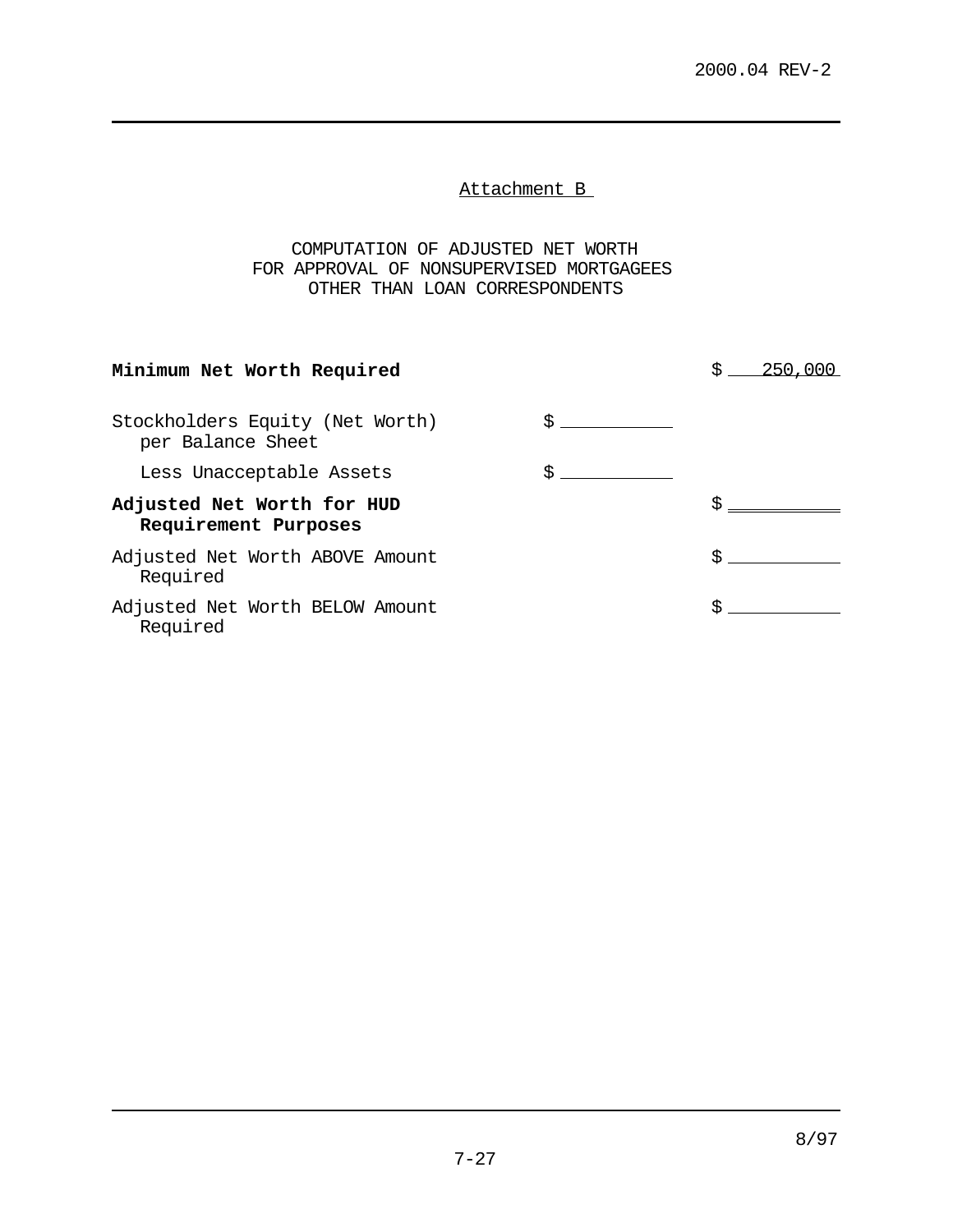Attachment C

COMPUTATION OF ADJUSTED NET WORTH FOR APPROVAL AND RECERTIFICATION OF NONSUPERVISED LOAN CORRESPONDENTS

| 1.                         | Home Office                                                     |              | \$50,000 |
|----------------------------|-----------------------------------------------------------------|--------------|----------|
| 2.                         | Add:<br>Branch Office<br>x Number of Branch Offices<br>Subtotal | \$<br>25,000 | \$       |
| 3.                         | Total                                                           |              | \$       |
| 4.                         | Net Worth Required<br>(lesser of $$250,000$ or Line 3)          |              | \$       |
|                            | Owners' Equity (Net Worth) per<br>Balance Sheet                 | \$           |          |
|                            | Less Unacceptable Assets                                        |              |          |
| Adjusted Net Worth for HUD |                                                                 |              | \$       |
|                            | Requirement Purposes                                            |              |          |
|                            | Adjusted Net Worth ABOVE Amount<br>Required                     |              | \$       |
| Required                   | Adjusted Net Worth BELOW Amount                                 |              | \$       |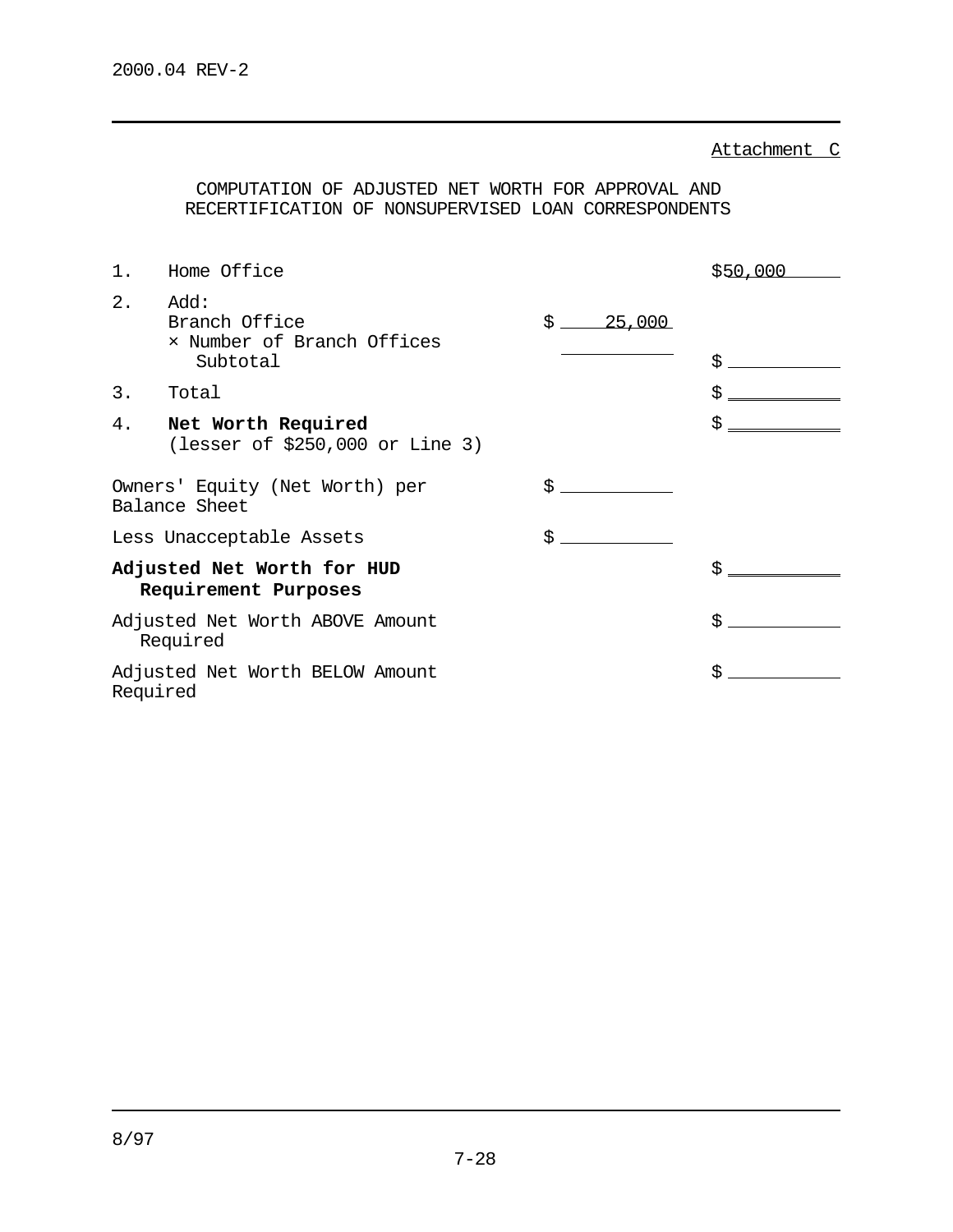|    | COMPUTATION OF ADJUSTED NET WORTH<br>FOR RECERTIFICATION OF NONSUPERVISED MORTGAGEES<br>OTHER THAN LOAN CORRESPONDENTS                                                                |            | Attachment D |
|----|---------------------------------------------------------------------------------------------------------------------------------------------------------------------------------------|------------|--------------|
| 1. | Servicing Portfolio* at:<br><u> 1989 - Andrea State Barbara, politik a postal de la provincia de la provincia de la provincia de la provincia</u><br>(end of fiscal year under audit) |            |              |
| 2. | Add:<br>Originated* during fiscal year<br>Purchased* from Loan<br>Correspondent during fiscal<br>year<br>Subtotal                                                                     | $\ddot{S}$ | \$           |
| 3. | Less:<br>Amounts included in Line 2:<br>Servicing retained<br>Loan Correspondent purchases<br>retained<br>Subtotal                                                                    |            |              |
| 4. | Total                                                                                                                                                                                 |            |              |
| 5. | 1% of Line 4                                                                                                                                                                          |            | \$           |
| б. | Minimum Net Worth required<br>(Greater of \$250,000 or Line 5)                                                                                                                        |            | \$           |
| 7. | Net Worth Required<br>(Lesser of \$1,000,000 or Line 6)                                                                                                                               |            | \$ _         |
|    | Stockholders Equity (Net Worth)<br>per Balance Sheet                                                                                                                                  | \$         |              |
|    | Less Unacceptable Assets                                                                                                                                                              | \$         |              |
|    | Adjusted Net Worth                                                                                                                                                                    |            | \$           |
|    | Adjusted Net Worth ABOVE Amount<br>Required                                                                                                                                           |            | \$           |
|    | Adjusted Net Worth BELOW Amount<br>Required                                                                                                                                           |            | \$           |

\* HUD/FHA insured single family mortgages only. Include Home Equity Conversion Mortgages (HECMs) at maximum claim amount.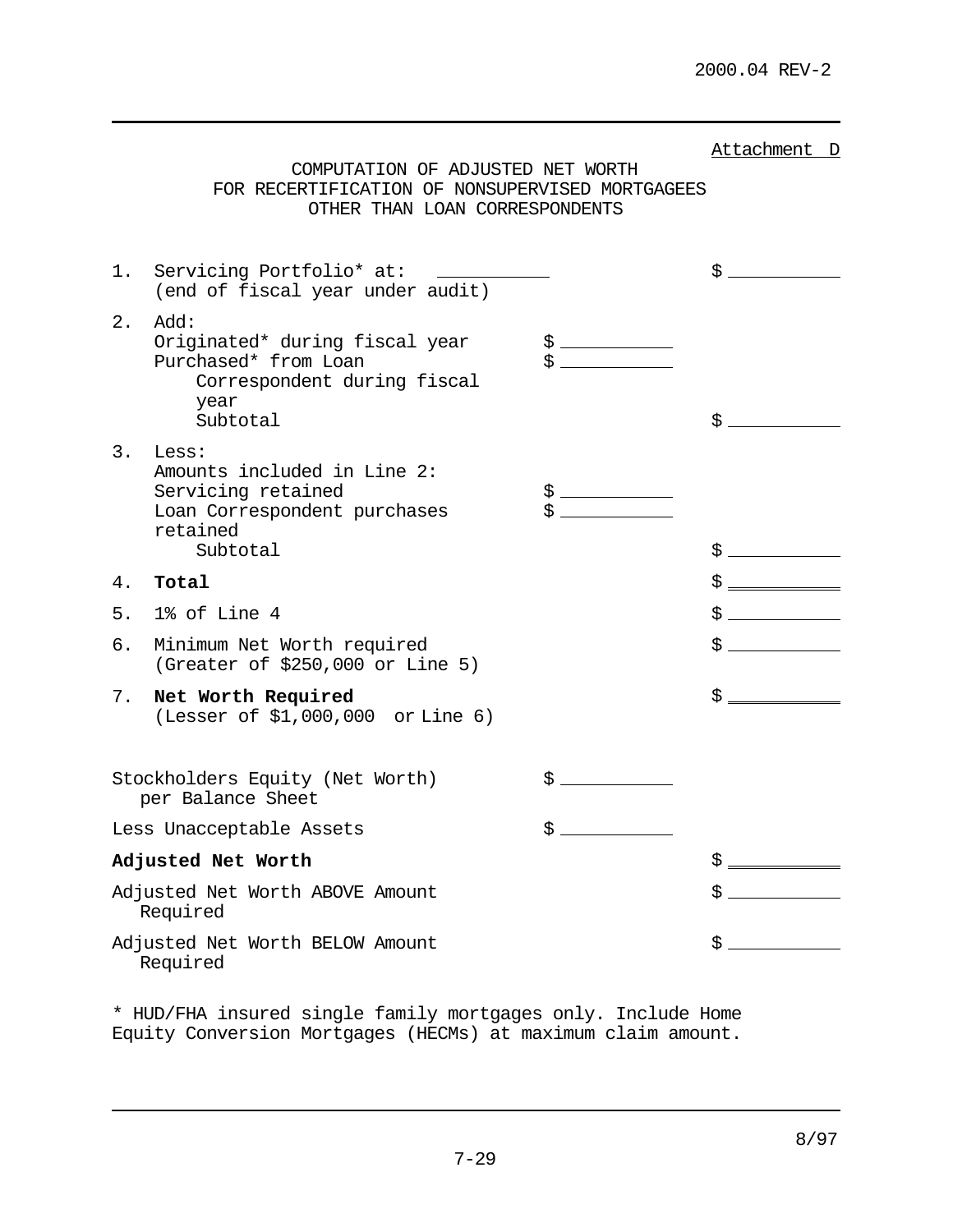Attachment E

## **E X A M P L E**

COMPUTATION OF ADJUSTED NET WORTH FOR APPROVAL OF NONSUPERVISED MORTGAGEES OTHER THAN LOAN CORRESPONDENTS

| Minimum Net Worth Required                           |                 | S 250     |
|------------------------------------------------------|-----------------|-----------|
| Stockholders Equity (Net Worth)<br>per Balance Sheet | \$345.678       |           |
| Less Unacceptable Assets                             | $S =$<br>54.321 |           |
| Adjusted Net Worth for HUD<br>Requirement Purposes   |                 | S.<br>291 |
| Adjusted Net Worth ABOVE Amount<br>Required          |                 | 357       |
| Adjusted Net Worth BELOW Amount<br>Required          |                 |           |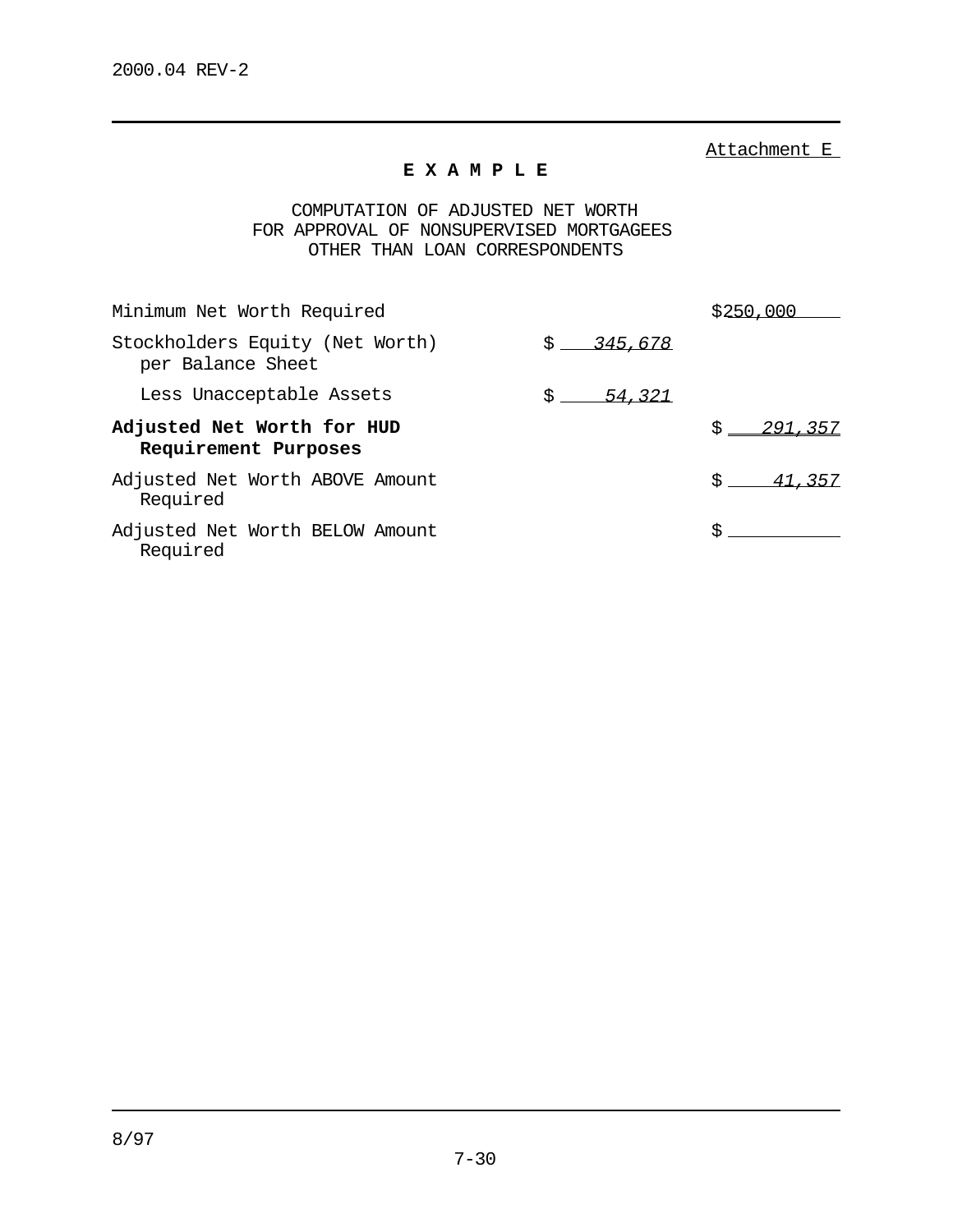Attachment F

# **E X A M P L E**

COMPUTATION OF ADJUSTED NET WORTH FOR APPROVAL AND RECERTIFICATION OF NONSUPERVISED LOAN CORRESPONDENTS

| 1.                                                 | Home Office                                                     |                   | \$50.000        |
|----------------------------------------------------|-----------------------------------------------------------------|-------------------|-----------------|
| 2.                                                 | Add:<br>Branch Office<br>x Number of Branch Offices<br>Subtotal | \$<br>25,000<br>9 | Š.<br>225,000   |
| 3.                                                 | Total                                                           |                   | 275.000         |
| 4.                                                 | Net Worth Required<br>(lesser of \$250,000 or Line 3)           |                   | \$ _<br>250.000 |
|                                                    | Owners' Equity (Net Worth) per<br>Balance Sheet                 | 321,098<br>$S =$  |                 |
|                                                    | Less Unacceptable Assets                                        | Ŝ.<br>45,678      |                 |
| Adjusted Net Worth for HUD<br>Requirement Purposes |                                                                 | 255,420           |                 |
|                                                    | Adjusted Net Worth ABOVE Amount<br>Required                     |                   | \$ _<br>5.420   |
|                                                    | Adjusted Net Worth BELOW Amount<br>Required                     |                   | \$              |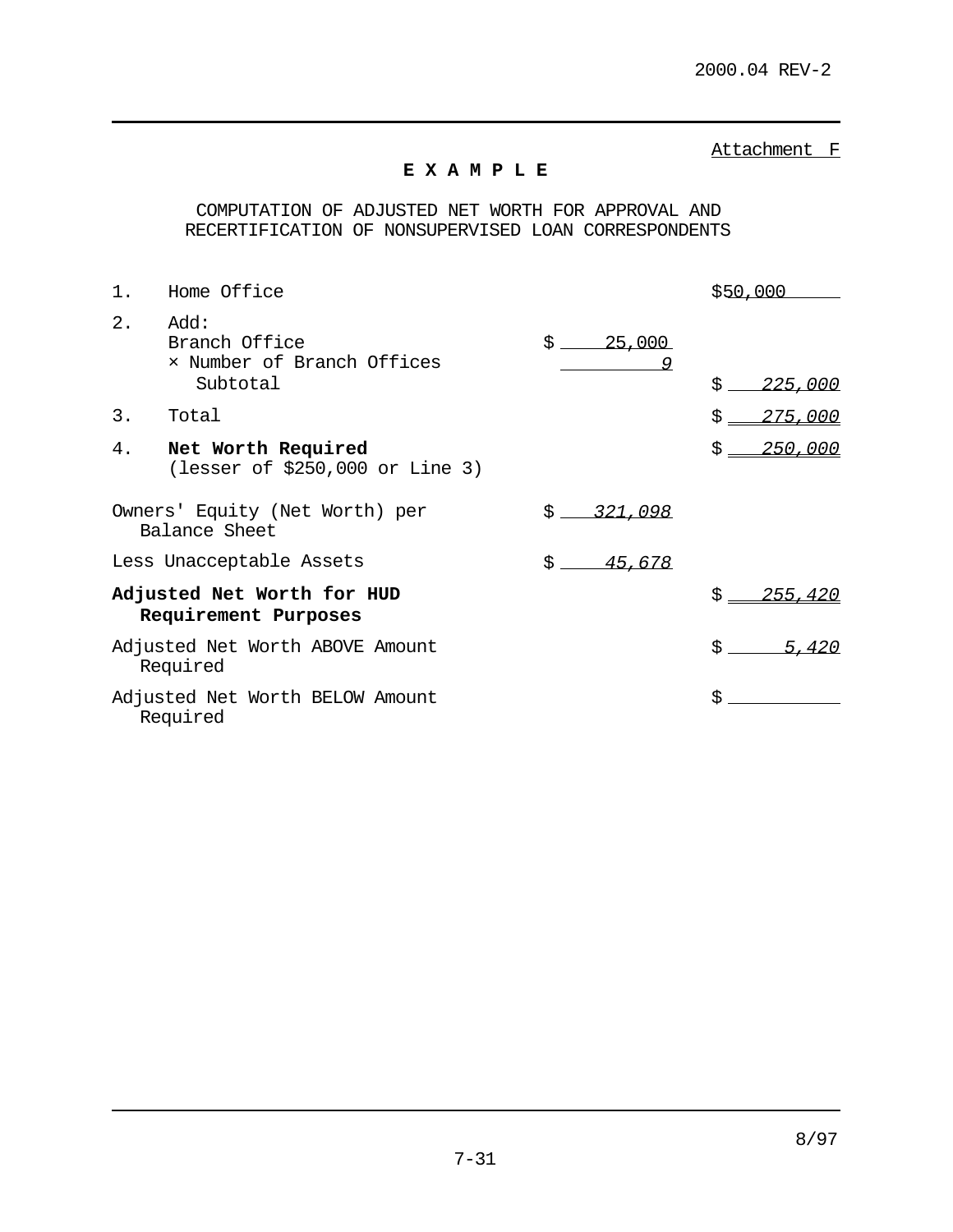|                                                                                                                              |                                                                                                                                   |                              | Attachment G          |
|------------------------------------------------------------------------------------------------------------------------------|-----------------------------------------------------------------------------------------------------------------------------------|------------------------------|-----------------------|
|                                                                                                                              | EXAMPLE<br>COMPUTATION OF ADJUSTED NET WORTH<br>FOR RECERTIFICATION OF NONSUPERVISED MORTGAGEES<br>OTHER THAN LOAN CORRESPONDENTS |                              |                       |
| $1$ .                                                                                                                        | Servicing Portfolio* at:<br>6/30/97<br>(end of fiscal year under audit)                                                           |                              | \$87,654,321          |
| 2.                                                                                                                           | Add:<br>Originated* during fiscal year<br>Purchased* from Loan<br>Correspondent during fiscal<br>year                             | \$23,900,000<br>\$46,500,000 |                       |
|                                                                                                                              | Subtotal                                                                                                                          |                              | \$70,400,000          |
| 3.                                                                                                                           | Less:<br>Amounts included in Line 2:<br>Servicing retained<br>Loan Correspondent purchases<br>retained<br>Subtotal                | \$13,000,000<br>\$25,000,000 | \$38,000,000          |
| 4.                                                                                                                           | Total                                                                                                                             |                              | \$1 <u>20,054,321</u> |
| 5.                                                                                                                           | 1% of Line 4                                                                                                                      |                              | \$1,200,543           |
| б.                                                                                                                           | Minimum Net Worth required<br>(Greater of \$250,000 or Line 5)                                                                    |                              | \$1,200,543           |
| 7.                                                                                                                           | Net Worth Required<br>(Lesser of \$1,000,000 or Line 6)                                                                           | \$1,000,000                  |                       |
|                                                                                                                              | Stockholders Equity (Net Worth)<br>per Balance Sheet                                                                              | $$ -3.456.789$               |                       |
|                                                                                                                              | Less Unacceptable Assets                                                                                                          | \$345,678                    |                       |
|                                                                                                                              | Adjusted Net Worth                                                                                                                |                              | \$2,111,111           |
|                                                                                                                              | Adjusted Net Worth ABOVE Amount<br>Required                                                                                       |                              | \$2,111,111           |
| Adjusted Net Worth BELOW Amount<br>\$<br>Required                                                                            |                                                                                                                                   |                              |                       |
| * HUD/FHA insured single family mortgages only. Include Home<br>Equity Conversion Mortgages (HECMs) at maximum claim amount. |                                                                                                                                   |                              |                       |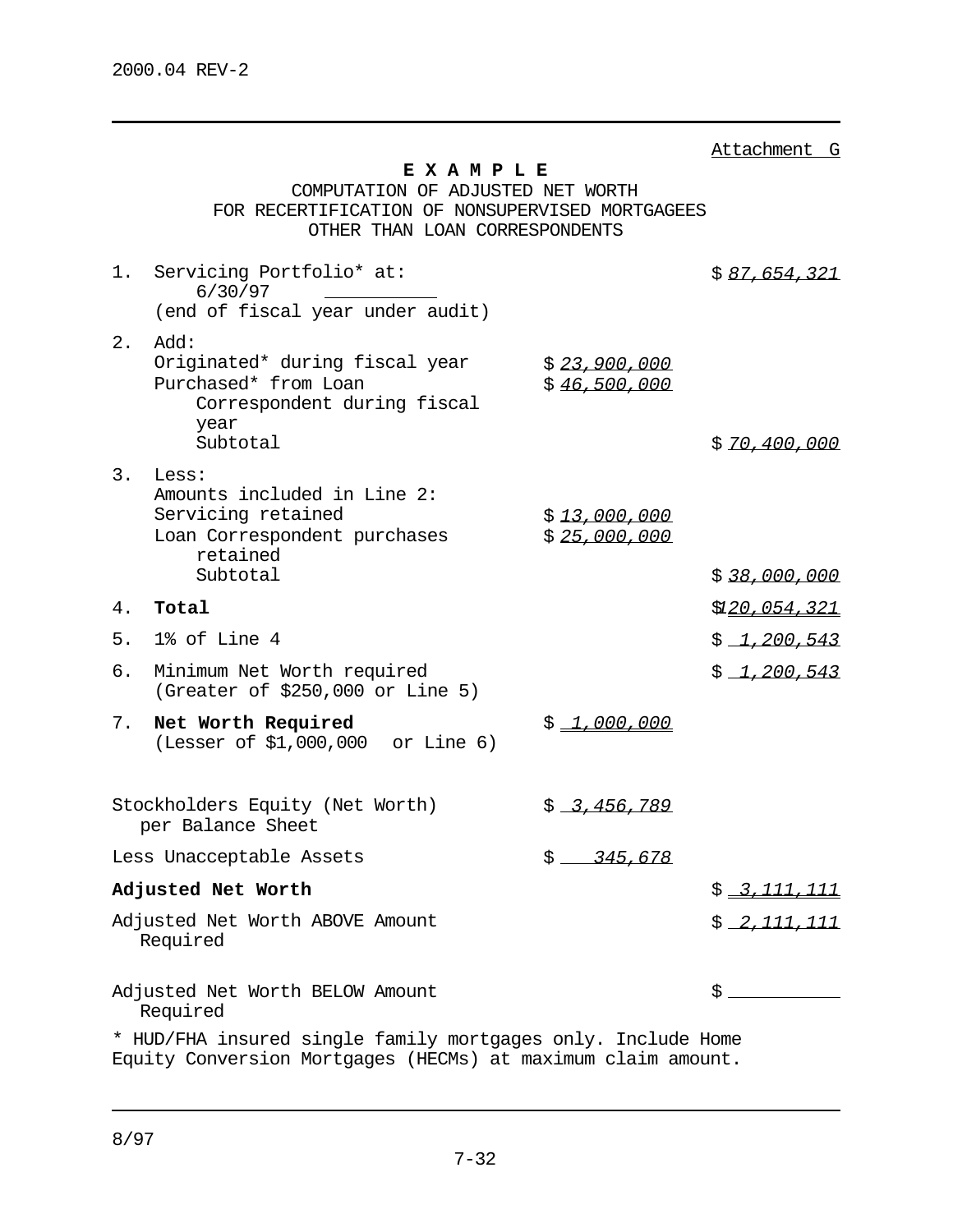# **CHAPTER 8. HUD-APPROVED TITLE I NONSUPERVISED LENDERS AND LOAN CORRESPONDENTS AUDIT GUIDANCE**

- 8-1 Program Objective . HUD insures private lending institutions against losses sustained as a result of borrower defaults on Title I property improvement and manufactured home loans. HUD approves four categories of private lending institutions for participation in the Title I program:
	- A. Supervised lenders, which are financial institutions that are members of the Federal Reserve System or whose accounts are insured by the Federal Deposit Insurance Corporation or the National Credit Union Administration.
	- B. Nonsupervised lenders, which are financial institutions whose principal activity is the lending or investment of funds in loans or mortgages, and which are neither supervised lenders nor governmental institutions.
	- C. Loan correspondents, which are financial institutions approved by HUD for the purpose of originating Title I direct loans for sale or transfer to a sponsoring Title I lender. A loan correspondent may be either supervised or nonsupervised.
	- D. Investing lenders, which are financial institutions approved by HUD to purchase, hold, and sell Title I loans that have been originated by another lender. An investing lender may not originate Title I loans in its own name, and it may not service such loans except with the prior approval of HUD.

Lending institutions are approved for participation in the Title I program on the basis of their financial capacity, experience, facilities, and other criteria as specified in HUD regulations at 24 CFR Part 202 and HUD Handbook 4700.2. (NOTE: Except in paragraph 8-5.D. of this chapter, use of the term "lender" also incudes the term "loan correspondent.")

8-2 Program Procedures . All mortgagees and loan correspondents, whether supervised or nonsupervised, must apply for initial or branch approval to participate in the HUD/FHA mortgage insurance programs through the Lender Approval and Recertification Division at HUD Headquarters, following the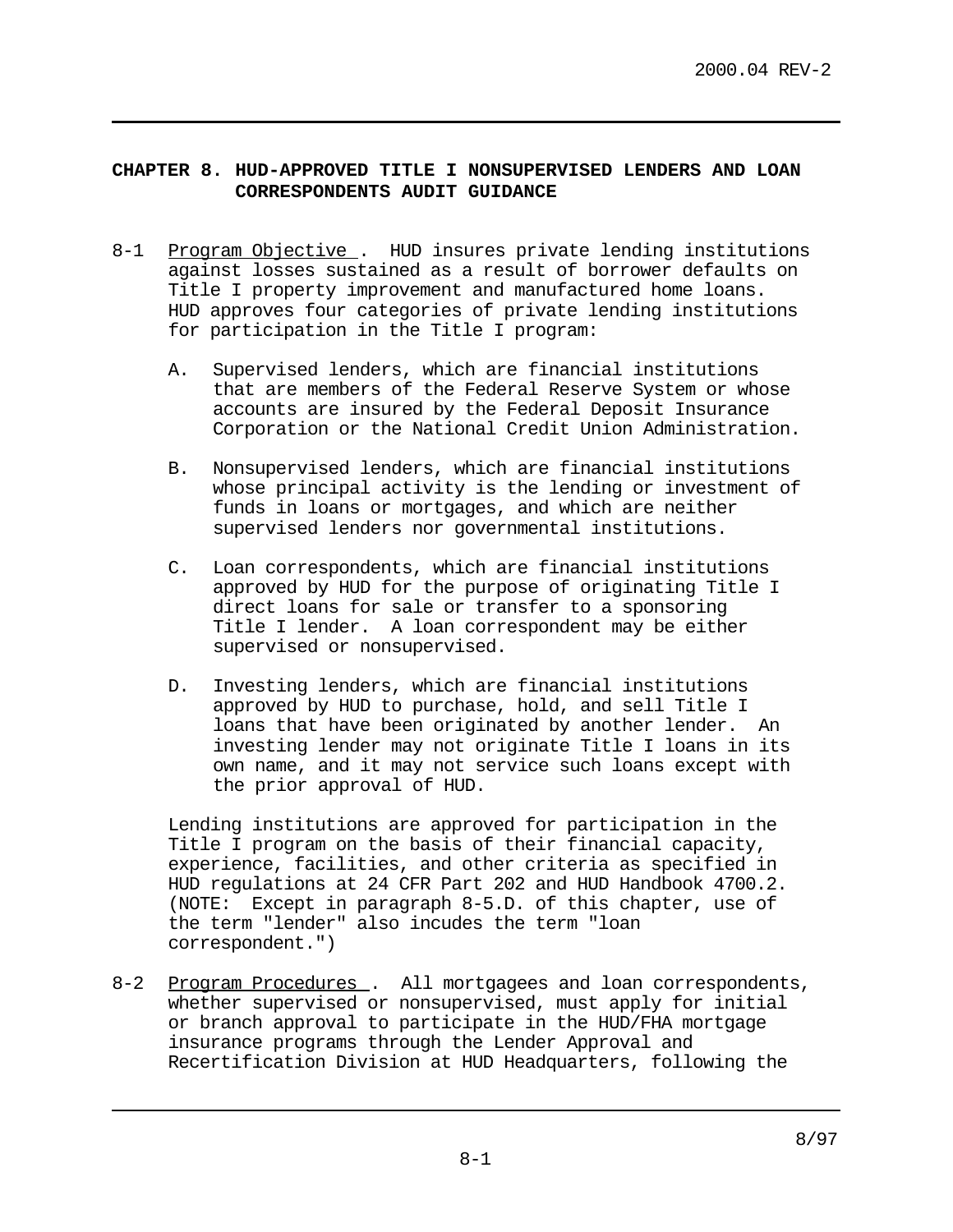directions in HUD Handbook 4060.1, Mortgagee Approval and Recertification . After a review of the application and clearance through certain Headquarters systems, the applicant, if approved, will be assigned a unique HUD/FHA identification number and notified that it may now originate FHA insured mortgages.

#### 8-3 Reference Material

Title I Letters Various

| 24 CFR Parts 201<br>and 202 | Regulations Relating to Title I<br>Property Improvement and<br>Manufactured Home Loans        |
|-----------------------------|-----------------------------------------------------------------------------------------------|
| HUD Handbook 4700.2         | Title I Lender Approval Handbook                                                              |
| HUD Handbook 1060.2         | Title I Property Improvement and<br>Manufactured Home Loan Regulations,<br>24 CFR 201 and 202 |

If the program participant does not have this reference material, it may be obtained from HUD's Internet site (http://www.hud.gov) or may be ordered from HUD On Demand on the Internet web site, at 1-800-767-7468 (202-708-3151 in the Washington, DC area), or by fax at 202-708-7468.

8-4 Reporting Requirements . Every nonsupervised Title I lender or loan correspondent is required annually to submit one copy of the audit report to the Secretary within 90 days of the close of its fiscal year by 24 CFR Part 202. In addition to the report on the basic financial statements, the audit report should include reports on internal control structure and compliance with specific requirements that have a direct and material effect on HUD-insured loans made by nonsupervised Title I lenders and loan correspondents, including an opinion on compliance with specific requirements applicable to major HUD-assisted programs, or a report on compliance with specific requirements applicable to nonmajor HUD-assisted program transactions. In addition, an analysis of the lender's net worth is required. This net worth must be adjusted to reflect only those assets acceptable to the Secretary. A suggested format for the analysis of net worth and a list of unacceptable assets are shown in paragraph 8-6 of this chapter. The auditor's report on compliance and report on the internal control structure are required for every Title I lender or loan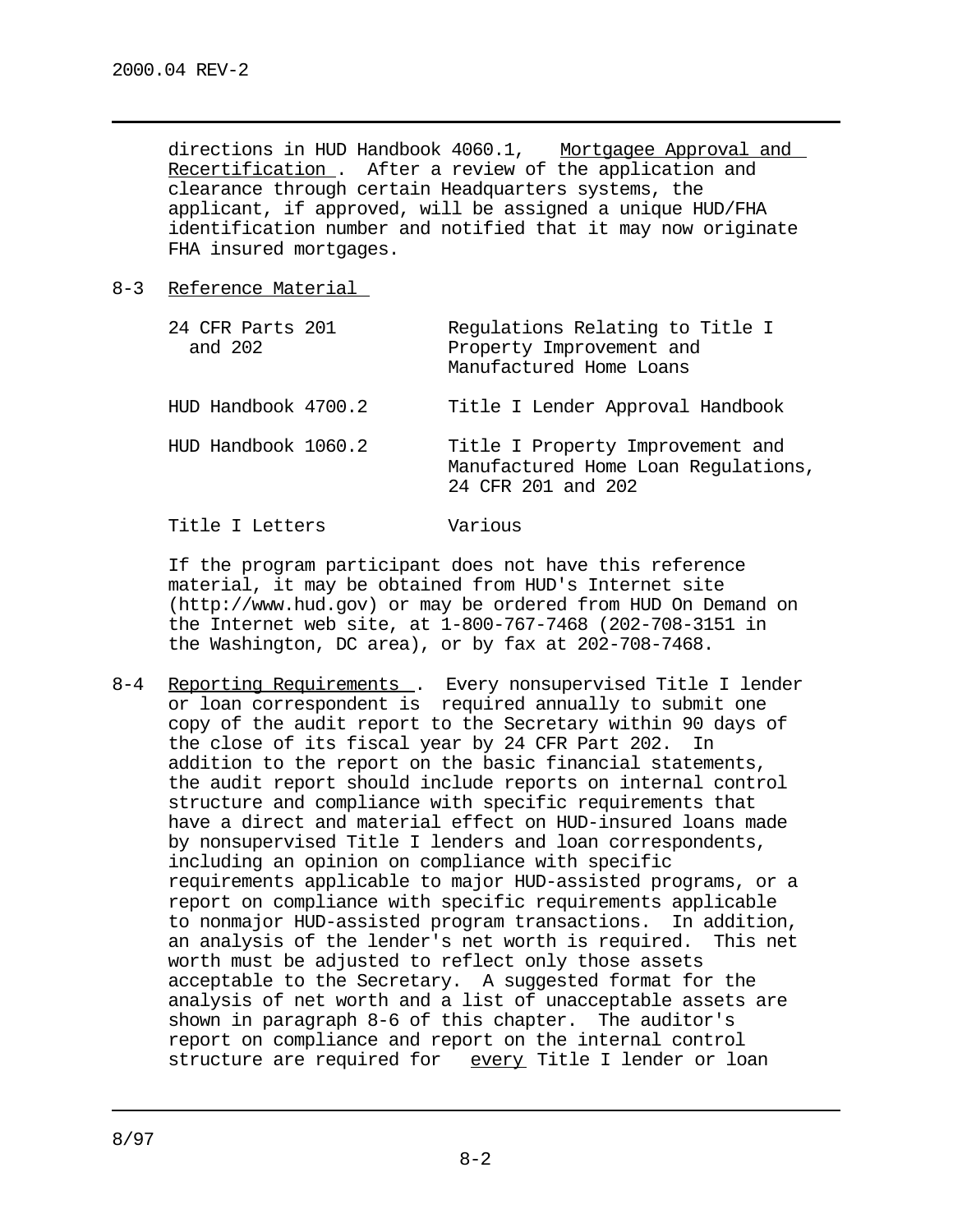correspondent, regardless of the number of loans originated during the audit period. Material instances of noncompliance identified by the auditor must be reported as a finding, even in those cases where corrective action was taken by the auditee after the audit period. The report should be sent to:

Mailing address:

U.S. Department of HUD Lender Approval and Recertification Division Room B-133 3214 Plaza 451 Seventh Street, SW Washington, DC 20410-8888

Delivery:

U.S. Department of HUD Lender Approval and Recertification Division Suite 3214 490 L'Enfant Plaza East Washington, DC 20024-2118

A Title I lender who is also a Title II mortgagee may submit one set of audited financial statements for review, as long as they are clearly identified for both programs. Reports for Title I lenders who are also a Ginnie Mae issuers must be sent to both Ginnie Mae and the address above.

- 8-5 Compliance Requirements and Suggested Audit Procedures
	- A. Branch Office Operations
		- 1. Compliance Requirement . A lender may maintain one or more branch offices for the origination of Title I loans. Each branch office that is originating Title I loans must be approved by HUD following submission of the form for Branch Office Notification. A loan correspondent is also permitted to establish branch offices in accordance with 24 CFR Part 202 and HUD Handbook 4700.2.
		- 2. Suggested Audit Procedures
			- a. Determine that HUD accepted the branch office as evidenced by a copy of Form HUD-92001LB, Branch Office Notification.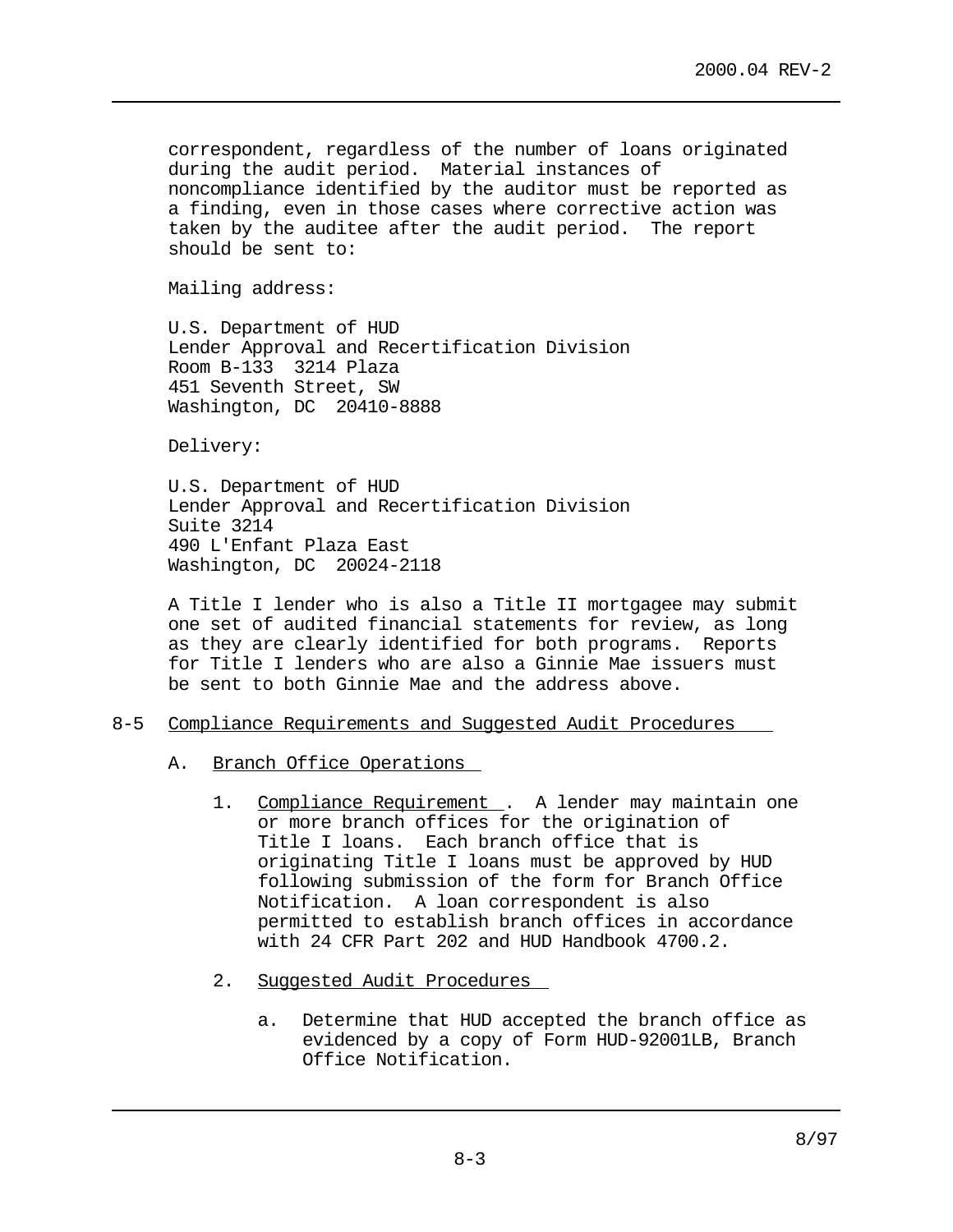- b. Test whether the branch is a true branch and is not a subsidiary, an agent of the lender or a separate entity, and that it has at least one employee, including a branch manager, that serves only that branch. The branch office should have its own telephone and maintain its own accounting records.
- c. Review lender payroll records to determine that all branch office personnel, except the receptionist, are employed exclusively for one HUD-approved lender at any given time and conduct only the business affairs of that entity during normal business hours.
- d. Determine that the branch office is located in space which is separated by a partition from any other entity and is clearly identified to the public, and that the branch office's operating costs are paid by the approved lender.
- e. Determine that the present branch office manager is a corporate officer or an employee authorized to bind the corporation in matters involving loan origination and servicing.

# B. Loan Origination

- 1. Compliance Requirement . HUD expects that the lender will exercise prudence and diligence in determining whether the borrower is solvent and an acceptable credit risk, with a reasonable ability to make payments on the loan obligation. All documentation supporting this determination of creditworthiness shall be retained in the loan file (24 CFR 201.22).
- 2. Suggested Audit Procedure
	- a. Compare the lender's procedures for processing Title I loan applications and making a decision on the borrower's creditworthiness with the requirements in 24 CFR 201.22.
	- b. Obtain a sample of files for loans originated during the audit period, to be examined for the documentation required by the regulations. The sample should include loans originated at the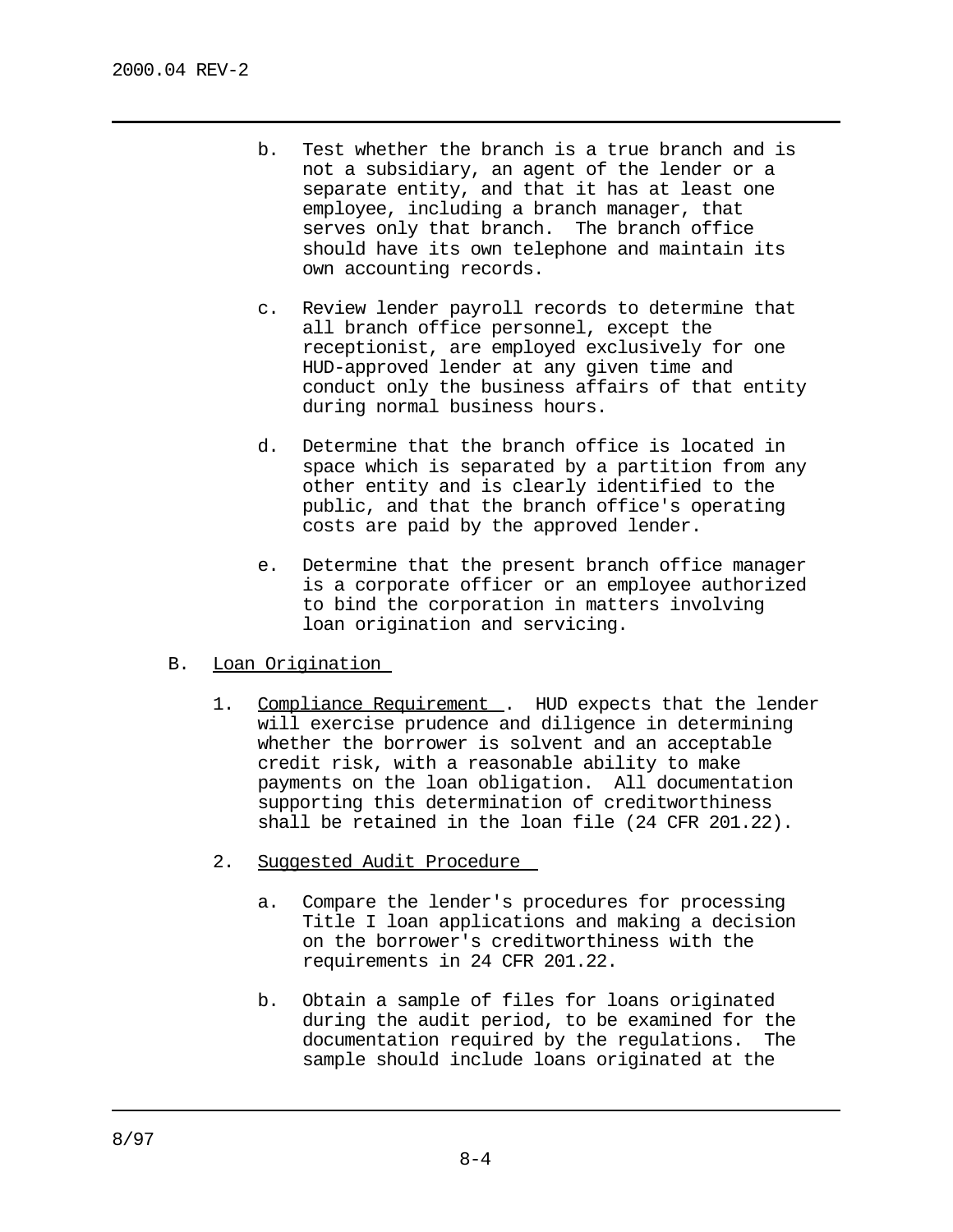lender's branch offices as well as the home office.

- c. Determine that the lender obtains a separate dated credit application on a HUD-approved form from the borrower and any co-maker or co-signer, and verifies the validity of the borrower's Social Security Number in accordance with Title I Letter TI-414.
- d. Determine that all income and employment data is supported by written verification or other documentation, especially for self-employed applicants and those with non-employment income.
- e. Determine that the lender obtains a complete and current consumer credit report on the borrower and any co-maker or co-signer, and checks on any credit inquiries reported within the previous 90 days.
- f. Determine that the lender obtains written verification of the borrower's payment status on any senior mortgages or deeds of trust on the property to be improved.
- g. Determine that the lender checks HUD's Credit Alert System to verify whether the borrower is in default or a claim has been paid on any Federally insured or guaranteed loan, and records the Credit Alert Response Code for each person on the credit application.
- h. When the principal balance of the loan exceeds \$5,000 and the initial payment exceeds five percent of the loan amount, determine that the lender obtains written verification of the source of these funds through verifications of deposit, bank statements, gift letters or other evidence.
- i. Review the loan file documentation for evidence that the lender conducted a face-to-face or telephone interview with the borrower before making a final determination on the borrower's creditworthiness.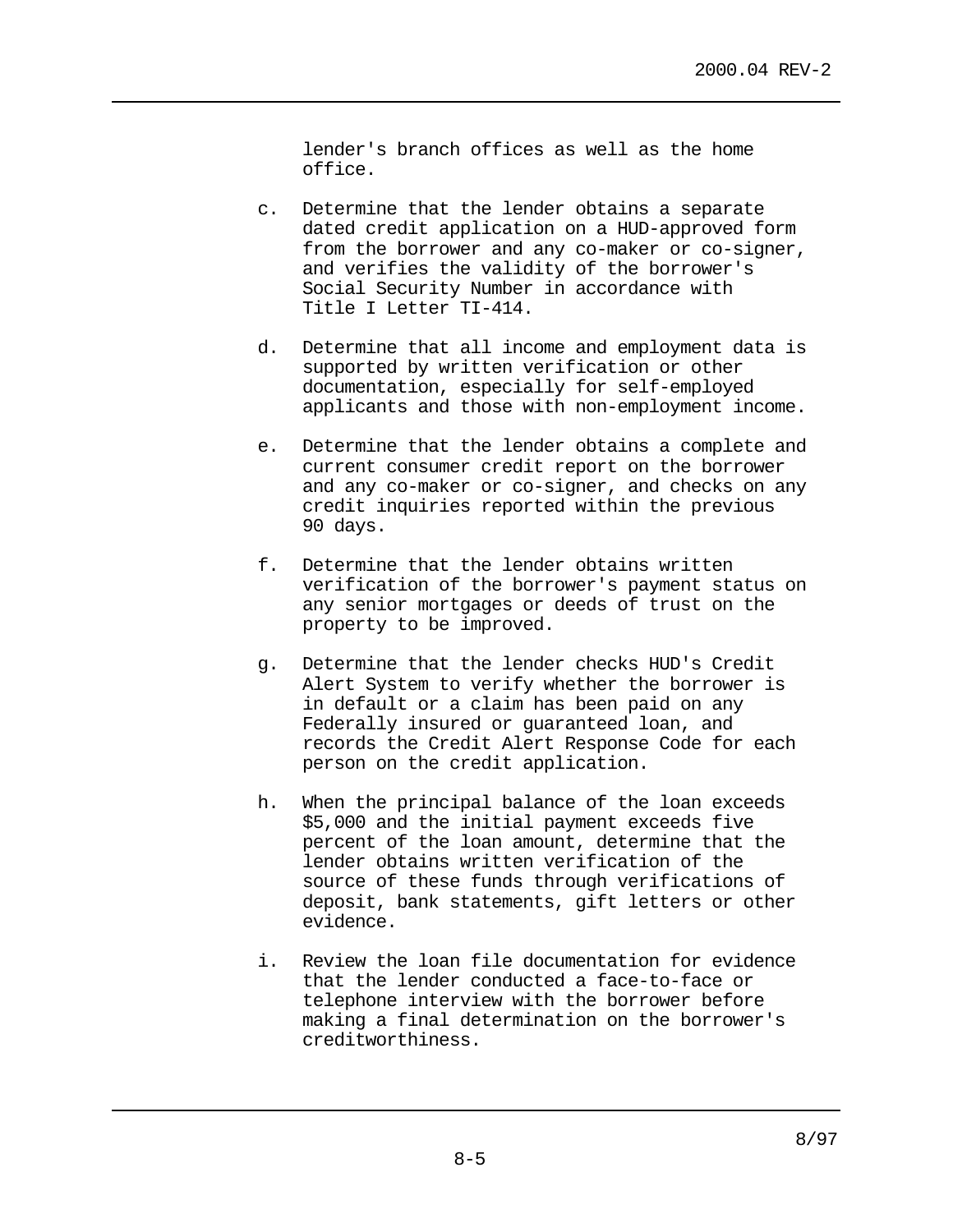- j. Obtain a sample of files for rejected loans during the audit period. Review for the following:
	- (1) Determine that an individual review was provided for all applications denied due to a statistical category or score (e.g. credit score, debt/income ratio). Ensure that the score accurately reflected the financial status (e.g. loan and rent payments, current housing payments) of the applicant. A rejection should not be influenced by statistical categories or geographic location.
	- (2) Determine that the rejection was made based on established criteria and the reason for the rejection was provided to the applicant. Ensure that all procedures for accepting and processing the loan were followed.
- C. Loan Disbursement
	- 1. Compliance Requirement . The lender has certain responsibilities to be carried out in connection with the disbursement of loan proceeds (24 CFR 201.26 and 201.40). These responsibilities vary widely, depending upon whether the loan is a property improvement or manufactured home loan, and whether the disbursement is made directly to the borrower or to a dealer. The disbursement of loan proceeds must be adequately documented in the lender's file. When dealer loans are involved, the lender must also maintain separate dealer files which reflect compliance with HUD's requirements concerning dealer approval and supervision (24 CFR 201.27).
	- 2. Suggested Audit Procedures
		- a. Review the lender's procedures for determining borrower eligibility and evaluating whether the loan proceeds are being used for eligible purposes (24 CFR 201.20 or 201.21 as appropriate). Also review the lender's procedures for documenting that the property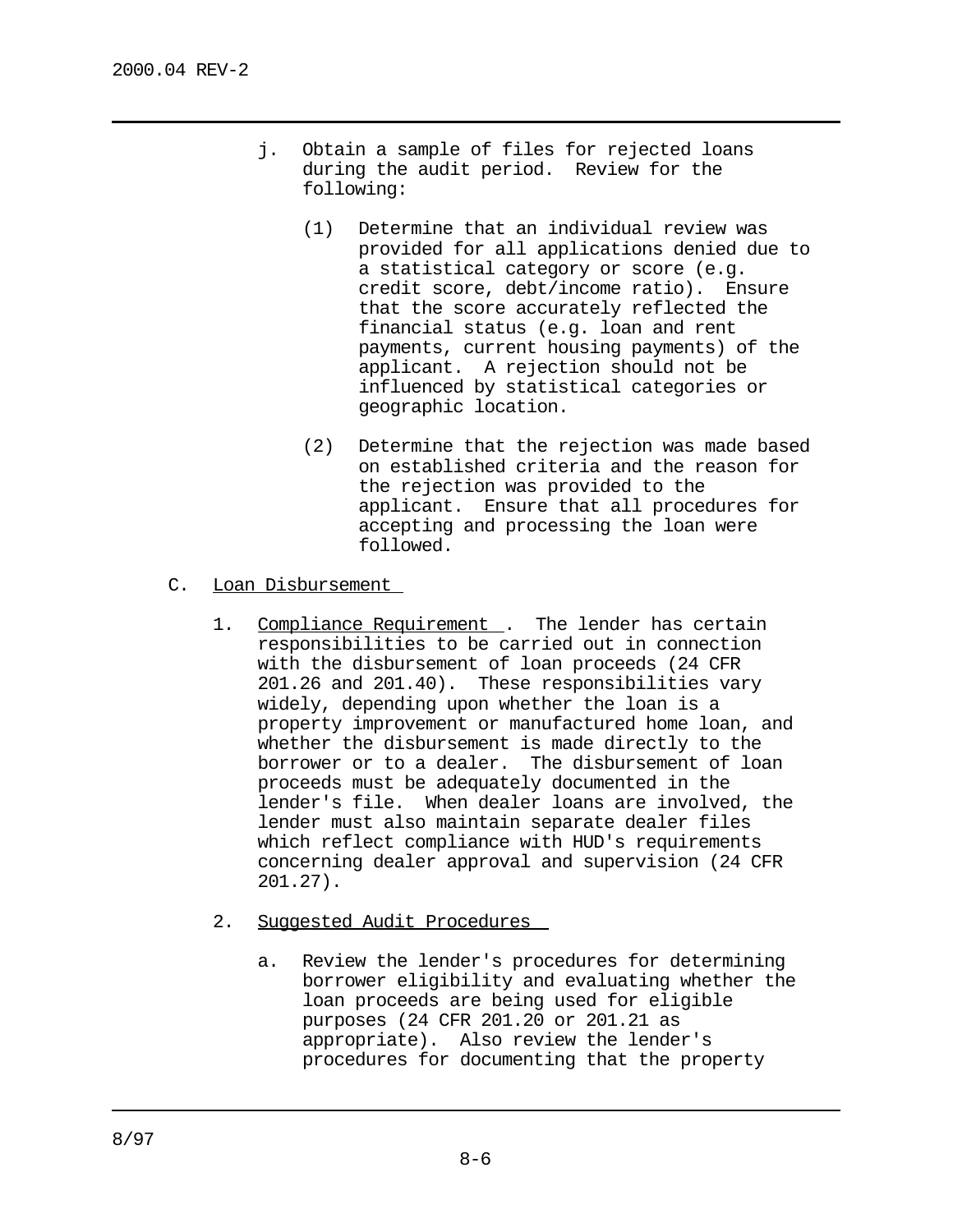improvements have been completed or the manufactured home has been satisfactorily delivered and installed (24 CFR 201.26(a) or (b) as appropriate).

- b. Select a representative sample of property improvement loan files and determine whether each file contains the following:
	- (1) The note, security instrument (if the loan amount exceeds \$7,500), credit application, completion certificate, and the notice of HUD's role in the loan transaction required by 24 CFR 201.26(a)(6).
	- (2) A contract or contract proposal between the borrower and a dealer/contractor, or a detailed written description of the work with a materials list and estimated costs if the borrower is carrying out the work without a dealer/contractor.
	- (3) Evidence of an on-site inspection to determine that the improvements were completed, if the loan is for \$7,500 or more.
- c. Select a representative sample of manufactured home loan files. Review the files to determine that each file contains the following documents: note, security instrument, credit application, purchase contract, manufacturer's invoice, itemized statements of other costs, fees or charges, evidence of the borrower's initial payment, a placement certificate signed by the borrower and dealer, the notice of HUD's role in the loan transaction required by 24 CFR 201.26(b)(7), and copies of all other documents relating to the loan transaction. For each file reviewed, determine if the lender has documented a site-of-placement inspection within 60 days after disbursement of the loan proceeds.
- d. Where the lender approves dealer loans, determine that the lender supervises and monitors each dealer and visits the dealer periodically. Determine that each dealer's approval is documented on a HUD-approved form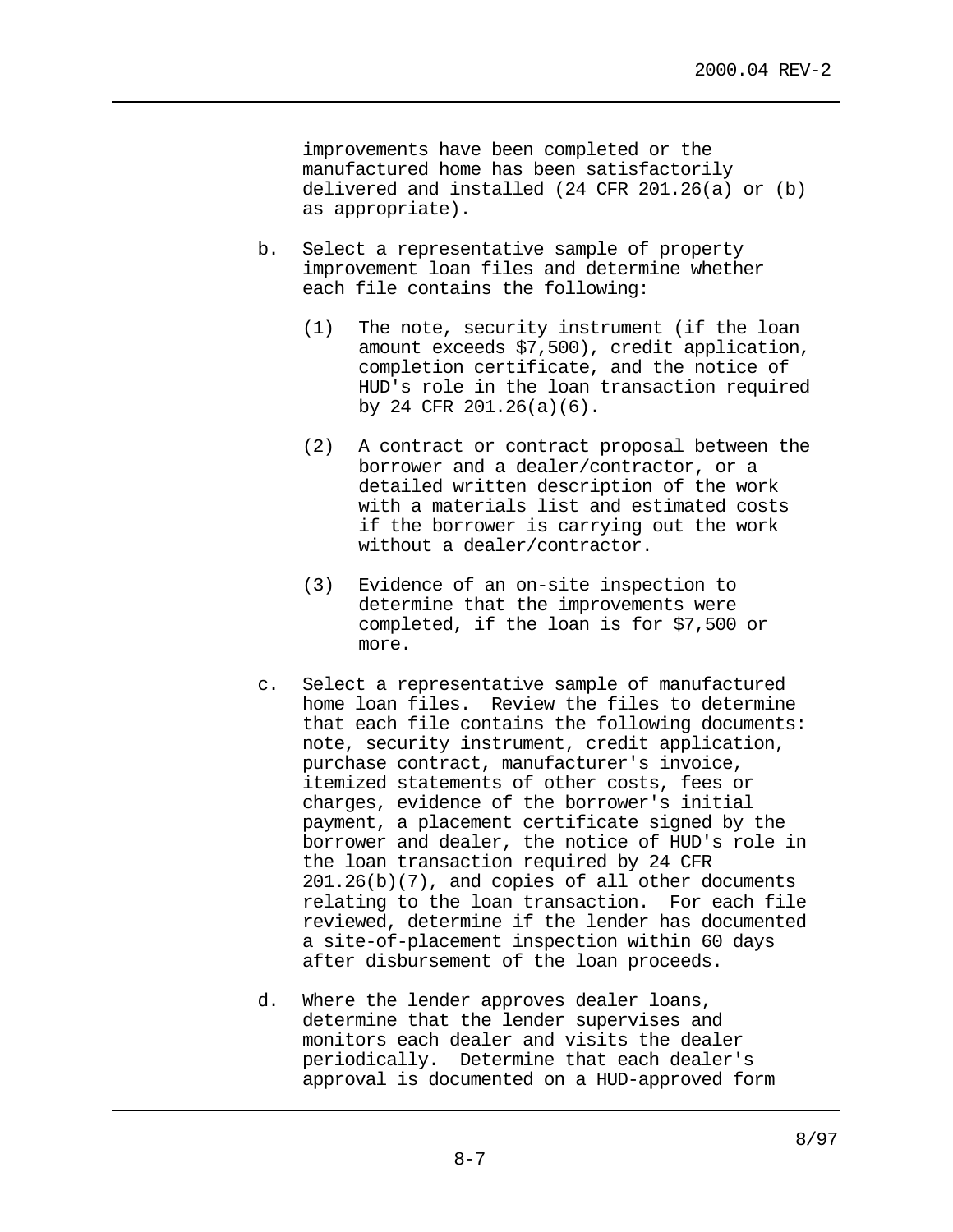signed and dated by both parties. Determine that each file contains the dealer's current financial statement, including a determination that the dealer meets the minimum net worth requirements of 24 CFR 201.27(a)(1), and credit reports on the dealership and its owners, principals and officers. The file should also contain documentation of the lender's experience with the dealer's Title I loans, including information on borrower defaults and borrower complaints and their resolution.

- D. Loan Servicing .
	- 1. Compliance Requirement . The lender shall service loans in accordance with accepted practices of prudent lending institutions. It shall have adequate facilities for contacting the borrower in the event of default, and shall otherwise exercise diligence in collecting the amount due. The lender shall remain responsible to the Secretary for proper collection efforts, even though actual loan servicing and collection may be performed by an agent of the lender. The lender shall have an organized means of identifying, on a periodic basis, the payment status of delinquent loans to enable collection personnel to initiate and follow-up on collection activities, and shall document its records to reflect its collection activities on delinquent loans. Modification agreements and repayment plans are permitted on defaulted loans (24 CFR 201.41).

Loan servicing procedures are to be followed consistently and should not vary based on any of the prohibited bases.

- 2. Suggested Audit Procedures
	- a. Select a sample of delinquent and defaulted loans.
	- b. Test whether the lender documents its records to reflect its servicing on delinquent and defaulted loans.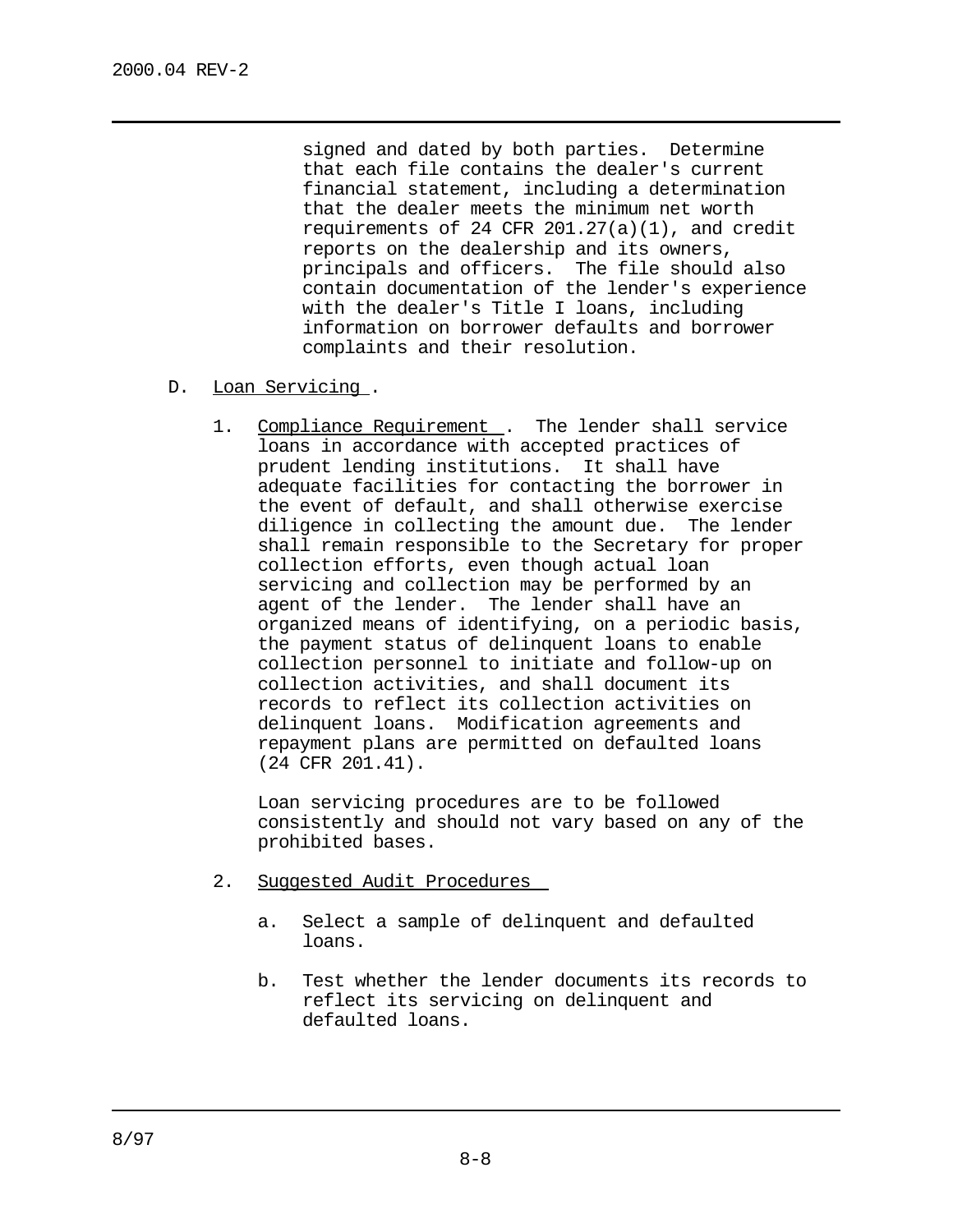- (1) Obtain an understanding of the lender's servicing procedures.
- (2) Test that the lender maintains individual servicing records documenting collection (loan servicing) activities.
- (3) Review the servicing records for recorded collection contacts attempted and completed.
- c. Test whether the lender communicates with the borrower or makes a reasonable effort to do so in order to determine the cause of default to seek its cure and prior to accelerating the maturity of the loan. Review the individual loan servicing records for recorded contacts of more than one type (i.e., telephone, letter, face-to-face interview, etc.) if one type of contact effort is unsuccessful.
- d. Test whether the lender offers special relief measures such as modification agreements or informal repayment plans where such measures are appropriate. Review the selected loan files to ascertain whether such relief measures were considered.
- e. Test whether the notice of default and acceleration used by the lender is in compliance with the regulations (24 CFR 201.50(b)) and Title I Letter TI-408.
- f. Obtain an understanding of the lender's procedures for paying loan insurance premiums to HUD. Determine that the lender follows the acceptable methods of making annual payments and that its practices comply with HUD regulations.
- E. Eligible Fees and Charges.
	- 1. Compliance Requirement. Title I Letter TI-440, dated May 2, 1996 lists all fees and charges allowed in the program.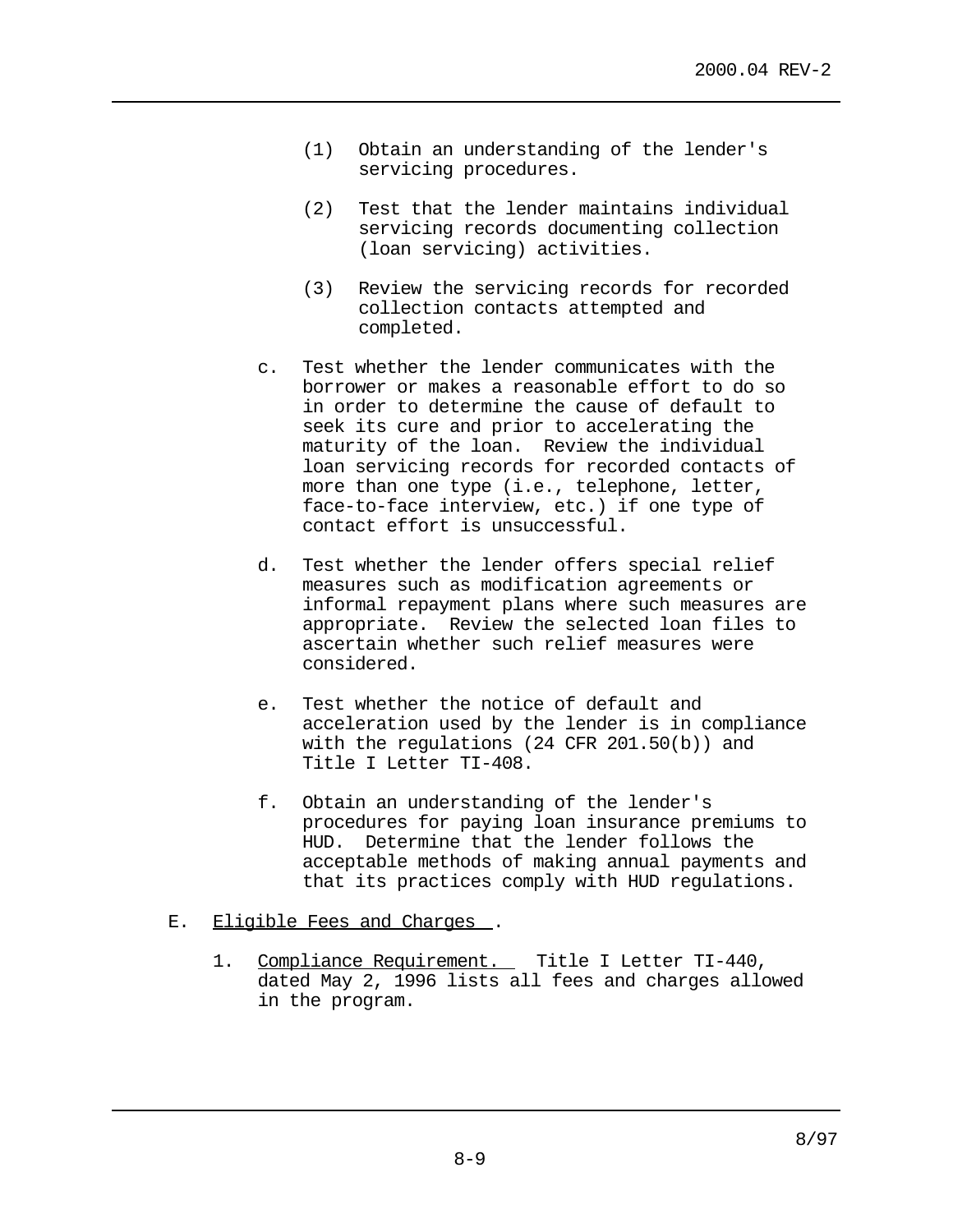- 2. Suggested Audit Procedures
	- a. Obtain the lender's general ledger, cash journal, canceled checks and supporting invoices for at least two months of the audit period.
	- b. Test disbursements to determine that they are supported by invoices and were not for unreasonable amounts in return for goods or services actually performed in connection with a Title I loan. Review and report on any differences.
	- c. During the review of loan origination and loan settlement documents, the auditor should be alert for any fees or other types of payments which may represent referral fees. If the auditor notes any such referral fees, it should be reported as a finding. Ensure points and closing costs are accurate. Determine whether the differences may be due to discriminatory practices.
- F. Federal Financial Reports .
	- 1. Compliance Requirement . Lenders participating in HUD-assisted activities are required to ensure that financial status reports contain reliable financial data and are presented in accordance with the terms of applicable agreements between the entity and HUD. The individual agreements contain the specific reporting requirements that the entity is to follow.
	- 2. Suggested Audit Procedures
		- a. Identify all required financial reports by inquiry of the lender.
		- b. Obtain an understanding of the auditee's procedures for preparing and reviewing the financial reports.
		- c. Select a sample of financial reports, other than those which are included in the audited financial statements, and determine that the reports selected are prepared in accordance with HUD instructions.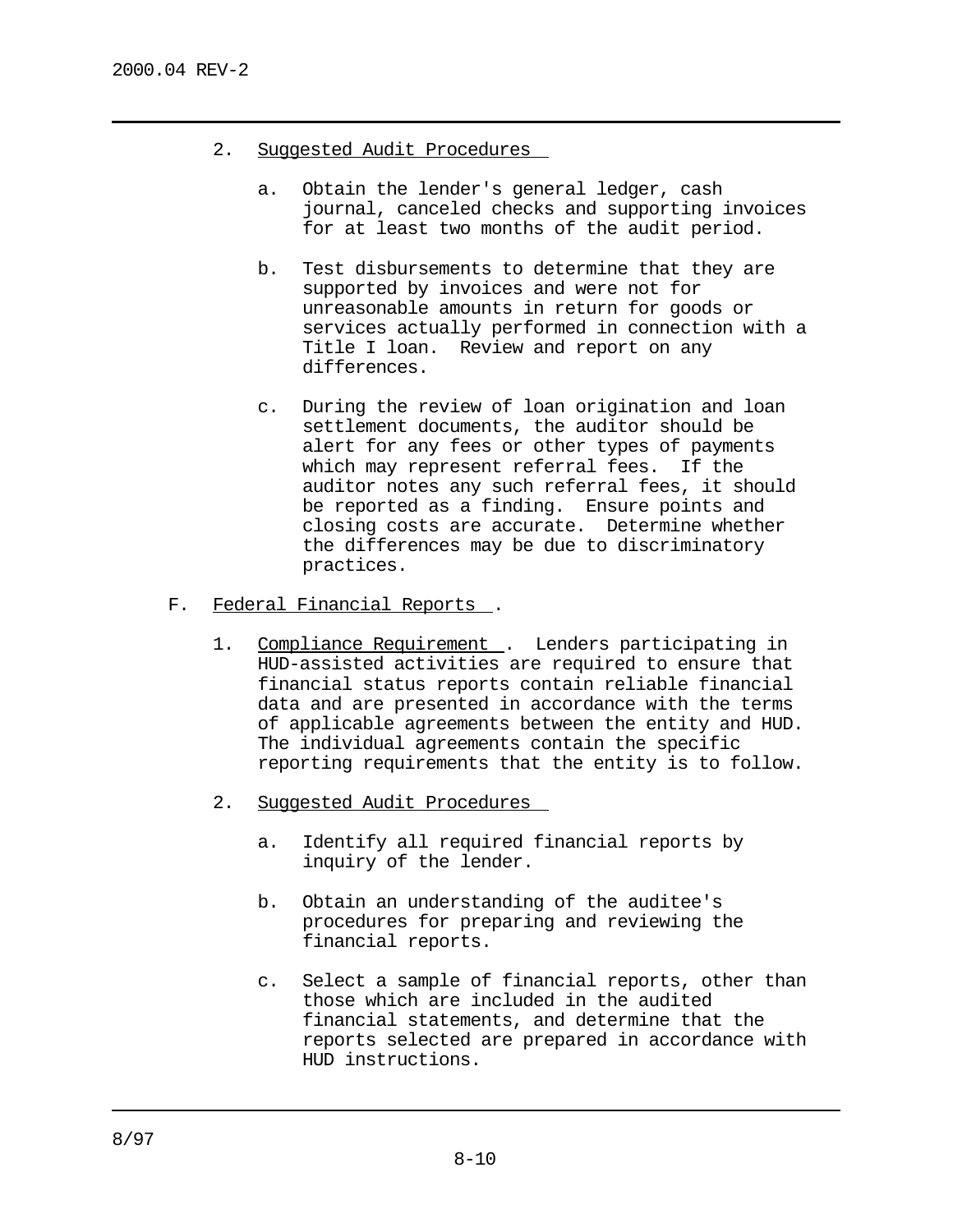- d. For the sample, trace significant data to supporting documentation, i.e. worksheets, ledgers, etc. Report all material differences between financial reports and lender records.
- e. Review significant adjustments made to the general ledger accounts affecting HUD-assisted activity and evaluate for propriety.
- G. Financial Approval Requirements
	- 1. Compliance Requirements . A nonsupervised lender shall have and maintain a net worth, of not less then \$250,000 in assets acceptable to the Secretary. It shall also have a reliable warehouse line of credit or other funding program acceptable to the Secretary of not less than \$500,000 for use in originating or purchasing Title I loans.

A loan correspondent shall have and maintain a net worth of not less the \$50,000 in assets acceptable to the Secretary, plus an additional \$25,000 for each branch office authorized by the Secretary, up to a maximum requirement of \$250,000.

- 2. Suggested Audit Procedures
	- a. Test whether the nonsupervised lender or loan correspondent maintained the required levels for adjusted net worth.
	- b. Test whether the nonsupervised lender maintained the required level for its warehouse line of credit.
- H. Quality Control Plan
	- 1. Compliance Requirement

HUD-approved lenders are required to originate and service HUD-insured mortgages in accordance with accepted practices of prudent lending institutions and comply with all relevant Departmental rules and regulations. Each HUD-approved lender is required to establish and maintain a written quality control plan in accordance with HUD Handbook 4700.2 or the latest HUD guidance. Each approved lender must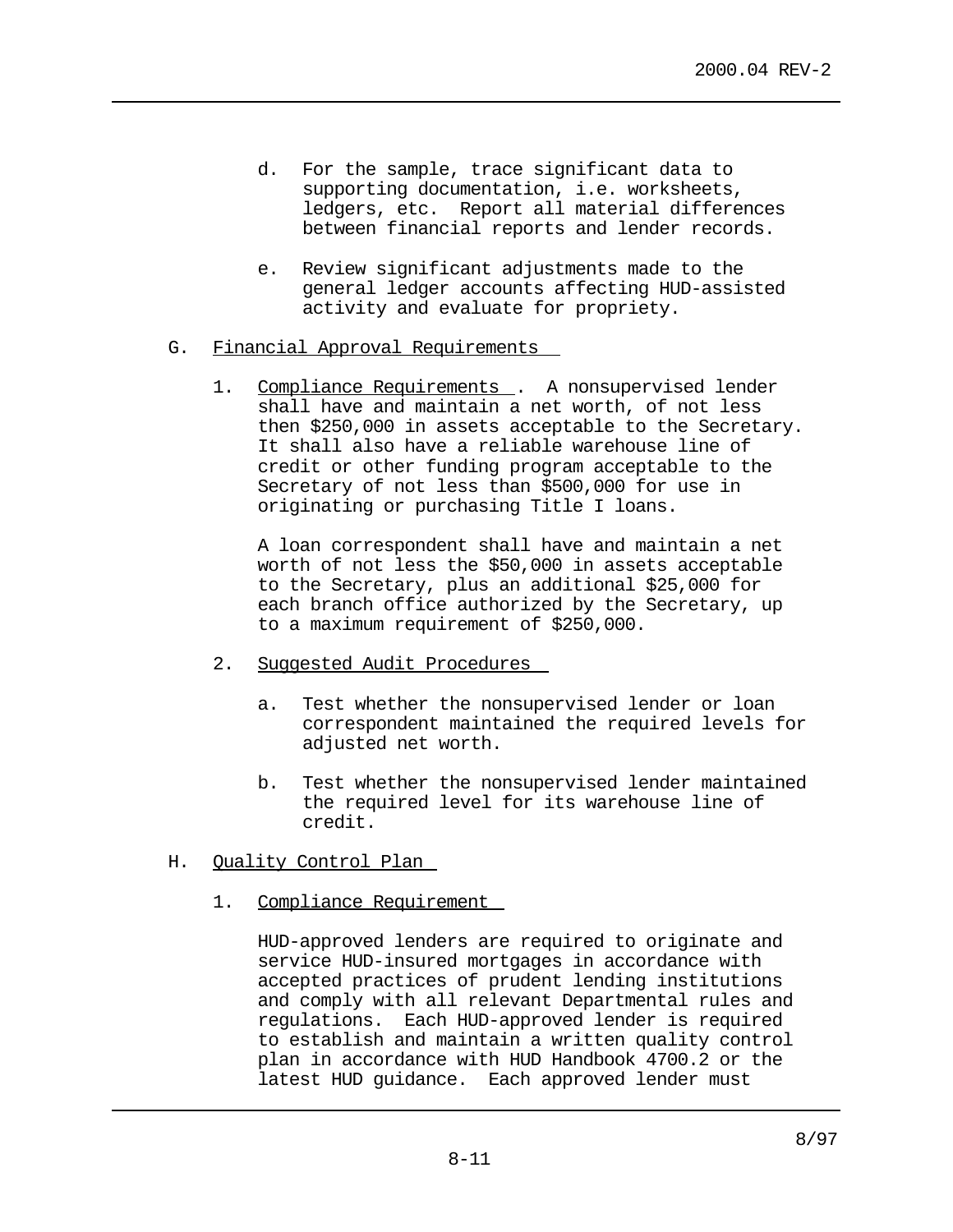develop and implement a quality control plan consistent with its needs, and the above referenced guidance, to assist corporate management in determining whether HUD requirements and the lender's policies and procedures are being followed by its personnel. The monthly quality control procedures may be conducted by the entity itself internally or an external review, which may be performed by the independent auditor or other qualified organization. (24 CFR 202.5(h)).

- 2. Suggested Audit Procedures
	- a. Obtain a copy of the lender's quality control plan and compare it to the general and specific requirements contained in Handbook 4700.2.
	- b. Determine whether the lender has a procedure in place which assures that all employees involved in loan origination and servicing understand the lender's quality control policies and procedures.
	- c. Inquire whether the lender relies on an internal or external quality control review of its origination, underwriting, and servicing functions. If the lender relies on the external review process and the IA's engagement includes the performance of the quality control review, the IA should report this as part of the additional information required under Chapter 2 of this guide. If the lender relies on an internal review, determine that it was performed by knowledgeable personnel with no direct responsibilities in the areas they reviewed.
	- d. Review the supporting documentation of the most recent quality control review to determine that it included a review of a representative sample of at least ten percent of the number of insured mortgages originated or a statistically derived sample. It should also include a random sample of insured loans being serviced by the mortgagee or its agent. Determine that any branch offices received an on-site review at least once during the year and that the plan includes coverage for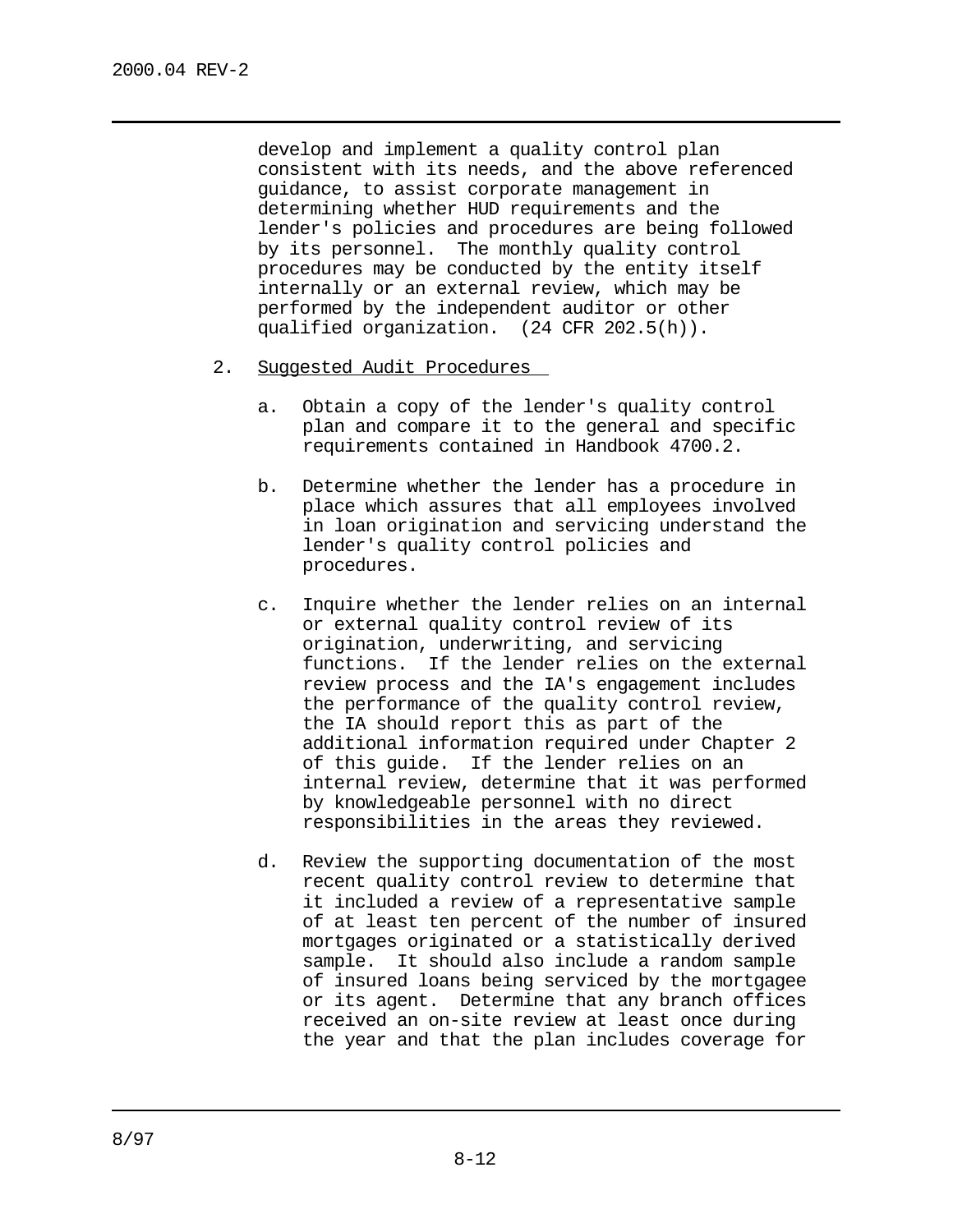any loan correspondents and authorized agents of the lender.

- e. Review the supporting documentation to determine that the required general and specific elements included in Handbook 4700.2 were included in the quality control review. The Quality Control Plan must provide for the written reverification of the lender's employment, deposits, gift letter or other sources of funds.
- f. Obtain a written copy of the latest quality control report and determine that senior management officials also received a copy which included any deficiencies identified during the review. Determine that the lender also notified the Quality Assurance Division of any violations, false statements or program abuses in the report.
- g. Determine that senior management officials promptly initiated corrective action for all deficiencies noted.

### 8-6 ADJUSTED NET WORTH

A. Requirement. An FHA computation of Adjusted Net Worth is required for all nonsupervised Title I lenders and loan correspondents, even if there were no loans originated during the period. The required amount which must be maintained throughout the year, varies by program participant type and approval data per the guidance in paragraph 8-5 G, Financial Approval Requirements. If an entity is both Title II and Title I, the adjusted net worth for the Title II is the only statement necessary.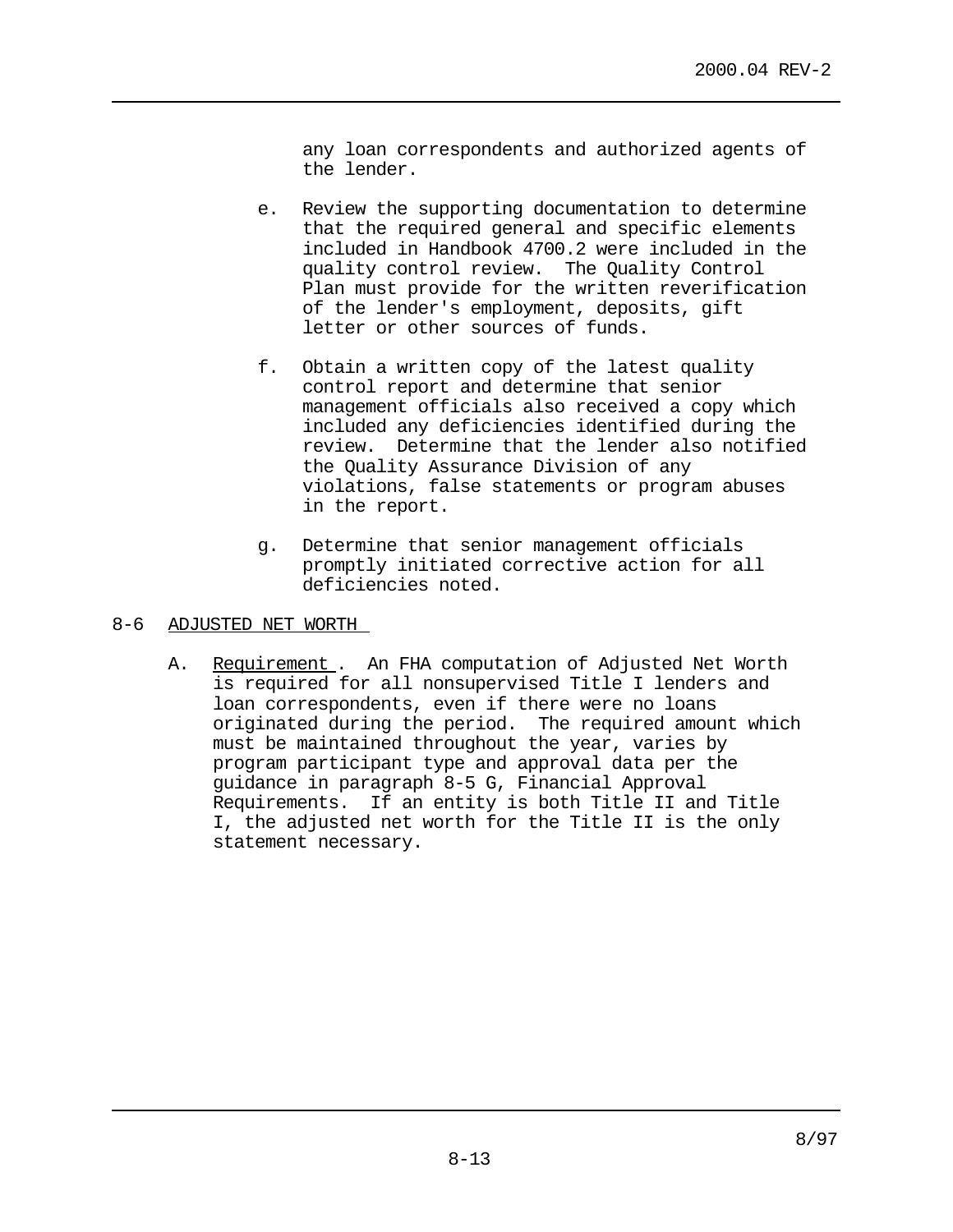## B. COMPUTATION

| XYZ LENDER CORPORATION              |
|-------------------------------------|
| COMPUTATION OF ADJUSTED NET WORTH   |
| <u>To Determine Compliance with</u> |
| HUD Net Worth Requirements          |
| March 31, 199X                      |
|                                     |

Stockholders equity (net worth) per Balance Sheet \$17,500,000 Less Unacceptable Assets:

Construction loans to related company - not secured by first mortgage \$12,000,000

0ther - Goodwill 200,000 \$12,300,000

Adjusted net worth for HUD requirement purposes  $$5,200,000$ <sup>1/</sup>

- $\frac{1}{1}$  In the event adjusted net worth does not meet or exceed the minimum HUD requirement, an explanation of the steps taken to correct the adjusted net worth deficiency, along with any relevant documentation, must be submitted as part of the corrective action plan.
- C. UNACCEPTABLE ASSETS FOR COMPUTATION OF ADJUSTED NET WORTH

Refer to Chapter 7, Section  $7-6(C)$ .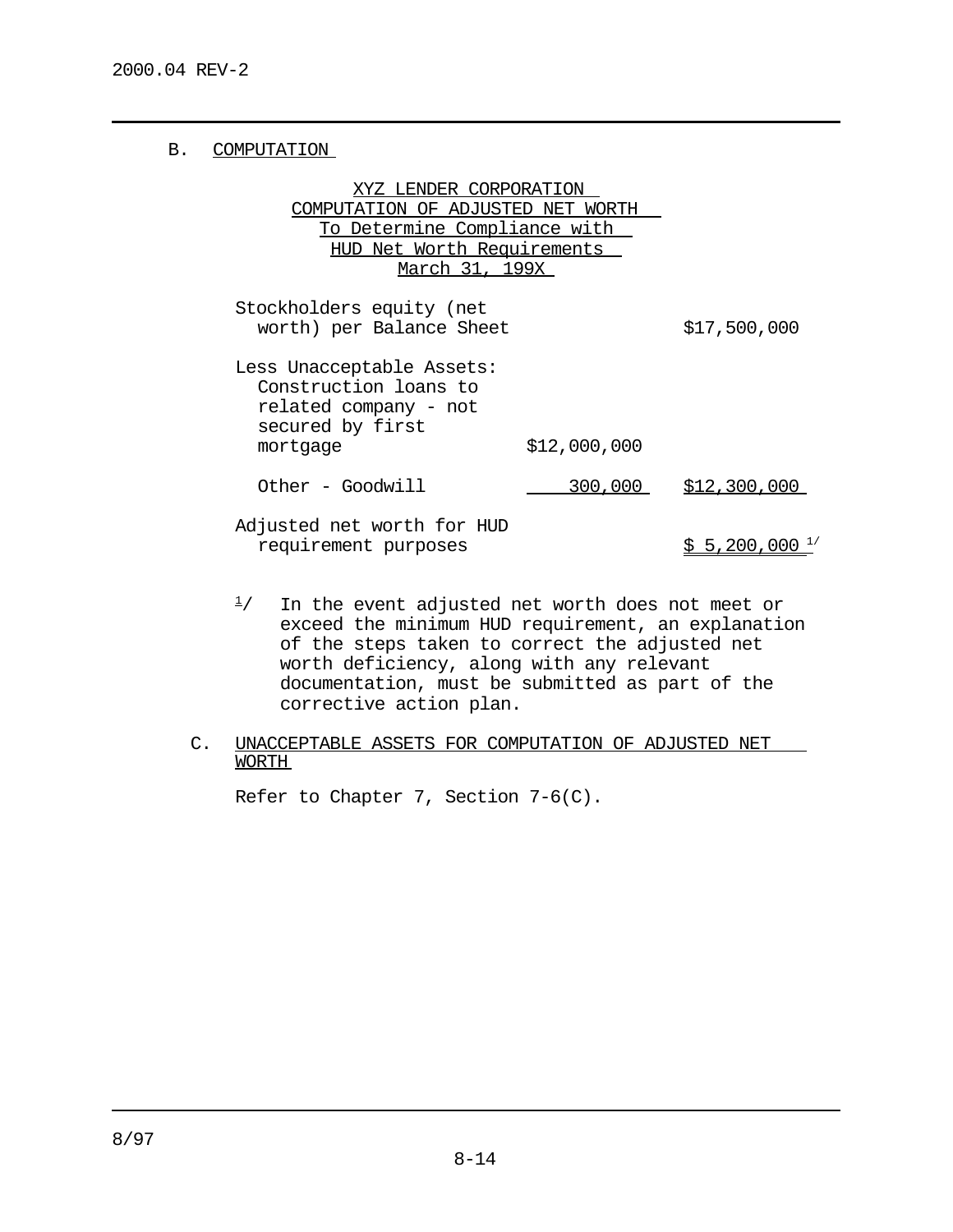Appendix

HUD District Inspectors General for Audit New England District Inspector General for Audit Department of Housing and Urban Development Thomas P. O'Neill, Jr. Federal Building 10 Causeway Street, Room 370 Boston, MA 02222-1092 Telephone number: (617)565-5259 FAX number: (617)565-6878 CT, ME, MA, NH, RI, VT New York/New Jersey District Inspector General for Audit Department of HUD 26 Federal Plaza New York, NY 10278-0068 Telephone number: (212)264-4174 FAX number: (212)264-1400 NY, NJ Mid-Atlantic District Inspector General for Audit Department of HUD The Wannamaker Building Philadelphia, PA 19107-3390 Telephone number: (215)656-3401 FAX number: (215)656-3409 DE, DC, MD, PA, VA, WV Southeast/Caribbean District Inspector General for Audit Department of HUD Richard B. Russell Federal Building 75 Spring Street, SW, Room 700 Atlanta, GA 30303-3388 Telephone number: (404)331-3369 FAX number: (404)730-2382 AL, FL, GA, KY, MS, NC, SC, TN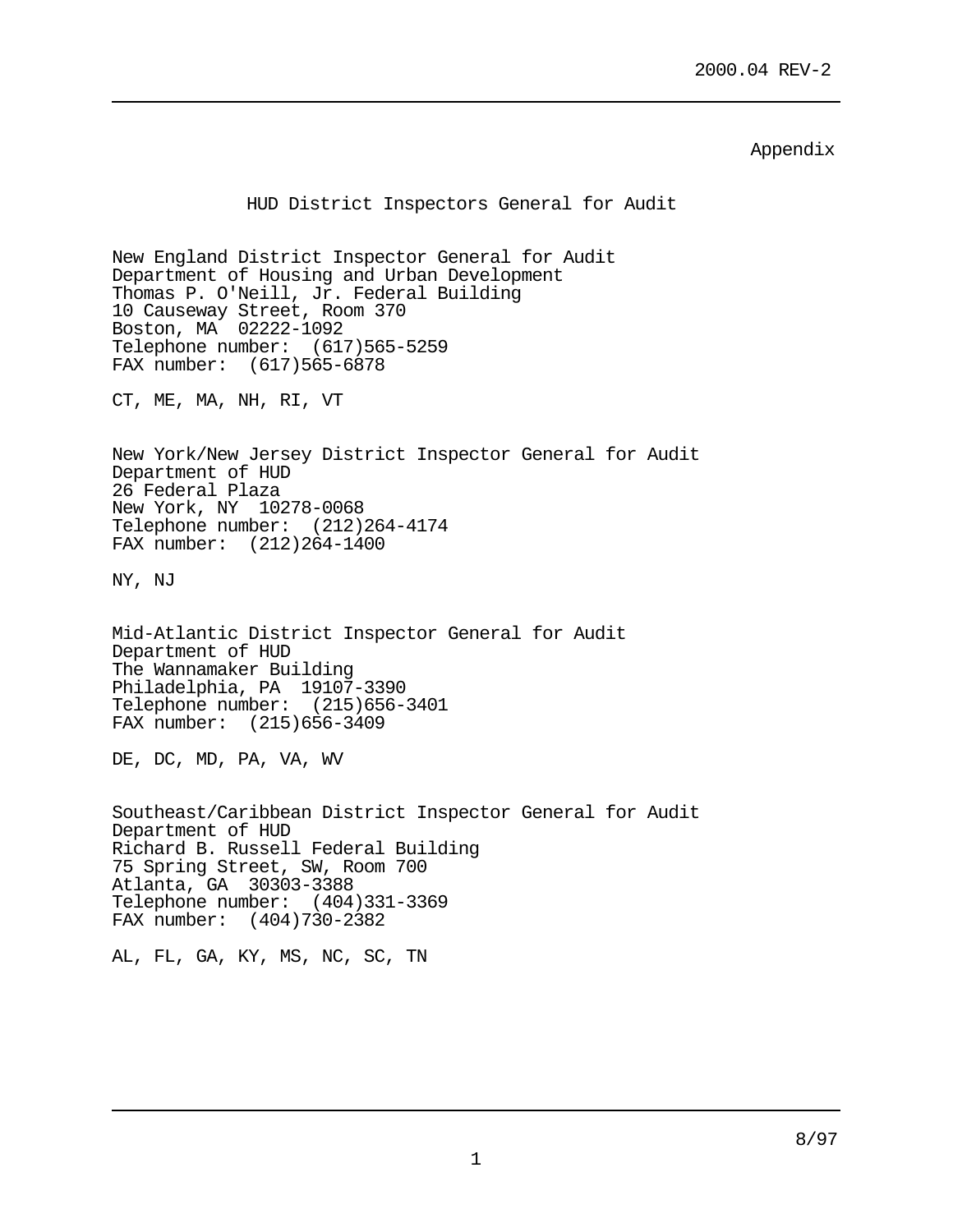Midwest District Inspector General for Audit Department of HUD 77 West Jackson Boulevard - 26th Floor Chicago, IL 60604-3507 Telephone number: (312)353-7832 FAX number: (312)353-8866 IL, IN, MI, MN, OH, WI Southwest District Inspector General for Audit Department of HUD 1600 Throckmorton P.O. Box 2905 Fort Worth, TX 76113-2905 Telephone number: (817)885-5551 FAX number: (817)885-2725 AR, LA, NM, OK, TX Great Plains District Inspector General for Audit Department of HUD Gateway Tower II, 5th floor Kansas City, KS 66101-2406 Telephone number: (913)551-5870 FAX number: (913)551-5877 IA, KS, MO, NE Rocky Mountains District Inspector General for Audit Department of HUD First Interstate Tower Denver, CO 80202-2349 Telephone number: (303)672-5452 FAX number: (303)672-5006 CO, MT, ND, SD, UT, WY